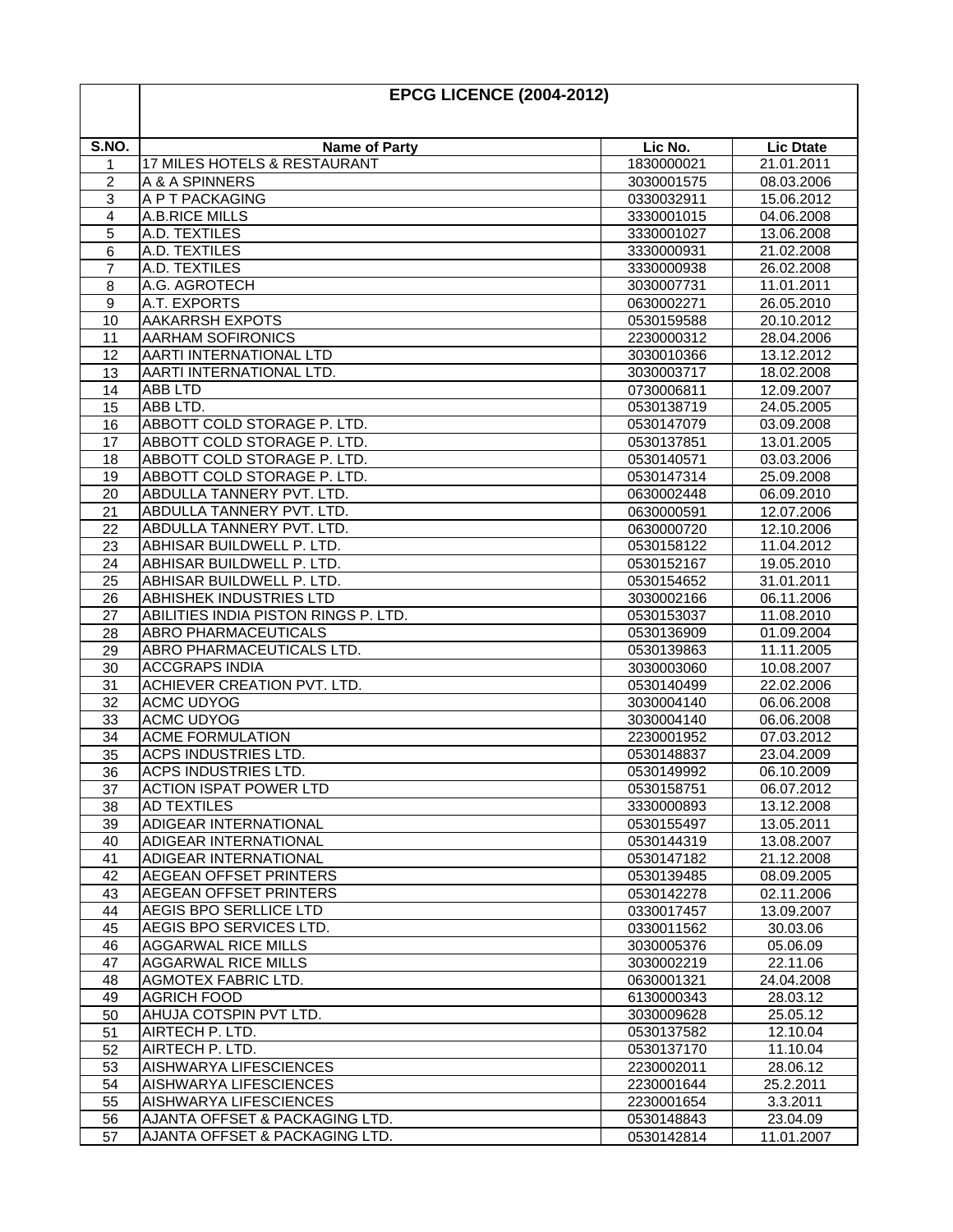| S.NO. | <b>Name of Party</b>                 | Lic No.    | <b>Lic Dtate</b>      |
|-------|--------------------------------------|------------|-----------------------|
| 58    | AJANTA OFFSET & PACKAGING LTD.       | 0530146162 | 16.05.2008            |
| 59    | AJANTA OFFSET & PACKAGING LTD.       | 0530146636 | 17.07.2008            |
| 60    | AJANTA OFFSET & PACKAGING LTD.       | 0530135687 | 12.02.04              |
| 61    | AJANTA OFFSET & PACKAGING LTD.       | 0530134859 | 16.09.03              |
| 62    | AJANTA OFFSET & PACKAGING LTD.       | 0530136004 | 01.04.04              |
| 63    | AJANTA OFFSET & PACKAGING LTD.       | 0530135971 | 26.03.04              |
| 64    | AJANTA OFFSET & PACKAGING LTD.       | 0530137769 | 04.01.05              |
| 65    | AJANTA OFFSET & PACKAGING LTD.       | 0530137810 | 07.01.05              |
| 66    | AJANTA OFFSET & PACKAGING LTD.       | 0530138163 | 03.03.05              |
| 67    | AJANTA OFFSET & PACKAGING LTD.       | 0530138177 | 04.03.05              |
| 68    | AJANTA OFFSET & PACKAGING LTD.       | 0530138186 | 07.03.05              |
| 69    | AJANTA OFFSET & PACKAGING LTD.       | 0530138288 | 22.03.05              |
| 70    | AJANTA OFFSET & PACKAGING LTD.       | 0530138559 | 06.05.05              |
| 71    | AJANTA OFFSET & PACKAGING LTD.       | 0530138698 | 20.05.05              |
| 72    | AJANTA OFFSET & PACKAGING LTD.       | 0530139417 | 30.08.05              |
| 73    | AJANTA OFFSET & PACKAGING LTD.       | 0530139603 | 26.09.05              |
| 74    | AJANTA OFFSET & PACKAGING LTD.       | 0530139776 | 26.10.05              |
| 75    | AJANTA OFFSET & PACKAGING LTD.       | 0530139956 | 02.12.05              |
| 76    | AJANTA OFFSET & PACKAGING LTD.       | 0530140579 | 03.03.06              |
| 77    | AJANTA OFFSET & PACKAGING LTD.       | 0530142631 | 15.12.06              |
| 78    | AJANTA OFFSET & PACKAGING LTD.       | 0530141358 | 20.06.06              |
| 79    | AJANTA OFFSET & PACKAGING LTD.       | 0530141886 | 05.09.06              |
| 80    | AJANTA OFFSET & PACKAGING LTD.       | 0530142904 | 22.01.2007            |
| 81    | AJANTA OFFSET & PACKAGING LTD.       | 0530143141 | 27.02.2007            |
| 82    | AJANTA OFFSET & PACKAGING LTD.       | 0530143263 | 13.03.2007            |
| 83    | AJANTA OFFSET & PACKAGING LTD.       | 0530143634 | 09.05.2007            |
| 84    | AJAX INDUSTRIAL PRODUCTS             | 0530140134 | 26.12.05              |
| 85    | AKUM DRUGS & PHARMACEUTICALS P. LTD. | 0530144898 | 01.11.2007            |
| 86    | AKUM DRUGS & PHARMACEUTICALS P. LTD. | 0530153650 | 08.10.2010            |
| 87    | AKUM DRUGS & PHARMACEUTICALS P. LTD. | 0530142783 | 10.01.2007            |
| 88    | AKUM DRUGS & PHARMACEUTICALS P. LTD. | 0530142514 | 28.11.2006            |
| 89    | AKUM DRUGS & PHARMACEUTICALS P. LTD. | 0530156870 | 04.11.11              |
| 90    | AKUM DRUGS & PHARMACEUTICALS P. LTD. | 0530157741 | 27.02.12              |
| 91    | AL NAFEES FROZEN FOODS P. LTD.       | 0530136618 | 20.07.04              |
| 92    | AL NOOR EXPORT                       | 0530153076 | 16.08.2010            |
| 93    | ALCOM OVERSEAS P. LTD.               | 0530139055 | $\overline{08.07.05}$ |
| 94    | ALCOM OVERSEAS P. LTD.               | 0530139329 | 18.08.05              |
| 95    | ALCOM OVERSEAS P. LTD.               | 0530139419 | 30.08.05              |
| 96    | ALCOM OVERSEAS P. LTD.               | 0530140050 | 15.12.05              |
| 97    | AL-HAMD AGRO                         | 0630001725 | 31.03.09              |
| 98    | <b>ALLIANCE BIOTECH</b>              | 2230001057 | 12.12.08              |
| 99    | <b>ALLIED EXIMS</b>                  | 0630000367 | 24.08.05              |
| 100   | <b>ALLIED EXPORTS</b>                | 0630000163 | 06.09.04              |
| 101   | <b>ALLIED EXPORTS</b>                | 0630000164 | 06.09.04              |
| 102   | <b>ALLIED LEATHER</b>                | 0630003097 | 04.11.11              |
| 103   | ALNAFEES FROZEN FOOD EXPORTS         | 0530136617 | 20.07.04              |
| 104   | <b>ALPHA CORPORATION</b>             | 3010057799 | 21.09.2008            |
| 105   | ALPINE APPARELS PVT.LTD              | 0530150727 | 22.12.09              |
| 106   | ALPINE SHOES PVT LTD.                | 0530157738 | 24.02.12              |
| 107   | <b>ALPS INDUSTRIES</b>               | 0530158486 | 04.06.12              |
| 108   | <b>ALPS INDUSTRIES</b>               | 0530158541 | 12.06.12              |
| 109   | <b>ALPS INDUSTRIES</b>               | 0530158542 | 12.06.12              |
| 110   | <b>ALPS INDUSTRIES</b>               | 0530148040 | 22.12.08              |
| 111   | <b>ALPS INDUSTRIES</b>               | 0530145270 | 27.12.2007            |
| 112   | <b>ALPS INDUSTRIES</b>               | 0530145268 | 27.12.2007            |
| 113   | <b>ALPS INDUSTRIES</b>               | 0530145337 | 04.01.2008            |
| 114   | <b>ALPS INDUSTRIES</b>               | 0530145348 | 07.01.2008            |
| 115   | <b>ALPS INDUSTRIES</b>               | 0530145556 | 08.02.2008            |
| 116   | <b>ALPS INDUSTRIES</b>               | 0530145800 | 13.03.2008            |
| 117   | <b>ALPS INDUSTRIES</b>               | 0530145859 | 24.03.2008            |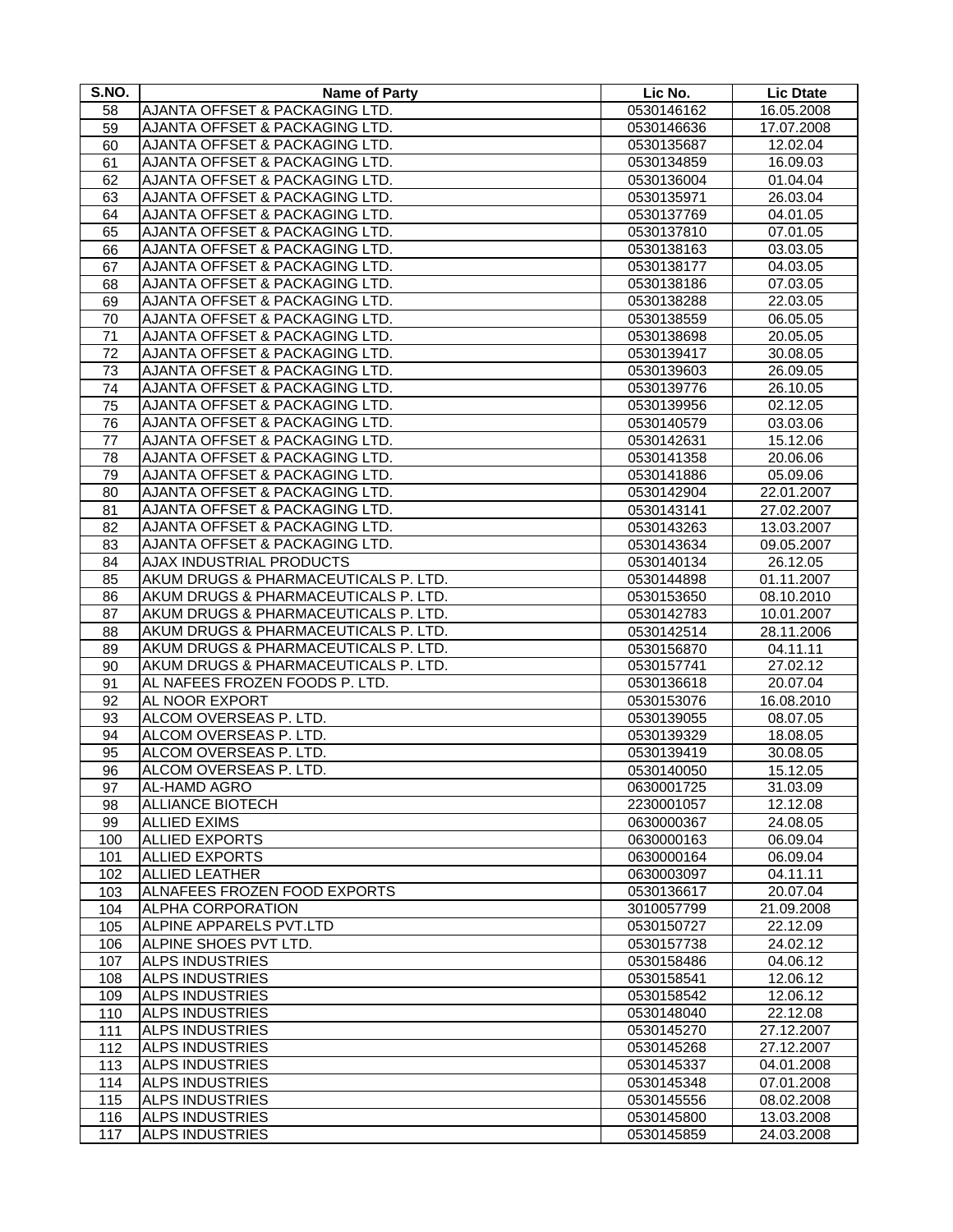| S.NO. | <b>Name of Party</b>   | Lic No.    | <b>Lic Dtate</b> |
|-------|------------------------|------------|------------------|
| 118   | <b>ALPS INDUSTRIES</b> | 2230000867 | 14.03.2008       |
| 119   | <b>ALPS INDUSTRIES</b> | 0530145971 | 17.04.2008       |
| 120   | <b>ALPS INDUSTRIES</b> | 0530146010 | 23.04.2008       |
| 121   | <b>ALPS INDUSTRIES</b> | 0530146158 | 16.05.2008       |
| 122   | <b>ALPS INDUSTRIES</b> | 0530146245 | 02.06.2008       |
| 123   | <b>ALPS INDUSTRIES</b> | 0530146208 | 26.05.2008       |
| 124   | <b>ALPS INDUSTRIES</b> | 0530146411 | 13.06.2008       |
| 125   | <b>ALPS INDUSTRIES</b> | 0530146493 | 24.06.2008       |
| 126   | <b>ALPS INDUSTRIES</b> | 0530146966 | 25.08.2008       |
| 127   | <b>ALPS INDUSTRIES</b> | 0530147339 | 29.09.2008       |
| 128   | <b>ALPS INDUSTRIES</b> | 0530147344 | 29.09.2008       |
| 129   | <b>ALPS INDUSTRIES</b> | 0530147337 | 29.09.2008       |
| 130   | <b>ALPS INDUSTRIES</b> | 0530147869 | 02.12.2008       |
| 131   | <b>ALPS INDUSTRIES</b> | 0530147971 | 15.12.2008       |
| 132   | <b>ALPS INDUSTRIES</b> | 0530148276 | 27.01.09         |
| 133   | <b>ALPS INDUSTRIES</b> | 0530148258 | 22.01.09         |
| 134   | <b>ALPS INDUSTRIES</b> | 0530148405 | 11.02.09         |
| 135   | <b>ALPS INDUSTRIES</b> | 0530148405 | 11.02.09         |
| 136   | <b>ALPS INDUSTRIES</b> | 0530148439 | 17.02.09         |
| 137   | <b>ALPS INDUSTRIES</b> | 0530148550 | 06.02.09         |
| 138   | <b>ALPS INDUSTRIES</b> | 0530148583 | 16.03.09         |
| 139   | <b>ALPS INDUSTRIES</b> | 0530148718 | 27.03.09         |
| 140   | <b>ALPS INDUSTRIES</b> | 0530148915 | 04.05.2009       |
| 141   | <b>ALPS INDUSTRIES</b> | 0530148963 | 12.05.09         |
| 142   | <b>ALPS INDUSTRIES</b> | 0530148996 | 18.05.09         |
| 143   | <b>ALPS INDUSTRIES</b> | 0530149040 | 25.05.09         |
| 144   | <b>ALPS INDUSTRIES</b> | 0530149152 | 12.06.09         |
| 145   | <b>ALPS INDUSTRIES</b> | 0530149270 | 30.06.09         |
| 146   | <b>ALPS INDUSTRIES</b> | 0530149388 | 14.07.09         |
| 147   | <b>ALPS INDUSTRIES</b> | 0530149483 | 27.07.09         |
| 148   | <b>ALPS INDUSTRIES</b> | 0530149479 | 27.07.09         |
| 149   | <b>ALPS INDUSTRIES</b> | 0530149647 | 18.08.09         |
| 150   | <b>ALPS INDUSTRIES</b> | 0530149648 | 18.08.09         |
| 151   | <b>ALPS INDUSTRIES</b> | 0530750326 | 11.11.09         |
| 152   | <b>ALPS INDUSTRIES</b> | 0530150327 | 11.11.09         |
| 153   | <b>ALPS INDUSTRIES</b> | 0530150554 | 08.12.09         |
| 154   | <b>ALPS INDUSTRIES</b> | 0530150519 | 02.12.09         |
| 155   | <b>ALPS INDUSTRIES</b> | 0530150915 | 11.01.10         |
| 156   | <b>ALPS INDUSTRIES</b> | 0530151026 | 02.01.10         |
| 157   | <b>ALPS INDUSTRIES</b> | 0530150989 | 19.01.10         |
| 158   | <b>ALPS INDUSTRIES</b> | 053151053  | 25.01.10         |
| 159   | <b>ALPS INDUSTRIES</b> | 0530151121 | 02.02.10         |
| 160   | <b>ALPS INDUSTRIES</b> | 0530151339 | 22.02.10         |
| 161   | <b>ALPS INDUSTRIES</b> | 0530151388 | 26.02.2010       |
| 162   | <b>ALPS INDUSTRIES</b> | 0530151389 | 26.02.2010       |
| 163   | <b>ALPS INDUSTRIES</b> | 0530151450 | 08.03.2010       |
| 164   | <b>ALPS INDUSTRIES</b> | 0530151488 | 11.03.2010       |
| 165   | <b>ALPS INDUSTRIES</b> | 0530151485 | 11.03.2010       |
| 166   | <b>ALPS INDUSTRIES</b> | 0530151515 | 15.03.2010       |
| 167   | <b>ALPS INDUSTRIES</b> | 0530151763 | 08.04.2010       |
| 168   | <b>ALPS INDUSTRIES</b> | 0530151885 | 23.04.2010       |
| 169   | <b>ALPS INDUSTRIES</b> | 0530151949 | 29.04.2010       |
| 170   | <b>ALPS INDUSTRIES</b> | 0530152294 | 01.06.2010       |
| 171   | <b>ALPS INDUSTRIES</b> | 0530152292 | 01.06.2010       |
| 172   | <b>ALPS INDUSTRIES</b> | 0530152293 | 01.06.2010       |
| 173   | <b>ALPS INDUSTRIES</b> | 0530152583 | 28.06.2010       |
| 174   | <b>ALPS INDUSTRIES</b> | 0530152585 | 28.06.2010       |
| 175   | <b>ALPS INDUSTRIES</b> | 0530152696 | 07.07.2010       |
| 176   | <b>ALPS INDUSTRIES</b> | 0530152676 | 06.07.2010       |
| 177   | <b>ALPS INDUSTRIES</b> | 0530152863 | 22.07.2010       |
|       |                        |            |                  |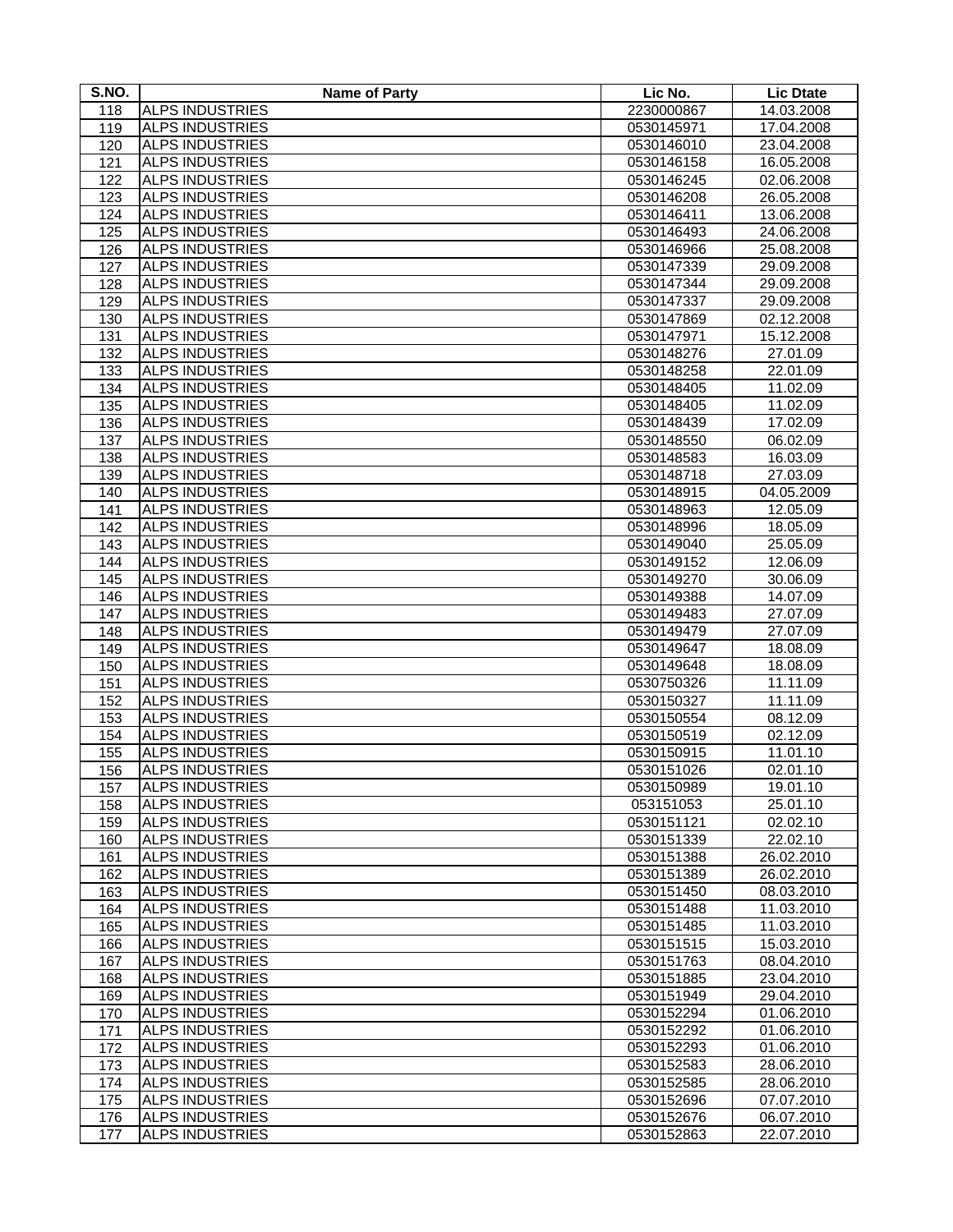| S.NO. | <b>Name of Party</b>   | Lic No.    | <b>Lic Dtate</b> |
|-------|------------------------|------------|------------------|
| 178   | <b>ALPS INDUSTRIES</b> | 0530152900 | 27.07.2010       |
| 179   | <b>ALPS INDUSTRIES</b> | 0530152995 | 06.08.2010       |
| 180   | <b>ALPS INDUSTRIES</b> | 0530153006 | 09.08.2010       |
| 181   | <b>ALPS INDUSTRIES</b> | 0530152993 | 06.08.2010       |
| 182   | <b>ALPS INDUSTRIES</b> | 0530153007 | 09.08.2010       |
| 183   | <b>ALPS INDUSTRIES</b> | 0530152986 | 06.08.2010       |
| 184   | <b>ALPS INDUSTRIES</b> | 0530153042 | 11.08.2010       |
| 185   | <b>ALPS INDUSTRIES</b> | 0530153120 | 18.08.2010       |
| 186   | <b>ALPS INDUSTRIES</b> | 0530153179 | 25.08.2010       |
| 187   | <b>ALPS INDUSTRIES</b> | 0530153365 | 10.09.2010       |
| 188   | <b>ALPS INDUSTRIES</b> | 0530153345 | 09.09.2010       |
| 189   | <b>ALPS INDUSTRIES</b> | 0530153360 | 10.09.2010       |
| 190   | <b>ALPS INDUSTRIES</b> | 0530153361 | 10.09.2010       |
| 191   | <b>ALPS INDUSTRIES</b> | 0530153515 | 24.09.2010       |
| 192   | <b>ALPS INDUSTRIES</b> | 0530153632 | 06.10.2010       |
| 193   | <b>ALPS INDUSTRIES</b> | 0530153724 | 15.10.2010       |
| 194   | <b>ALPS INDUSTRIES</b> | 0530153725 | 15.10.2010       |
| 195   | <b>ALPS INDUSTRIES</b> | 0530153809 | 26.10.2010       |
| 196   | <b>ALPS INDUSTRIES</b> | 0530154086 | 29.11.2010       |
| 197   | <b>ALPS INDUSTRIES</b> | 0530154023 | 22.11.2010       |
| 198   | <b>ALPS INDUSTRIES</b> | 0530153998 | 16.11.2010       |
| 199   | <b>ALPS INDUSTRIES</b> | 0530153915 | 04.11.2010       |
| 200   | <b>ALPS INDUSTRIES</b> | 0530153917 | 04.11.2010       |
| 201   | <b>ALPS INDUSTRIES</b> | 0530154087 | 29.11.2010       |
| 202   | <b>ALPS INDUSTRIES</b> | 0530154192 | 08.12.2010       |
| 203   | <b>ALPS INDUSTRIES</b> | 0530154224 | 13.12.2010       |
| 204   | <b>ALPS INDUSTRIES</b> | 0530154396 | 29.12.2010       |
| 205   | <b>ALPS INDUSTRIES</b> | 0530154395 | 29.12.2010       |
| 206   | <b>ALPS INDUSTRIES</b> | 0530154821 | 18.02.2011       |
| 207   | <b>ALPS INDUSTRIES</b> | 0530154973 | 9.3.2011         |
| 208   | <b>ALPS INDUSTRIES</b> | 0530155037 | 15.3.2011        |
| 209   | <b>ALPS INDUSTRIES</b> | 0530155032 | 14.03.2011       |
| 210   | <b>ALPS INDUSTRIES</b> | 0530155054 | 16.03.2011       |
| 211   | <b>ALPS INDUSTRIES</b> | 0530155071 | 18.3.2011        |
| 212   | <b>ALPS INDUSTRIES</b> | 0530155153 | 28.3.2011        |
| 213   | <b>ALPS INDUSTRIES</b> | 0530155183 | 31.3.2011        |
| 214   | <b>ALPS INDUSTRIES</b> | 0530155205 | 1.4.2011         |
| 215   | <b>ALPS INDUSTRIES</b> | 0530155206 | 1.4.2011         |
| 216   | <b>ALPS INDUSTRIES</b> | 0530155340 | 26.4.2011        |
| 217   | <b>ALPS INDUSTRIES</b> | 0530155555 | 24.5.2011        |
| 218   | <b>ALPS INDUSTRIES</b> | 0530155763 | 15.6.2011        |
| 219   | <b>ALPS INDUSTRIES</b> | 0530155919 | 05.7.2011        |
| 220   | <b>ALPS INDUSTRIES</b> | 0530155949 | 11.7.2011        |
| 221   | <b>ALPS INDUSTRIES</b> | 0530155948 | 11.7.2011        |
| 222   | <b>ALPS INDUSTRIES</b> | 0530156020 | 18.7.2011        |
| 223   | <b>ALPS INDUSTRIES</b> | 0530156149 | 03.08.2011       |
| 224   | <b>ALPS INDUSTRIES</b> | 0530156284 | 19.08.2011       |
| 225   | <b>ALPS INDUSTRIES</b> | 0530156286 | 19.08.2011       |
| 226   | <b>ALPS INDUSTRIES</b> | 0530156373 | 30.08.2011       |
| 227   | <b>ALPS INDUSTRIES</b> | 0530156532 | 20.09.2011       |
| 228   | <b>ALPS INDUSTRIES</b> | 0530156640 | 25.09.2011       |
| 229   | <b>ALPS INDUSTRIES</b> | 0530156783 | 21.10.11         |
| 230   | <b>ALPS INDUSTRIES</b> | 0530156963 | 17.11.2011       |
| 231   | <b>ALPS INDUSTRIES</b> | 0530157073 | 30.11.11         |
| 232   | <b>ALPS INDUSTRIES</b> | 0530157315 | 30.12.2011       |
| 233   | <b>ALPS INDUSTRIES</b> | 0530157674 | 16.02.2012       |
| 234   | <b>ALPS INDUSTRIES</b> | 0530157719 | 23.02.2012       |
| 235   | <b>ALPS INDUSTRIES</b> | 0530157672 | 16.02.2012       |
| 236   | <b>ALPS INDUSTRIES</b> | 0530157673 | 16.02.2012       |
| 237   | <b>ALPS INDUSTRIES</b> | 0530157732 | 24.02.12         |
|       |                        |            |                  |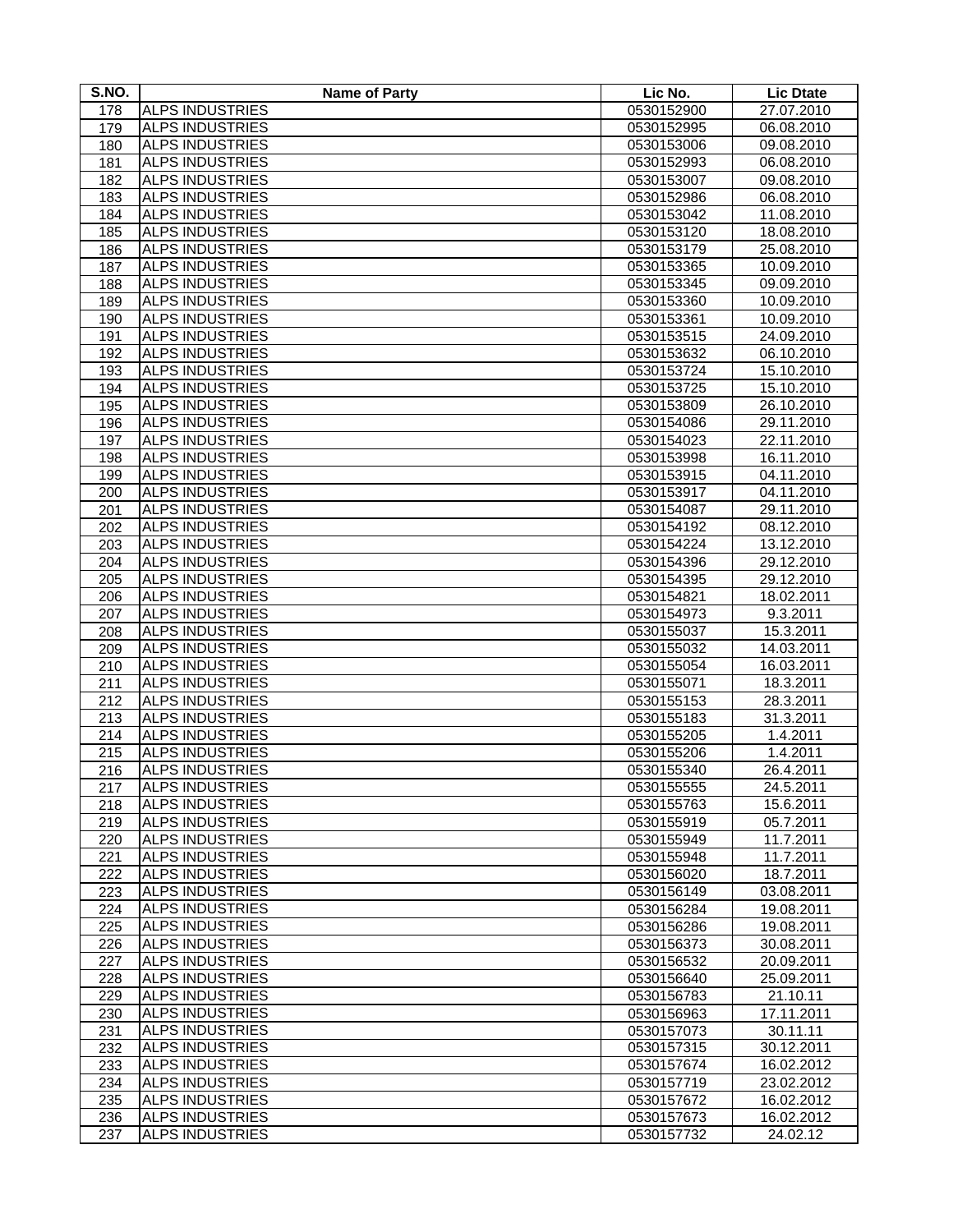| S.NO. | <b>Name of Party</b>   | Lic No.    | <b>Lic Dtate</b> |
|-------|------------------------|------------|------------------|
| 238   | <b>ALPS INDUSTRIES</b> | 0530157790 | 29.02.12         |
| 239   | <b>ALPS INDUSTRIES</b> | 0530157866 | 09.03.12         |
| 240   | <b>ALPS INDUSTRIES</b> | 0530157921 | 19.03.12         |
| 241   | <b>ALPS INDUSTRIES</b> | 0530157920 | 19.03.12         |
| 242   | <b>ALPS INDUSTRIES</b> | 0530157939 | 20.03.12         |
| 243   | <b>ALPS INDUSTRIES</b> | 0530157326 | 02.01.2012       |
| 244   | <b>ALPS INDUSTRIES</b> | 0530157986 | 26.03.12         |
| 245   | <b>ALPS INDUSTRIES</b> | 0530158080 | 30.03.12         |
| 246   | <b>ALPS INDUSTRIES</b> | 0530157327 | 02.01.2012       |
| 247   | <b>ALPS INDUSTRIES</b> | 0530157328 | 02.01.2012       |
| 248   | <b>ALPS INDUSTRIES</b> | 0530158187 | 20.04.12         |
| 249   | <b>ALPS INDUSTRIES</b> | 0530158175 | 19.04.12         |
| 250   | <b>ALPS INDUSTRIES</b> | 0530158186 | 20.04.12         |
| 251   | <b>ALPS INDUSTRIES</b> | 0530158188 | 20.04.12         |
| 252   | <b>ALPS INDUSTRIES</b> | 0530158189 | 20.04.12         |
| 253   | <b>ALPS INDUSTRIES</b> | 0530157264 | 23.12.2011       |
| 254   | <b>ALPS INDUSTRIES</b> | 0530158382 | 21.05.12         |
| 255   | <b>ALPS INDUSTRIES</b> | 0530158383 | 21.05.12         |
| 256   | <b>ALPS INDUSTRIES</b> | 0530158384 | 21.05.12         |
| 257   | <b>ALPS INDUSTRIES</b> | 0530158665 | 28.06.12         |
| 258   | <b>ALPS INDUSTRIES</b> | 0530158666 | 28.06.12         |
| 259   | <b>ALPS INDUSTRIES</b> | 0530158725 | 05.07.12         |
| 260   | <b>ALPS INDUSTRIES</b> | 0530158726 | 05.07.12         |
| 261   | <b>ALPS INDUSTRIES</b> | 0530158757 | 09.07.12         |
| 262   | <b>ALPS INDUSTRIES</b> | 0530158866 | 19.07.12         |
| 263   | <b>ALPS INDUSTRIES</b> | 0530158867 | 19.07.12         |
| 264   | <b>ALPS INDUSTRIES</b> | 0530158868 | 19.07.12         |
| 265   | <b>ALPS INDUSTRIES</b> | 0530158869 | 19.07.12         |
| 266   | <b>ALPS INDUSTRIES</b> | 0530158934 | 26.07.12         |
| 267   | <b>ALPS INDUSTRIES</b> | 0530157385 | 12.01.2012       |
| 268   | <b>ALPS INDUSTRIES</b> | 0530159065 | 21.08.12         |
| 269   | <b>ALPS INDUSTRIES</b> | 0530159067 | 21.08.12         |
| 270   | <b>ALPS INDUSTRIES</b> | 0530159068 | 21.08.12         |
| 271   | <b>ALPS INDUSTRIES</b> | 0530157386 | 12.01.2012       |
| 272   | <b>ALPS INDUSTRIES</b> | 0530159155 | 29.08.12         |
| 273   | <b>ALPS INDUSTRIES</b> | 0530159154 | 29.08.12         |
| 274   | <b>ALPS INDUSTRIES</b> | 0530159214 | 07.09.12         |
| 275   | <b>ALPS INDUSTRIES</b> | 0530159215 | 07.09.12         |
| 276   | <b>ALPS INDUSTRIES</b> | 0530159250 | 13.09.12         |
| 277   | ALPS INDUSTRIES        | 0530159314 | 19.09.12         |
| 278   | <b>ALPS INDUSTRIES</b> | 0530159315 | 19.09.12         |
| 279   | <b>ALPS INDUSTRIES</b> | 0530159358 | 26.09.12         |
| 280   | <b>ALPS INDUSTRIES</b> | 0530159364 | 27.09.12         |
| 281   | <b>ALPS INDUSTRIES</b> | 0530159365 | 27.09.12         |
| 282   | <b>ALPS INDUSTRIES</b> | 0530159403 | 05.10.12         |
| 283   | <b>ALPS INDUSTRIES</b> | 0530159404 | 05.10.12         |
| 284   | <b>ALPS INDUSTRIES</b> | 0530159489 | 15.10.12         |
| 285   | <b>ALPS INDUSTRIES</b> | 0530159572 | 22.10.12         |
| 286   | <b>ALPS INDUSTRIES</b> | 0530159593 | 25.10.12         |
| 287   | <b>ALPS INDUSTRIES</b> | 0530157495 | 24.01.2012       |
| 288   | <b>ALPS INDUSTRIES</b> | 0530159637 | 01.11.12         |
| 289   | <b>ALPS INDUSTRIES</b> | 0530159638 | 01.11.12         |
| 290   | <b>ALPS INDUSTRIES</b> | 0530159670 | 05.11.12         |
| 291   | <b>ALPS INDUSTRIES</b> | 0530159735 | 12.11.12         |
| 292   | <b>ALPS INDUSTRIES</b> | 0530159860 | 03.12.12         |
| 293   | <b>ALPS INDUSTRIES</b> | 0530159861 | 03.12.12         |
| 294   | <b>ALPS INDUSTRIES</b> | 0530159862 | 03.12.12         |
| 295   | <b>ALPS INDUSTRIES</b> | 0530159972 | 18.12.12         |
| 296   | <b>ALPS INDUSTRIES</b> | 0530159974 | 18.12.12         |
| 297   | <b>ALPS INDUSTRIES</b> | 0530159971 | 18.12.12         |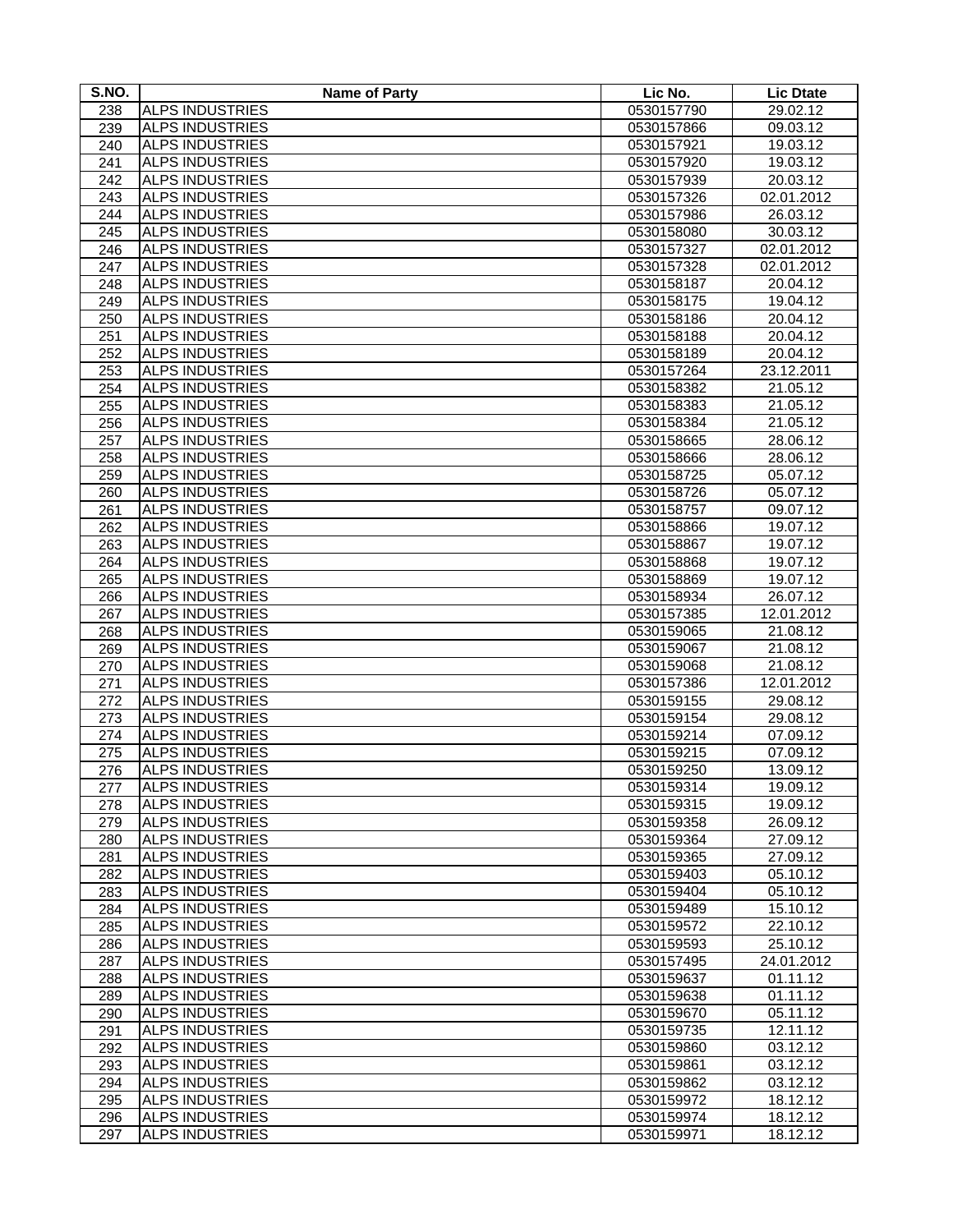| S.NO.      | <b>Name of Party</b>                                   | Lic No.                  | <b>Lic Dtate</b>         |
|------------|--------------------------------------------------------|--------------------------|--------------------------|
| 298        | <b>ALPS INDUSTRIES</b>                                 | 0530160001               | 19.12.12                 |
| 299        | <b>ALPS INDUSTRIES</b>                                 | 0530160034               | 26.12.12                 |
| 300        | <b>ALPS INDUSTRIES</b>                                 | 0530160033               | 26.12.12                 |
| 301        | <b>ALPS INDUSTRIES</b>                                 | 0530160071               | 28.12.12                 |
| 302        | <b>ALPS INDUSTRIES</b>                                 | 0530160066               | 28.12.12                 |
| 303        | <b>ALPS INDUSTRIES</b>                                 | 0530760143               | 10.01.13                 |
| 304        | <b>ALPS INDUSTRIES</b>                                 | 0530160166               | 16.01.13                 |
| 305        | <b>ALPS INDUSTRIES</b>                                 | 0530160137               | 09.10.13                 |
| 306        | <b>ALPS INDUSTRIES</b>                                 | 0530157589               | 08.02.2012               |
| 307        | <b>ALPS INDUSTRIES</b>                                 | 0530157590               | 08.02.2012               |
| 308        | <b>ALPS INDUSTRIES</b>                                 | 0530157585               | 08.02.2012               |
| 309        | <b>ALPS INDUSTRIES</b>                                 | 0530157584               | 08.02.2012               |
| 310        | <b>ALPS INDUSTRIES</b>                                 | 0530157586               | 08.02.2012               |
| 311        | <b>ALPS INDUSTRIES</b>                                 | 0530157591               | 08.02.2012               |
| 312        | <b>ALPS INDUSTRIES</b>                                 | 0530157588               | 08.02.2012               |
| 313        | <b>ALPS INDUSTRIES</b>                                 | 0530145019               | 22.11.2007               |
| 314        | <b>ALPS INDUSTRIES</b>                                 | 0530142502               | 27.11.2006               |
| 315        | <b>ALPS INDUSTRIES</b>                                 | 0530143435               | 09.04.2007               |
| 316        | <b>ALPS INDUSTRIES</b>                                 | 0530143497               | 18.04.2007               |
| 317        | <b>ALPS INDUSTRIES</b>                                 | 0530143545               | 26.04.2007               |
| 318        | <b>ALPS INDUSTRIES</b>                                 | 0530143488               | 18.04.2007               |
| 319        | <b>ALPS INDUSTRIES</b>                                 | 0530143888               | 13.06.2007               |
| 320        | <b>ALPS INDUSTRIES</b>                                 | 0530144113               | 16.07.2007               |
| 321        | <b>ALPS INDUSTRIES</b>                                 | 0530144183               | 25.07.2007               |
| 322        | <b>ALPS INDUSTRIES</b>                                 | 0530143889               | 13.06.2007               |
| 323        | <b>ALPS INDUSTRIES</b>                                 | 0530144310               | 10.08.2007               |
| 324        | <b>ALPS INDUSTRIES</b>                                 | 0530144454               | 29.08.2007               |
| 325        | <b>ALPS INDUSTRIES</b>                                 | 0530144455               | 29.08.2007               |
| 326        | <b>ALPS INDUSTRIES</b>                                 | 0530144509               | 07.09.2007               |
| 327        | <b>ALPS INDUSTRIES</b>                                 | 0530144394               | 22.08.2007               |
| 328        | <b>ALPS INDUSTRIES</b>                                 | 0530144354               | 13.09.2007               |
| 329        | <b>ALPS INDUSTRIES</b>                                 |                          |                          |
| 330        | <b>ALPS INDUSTRIES</b>                                 | 0530144559               | 13.09.2007<br>14.09.2007 |
| 331        | <b>ALPS INDUSTRIES</b>                                 | 0530144579<br>0530142658 | 20.12.2007               |
| 332        | <b>ALPS INDUSTRIES</b>                                 | 0530144965               | 08.11.2007               |
| 333        | <b>ALPS INDUSTRIES</b>                                 | 0530144727               | 05.10.2007               |
| 334        | <b>ALPS INDUSTRIES</b>                                 | 0530145109               | 04.12.2007               |
|            | <b>ALPS INDUSTRIES</b>                                 |                          | 07.12.2007               |
| 335<br>336 | <b>ALPS INDUSTRIES</b>                                 | 0530145143<br>0530141436 |                          |
|            |                                                        |                          | 07.07.06<br>29.08.2011   |
| 337        | <b>ALPS INDUSTRIES LTD</b>                             | 0530156123               |                          |
| 338        | AL-TABARAK FROZEN FOODS PVT. LTD.                      | 0530155877               | 29.6.2011                |
| 339        | AMAN HOSPITALITY PVT. LTD                              | 0530157273               | 23.12.12                 |
| 340        | AMAN HOSPITALITY PVT. LTD<br>AMAN HOSPITALITY PVT. LTD | 0530157625               | 10.02.12                 |
| 341        | AMAN HOSPITALITY PVT. LTD                              | 0530157623<br>0530157796 | 10.02.12<br>01.03.12     |
| 342        | AMAN HOSPITALITY PVT. LTD                              |                          |                          |
| 343<br>344 | AMAN HOSPITALITY PVT. LTD                              | 0530157932               | 20.03.12                 |
|            |                                                        | 0530158077               | 30.03.12                 |
| 345        | AMAN HOSPITALITY PVT. LTD                              | 0530157668               | 16.02.12                 |
| 346        | AMAN HOSPITALITY PVT. LTD                              | 0530158078               | 30.03.12                 |
| 347        | AMAN HOSPITALITY PVT. LTD                              | 0530157669               | 16.02.12                 |
| 348        | AMAN HOSPITALITY PVT. LTD                              | 0530158395               | 22.05.12                 |
| 349        | AMAN HOSPITALITY PVT. LTD                              | 0530158878               | 20.07.12                 |
| 350        | AMAN HOSPITALITY PVT. LTD                              | 0530158563               | 15.06.12                 |
| 351        | AMAN HOSPITALITY PVT. LTD                              | 0530158941               | 27.07.12                 |
| 352        | AMAN HOSPITALITY PVT. LTD                              | 0530158876               | 20.07.12                 |
| 353        | AMAN HOSPITALITY PVT. LTD                              | 0530158880               | 20.07.12                 |
| 354        | AMAN HOSPITALITY PVT. LTD                              | 0530158885               | 20.07.12                 |
| 355        | AMAN HOSPITALITY PVT. LTD                              | 0530158879               | 20.07.12                 |
| 356        | AMAN HOSPITALITY PVT. LTD                              | 0530158882               | 20.07.12                 |
| 357        | AMAN HOSPITALITY PVT. LTD                              | 0530158883               | 20.07.12                 |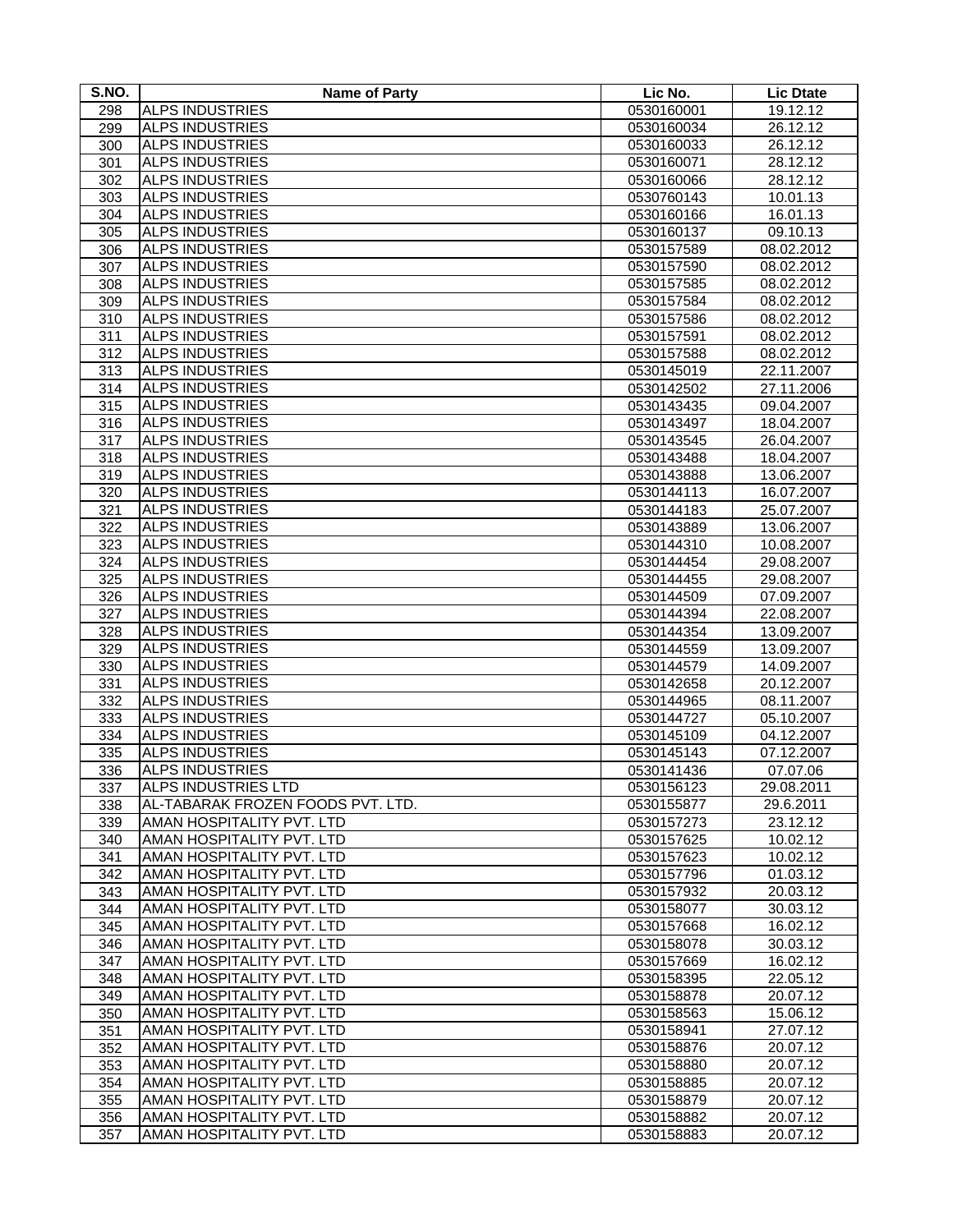| S.NO. | <b>Name of Party</b>                 | Lic No.    | <b>Lic Dtate</b> |
|-------|--------------------------------------|------------|------------------|
| 358   | AMAN HOSPITALITY PVT. LTD            | 0530158884 | 20.07.12         |
| 359   | AMAN HOSPITALITY PVT. LTD            | 0530158944 | 27.07.12         |
| 360   | AMAN HOSPITALITY PVT. LTD            | 0530158951 | 30.03.12         |
| 361   | AMAN HOSPITALITY PVT. LTD            | 0530158955 | 30.07.12         |
| 362   | AMAN HOSPITALITY PVT. LTD            | 0530158954 | 30.07.12         |
| 363   | AMAN HOSPITALITY PVT. LTD            | 0530159061 | 21.08.12         |
| 364   | AMAN HOSPITALITY PVT. LTD            | 0530159031 | 14.08.12         |
| 365   | AMAN HOSPITALITY PVT. LTD            | 3030009795 | 03.07.12         |
| 366   | AMAN HOSPITALITY PVT. LTD            | 0530159179 | 18.09.12         |
| 367   | AMAN HOSPITALITY PVT. LTD            | 0530159180 | 03.09.12         |
| 368   | AMAN HOSPITALITY PVT. LTD            | 0530159181 | 03.09.12         |
| 369   | AMAN HOSPITALITY PVT. LTD            | 0530159056 | 21.08.12         |
| 370   | AMAN HOSPITALITY PVT. LTD            | 0530159178 | 03.09.12         |
| 371   | AMAN HOSPITALITY PVT. LTD            | 0530160028 | 21.12.12         |
| 372   | AMAN HOSPITALITY PVT. LTD            | 0530160116 | 07.01.13         |
| 373   | AMAN HOSPITALITY PVT. LTD            | 0530155844 | 27.06.2011       |
| 374   | AMAN HOSPITALITY PVT. LTD            | 053015650  | 15.09.2011       |
| 375   | <b>AMAR BROTHER</b>                  | 0630002405 | 06.08.2010       |
| 376   | <b>AMAR BROTHER</b>                  | 0630000519 | 26.04.06         |
| 377   | AMAR SHOES & LEATHERWARES            | 0630003585 | 10.09.12         |
| 378   | <b>AMAR SHOES &amp; LEATHERWARES</b> | 0630001248 | 27.02.2008       |
| 379   | <b>AMAR SHOES &amp; LEATHERWARES</b> | 0630001340 | 06.05.2008       |
| 380   | <b>AMAR SINGH &amp; SONS</b>         | 1830000012 | 18.12.2007       |
| 381   | AMBA GLAIN PVT. LTD.                 | 0530150079 | 13.10.09         |
| 382   | <b>AMBICA STEEL</b>                  | 0530156074 | 26.07.2011       |
| 383   | AMBIENCE HOTELS RESORTS LTD.         | 0530160054 | 27.12.12         |
| 384   | AMBIENCE HOTELS RESORTS LTD.         | 0530145728 | 29.02.2008       |
| 385   | AMBIENCE HOTELS RESORTS LTD.         | 0530146069 | 01.05.2008       |
| 386   | AMBIENCE HOTELS RESORTS LTD.         | 0530148840 | 23.04.09         |
| 387   | AMERICAN POWER COMMUNICATION P. LTD. | 0730008557 | 22.01.10         |
| 388   | AMERICAN POWER COMMUNICATION P. LTD. | 0330008627 | 17.02.10         |
| 389   | AMERICAN POWER COMMUNICATION P. LTD. | 0730008561 | 28.01.10         |
| 390   | AMERICAN POWER COMMUNICATION P. LTD. | 0730008638 | 22.02.10         |
| 391   | AMERICAN POWER COMMUNICATION P. LTD. | 0730009807 | 28.01.2011       |
| 392   | AMERICAN POWER COMMUNICATION P. LTD. | 0730009941 | 14.3.2011        |
| 393   | AMERICAN POWER COMMUNICATION P. LTD. | 0730010073 | 04.05.2011       |
| 394   | <b>AMIR CHAND</b>                    | 0530138981 | 29.06.05         |
| 395   | <b>AMIRCHAND</b>                     | 0530145448 | 18.01.2008       |
| 396   | <b>AMIRCHAND</b>                     | 0530150574 | 08.12.09         |
| 397   | AMIT GRAMODYOG SANSTHAN              | 0630000524 | 03.05.06         |
| 398   | AMOM MACHINE WOOLS PVT. LTD.         | 8030004566 | 22.09.2008       |
| 399   | AMRAPALI DESIGN STUDIO               | 1330002964 | 30.03.2011       |
| 400   | AMTEK TEKPAR AUTOMATIVE              | 0530157459 | 20.01.12         |
| 401   | <b>ANAND INTERNATIONAL</b>           | 3330000269 | 16.09.04         |
| 402   | <b>ANAND INTERNATIONAL</b>           | 3330000269 | 16.09.04         |
| 403   | ANAND INTERNATIONAL                  | 3330000866 | 19.10.2007       |
| 404   | <b>ANAND INTERNATIONAL</b>           | 3330000884 | 22.11.2007       |
| 405   | ANAND INTERNATIONAL                  | 3330001640 | 31.03.2010       |
| 406   | ANAND INTERNATIONAL                  | 3330001508 | 27.11.09         |
| 407   | ANAND MOTORS I. LTD.                 | 0530136371 | 14.06.04         |
| 408   | ANDRITZ HYDRO PVT. LTD.              | 0530157943 | 20.02.12         |
| 409   | ANDRITZ HYDRO PVT. LTD.              | 0530150196 | 29.10.09         |
| 410   | ANISH INDIA EXPORTS                  | 0530136694 | 30.07.04         |
| 411   | ANISH INDIA EXPORTS                  | 0530138609 | 12.05.05         |
| 412   | ANJANI TECHNO PLASTS LTD.            | 0530135976 | 18.03.04         |
| 413   | ANUPMAVA OVERSEAS                    | 1330001645 | 12.07.2007       |
| 414   | <b>ANY GRAPHICS</b>                  | 0530152847 | 21.07.2010       |
| 415   | A-ONE PROTIENS                       | 1330003248 | 21.12.2011       |
| 416   | APEEJAY SURENDRA PARK HOTEL LTD.     | 0730005982 | 28.08.2007       |
| 417   | APEEJAY SURENDRA PARK HOTEL LTD.     | 0730002039 | 18.08.04         |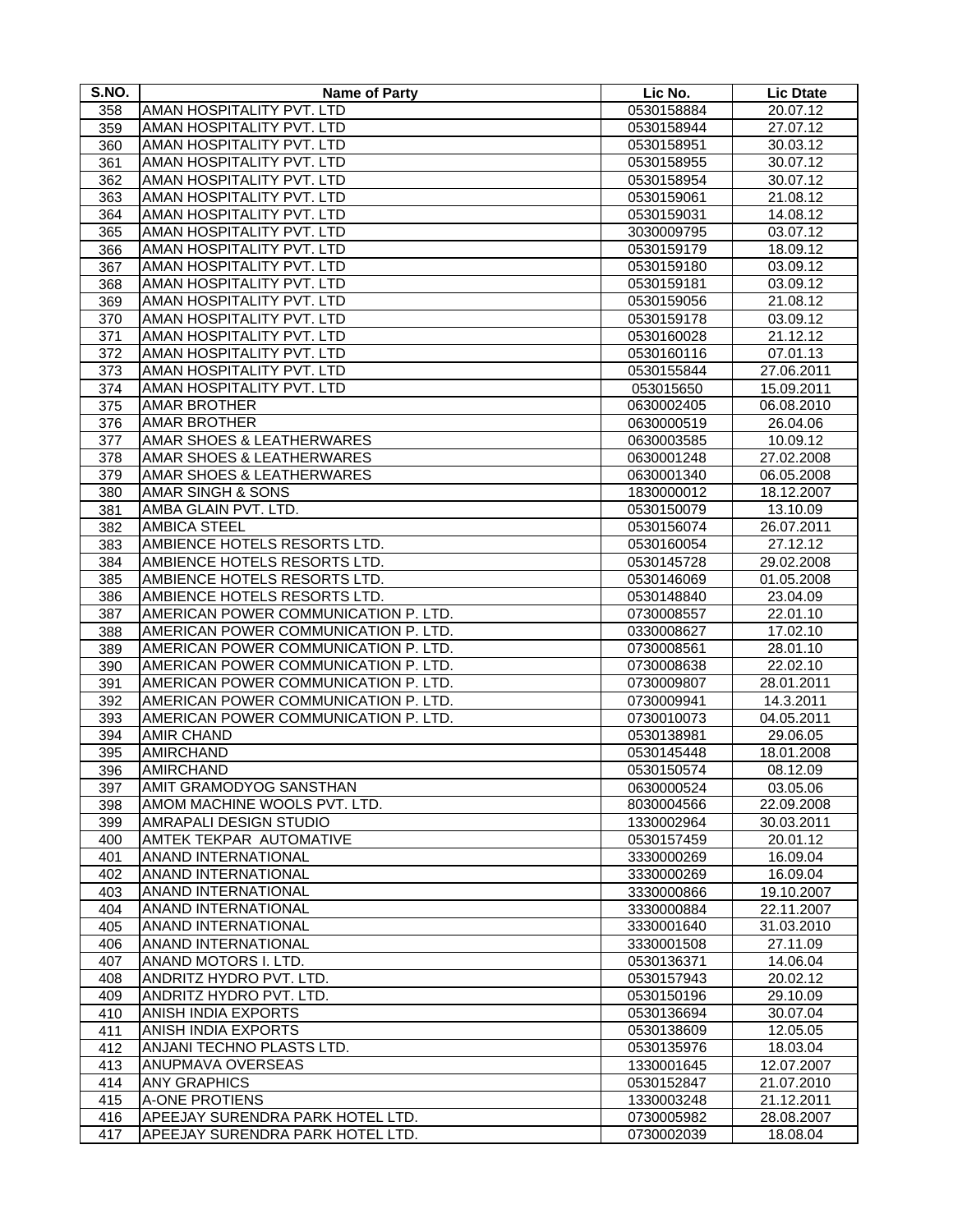| S.NO. | <b>Name of Party</b>             | Lic No.    | <b>Lic Dtate</b> |
|-------|----------------------------------|------------|------------------|
| 418   | APEEJAY SURENDRA PARK HOTEL LTD. | 0730002101 | 13.09.2004       |
| 419   | APEEJAY SURENDRA PARK HOTEL LTD. | 0730002098 |                  |
| 420   | APEEJAY SURENDRA PARK HOTEL LTD. | 0730001978 | 23.07.04         |
| 421   | APEEJAY SURENDRA PARK HOTEL LTD. | 0730001979 | 23.07.04         |
| 422   | APEEJAY SURENDRA PARK HOTEL LTD. | 0730002176 | 13.10.04         |
| 423   | APEEJAY SURENDRA PARK HOTEL LTD. | 0730002006 | 06.08.04         |
| 424   | APEEJAY SURENDRA PARK HOTEL LTD. | 0730002374 | 20.12.05         |
| 425   | APEEJAY SURENDRA PARK HOTEL LTD. | 0730002558 |                  |
| 426   | APEEJAY SURENDRA PARK HOTEL LTD. | 0730002400 |                  |
| 427   | APEEJAY SURENDRA PARK HOTEL LTD. | 0730002600 | 25.02.05         |
| 428   | APEEJAY SURENDRA PARK HOTEL LTD. | 0730002614 | 28.02.05         |
| 429   | APEEJAY SURENDRA PARK HOTEL LTD. | 0730002840 | 06.05.05         |
| 430   | APEEJAY SURENDRA PARK HOTEL LTD. | 0730003430 | 26.10.05         |
| 431   | APEEJAY SURENDRA PARK HOTEL LTD. | 0730004800 | 03.11.06         |
| 432   | APEX TUBES P. LTD.               | 0135509    | 05.01.04         |
| 433   | APOLLO INTERNATIONAL LTD.        | 0530157951 | 29.04.2010       |
| 434   | <b>APOLLO TYRES LTD.</b>         | 0530155862 | 28.6.2011        |
| 435   | <b>APOTHECARIES</b>              | 0508029490 |                  |
| 436   | <b>APT PACKAGING LTD</b>         | 0330039941 | 12.10.12         |
| 437   | <b>APT PACKAGING LTD</b>         | 0330027520 | 15.10.2010       |
| 438   | <b>APT PACKAGING LTD</b>         | 0330031850 | 10.02.2012       |
| 439   | <b>APT PACKAGING LTD</b>         | 0330033834 | 01.10.12         |
| 440   | <b>ARCHIET LTD.</b>              | 0530152715 | 08.07.2010       |
| 441   | <b>ARRORA RICE MILLS</b>         | 3030004402 | 12.08.2008       |
| 442   | <b>ARTASIA</b>                   | 1330001182 | 08.02.06         |
| 443   | ARVIND FOOTWEARS P. LTD.         | 0630000384 | 15.09.05         |
| 444   | ARVIND FOOTWEARS P. LTD.         | 0630002278 | 31.05.2010       |
| 445   | ARVIND HOSPITALITY LTD.          | 2230001547 | 24.11.2010       |
| 446   | ASCOT HOTEL & RESORT LTD.        | 0530152891 | 26.07.2010       |
| 447   | ASCOT HOTEL & RESORT LTD.        | 0530147875 | 03.12.09         |
| 448   | ASCOT HOTEL & RESORT LTD.        | 0530153074 | 16.08.2010       |
| 449   | ASCOT HOTEL & RESORT LTD.        | 0530152987 | 06.08.2010       |
| 450   | ASCOT HOTEL & RESORT LTD.        | 0530152988 | 06.08.2010       |
| 451   | ASCOT HOTEL & RESORT LTD.        | 0530148318 | 02.02.09         |
| 452   | ASCOT HOTEL & RESORT LTD.        | 0530150811 | 31.12.09         |
| 453   | ASCOT HOTEL & RESORT LTD.        | 0530148152 | 06.01.09         |
| 454   | ASCOT HOTEL & RESORT LTD.        | 0530148151 | 06.01.09         |
| 455   | ASCOT HOTEL & RESORT LTD.        | 0530148319 | 02.02.09         |
| 456   | ASIAN COLOUR COATED PVT. LTD.    | 0530145121 | 06.12.2007       |
| 457   | ASIAN COLOUR COATED PVT. LTD.    | 0530145819 | 17.03.2008       |
| 458   | <b>ASIAN HOTELS LTD.</b>         | 0530135359 | 11.12.03         |
| 459   | ASIAN HOTELS LTD.                | 0530135424 | 24.12.03         |
| 460   | ASIAN HOTELS LTD.                | 0530135578 | 09.01.04         |
| 461   | <b>ASOMA AGROTECH</b>            | 3330001394 | 24.08.09         |
| 462   | ASSOCIATE SOAPSTONE              | 1330001788 | 19.02.2008       |
| 463   | ATAM ASSOCIATE (P) LTD.          | 2230002078 | 29.11.12         |
| 464   | ATAM ASSOCIATES P. LTD.          | 2230000115 | 11.10.04         |
| 465   | ATAM ASSOCIATES P. LTD.          | 2230001461 | 12.08.2010       |
| 466   | ATMA GARMENTS (P) LTD            | 0530144828 | 22.10.2007       |
| 467   | ATP SILVI PRODUCTS LTD.          | 0730004328 | 07.07.06         |
| 468   | <b>ATTIC</b>                     | 0530149243 | 25.06.09         |
| 469   | <b>ATUL RICE MILLS</b>           | 1130000209 | 18.12.03         |
| 470   | <b>AURO SPINNING MILLS</b>       | 3030000916 | 04.03.05         |
| 471   | AUSTENTIC CREATION P. LTD.       | 0530153473 | 21.09.2010       |
| 472   | <b>AUTO IGNITION LTD.</b>        | 0530137650 | 21.12.04         |
| 473   | <b>AUTONIX</b>                   | 0530157042 | 24.11.11         |
| 474   | AVANI TEXTILES LTD.              | 3030008017 | 24.3.2011        |
| 475   | AVANI TEXTILES LTD.              | 030008620  | 24.08.2011       |
| 476   | AVANTI OVERSEAS PVT. LTD.        | 0589014641 | 19.11.2010       |
| 477   | <b>AVIENAL EMBROIDERY</b>        | 1230000554 | 26.08.04         |
|       |                                  |            |                  |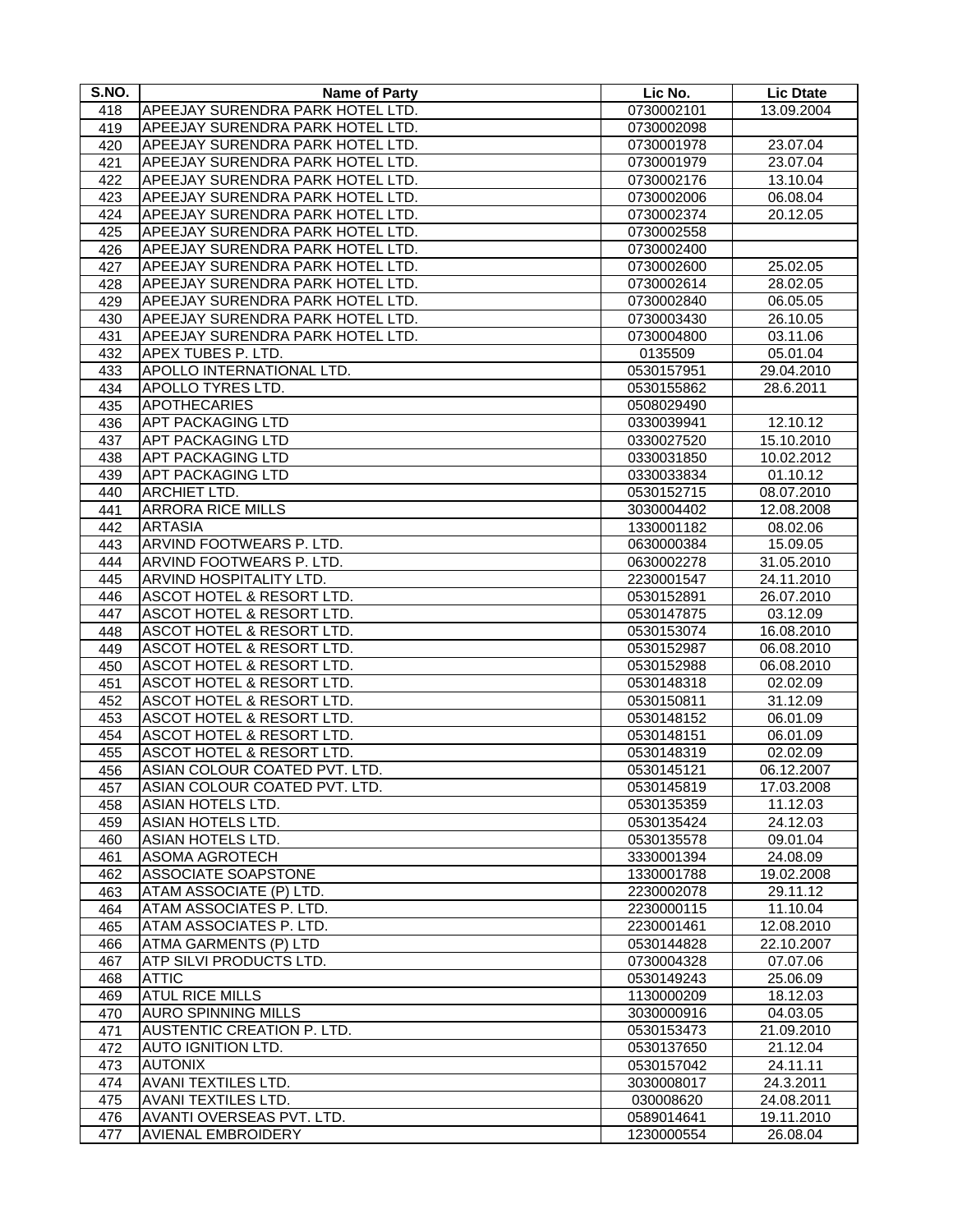| S.NO. | <b>Name of Party</b>                     | Lic No.     | <b>Lic Dtate</b> |
|-------|------------------------------------------|-------------|------------------|
| 478   | <b>AVTAR SINGH PURAN SINGH</b>           | 303000893.8 | 14.11.11         |
| 479   | <b>AXA PARENTEALS LTD</b>                | 0530143112  | 22.02.2007       |
| 480   | <b>AXA PARENTEALS LTD</b>                | 0530141425  | 06.07.06         |
| 481   | <b>AYURVET LTD</b>                       | 0530156002  | 14.07.2011       |
| 482   | <b>AZTEE SHIVA</b>                       | 1330000550  | 07.05.04         |
| 483   | <b>B B HOSPITALITY</b>                   | 0530158512  | 07.06.12         |
| 484   | <b>B.A.G FILMS AND MEIDIA LTD</b>        | 0530144458  | 29.08.2007       |
| 485   | <b>B.A.G FILMS AND MEIDIA LTD</b>        | 0530145055  | 27.11.2007       |
| 486   | <b>B.A.G FILMS AND MEIDIA LTD</b>        | 0530144457  | 29.08.2007       |
| 487   | <b>B.A.G FILMS AND MEIDIA LTD</b>        | 0530144456  | 29.08.2007       |
| 488   | <b>B.A.G FILMS AND MEIDIA LTD</b>        | 0530144514  | 07.09.2007       |
| 489   | B.A.G NEWSLINE NETWORKING PVT. LTD.      | 0530144423  | 24.08.2007       |
| 490   | <b>B.B.INTRE.</b>                        | 3330001065  | 10.07.2008       |
| 491   | <b>B.N. EXPORTS</b>                      | 1230000174  | 21.11.05         |
| 492   | <b>B.R. INTERNATIONAL</b>                | 0530153475  | 21.09.2010       |
| 493   | <b>BABA NAGA RICE</b>                    | 1230000433  | 8.10.2008        |
| 494   | <b>BABBER AGRO INDUS.</b>                | 3030010110  | 17.09.12         |
| 495   | <b>BACTION DIEKIN</b>                    | 0530153682  | 11.10.2010       |
| 496   | <b>BADDI PRINT PACKS PVT. LTD.</b>       | 2230000330  | 21.06.06         |
| 497   | BAJAJ & CO. TEE PRODUCTS LTD             | 0530144488  | 06.09.2007       |
| 498   | BAJAJ HOLOGRAPHICS (INDIA) P.LTD         | 0530158195  | 20.04.12         |
| 499   | BAJAJ HOLOGRAPHICS (INDIA) P.LTD         | 0530158648  | 25.06.12         |
| 500   | BAJAJ HOLOGRAPHICS (INDIA) P.LTD         | 0530155636  | 31.5.2011        |
| 501   | <b>BAJAJ POLYTECH</b>                    | 0530146015  | 24.04.2008       |
| 502   | <b>BAJAJ PRECSION</b>                    | 0530157842  | 09.03.12         |
| 503   | <b>BAL PHARMA LTD.</b>                   | 0730006590  | 04.02.2008       |
| 504   | <b>BALAGI INTERNATIONAL</b>              | 3330001584  | 11.02.10         |
| 505   | <b>BALAJI CHAIN CO</b>                   | 0530145829  | 18.03.2008       |
| 506   | <b>BALAJI CHAIN CO</b>                   | 0530152390  | 04.01.2010       |
| 507   | <b>BALAJI CHAIN CO</b>                   | 0530141291  | 14.06.06         |
| 508   | <b>BALAJI CHAIN CO</b>                   | 0530140412  | 08.02.06         |
| 509   | <b>BALAJI CHAIN CO</b>                   | 0530140440  | 14.02.06         |
| 510   | <b>BALAJI CHAIN CO</b>                   | 0530150759  | 23.12.09         |
| 511   | <b>BALAJI PRECISION</b>                  | 0530150452  | 24.11.09         |
| 512   | <b>BALPARDA HOTELS &amp; HOSPITALITY</b> | 0530157516  | 31.01.2012       |
| 513   | <b>BANSAL MINI RICE MILL</b>             | 0630002087  | 04.12.10         |
| 514   | <b>BANSAL OVERSEAS</b>                   | 3330000267  | 27.08.04         |
| 515   | <b>BANSAL RICE GEN. MILLS</b>            | 3330001731  | 08.07.2010       |
| 516   | <b>BANSAL SPG MILLS LTD.</b>             | 3030008870  | 21.10.11         |
| 517   | BANSAL SPG MILLS LTD.                    | 3030008914  | 08.11.11         |
| 518   | <b>BANSAL SPG MILLS LTD.</b>             | 3030005760  | 25.09.09         |
| 519   | BANSAL SPG MILLS LTD.                    | 030006100   | 21.12.09         |
| 520   | BANSAL SPG MILLS LTD.                    | 3030009005  | 30.11.11         |
| 521   | <b>BANSAL SPG MILLS LTD.</b>             | 3030009072  | 19.12.2011       |
| 522   | <b>BANSAL SPG MILLS LTD.</b>             | 3030009246  | 10.02.2012       |
| 523   | <b>BANSAL SPG MILLS LTD.</b>             | 3030009291  | 28.02.12         |
| 524   | <b>BANSAL SPG MILLS LTD.</b>             | 3030009304  | 29.02.12         |
| 525   | <b>BANSAL SPG MILLS LTD.</b>             | 3030009422  | 29.03.12         |
| 526   | <b>BANSAL SPG MILLS LTD.</b>             | 3030009733  | 15.06.12         |
| 527   | <b>BANSAL SPG MILLS LTD.</b>             | 3030009818  | 10.07.12         |
| 528   | <b>BANSAL SPG MILLS LTD.</b>             | 3030009184  | 18.01.2012       |
| 529   | BANSAL SPG. MILLS LTD.                   | 3030004409  | 14.08.2008       |
| 530   | BANSAL SPG. MILLS LTD.                   | 3330001732  | 09.07.2010       |
| 531   | BANSAL SPG. MILLS LTD.                   | 3030007870  | 15.02.2011       |
| 532   | BANSAL SPG. MILLS LTD.                   | 3030007981  | 18.3.2011        |
| 533   | BANSAL SPG. MILLS LTD.                   | 3030008111  | 13.4.2011        |
| 534   | BANSAL SPG. MILLS LTD.                   | 3030008110  | 13.4.11          |
| 535   | BANSAL SPG. MILLS LTD.                   | 3030008130  | 20.4.2011        |
| 536   | BANSAL SPG. MILLS LTD.                   | 3030008262  | 20.5.2011        |
| 537   | BANSAL SPG. MILLS LTD.                   | 3030008432  | 5.7.2011         |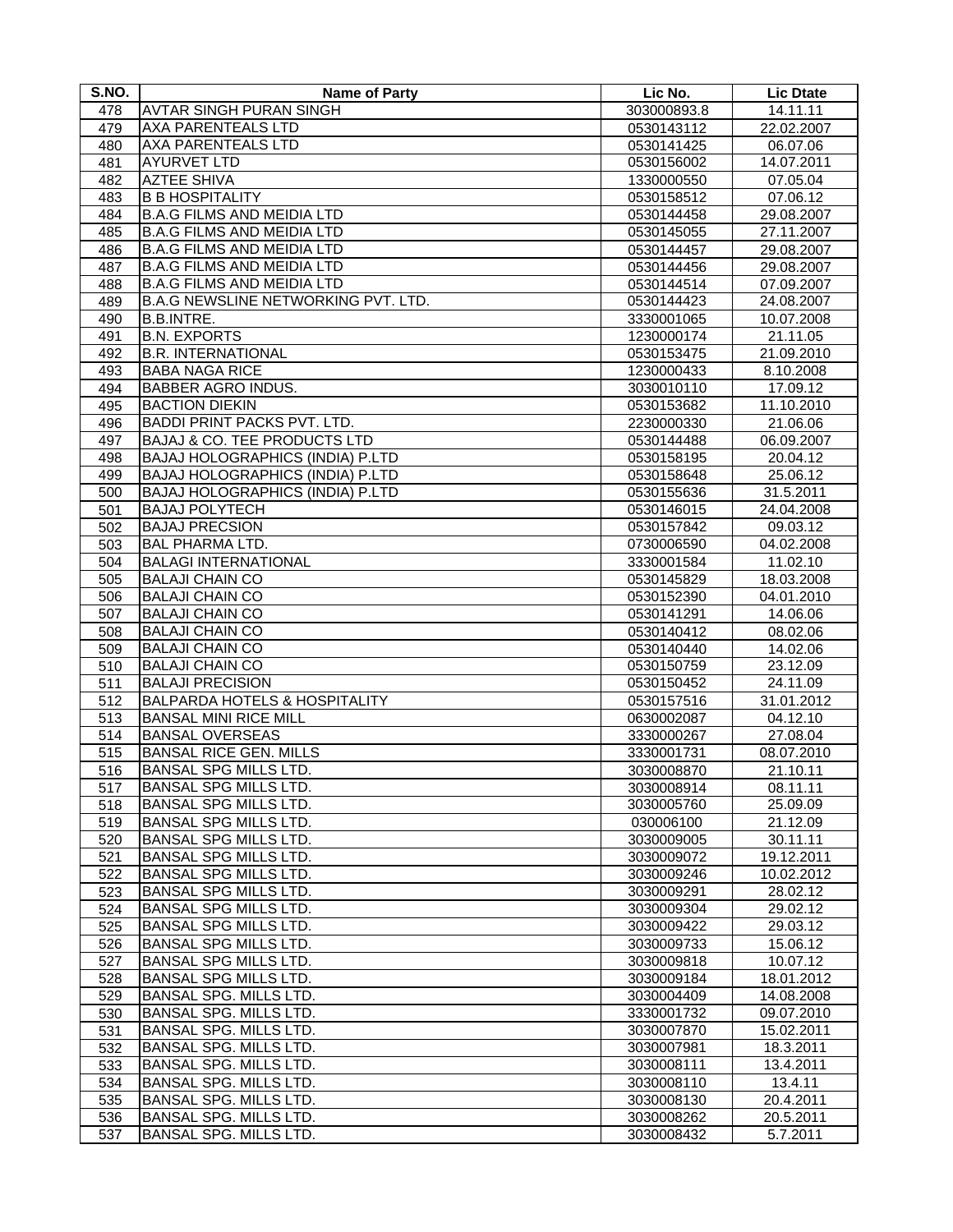| S.NO.      | <b>Name of Party</b>                                                    | Lic No.                  | <b>Lic Dtate</b>         |
|------------|-------------------------------------------------------------------------|--------------------------|--------------------------|
| 538        | <b>BANSAL SPG. MILLS LTD.</b>                                           | 3030008486               | 19.7.2011                |
| 539        | <b>BANSAL SPG. MILLS LTD.</b>                                           | 3030008672               | 02.09.2011               |
| 540        | BANSAL SPG. MILLS LTD.                                                  | 3030003805               | 11.03.2008               |
| 541        | BANSAL SPG. MILLS LTD.                                                  | 3030004561               | 19.09.08                 |
| 542        | BANSAL SPG. MILLS LTD.                                                  | 3030005548               | 28.07.09                 |
| 543        | <b>BANSAL SPG. MILLS LTD.</b>                                           | 3030005625               | 18.08.09                 |
| 544        | BARKAR PACKAGING PVT. LTD.                                              | 1730000542               | 18.10.06                 |
| 545        | BARMALT (INDIA) PVT. LTD.                                               | 0530141133               | 23.05.06                 |
| 546        | BARMALT (INDIA) PVT. LTD.                                               | 0530138871               | 15.06.05                 |
| 547        | <b>BASANT OVERSEAS</b>                                                  | 0630003387               | 22.05.12                 |
| 548        | <b>BASIC INDIA LTD.</b>                                                 | 0530140735               | 24.03.06                 |
| 549        | BATTER LABLES MFG. CO.                                                  | 0430011780               | 19.10.12                 |
| 550        | BAYER BIO SCIENCE PVT LTD                                               | 0930008862               | 03.11.12                 |
| 551        | BAYER BIO SCIENCE PVT LTD                                               | 0930008899               | 21.12.12                 |
| 552        | <b>BCC OVERSEAS</b>                                                     | 0530140786               | 30.03.06                 |
| 553        | <b>BCC OVERSEAS</b>                                                     | 0530141354               | 19.06.06                 |
| 554        | <b>BECTON</b>                                                           | 0530148913               | 04.01.09                 |
| 555        | <b>BECTON</b>                                                           | 0530152531               | 22.06.2010               |
| 556        | <b>BECTOR FOODS LTD.</b>                                                | 3095006896               | 17.04.2008               |
| 557        | <b>BECTOR FOODS LTD.</b>                                                | 3030004758               | 26.11.2008               |
| 558        | <b>BECTOR FOODS LTD.</b>                                                | 3030007423               | 21.10.2010               |
| 559        | BECTOR FOODS LTD.                                                       | 3030007496               | 11.11.2010               |
| 560        | <b>BECTOR FOODS LTD.</b>                                                | 3030008762               | 23.09.11                 |
| 561        | BENARAS HOTELS LTD.                                                     | 0530135465               | 30.12.03                 |
| 562        | <b>BEST AUTO LTD.</b>                                                   | 0530141768               | 22.08.06                 |
| 563        | BEST FOODS INTERNATIONAL P. LTD.                                        | 3330001119               | 2.09.2008                |
| 564        | BEST FOODS INTERNATIONAL P. LTD.                                        | 3330001848               | 19.10.2010               |
| 565        | BEST FOODS INTERNATIONAL P. LTD.                                        | 3330000180               | 19.02.04                 |
|            | BEST FOODS INTERNATIONAL P. LTD.                                        | 3330000466               | 20.10.05                 |
| 566<br>567 | <b>BESTECH HOSPITALITIES P. LTD.</b>                                    | 0530155262               | 13.04.2011               |
| 568        | <b>BESTECH HOSPITALITIES P. LTD.</b>                                    | 0530151225               | 10.02.2010               |
| 569        | <b>BESTECH HOSPITALITIES P. LTD.</b>                                    |                          |                          |
| 570        | <b>BESTECH HOSPITALITIES P. LTD.</b>                                    | 0530144681               | 28.09.2007<br>22.03.2007 |
| 571        | BESTECH HOSPITALITIES P. LTD.                                           | 0530143334<br>0530143820 | 05.06.2007               |
| 572        | BESTECH HOSPITALITIES P. LTD.                                           | 0530145100               | 30.11.2007               |
| 573        | <b>BESTECH HOSPITALITIES P. LTD.</b>                                    | 0530136525               | 08.07.04                 |
|            | <b>BESTECH HOSPITALITIES P. LTD.</b>                                    | 0530137273               | 25.10.04                 |
| 574        | <b>BESTECH HOSPITALITIES P. LTD.</b>                                    | 0530146537               | 30.06.2008               |
| 575<br>576 | BHAGWATI COTTON SPINNING MILLS P. LTD.                                  |                          | 31.03.2010               |
|            | <b>BHAGWATI RICE HILLS</b>                                              | 3030006523               |                          |
| 577        |                                                                         | 3330001336               | 07.09.09                 |
| 578        | <b>BHAGWATI RICE MILLS</b>                                              | 3030001996               | 28.08.06                 |
| 579        | <b>BHARAT CARPET</b>                                                    | 3330000659               | 09.11.06                 |
| 580        | <b>BHARAT EXPLOSIVES LTD.</b><br><b>BHARAT EXPLOSIVES LTD.</b>          | 0530135944               | 24.03.04                 |
| 581        |                                                                         | 0530139479               | 07.09.05                 |
| 582        | <b>BHARAT FOOD &amp; AGRO PRODUCTS</b><br>BHARAT HEAVY ELECTRICALS LTD. | 2230001385<br>6130000121 | 11.06.2010<br>15.01.09   |
| 583        |                                                                         |                          |                          |
| 584        | BHARAT HEAVY ELECTRICALS LTD.                                           | 0630003470               | 11.07.12                 |
| 585        | <b>BHARAT HEAVY ELECTRICALS LTD.</b>                                    | 0330033479               | 21.08.12                 |
| 586        | BHARAT HEAVY ELECTRICALS LTD.                                           | 0630002961               | 03.08.2011               |
| 587        | <b>BHARAT HOTELS LTD.</b>                                               | 0530135437               | 19.12.03                 |
| 588        | <b>BHARAT HOTELS LTD.</b>                                               | 0530136800               | 16.08.04                 |
| 589        | <b>BHARAT HOTELS LTD.</b>                                               | 0530136984               | 14.09.04                 |
| 590        | <b>BHARAT HOTELS LTD.</b>                                               | 0530137253               | 20.10.04                 |
| 591        | <b>BHARAT HOTELS LTD.</b>                                               | 0530137225               | 18.10.04                 |
| 592        | <b>BHARAT HOTELS LTD.</b>                                               | 0530138866               | 13.06.05                 |
| 593        | <b>BHARAT HOTELS LTD.</b>                                               | 0530140930               | 26.04.06                 |
| 594        | <b>BHARAT HOTELS LTD.</b>                                               | 0530141200               | 26.05.06                 |
| 595        | <b>BHARAT HOTELS LTD.</b>                                               | 0530141183               | 26.05.06                 |
| 596        | <b>BHARAT HOTELS LTD.</b>                                               | 0530146199               | 23.05.2008               |
| 597        | <b>BHARAT HOTELS LTD.</b>                                               | 0530148474               | 23.02.09                 |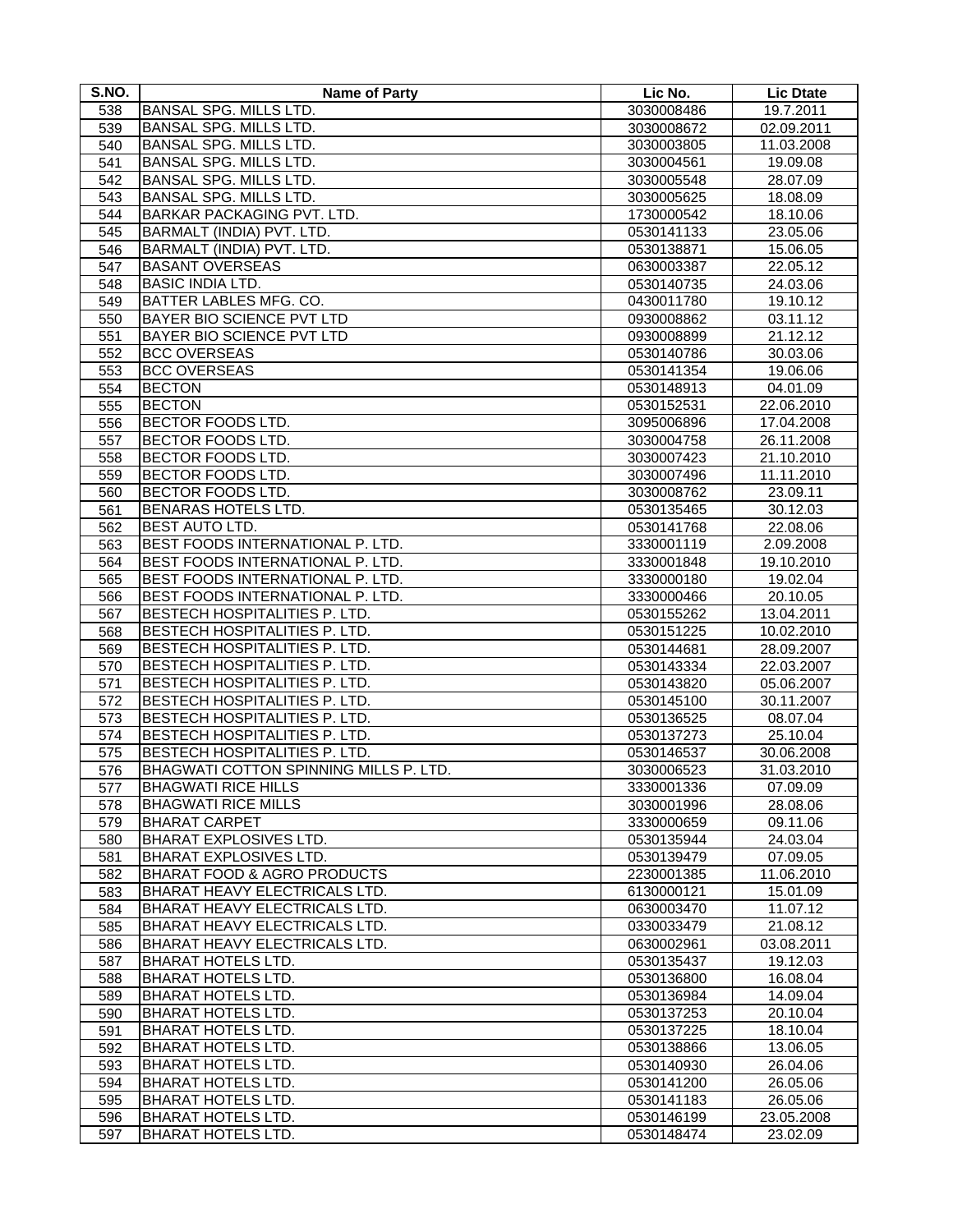| S.NO.      | <b>Name of Party</b>                    | Lic No.    | <b>Lic Dtate</b>     |
|------------|-----------------------------------------|------------|----------------------|
| 598        | <b>BHARAT HOTELS LTD.</b>               | 0530148732 | 31.03.09             |
| 599        | <b>BHARAT HOTELS LTD.</b>               | 0530149637 | 18.08.09             |
| 600        | <b>BHARAT HOTELS LTD.</b>               | 0530150625 | 11.12.09             |
| 601        | <b>BHARAT HOTELS LTD.</b>               | 0530153169 | 23.08.2010           |
| 602        | <b>BHARAT HOTELS LTD.</b>               | 0530153700 | 13.10.2010           |
| 603        | BHARAT INDUSTRIAL ENTERPRISES LTD.      | 0530135393 | 18.12.04             |
| 604        | <b>BHARAT INDUSTRIES</b>                | 0530159210 | 07.09.12             |
| 605        | <b>BHARAT SPORTS</b>                    | 3030005343 | 18.05.09             |
| 606        | <b>BHARAT TRNNING INDUSTRIES</b>        | 0630001083 | 07.09.2007           |
| 607        | <b>BHARTI AIRTEL LTD</b>                | 0530141739 | 17.08.2006           |
| 608        | <b>BHARTI CELLULAR LTD.</b>             | 0530135787 | 27.02.04             |
|            | <b>BHARTI CELLULAR LTD.</b>             | 0530135963 | 26.03.04             |
| 609        | <b>BHARTI CELLULAR LTD.</b>             |            |                      |
| 610<br>611 | <b>BHARTI CELLULAR LTD.</b>             | 0530137975 | 02.02.05             |
|            | <b>BHARTI CELLULAR LTD.</b>             | 0530137974 | 02.02.05<br>25.02.05 |
| 612        |                                         | 0530138137 |                      |
| 613        | <b>BHARTI HEALTH CARE LTD.</b>          | 0530140918 | 24.04.06             |
| 614        | BHARTI HEALTH CARE LTD.                 | 0530141004 | 05.05.06             |
| 615        | <b>BHARTI HEALTH CARE LTD.</b>          | 0530141010 | 05.05.06             |
| 616        | BHARTI HEALTH CARE LTD.                 | 0530141003 | 05.05.06             |
| 617        | BHARTI HEALTH CARE LTD.                 | 0530141535 | 20.07.06             |
| 618        | <b>BHARTI HEALTH CARE LTD.</b>          | 0530141611 | 27.07.06             |
| 619        | <b>BHARTI HEALTH CARE LTD.</b>          | 0530141770 | 22.08.06             |
| 620        | <b>BHARTI HEALTH CARE LTD.</b>          | 0530141769 | 22.08.06             |
| 621        | <b>BHARTI HEALTHCARE LTD.</b>           | 0530137670 | 23.12.04             |
| 622        | <b>BHARTI HEALTHCARE LTD.</b>           | 0530138747 | 30.05.05             |
| 623        | BHARTI HEALTHCARE LTD.                  | 0530139018 | 04.07.05             |
| 624        | BHARTI HEALTHCARE LTD.                  | 0530138925 | 23.06.05             |
| 625        | <b>BHARTI INFOTEL LTD.</b>              | 0530138067 | 16.02.05             |
| 626        | <b>BHARTI INFOTEL LTD.</b>              | 0530138328 | 29.03.05             |
| 627        | <b>BHARTI INFOTEL LTD.</b>              | 0530138548 | 05.05.05             |
| 628        | <b>BHARTI TELETECS LTD.</b>             | 0530150256 | 05.11.09             |
| 629        | <b>BHARTI TELEVENTURE</b>               | 0530141359 | 20.06.06             |
| 630        | BHARTI TELEVENTURE LTD.                 | 0530138656 | 18.05.05             |
| 631        | <b>BHARTIA INDUSTRIES LTD.</b>          | 0530136693 | 30.07.04             |
| 632        | <b>BHARTIA INDUSTRIES LTD.</b>          | 0530136915 | 01.09.04             |
| 633        | <b>BHARTIA INDUSTRIES LTD.</b>          | 0530138158 | 03.03.05             |
| 634        | BHARTIA INDUSTRIES LTD.                 | 0530139627 | 30.09.05             |
| 635        | <b>BHARTIA INDUSTRIES LTD.</b>          | 0530140049 | 15.12.05             |
| 636        | <b>BHEL LTD</b>                         | 0530145202 | 17.12.2007           |
| 637        | <b>BHOLA BABA DAIRY INDUSTRIES LTD.</b> | 0530145368 | 08.01.2008           |
| 638        | <b>BHOLA BABA DAIRY INDUSTRIES LTD.</b> | 0530145887 | 26.03.2008           |
| 639        | BHOLA BABA DAIRY INDUSTRIES LTD.        | 0530148552 | 16.03.09             |
| 640        | <b>BHOLA BABA DAIRY INDUSTRIES LTD.</b> | 0530150052 | 09.10.09             |
| 641        | BHOLA BABA DAIRY INDUSTRIES LTD.        | 0530150543 | 07.12.09             |
| 642        | BHOLA BABA DAIRY INDUSTRIES LTD.        | 0530150867 | 06.01.10             |
| 643        | BHOLA BABA DAIRY INDUSTRIES LTD.        | 0630003627 | 09.10.12             |
| 644        | <b>BHOLA BABA DAIRY INDUSTRIES LTD.</b> | 0630002683 | 03.02.2011           |
| 645        | <b>BHOLA BABA DAIRY INDUSTRIES LTD.</b> | 0630003122 | 25.11.2011           |
| 646        | BHOLA BABA DAIRY INDUSTRIES LTD.        | 0530146850 | 07.08.2008           |
| 647        | <b>BHOLA BABA DAIRY INDUSTRIES LTD.</b> | 0530147980 | 15.12.2008           |
| 648        | <b>BHOLA BABA DAIRY INDUSTRIES LTD.</b> | 0630002403 | 06.08.2010           |
| 649        | BHOLA BABA DAIRY INDUSTRIES LTD.        | 0630002474 | 21.09.2010           |
| 650        | <b>BHOOMIKA GARMENTS PVT. LTD.</b>      | 0530154802 | 17.2.2011            |
| 651        | BHUSHAN STEEL LTD.                      | 0230005167 | 27.04.2010           |
| 652        | <b>BHUSHAN STEEL LTD.</b>               | 0530157640 | 13.02.2012           |
| 653        | BHUSHAN STEEL LTD.                      | 0530150440 | 23.11.09             |
| 654        | <b>BHUSHAN STEEL LTD.</b>               | 0530154209 | 10.12.2010           |
| 655        | <b>BIHAR TUBES LTD.</b>                 | 0530136976 | 13.09.04             |
| 656        | <b>BIHAR TUBES LTD.</b>                 | 0530137919 | 25.01.05             |
| 657        | <b>BIKANERWALA FOODS</b>                | 0530158016 | 27.03.12             |
|            |                                         |            |                      |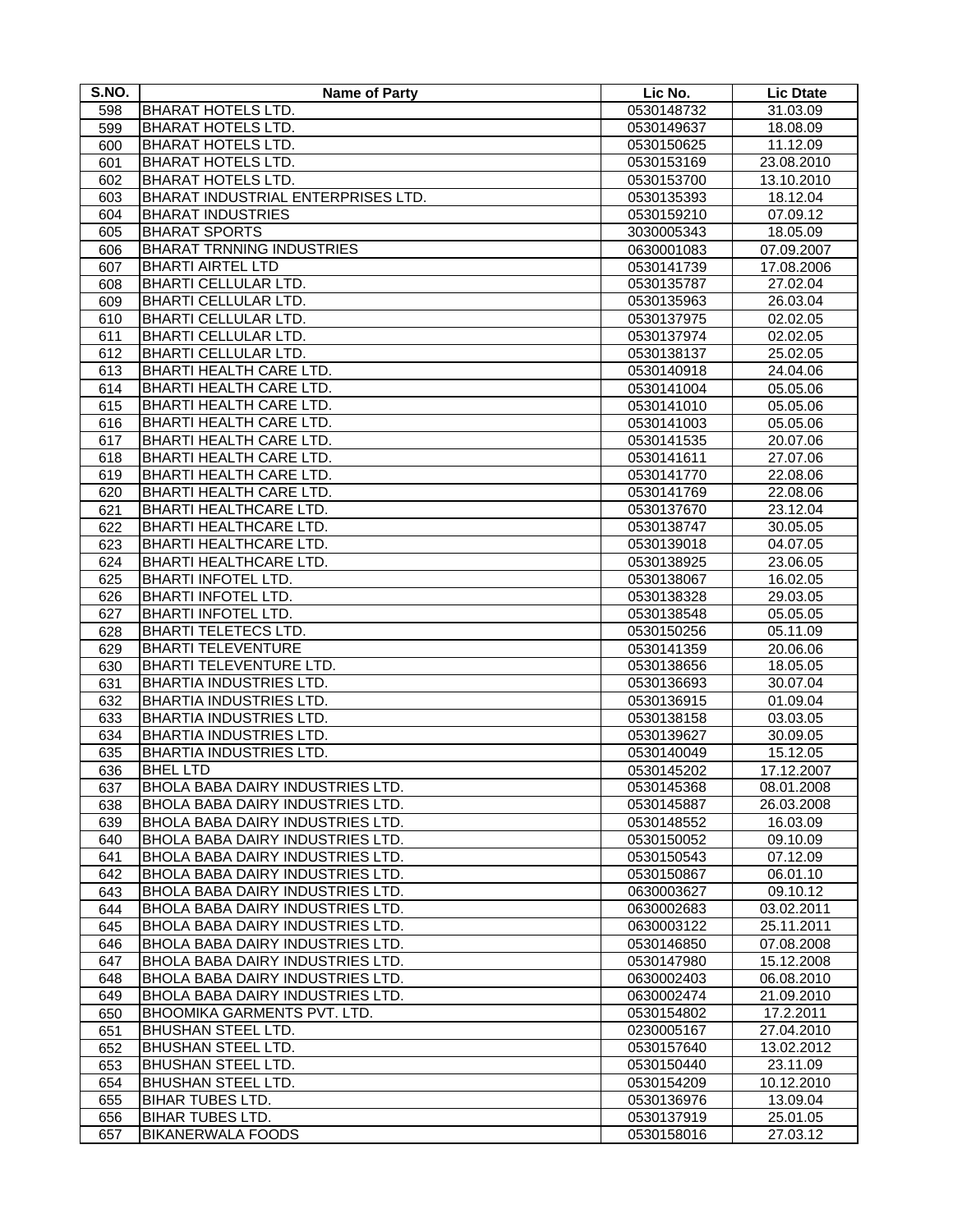| S.NO.      | <b>Name of Party</b>                           | Lic No.    | <b>Lic Dtate</b> |
|------------|------------------------------------------------|------------|------------------|
| 658        | <b>BIOMED HEALTHCARE PRODUCTS PVT. LIMITED</b> | 0530156217 | 10.08.2011       |
| 659        | <b>BIRD WORLD WIDE</b>                         | 0530154598 | 20.01.2011       |
| 660        | <b>BIRD WORLD WIDE</b>                         | 0530154591 | 14.01.2011       |
| 661        | <b>BISHAN</b>                                  | 0530149207 | 19.06.09         |
| 662        | BLISS ANAND PVT. LTD.                          | 0530151468 | 09.03.2010       |
| 663        | BLISS ANAND PVT. LTD.                          | 0530143713 | 22.05.2007       |
| 664        | BLISS ANAND PVT. LTD.                          | 0530150221 | 30.10.09         |
| 665        | BONNY BABY CARE PVT.LTD.                       | 3053014852 | 02.03.09         |
| 666        | BOSE CREAFIONS AND EXP.                        | 0508047854 | 17.03.2010       |
| 667        | BOSE CREAFIONS AND EXP.                        | 0530150474 | 25.11.09         |
|            | BOURN HALL INTERNATIONAL INDIA PVT. LTD.       | 0530155164 | 29.3.2011        |
| 668        | BOURN HALL INTERNATIONAL INDIA PVT. LTD.       |            | 08.12.2011       |
| 669        | <b>BOUTIQUE HOTEL INDIA PVT. LTD.</b>          | 0530156990 |                  |
| 670<br>671 | BOUTIQUE INTERNATIONAL P. LTD.                 | 0530153527 | 27.09.2010       |
|            |                                                | 0530137365 | 05.11.04         |
| 672        | <b>BOUTIQUE INTERNATIONAL P. LTD.</b>          | 0530139288 | 10.08.05         |
| 673        | <b>BOYSEN INDIA LTD.</b>                       | 0530145460 | 21.01.2008       |
| 674        | <b>BRIGHT ENTERPRIESES PVT. LTD.</b>           | 0530140307 | 19.01.06         |
| 675        | <b>BRIGHT ENTERPRIESES PVT. LTD.</b>           | 0530140557 | 01.03.06         |
| 676        | BRIGHT STAR HOTELS P. LTD.                     | 0530136413 | 22.06.04         |
| 677        | <b>BRIJ VASI ART</b>                           | 0530158089 | 30.03.12         |
| 678        | <b>BROOKS LABORATORIES</b>                     | 2230001817 | 10.08.2011       |
| 679        | <b>BROTHERS RICE &amp; GENERAL MILLS</b>       | 3030007434 | 22.10.2010       |
| 680        | <b>BUSH FOOD OVERSEAS PVT.LTD</b>              | 0530156732 | 14.10.11         |
| 681        | <b>BUSH FOOD OVERSEAS PVT.LTD</b>              | 0530157105 | 01.12.11         |
| 682        | <b>BUSH FOOD OVERSEAS PVT.LTD</b>              | 0530148307 | 30.02.09         |
| 683        | <b>BUSH FOOD OVERSEAS PVT.LTD</b>              | 0530144658 | 26.09.2007       |
| 684        | <b>BUSH FOOD OVERSEAS PVT.LTD</b>              | 0530149828 | 17.09.09         |
| 685        | BUSH FOOD OVERSEAS PVT.LTD                     | 0530147202 | 15.09.2008       |
| 686        | CHHAYU RAM MUNNI LAL FOODS P. LTD.             | 3030006525 | 31.03.2010       |
| 687        | <b>C&amp;S ELECTRIC LTD</b>                    | 0530151822 | 16.04.2010       |
| 688        | <b>C&amp;S ELECTRIC LTD</b>                    | 0530159157 | 30.08.12         |
| 689        | <b>C&amp;S ELECTRIC LTD</b>                    | 0530159563 | 19.10.12         |
| 690        | C. J. INTERNATIONAL HOTELS LTD.                | 0530142304 | 06.11.06         |
| 691        | C. J. INTERNATIONAL HOTELS LTD.                | 0530137580 | 10.02.05         |
| 692        | C. J. INTERNATIONAL HOTELS LTD.                | 0530138131 | 25.02.05         |
| 693        | C. J. INTERNATIONAL HOTELS LTD.                | 0530138458 | 21.04.05         |
| 694        | C. J. INTERNATIONAL HOTELS LTD.                | 0530138131 | 23.02.05         |
| 695        | C. J. INTERNATIONAL HOTELS LTD.                | 0530138795 | 03.06.05         |
| 696        | C. J. INTERNATIONAL HOTELS LTD.                | 0530141655 | 02.08.06         |
| 697        | C. J. INTERNATIONAL HOTELS LTD.                | 0530135882 | 12.03.04         |
| 698        | C. J. INTERNATIONAL HOTELS LTD.                | 0530135478 | 31.12.03         |
| 699        | C. J. INTERNATIONAL HOTELS LTD.                | 0530136190 | 11.05.04         |
| 700        | C. J. INTERNATIONAL HOTELS LTD.                | 0530136452 | 23.06.04         |
| 701        | C. J. INTERNATIONAL HOTELS LTD.                | 0530136699 | 30.07.04         |
| 702        | C. J. INTERNATIONAL HOTELS LTD.                | 0530137303 | 29.10.04         |
| 703        | C. J. INTERNATIONAL HOTELS LTD.                | 0530140321 | 20.01.06         |
| 704        | C.R. INTERNATIONAL                             | 3330001346 | 13.07.09         |
| 705        | CABLE & WIRELESS NETWORKS INDIA PVT. LTD.      | 0330020161 | 02.06.2008       |
| 706        | CAMIO EXPORTS PVT.LTD.                         | 0630001407 | 10.06.2008       |
| 707        | CAPARO ENGG. INDIA P. LTD.                     | 0530139104 | 13.07.05         |
| 708        | <b>CAPARO FASTENERS</b>                        | 0530139105 | 13.07.05         |
| 709        | CAPARO MARUIT (I) P.LTD                        | 0530156323 | 25.08.2011       |
| 710        | CAPSUGEL HEALTHCURE                            | 0530142883 | 18.01.2007       |
| 711        | CAPSUGEL HEALTHCURE                            | 0530142878 | 16.01.2007       |
| 712        | CAPSUGEL HEALTHCURE                            | 0530142926 | 24.01.2007       |
| 713        | <b>CAPSUGEL HEALTHCURE</b>                     | 0530143041 | 09.02.2007       |
| 714        | CATLARRY                                       | 2930000110 | 06.01.06         |
| 715        | CAVEN CARE PVT. LTD.                           | 0430006306 | 25.06.2008       |
| 716        | CEE EM EXPORTS P. LTD.                         | 0530135417 | 19.12.03         |
| 717        | CELEBI GROUPS HANDLING                         | 0530156522 | 20.09.11         |
|            |                                                |            |                  |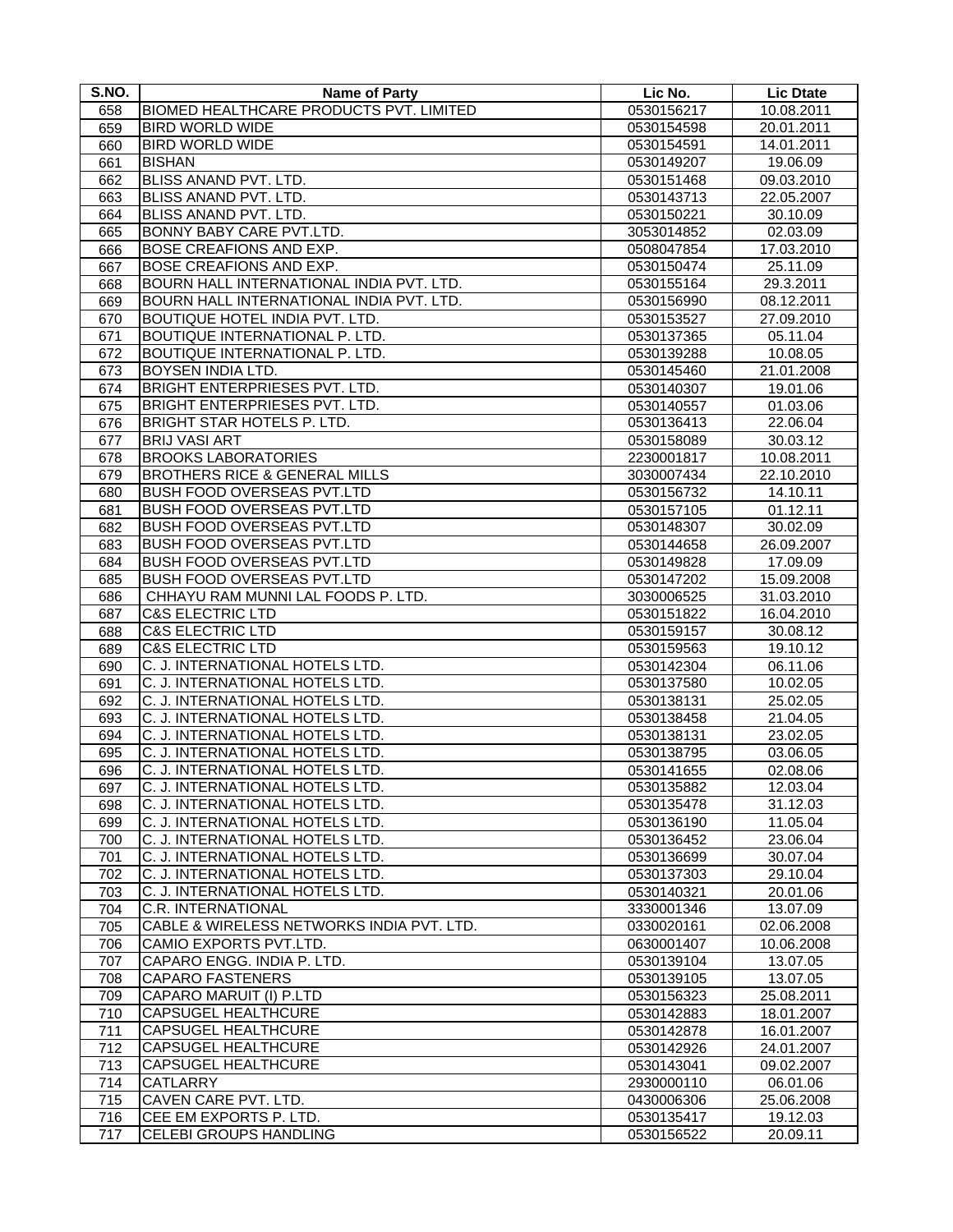| S.NO. | <b>Name of Party</b>             | Lic No.    | <b>Lic Dtate</b> |
|-------|----------------------------------|------------|------------------|
| 718   | CENTURY COMMUNICATION LTD        | 0530150109 | 16.10.09         |
| 719   | CENTURY COMMUNICATION LTD        | 0530150463 | 25.11.09         |
| 720   | CENTURY COMMUNICATION LTD        | 0530150462 | 25.11.2009       |
| 721   | CENTURY COMMUNICATION LTD        | 0530150724 | 24.12.09         |
| 722   | CENTURY COMMUNICATION LTD        | 0530150726 | 24.12.09         |
| 723   | CENTURY COMMUNICATION LTD        | 0530150866 | 06.01.10         |
| 724   | CENTURY COMMUNICATION LTD        | 0530150958 | 14.01.10         |
| 725   | CENTURY COMMUNICATION LTD        | 0530151212 | 02.02.10         |
| 726   | CENTURY COMMUNICATION LTD        | 0530147054 | 01.09.2008       |
| 727   | CENTURY COMMUNICATION LTD        | 0530142588 | 08.12.2006       |
| 728   | CENTURY COMMUNICATION LTD        | 0230000596 | 01.06.04         |
| 729   | <b>CENTURY COMMUNICATION LTD</b> | 0230000751 | 19.10.04         |
| 730   | CENTURY COMMUNICATION LTD        | 0530137378 | 08.11.04         |
| 731   | CENTURY COMMUNICATION LTD        | 0530137379 | 08.11.04         |
| 732   | CENTURY COMMUNICATION LTD        | 0530146101 | 07.05.2008       |
| 733   | <b>CENTURY COMMUNICATION LTD</b> | 0530146921 | 13.06.2008       |
| 734   | <b>CENTURY COMMUNICATION LTD</b> | 0530146422 | 13.06.2008       |
| 735   | CENTURY COMMUNICATION LTD        | 0530146542 | 30.06.2008       |
| 736   | <b>CENTURY COMMUNICATION LTD</b> | 0530146541 | 30.06.2008       |
| 737   | CENTURY COMMUNICATION LTD        | 0530147140 | 09.09.2009       |
| 738   | CENTURY COMMUNICATION LTD        | 0530147141 | 08.09.2008       |
| 739   | CENTURY COMMUNICATION LTD        | 0530147053 | 08.09.2008       |
| 740   | <b>CENTURY COMMUNICATION LTD</b> | 0530147143 | 09.09.2008       |
| 741   | <b>CENTURY COMMUNICATION LTD</b> | 0530147392 | 6.10.2008        |
| 742   | <b>CENTURY COMMUNICATION LTD</b> | 0530147391 | 6.10.2008        |
| 743   | CENTURY COMMUNICATION LTD        | 0530147707 | 11.11.2008       |
| 744   | CENTURY COMMUNICATION LTD        | 0530148429 | 16.02.09         |
| 745   | CENTURY COMMUNICATION LTD        | 0530148430 | 16.02.09         |
| 746   | CENTURY COMMUNICATION LTD        | 0530149112 | 04.06.09         |
| 747   | CENTURY COMMUNICATION LTD        | 0530151328 | 22.02.2010       |
| 748   | CENTURY COMMUNICATION LTD        | 0530151213 | 09.02.2010       |
| 749   | CENTURY COMMUNICATION LTD        | 0530151676 | 30.03.2010       |
| 750   | CENTURY COMMUNICATION LTD        | 0530151936 | 28.04.2010       |
| 751   | CENTURY COMMUNICATION LTD        | 0530151935 | 28.04.2010       |
| 752   | CENTURY COMMUNICATION LTD        | 0530151980 | 04.05.2010       |
| 753   | CENTURY COMMUNICATION LTD        | 0530152032 | 07.05.2010       |
| 754   | CENTURY COMMUNICATION LTD        | 0530152370 | 08.06.2010       |
| 755   | CENTURY COMMUNICATION LTD        | 0530152425 | 11.06.2010       |
| 756   | CENTURY COMMUNICATION LTD        | 0530152448 | 14.06.2010       |
| 757   | CENTURY COMMUNICATION LTD        | 0530152661 | 02.07.2010       |
| 758   | CENTURY COMMUNICATION LTD        | 0530152798 | 15.07.2010       |
| 759   | CENTURY COMMUNICATION LTD        | 0530152772 | 15.07.2010       |
| 760   | CENTURY COMMUNICATION LTD        | 0530152771 | 15.07.2010       |
| 761   | CENTURY COMMUNICATION LTD        | 0530152839 | 21.07.2010       |
| 762   | CENTURY COMMUNICATION LTD        | 0530152916 | 30.07.2010       |
| 763   | CENTURY COMMUNICATION LTD        | 0530152915 | 30.07.2010       |
| 764   | CENTURY COMMUNICATION LTD        | 0530153542 | 28.09.2010       |
| 765   | CENTURY COMMUNICATION LTD        | 0530153745 | 19.10.2010       |
| 766   | CENTURY COMMUNICATION LTD        | 0530154131 | 03.12.2010       |
| 767   | CENTURY COMMUNICATION LTD        | 0530154880 | 25.02.2011       |
| 768   | CENTURY COMMUNICATION LTD        | 0530154881 | 25.02.2011       |
| 769   | CENTURY COMMUNICATION LTD        | 0530154882 | 25.02.2011       |
| 770   | CENTURY COMMUNICATION LTD        | 0530154883 | 25.02.2011       |
| 771   | CENTURY COMMUNICATION LTD        | 0530154944 | 08.03.2011       |
| 772   | CENTURY COMMUNICATION LTD        | 0530154945 | 08.03.2011       |
| 773   | <b>CENTURY OVERSEAS</b>          | 0530142151 | 17.10.06         |
| 774   | CENTURY PULP & PAPER INDUSTRIES  | 0230002144 | 14.02.2007       |
| 775   | <b>CENTURY TEXTILES</b>          | 0230005991 | 22.11.2010       |
| 776   | CHAMAN LAL SETIA EXPORTS LTD.    | 1230000842 | 30.01.2012       |
| 777   | CHAMAN LAL SETIA EXPORTS LTD.    | 1230000091 | 15.07.04         |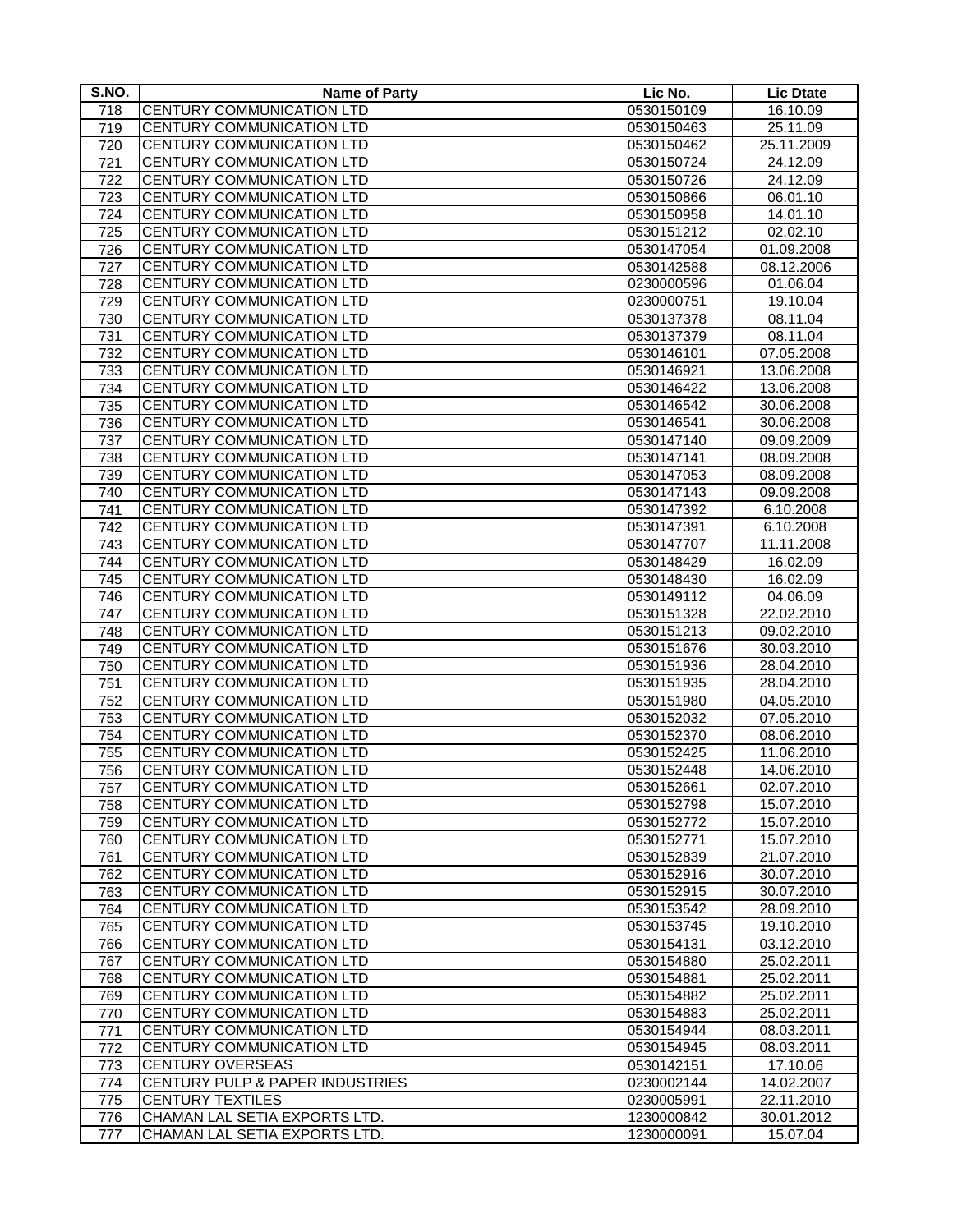| S.NO. | <b>Name of Party</b>                       | Lic No.    | <b>Lic Dtate</b> |
|-------|--------------------------------------------|------------|------------------|
| 778   | CHAMAN LAL SETIA EXPORTS LTD.              | 1230000103 | 14.09.04         |
| 779   | CHANDER AGRO UDYOG                         | 3030003012 | 26.07.2007       |
| 780   | <b>CHANDIGARH INDUSTRIAL &amp; TOURISM</b> | 2230000142 | 01.02.05         |
| 781   | CHANDRA ENGG.                              | 0530147836 | 04.11.2008       |
| 782   | CHAUDHARY AGRO INDIA                       | 1333000254 | 12.09.12         |
| 783   | CHAUDHARY HAMMER WORKS LTD                 | 0530142964 | 01.02.2007       |
| 784   | CHAUHAN RICE MILLS                         | 0530145473 | 24.01.2008       |
| 785   | CHEEMA SPINTEX LTD.                        | 2230001781 | 30.6.2011        |
| 786   | <b>CHEEMAS PINTEX LTD.</b>                 | 2230001928 | 08.12.12         |
| 787   | CHEEMAS PINTEX LTD.                        | 2230002020 | 20.07.12         |
| 788   | <b>CHEEMAS PINTEX LTD.</b>                 | 2230002056 | 31.10.12         |
| 789   | CHEEMAS PINTEX LTD.                        | 2230002103 | 28.12.12         |
| 790   | CHEEMAS PINTEX LTD.                        | 2230001030 | 24.10.2008       |
| 791   | CHEEMAS PINTEX LTD.                        | 2230001346 | 05.04.2010       |
| 792   | <b>CHEEMAS PINTEX LTD.</b>                 | 2230001357 |                  |
| 793   | <b>CHEEMAS PINTEX LTD.</b>                 | 2230001363 | 14.05.2010       |
| 794   | <b>CHEEMAS PINTEX LTD.</b>                 | 2230001387 | 14.06.2010       |
| 795   | <b>CHEEMAS PINTEX LTD.</b>                 | 2230001454 | 11.08.2010       |
| 796   | CHEEMAS PINTEX LTD.                        | 2230001579 | 05.01.2011       |
| 797   | <b>CHEEMASPINTEX LTD.</b>                  | 2230000869 | 18.03.2008       |
| 798   | CHEEMASPINTEX LTD.                         | 2230000869 | 18.03.2008       |
| 799   | <b>CHEEMASPINTEX LTD.</b>                  | 2230001206 | 25.09.09         |
| 800   | CHEEMASPINTEX LTD.                         | 2230001244 | 09.12.09         |
|       | <b>CHELSEA MILLS</b>                       | 0530138433 | 11.04.05         |
| 801   | <b>CHEURA</b>                              |            |                  |
| 802   |                                            | 2230001148 | 01.06.09         |
| 803   | CHINAR FORGE LTD.                          | 3030002165 | 06.11.06         |
| 804   | CHL LTD                                    | 0530143974 | 26.06.2007       |
| 805   | CHL LTD                                    | 0530144156 | 19.07.2007       |
| 806   | CHL LTD.                                   | 0530135606 | 22.01.04         |
| 807   | CHL LTD.                                   | 0530136750 | 09.08.04         |
| 808   | CHL LTD.                                   | 0530145228 | 20.12.2007       |
| 809   | CHL LTD.                                   | 0530146373 | 10.06.2008       |
| 810   | CHL LTD.                                   | 0530148365 | 04.02.09         |
| 811   | <b>CHOKKI DHANI</b>                        | 0130000490 | 11.03.04         |
| 812   | CIPLA LTD.                                 | 0330017300 | 31.08.2007       |
| 813   | CIPLA LTD.                                 | 0330007714 | 24.06.05         |
| 814   | CIPLA LTD.                                 | 0330008807 | 03.06.05         |
| 815   | CIPLA LTD.                                 | 0330025208 | 15.02.2010       |
| 816   | CIPLA LTD.                                 | 0330025385 | 05.03.2010       |
| 817   | CIPLA LTD.                                 | 0330025505 | 18.03.2010       |
| 818   | CJ INTERNATIONAL HOTEL                     | 0530148839 | 23.04.09         |
| 819   | CLARIDGES HOTELS PVT. LTD.                 | 0530140078 | 19.12.05         |
| 820   | CLARIDGES HOTELS PVT. LTD.                 | 0530153267 | 01.09.2010       |
| 821   | CLARIDGES HOTELS PVT. LTD.                 | 0530153170 | 23.08.2010       |
| 822   | CLARIDGES HOTELS PVT. LTD.                 | 0530153469 | 20.09.2010       |
| 823   | <b>CLARIDGES HOTELS PVT. LTD.</b>          | 0530154107 | 01.12.2010       |
| 824   | CLARIDGES HOTELS PVT. LTD.                 | 0530154764 | 14.02.2011       |
| 825   | CLARITY GOLD (P) LTD                       | 1330001575 | 28.03.2007       |
| 826   | CLARITY GOLD (P) LTD                       | 1330001563 | 14.03.2007       |
| 827   | CLASSIC CITI INVESTMENTS PVT. LTD.         | 3130002138 | 06.12.06         |
| 828   | <b>CLINSYS INDIA LTD</b>                   | 0530143283 | 14.03.2007       |
| 829   | COLOR PLASTS SYSTEMS PVT. LTD.             | 0530149981 | 06.10.09         |
| 830   | COLORPLAST SYSTEMS PVT.LTD.                | 0530155709 | 8.6.2011         |
| 831   | <b>COLOUR FLEX</b>                         | 0830001162 | 30.01.06         |
| 832   | COMPETENCE EXPORTS P. LT.D                 | 0630002366 | 22.07.2010       |
| 833   | CONCEPT PHARMACEUTICALS LTD.               | 0630001913 | 21.09.09         |
| 834   | CONCEPT PHARMACEUTICALS LTD.               | 0330026751 | 03.08.2010       |
| 835   | CONNECT 247 INDIA P. LTD.                  | 0530136255 | 20.05.04         |
| 836   | CONNECT INTERNATIONAL P. LTD.              | 0530135599 | 21.01.04         |
| 837   | CONNECT INTERNATIONAL P. LTD.              | 0530136865 | 24.08.04         |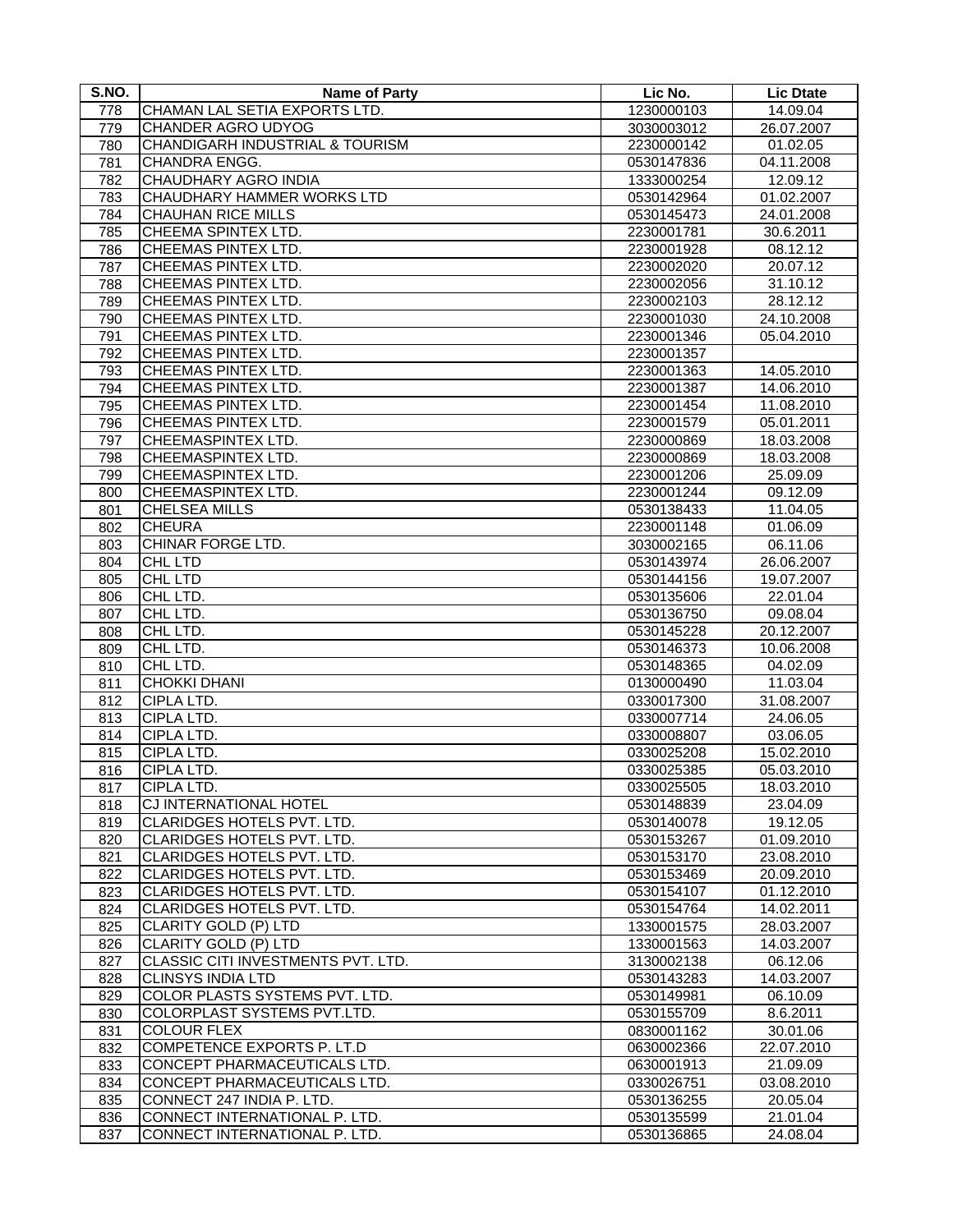| S.NO.      | <b>Name of Party</b>                           | Lic No.                  | <b>Lic Dtate</b>       |
|------------|------------------------------------------------|--------------------------|------------------------|
| 838        | CONTINENTAL ENG. LTD                           | 0530143018               | 06.02.2007             |
| 839        | <b>CONTINENTAL ENG. LTD</b>                    | 0530145041               | 23.01.2007             |
| 840        | <b>CONTROL &amp; SWICHGEAR CO. LTD</b>         | 0530144061               | 06.07.2007             |
| 841        | <b>CONTROL &amp; SWICHGEAR CO. LTD</b>         | 0530142993               | 05.02.2007             |
| 842        | CONTROL & SWICHGEAR CO. LTD                    | 0530144491               | 06.07.2007             |
| 843        | CONTROL & SWICHGEAR CO. LTD                    | 0530144730               | 05.10.2007             |
| 844        | CONTROL & SWICHGEAR CO. LTD                    | 0530139096               | 13.07.05               |
| 845        | CONTROL & SWICHGEAR CO. LTD                    | 0503139096               | 13.07.05               |
| 846        | CONTROL & SWICHGEAR CO. LTD                    | 0530140318               | 20.01.06               |
| 847        | CONTROL & SWICHGEAR CO. LTD                    | 0530139568               | 19.09.05               |
| 848        | <b>CONTROL &amp; SWICHGEAR CO. LTD</b>         | 0530146685               | 16.07.2008             |
| 849        | <b>CONTROL &amp; SWICHGEAR CO. LTD</b>         | 0530147371               | 1.10.2008              |
| 850        | <b>CONTROL &amp; SWICHGEAR CO. LTD</b>         | 0530145307               |                        |
| 851        | CONTROL & SWICHGEAR CO. LTD                    | 0530141646               | 01.08.06               |
| 852        | CONTROL & SWICHGEAR CO. LTD                    | 0530142227               | 27.10.06               |
| 853        | CORD CABLE INDUSTRIES LTD.                     | 0530153397               | 14.09.2010             |
| 854        | <b>COSMO FERRITES LTD.</b>                     | 2230001720               | 18.5.2011              |
| 855        | <b>COSMO FERRITES LTD.</b>                     | 2230001721               | 18.5.2011              |
| 856        | COTLON INDIA P. LTD.                           | 0530135425               | 24.12.03               |
| 857        | COTLON INDIA P. LTD.                           | 0530136821               | 18.08.04               |
| 858        | <b>CPS</b>                                     | 0530148292               | 13.04.09               |
| 859        | CRAFTECH UDYOG (P) LTD                         | 0530143446               | 12.04.2007             |
| 860        | <b>CRAFTTECH SIDDHARTH</b>                     | 0530139875               | 28.10.05               |
| 861        | <b>CREATIVE GRAPHICS</b>                       | 0510231804               | 28.11.2008             |
| 862        | <b>CREATIVE GRAPHICS</b>                       | 0310716836               | 10.12.12               |
| 863        | <b>CREATIVE GRAPHICS</b>                       | 0530145224               | 19.12.2007             |
| 864        | CREATIVE HOME FASHIONS P. LTD.                 | 053013741                | 18.11.04               |
| 865        | CREATIVE HOME FASHIONS P. LTD.                 | 0530137865               | 17.01.05               |
| 866        | CREMCAB INDUSTRIES LTD.                        | 0530142102               | 11.10.06               |
| 867        | CREMICA AGRO FOODS LTD.                        | 3030000648               | 12.07.04               |
| 868        | <b>CRESENT</b>                                 | 093003895                | 10.03.2008             |
| 869        | <b>CRESENT</b>                                 | 0530146712               | 21.07.2008             |
| 870        | CREW B.O.S PRODUCT LTD                         | 0530142688               | 26.12.2006             |
| 871        | <b>CROSSLAY REMEDIN</b>                        | 0530147159               | 11.09.2008             |
| 872        | CROWN MILK SPECIALITIES P. LTD.                | 2230000719               | 17.09.2007             |
| 873        | CROWN MILK SPECIALITIES P. LTD.                | 2230000739               | 28.09.2007             |
| 874        | CROWN MILK SPECIALITIES P. LTD.                | 2230000783               | 22.11.2007             |
| 875        | CROWN MILK SPECIALITIES P. LTD.                | 2230000716               | 12.09.2007             |
| 876        | CROWN MILK SPECIALITIES P. LTD.                | 2230000757               | 16.10.2007             |
| 877        | CROWN MILK SPECIALITIES P. LTD.                | 2230000726               | 17.09.2007             |
| 878        | CROWN MILK SPECIALITIES P. LTD.                | 2230000752               | 10.10.2007             |
| 879        | CROWN MILK SPECIALITIES P. LTD.                | 2230000725               | 18.09.2007             |
| 880        | CROWN MILK SPECIALITIES P. LTD.                | 2230000876               | 25.03.2008             |
| 881        | CROWN MILK SPECIALITIES P. LTD.                | 2230001227               | 04.11.09               |
| 882        | CT NEXT MEDIA PVT, LTD                         | 0530146924               | 19.08.2008             |
| 883        | CT NEXT MEDIA PVT, LTD                         | 0530146923               | 19.08.2008             |
| 884        | CTA APPARELS P. LTD.                           | 0530139193               | 27.07.05               |
| 885        | CULTURE CLOTHING PVT. LTD.                     | 0530146006               | 23.04.2008             |
| 886        | <b>CUNTURY COMMUNICATION LTD</b>               | 0530148071               | 26.12.08               |
| 887        | <b>CUNTURY COMMUNICATION LTD</b>               | 0530148073               | 26.12.08               |
| 888        | <b>CUNTURY COMMUNICATION LTD</b>               | 0530150478               | 26.11.09               |
| 889        | <b>CUNTURY COMMUNICATION LTD</b>               | 0530150572               | 08.12.09               |
| 890        | D GRAV VILLAGE PVT. LTD.                       | 0530153536               | 27.09.2010             |
| 891        | D.D. INDUSTIRES PVT.LTD                        | 2930000202               | 04.02.10               |
| 892        | D.D. INTERNATIONAL INC.                        | 1230000056               | 05.01.2004             |
| 893        | D.J. BUILDWERS PVT. LTD.                       | 0530153559               | 29.09.2010             |
| 894        | D.P. FOODS (P) LTD<br><b>D.P.D. INDUSTRIES</b> | 0630000910               | 04.04.2007             |
| 895<br>896 | D.P.D. INDUSTRIES                              | 3030001403<br>3030006234 | 27.12.05<br>28.01.2010 |
| 897        | DAAWAT FOODS LTD.                              | 0530153970               | 12.11.2010             |
|            |                                                |                          |                        |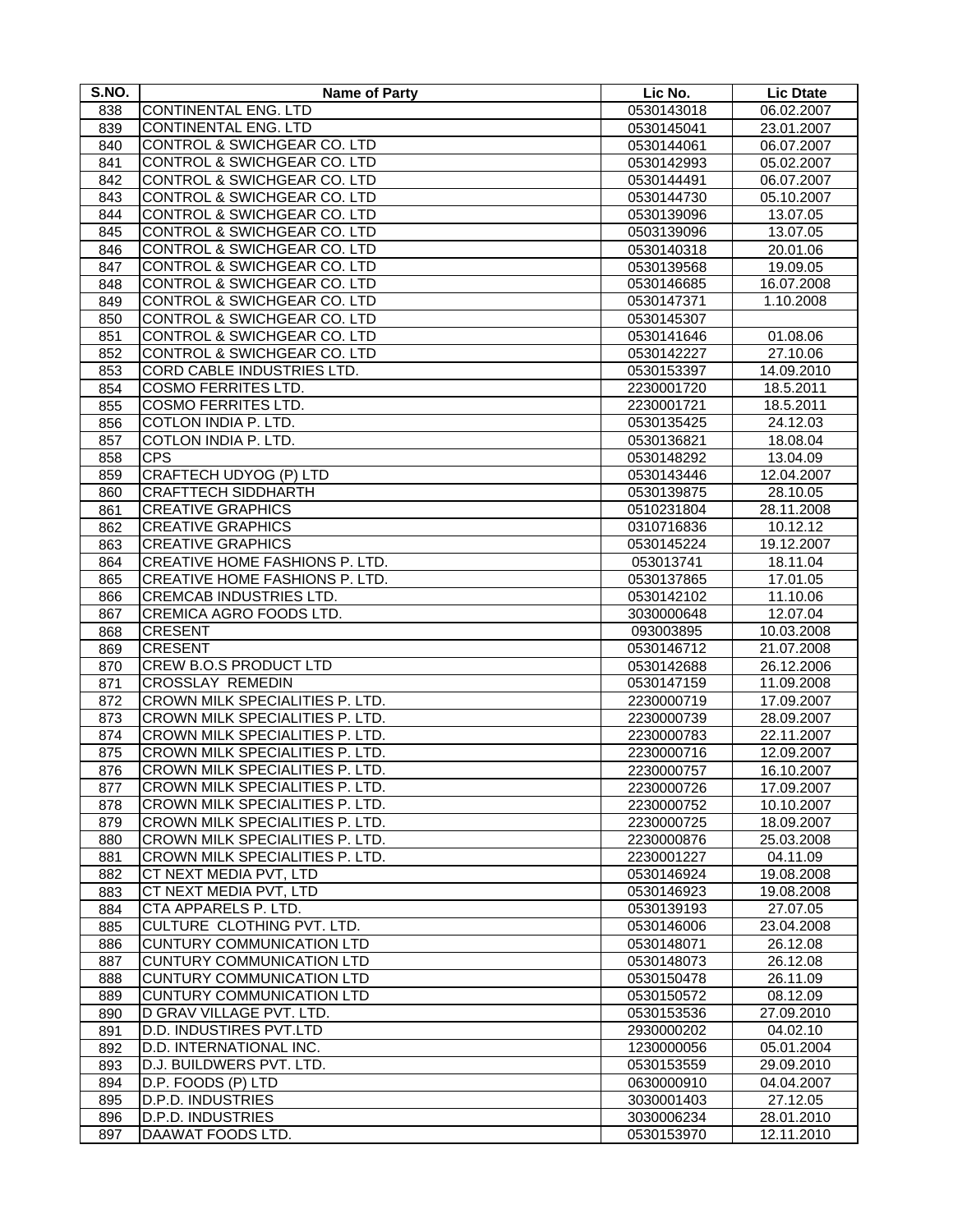| S.NO. | <b>Name of Party</b>               | Lic No.    | <b>Lic Dtate</b> |
|-------|------------------------------------|------------|------------------|
| 898   | <b>DABUR PHARMA</b>                | 0530137688 | 24.12.04         |
| 899   | DAFFODILS EXIM P. LTD.             | 0530138371 | 31.03.05         |
| 900   | DALAS BIOTECH LTD.                 | 0530139791 | 27.10.05         |
| 901   | DANISH P. LTD.                     | 1330000788 | 19.11.05         |
| 902   | DARSHAN FOOD PVT. LTD.             | 0530153108 | 18.08.2010       |
| 903   | DARSHAN FOOD PVT. LTD.             | 0530153893 | 27.10.2010       |
| 904   | DARSHAN FOOD PVT. LTD.             | 0530778731 | 12.11.2008       |
| 905   | DARSHAN FOOD PVT. LTD.             | 0530155207 | 1.4.2011         |
| 906   | DARSHAN FOOD PVT. LTD.             | 0530151221 | 10.02.10         |
| 907   | <b>DASHMESH AGRO EXPORT</b>        | 1230000589 | 21.01.10         |
| 908   | DASHMESH AGRO EXPORTS              | 1230000264 | 16.11.06         |
| 909   | <b>DASHMESH RICE MILL</b>          | 3030006405 | 10.03.2010       |
| 910   | DASS RICE & OIL MILLS              | 3030005726 | 15.09.09         |
| 911   | DAULAT RAM RAMESH KUMAR & CO       | 1230000391 | 28.05.2008       |
| 912   | DAVINDER SANDH IMPEX LTD.          | 3030006434 | 15.03.2010       |
| 913   | <b>DAWAL FOODS</b>                 | 0530148869 | 29.04.09         |
| 914   | DAWAT FOOD LTD.                    | 0530152362 | 08.06.2010       |
| 915   | DAWNAY DAY HOTEL JAIPUR PVT. LTD.  | 0530146333 | 03.11.2008       |
| 916   | DAYA NIDHI TEXTILES                | 0530159855 | 30.11.12         |
| 917   | DAYAL ENTERPRISES                  | 1130002258 | 14.02.2011       |
| 918   | DAYANAND TEXTILE PVT. LTD.         | 1330002578 | 14.05.2010       |
| 919   | DCM LTD.                           | 0530144299 | 08.08.2007       |
| 920   | <b>DCM TEXTILE</b>                 | 0530158642 | 25.06.12         |
| 921   | DEE DEVELOPMET ENGINEERS           | 0530158905 | 24.02.12         |
| 922   | DEE DEVELOPMET ENGINEERS           | 0530158913 | 25.07.12         |
| 923   | DEE DEVELOPMET ENGINEERS           | 0530159901 | 06.12.12         |
| 924   | DEE DEVELOPMET ENGINEERS           | 0530149390 | 14.07.09         |
| 925   | <b>DEE ESS</b>                     | 1230000544 | 23.07.09         |
| 926   | <b>DEEPAK INTERNATIONAL</b>        | 0530139765 | 26.10.05         |
| 927   | DELHI CONTRAL DEVICES PVT. LTD.    | 0530157523 | 01.02.12         |
| 928   | DELHI CONTRAL DEVICES PVT. LTD.    | 0530141266 | 09.06.06         |
| 929   | DELHI CONTRAL DEVICES PVT. LTD.    | 0530147539 | 21.10.2008       |
| 930   | DELHI CONTRAL DEVICES PVT. LTD.    | 0530159640 | 01.11.12         |
| 931   | DELHI CONTRAL DEVICES PVT. LTD.    | 0530159640 | 01.11.12         |
| 932   | DELHI CONTRAL DEVICES PVT. LTD.    | 0530155736 | 13.6.2011        |
| 933   | DELHI CONTRAL DEVICES PVT. LTD.    | 0530155940 | 11.7.2011        |
| 934   | DELHI CONTRAL DEVICES PVT. LTD.    | 0530152011 | 06.05.2010       |
| 935   | DELHI CONTRAL DEVICES PVT. LTD.    | 0530152472 | 15.06.2010       |
| 936   | DELHI CONTRAL DEVICES PVT. LTD.    | 0530154461 | 07.01.2011       |
| 937   | DELHI CONTRAL DEVICES PVT. LTD.    | 0530139338 | 22.08.05         |
| 938   | DELHI CONTRAL DEVICES PVT. LTD.    | 0530139283 | 10.08.05         |
| 939   | DELHI CONTRAL DEVICES PVT. LTD.    | 0530154467 | 07.01.2011       |
| 940   | <b>DELIGENT HOTEL</b>              | 1130002435 | 13.04.12         |
| 941   | DELPHI AUTOMOTIVE SYSTEMES P. LTD. | 0530155746 | 14.6.2011        |
| 942   | DELTA POWER SOLUTION (I) PVT.LTD.  | 0530155004 | 11.3.2011        |
| 943   | DELTRONIX INDIA LTD.               | 0530158748 | 06.07.12         |
| 944   | <b>DEM</b>                         | 0530156808 | 25.10.11         |
| 945   | DEREWALA JEWELLERY INDUSTRIES LTD. | 0133000382 | 21.04.12         |
| 946   | DEREWALA JEWELLERY INDUSTRIES LTD. | 1330003463 | 21.0612          |
| 947   | DEREWALA JEWELLERY INDUSTRIES LTD. | 1330002498 | 11.03.2010       |
| 948   | DEV PRIYA INDUSTRIES LTD.          | 0630001751 | 16.04.09         |
| 949   | DEV PRIYA INDUSTRIES LTD.          | 0530135536 | 09.01.04         |
| 950   | <b>DEVA SINGH SHAM SINGH</b>       | 1230000063 | 10.02.04         |
| 951   | <b>DEVA SINGH SHAM SINGH</b>       | 1230000162 | 25.08.05         |
| 952   | DEVANS MODERN BREWERIES LTD        | 1330003265 | 03.01.2012       |
| 953   | <b>DEVGIRI EXPORTS</b>             | 1330000757 | 13.10.04         |
| 954   | <b>DEVGIRI EXPORTS</b>             | 1330000951 | 27.05.05         |
| 955   | <b>DEVGRI EXPORTS</b>              | 1330001163 | 04.01.06         |
| 956   | <b>DEVI CHAND &amp; SONS</b>       | 3030006929 | 30.06.2010       |
| 957   | DEVI LAXMI FOOD                    | 0630001879 | 04.09.09         |
|       |                                    |            |                  |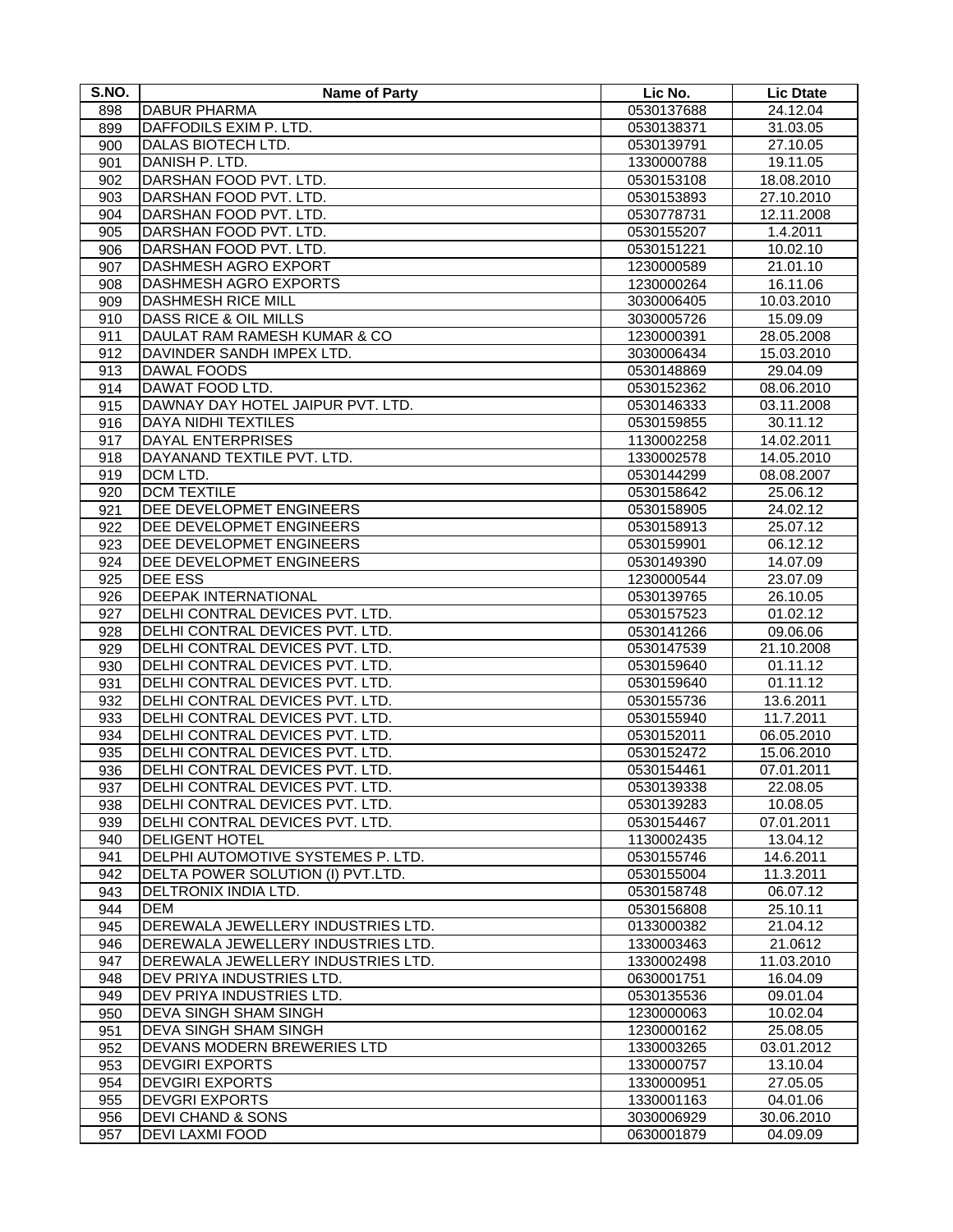| S.NO. | <b>Name of Party</b>                   | Lic No.     | <b>Lic Dtate</b>         |
|-------|----------------------------------------|-------------|--------------------------|
| 958   | <b>DEVTARA INDUSTRIES</b>              | 0530154797  | 15.02.2011               |
| 959   | <b>DEVTARA INDUSTRIES</b>              | 0530156370  | 30.08.2011               |
| 960   | <b>DEVTARA INDUSTRIES</b>              | 0530158260  | 23.04.12                 |
| 961   | <b>DEWAN &amp; SONS</b>                | 2930000187  | 15.12.2008               |
| 962   | DHANUKA LABORATORIES LTD.              | 0530146631  | 08.07.2008               |
| 963   | DHANUKA LABORATORIES LTD.              | 0530144213  | 27.07.2007               |
| 964   | DHANUKA LABORATORIES LTD.              | 0530137669  | 23.12.04                 |
| 965   | <b>DHAPAR CHEMICAL</b>                 | 0630001589  | 4.11.2008                |
| 966   | DHARMESH FOOD PROCESS P. LTD.          | 2430000416  | 25.04.05                 |
| 967   | <b>DHIMAN INDUSTRIES</b>               | 3030001015  | 13.05.05                 |
| 968   | <b>DHIR INTERNATIONAL</b>              | 0530136743  | 06.08.04                 |
| 969   | DHRUV INDUSTRIES LTD.                  | 0530150364  | 16.10.09                 |
| 970   | DHRUV INDUSTRIES LTD.                  | 0530139215  | 01.08.05                 |
| 971   | DININE INFRCEW LTD.                    | 0530151074  | 28.02.10                 |
| 972   | <b>DINNNER FOOD LTD</b>                | 3330002604  | 31.10.12                 |
| 973   | <b>DISIGNCO</b>                        | 2930000154  | 25.07.2007               |
| 974   | <b>DISPOSAFE HEALTH &amp;LIFE CARE</b> | 0530159908  | 07.11.12                 |
| 975   | <b>DISPOSAFE HEALTH &amp;LIFE CARE</b> | 0530159805  | 26.12.112                |
| 976   | DISPOSAFE HEALTH & LIFE CARE           | 0530159804  | 26.12.12                 |
| 977   | DISPOSAFE HEALTH & LIFE CARE           | 0530159759  | 20.11.12                 |
| 978   | DIVINE INFRACON PVT. LTD.              | 0530151371  | 25.02.2010               |
|       | DIVINE INFRACON PVT. LTD.              | 0530151610  | 22.03.2010               |
| 979   | DIVINE INFRACON PVT. LTD.              | 0530151462  | 09.03.2010               |
| 980   | DIVINE INFRACON PVT. LTD.              |             |                          |
| 981   |                                        | 0530151812  | 16.04.2010<br>20.04.2010 |
| 982   | DIVINE INFRACON PVT. LTD.              | 0530151841  |                          |
| 983   | DIVINE INFRACON PVT. LTD.              | 0530151970  | 03.05.2010               |
| 984   | DIVINE INFRACON PVT. LTD.              | 0530152070  | 11.05.2010               |
| 985   | DIVINE INFRACON PVT. LTD.              | 0530151880  | 23.04.2010               |
| 986   | <b>DIVINE INFRACON PVT. LTD.</b>       | 0530152235  | 05.06.2010               |
| 987   | DIVINE INFRACON PVT. LTD.              | 0530152284  | 01.06.2010               |
| 988   | DIVINE INFRACON PVT. LTD.              | 0530152483  | 16.06.2010               |
| 989   | DIVINE INFRACON PVT. LTD.              | 0530152281  | 01.06.2010               |
| 990   | DIVINE INFRACON PVT. LTD.              | 0530152467  | 15.06.2010               |
| 991   | DIVINE INFRACON PVT. LTD.              | 053015353   | 20.08.2010               |
| 992   | DIVINE INFRACON PVT. LTD.              | 0530152924  | 30.07.2010               |
| 993   | DIVINE INFRACON PVT. LTD.              | 0503015297  | 05.08.2010               |
| 994   | DIVINE INFRACON PVT. LTD.              | 0530153564  | 29.09.2010               |
| 995   | DIVINE INFRACON PVT. LTD.              | 0530153529  | 27.09.2010               |
| 996   | DIVINE INFRACON PVT. LTD.              | 0530153541  | 28.09.2010               |
| 997   | DIVINE INFRACON PVT. LTD.              | 0530154380  | 28.12.2010               |
| 998   | DIVYA INTERNATIONAL                    | 0630002795  | 29.4.2011                |
| 999   | DIVYA JEWELLERS P. LTD.                | 0530145860  | 24.03.2008               |
| 1000  | DIXON UTILITIES & EXPORTS P. LTD.      | 0530137463  | 25.11.2004               |
| 1001  | DLF GOLF RESORTS LTD                   | 0530157438  | 19.01.2012               |
| 1002  | DM SOUTH (I) HOSPITALITY               | 0530153883  | 03.11.2010               |
| 1003  | DOONUABEY TECHNOPOLI                   | 0530151033  | 21.01.10                 |
| 1004  | DOONVALLEY TECHNOPOLIS P. LTD.         | 0530152641  | 01.07.2010               |
| 1005  | DOVAL CLOSURES PVT. LTD.               | 0530151470  | 09.03.2010               |
| 1006  | <b>DRISH SHOES LTD</b>                 | 2230000537  | 08.01.2007               |
| 1007  | <b>DRISH SHOES LTD</b>                 | 2230000808  | 19.12.2007               |
| 1008  | DRISH SHOES LTD.                       | 2230000240  | 30.11.05                 |
| 1009  | DRISH SHOES LTD.                       | 2230000854  | 28.02.2008               |
| 1010  | <b>DRISHTI APPARELS</b>                | 0530141675  | 04.08.06                 |
| 1011  | DSM AGRO PRODUCTS LTD.                 | 0530135664  | 09.02.04                 |
| 1012  | <b>DSM ANTI</b>                        | 22300010094 | 12.02.09                 |
| 1013  | <b>DSM ANTI</b>                        | 2230001116  | 25.03.09                 |
| 1014  | DSM ANTI INFECTIVES INDIA LTD.         | 2230000063  | 04.11.03                 |
| 1015  | DSM ANTI-INFECTIONS INDIA LTD.         | 2230000386  | 31.08.06                 |
| 1016  | <b>DUBRASA RICE MILK</b>               | 3030004871  | 31.12.08                 |
| 1017  | <b>DUKES N DRAKES</b>                  | 0630003702  | 05.12.12                 |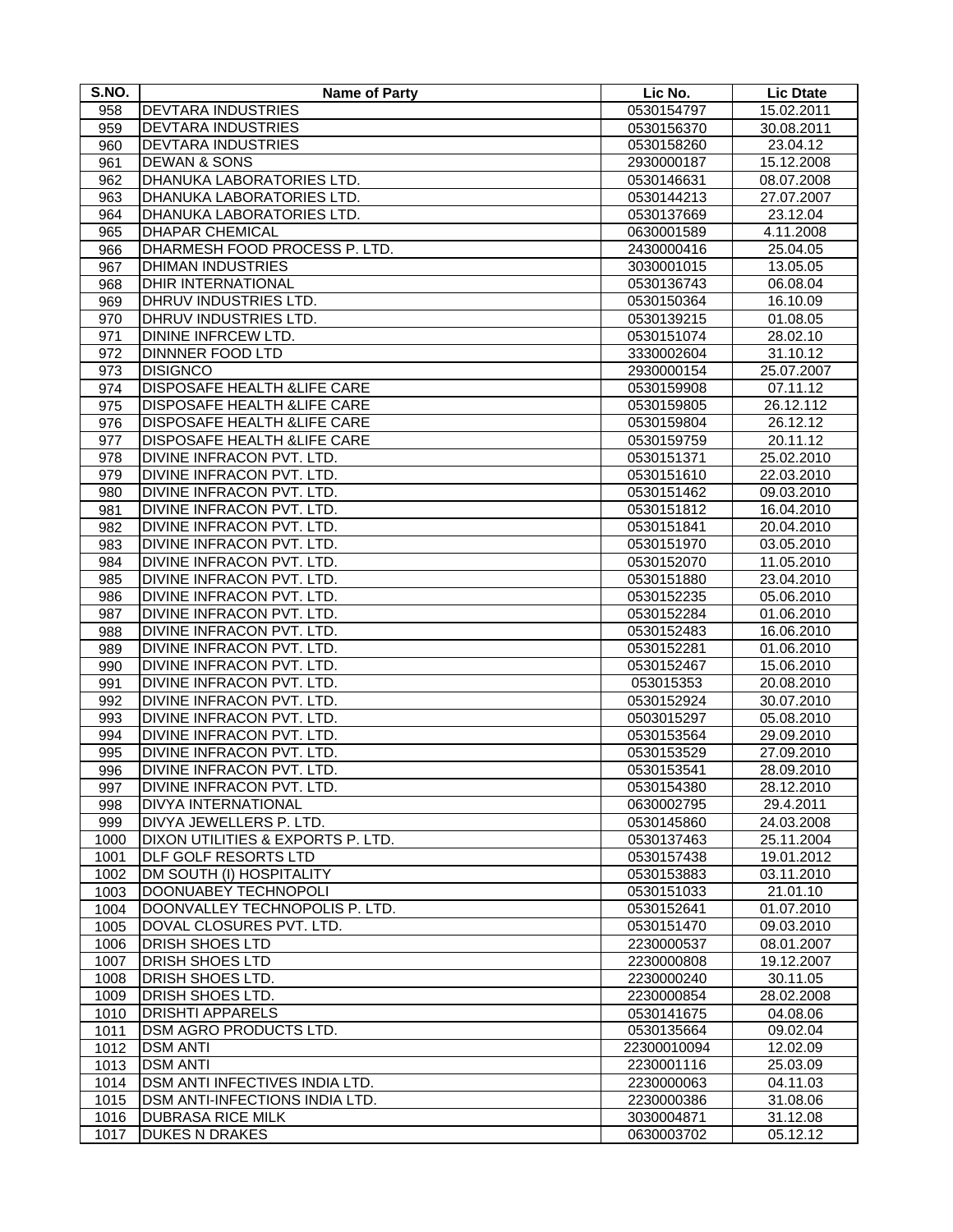| S.NO. | <b>Name of Party</b>                        | Lic No.     | <b>Lic Dtate</b> |
|-------|---------------------------------------------|-------------|------------------|
| 1018  | <b>DULARI EXPORT</b>                        | 0530147067  | 02.09.2008       |
| 1019  | <b>DULI CHAND</b>                           | 3330001116  | 29.08.2008       |
| 1020  | DULI CHAND NARENDER KUMAR EXPORTS PVT. LTD. | 3330000957  | 18.03.2008       |
| 1021  | <b>DURGE FOODS VILLAGE</b>                  | 3030004831  | 19.12.08         |
| 1022  | <b>EASHDEVA SORTEX</b>                      | 3030009960  | 17.08.12         |
| 1023  | <b>EAST INDIA UDYOG</b>                     | 0530145067  | 28.11.2007       |
| 1024  | <b>EASTER</b>                               | 0530149036  | 22.05.09         |
| 1025  | EASTERN BEARING P. LTD.                     | 0530139762  | 26.10.05         |
| 1026  | <b>EASTERN MEDIKIT LTD.</b>                 | 0530136886  | 26.08.04         |
| 1027  | <b>EASTERN MEDIKIT LTD.</b>                 | 0530140075  | 19.12.05         |
| 1028  | <b>EASTERN MEDIKIT LTD.</b>                 | 0530140074  | 19.12.05         |
| 1029  | <b>EASTERN MEDIKIT LTD.</b>                 | 0530140194  | 04.01.06         |
| 1030  | <b>EASTMAN IMPEX</b>                        | 3030005354  | 02.06.09         |
| 1031  | <b>ECOLITE TECHNOLOGIES</b>                 | 0530154364  | 24.12.2010       |
| 1032  | EDEN PARK HOTELS (P) LTD                    | 0530144576  | 14.09.2007       |
| 1033  | <b>EICHER TRACTORS</b>                      | 0530137601  | 15.12.04         |
| 1034  | <b>EICHER TRACTORS</b>                      | 0530137601  | 15.12.04         |
| 1035  | <b>EIH LTD</b>                              | 0530142859  | 12.01.2007       |
| 1036  | EIH LTD.                                    | 0530136630  | 22.07.04         |
| 1037  | ELEGANT DYECHEM & PROCESSING LTD.           | 05301217433 | 13.10.2008       |
| 1038  | ELEMENT EXPORT PVT.LTD.                     | 0530147910  | 8.12.2008        |
| 1039  | <b>ELNOM</b>                                | 3330001074  | 25.07.2008       |
| 1040  | <b>EMAMI LTD.</b>                           | 0230005061  | 24.03.2010       |
| 1041  | <b>EMAMI LTD.</b>                           | 0230005827  | 13.10.2010       |
| 1042  | <b>EMAMILTD.</b>                            | 0230006755  | 13.6.2011        |
| 1043  | <b>EMCURE PHARMACEUTICALS</b>               | 3130004012  | 01.05.09         |
| 1044  | <b>EMINENCE INDIA LTD.</b>                  | 0230002852  | 20.12.2007       |
| 1045  | EMSAR INDIA P. LTD.                         | 0330012039  | 22.05.06         |
| 1046  | EMSAR INDIA P. LTD.                         | 0330012040  | 22.05.06         |
| 1047  | ENERGO ENGINEERING PROJECTS LTD.            | 0530154277  | 16.12.2010       |
| 1048  | <b>EQLINE</b>                               | 0530154082  | 26.11.2010       |
| 1049  | <b>ESTER INDIA LTD.</b>                     | 0530135986  | 29.03.04         |
| 1050  | <b>ESTER INDIA LTD.</b>                     | 0530135931  | 19.03.04         |
| 1051  | <b>ESTER INDIA LTD.</b>                     | 0530136147  | 30.04.04         |
| 1052  | ESTER INDUSTRIAL LTD.                       | 0530146060  | 01.05.2008       |
| 1053  | <b>ESTER INDUSTRIAL LTD.</b>                | 0530146688  | 16.07.2008       |
| 1054  | <b>ESTER INDUSTRIAL LTD.</b>                | 0530147050  | 01.09.2008       |
| 1055  | <b>ESTER INDUSTRIAL LTD.</b>                | 0530154595  | 20.01.2011       |
| 1056  | <b>ESTER INDUSTRIAL LTD.</b>                | 0530156447  | 08.09.2011       |
| 1057  | ESTER INDUSTRIAL LTD.                       | 0530155801  | 20.06.2011       |
| 1058  | <b>ESTER INDUSTRIAL LTD.</b>                | 0530158961  | 30.07.12         |
| 1059  | <b>ESTER INDUSTRIAL LTD.</b>                | 0530138398  | 04.04.05         |
| 1060  | ESTER INDUSTRIAL LTD.                       | 0530142356  | 10.11.06         |
| 1061  | ESTER INDUSTRIAL LTD.                       | 0530142355  | 10.11.06         |
| 1062  | <b>ESTER INDUSTRIAL LTD.</b>                | 0530150008  | 07.10.09         |
| 1063  | <b>ESTER INDUSTRIAL LTD.</b>                | 0530151530  | 15.03.2010       |
| 1064  | <b>EURO EXPO</b>                            | 0530154343  | 23.12.2010       |
| 1065  | <b>EURO EXPO</b>                            | 0530155569  | 24.5.2011        |
| 1066  | <b>EURO EXPORTS</b>                         | 0530157339  | 04.01.2012       |
| 1067  | <b>EURO SOFTY</b>                           | 0630001504  | 27.08.2008       |
| 1068  | EVERGREEN INTERNATIONAL LTD.                | 0530154941  | 7.3.2011         |
| 1069  | <b>EXCEL PRINTERS P. LTD.</b>               | 0530144894  | 01.11.2007       |
| 1070  | FAIRDEAL FABRIC PVT. LTD.                   | 1330001259  | 21.04.06         |
| 1071  | FASHIONAGE CORPORATION P. LTD.              | 0530152252  | 31.05.2010       |
| 1072  | FCL TECHNOLOGIES & PRODUCTS LTD.            | 0530139960  | 05.12.05         |
| 1073  | FEDERAL EXPORTS CORPORATION                 | 0530143478  | 17.04.2007       |
| 1074  | FEDERAL MOGUL AUTOMOTIVE PRODUCTS .P. LTD.  | 1330001143  | 02.12.05         |
| 1075  | FEDERAL MOGUL AUTOMOTIVE PRODUCTS .P. LTD.  | 2230001827  | 25.08.11         |
| 1076  | FEDERAL MOGUL AUTOMOTIVE PRODUCTS .P. LTD.  | 2230001762  | 23.06.11         |
| 1077  | FERTICHEM COTSPIN LTD                       | 2230000603  | 07.03.2007       |
|       |                                             |             |                  |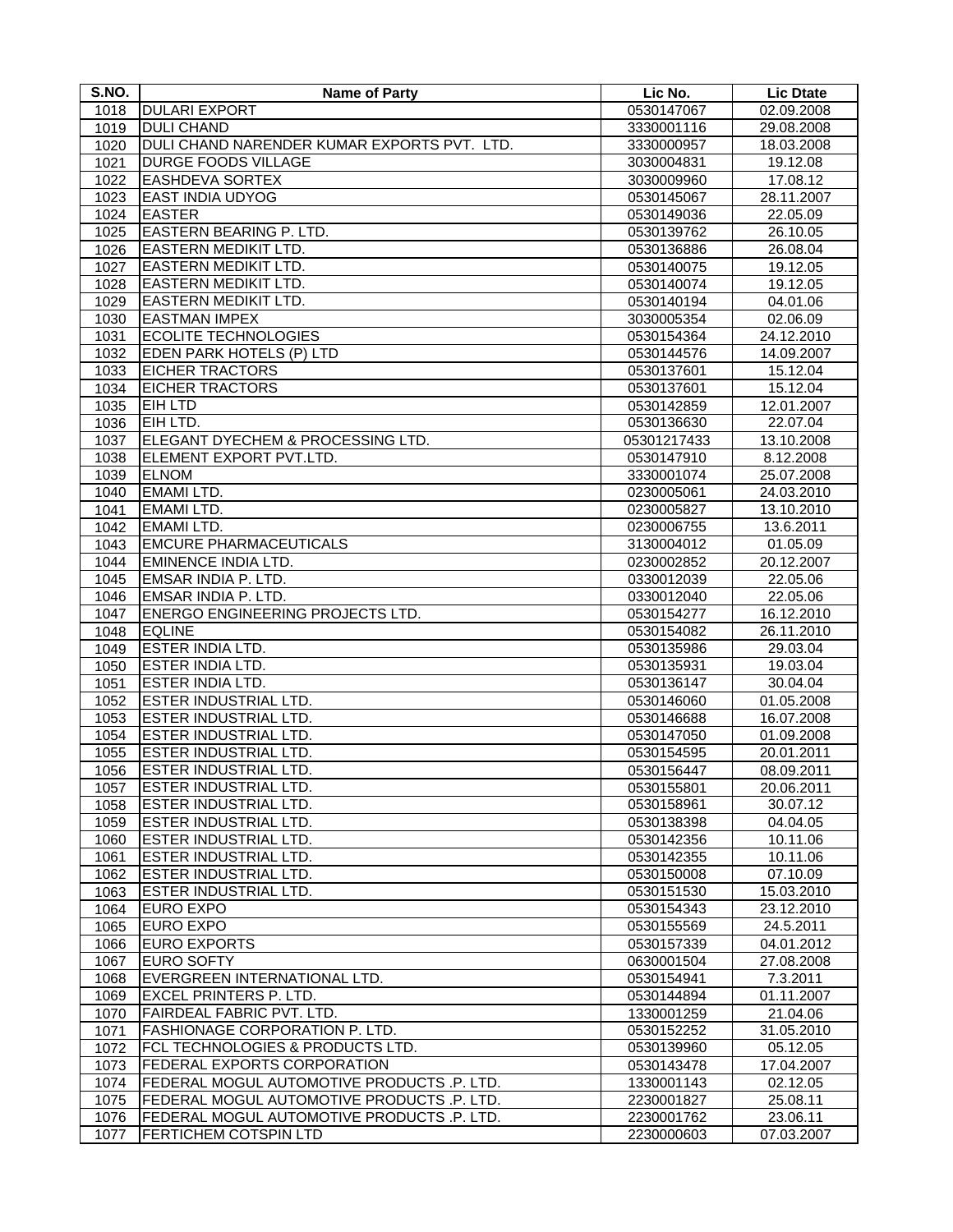| S.NO.             | <b>Name of Party</b>                            | Lic No.                  | <b>Lic Dtate</b>     |
|-------------------|-------------------------------------------------|--------------------------|----------------------|
| 1078              | FERTICHEM COTSPIN LTD.                          | 2230001562               | 10.12.2010           |
| 1079              | FERTICHEM COTSPIN LTD.                          | 2230001756               | 16.6.2011            |
| 1080              | FERTICHEM COTSPIN LTD.                          | 2230001765               | 23.6.2011            |
| 1081              | FERTICHEM COTSPIN LTD.                          | 2230001997               | 31.05.12             |
| 1082              | FERTICHEM COTSPIN LTD.                          | 2230002037               | 18.09.12             |
| 1083              | FERTICHEM COTSYN LTD.                           | 2230000092               | 05.05.04             |
| 1084              | FERTICHEM COTSYN LTD.                           | 2230001004               | 10.09.2008           |
| 1085              | FERTICHEM COTSYN LTD.                           | 2230001183               | 20.08.09             |
| 1086              | FERTICHEM COTSYN LTD.                           | 2230001180               | 12.08.09             |
| 1087              | <b>FIAT INDIA</b>                               | 0530147879               | 03.12.2008           |
| 1088              | <b>FINE JEWELS</b>                              | 0530156798               | 24.10.11             |
| 1089              | FISCHERS MODULARS FIXTURES P. LTD.              | 3030000585               | 31.03.04             |
| 1090              | FLEXIFULL INTERNATIONAL LTD.                    | 5630000003               | 08.02.12             |
| 1091              | FLEXIFULL INTERNATIONAL LTD.                    | 5630000178               | 08.11.12             |
| 1092              | FLEXIFULL INTERNATIONAL LTD.                    | 11300016213              | 03.11.09             |
| 1093              | <b>FLEXITUFF</b>                                | 1130001556               | 17.02.09             |
| 1094              | FLORA APPARELS P. LTD.                          | 3030000541               | 23.12.03             |
| 1095              | <b>FOOTSTYLE</b>                                | 0630001462               | 21.07.2008           |
| 1096              | FORGE INDIA (P)LTD                              | 2230000683               | 17.07.2007           |
| 1097              | <b>FRESENIUS KABI ONCOLOGY LIMITED</b>          | 053015773                | 28.02.12             |
| 1098              | FRESENIUS KABI ONCOLOGY LIMITED                 | 0530155661               | 2.6.2011             |
| 1099              | FRESENIUS KABI ONCOLOGY LIMITED                 | 0530160025               | 21.12.12             |
| 1100              | FRIEND GOLD STONE (P) LTD                       | 3030002646               | 11.04.2007           |
| 1101              | FRIGOG LASS INDIA PVT. LTD.                     | 0530147628               | 03.11.2008           |
| 1102              | <b>G K B OPTICALS</b>                           | 0630003022               | 08.09.11             |
| 1103              | G NEXT MEDIA PVT. LTD.                          | 0530148607               | 18.03.09             |
| 1104              | <b>G S PHARMA</b>                               | 0530158291               | 24.05.12             |
| 1105              | G. NEXT MEDIA PVT. LTD.                         | 0530153424               | 15.09.2010           |
| 1106              | G. NEXT MEDIA PVT. LTD.                         | 0530154937               | 4.3.2011             |
| 1107<br>1108      | G. NEXT MEDIA PVT. LTD.<br>G.K. DIARY           | 0530146948<br>0530148546 | 21.08.08<br>05.03.09 |
| 1109              | <b>G.R. CORPORATION</b>                         | 0630000225               | 31.12.04             |
| $11\overline{10}$ | <b>G.R. CORPORATION</b>                         | 0630000357               | 28.07.05             |
| 1111              | <b>G.R.CORPORATION</b>                          | 0630001564               | 15.10.2008           |
| 1112              | <b>GABA OVERSEAS</b>                            | 3330002059               | 11.07.2011           |
| 1113              | <b>GAD FASHIONS LTD.</b>                        | 1330001096               | 7.08.2008            |
| 1114              | <b>GAD FASHIONS LTD.</b>                        | 1330002496               | 11.03.2010           |
| 1115              | <b>GAGAN RICE MELL</b>                          | 3330002501               | 14.09.12             |
| 1116              | <b>GALAXY ELEGANT</b>                           | 0530159887               | 05.12.12             |
| 1117              | GALAXY ELEGANT FASHION PVT. LTD.                | 0530145384               | 10.01.2008           |
| 1118              | GALAXY ELEGANT FASHION PVT. LTD.                | 0530145384               | 10.01.2008           |
| 1119              | GALAXY ELEGANT FASHION PVT. LTD.                | 0530155236               | 6.4.2011             |
| 1120              | <b>GALLANT JEWELLRY</b>                         | 1330000811               | 09.12.04             |
| 1121              | <b>GANESH AGRO</b>                              | 1530000607               | 17.12.09             |
| 1122              | <b>GANESH OM CEREALS P. LTD.</b>                | 3330000301               | 05.11.04             |
| 1123              | <b>GANESHON</b>                                 | 3330001062               | 10.07.2008           |
| 1124              | <b>GANGA ACROWOOLS LTD</b>                      | 3030003465               | 05.12.2007           |
| 1125              | <b>GANGA ACROWOOLS LTD</b>                      | 3030004079               | 28.05.2008           |
| 1126              | <b>GANGA ACROWOOLS LTD</b>                      | 3030004114               | 03.06.2008           |
| 1127              | <b>GANGA ACROWOOLS LTD</b>                      | 3030006855               | 16.06.2010           |
| 1128              | <b>GANGA ACROWOOLS LTD</b>                      | 3030005036               | 20.02.09             |
| 1129              | <b>GANGA ACROWOOLS LTD</b>                      | 3030005965               | 19.11.09             |
| 1130              | <b>GANGA ACROWOOLS LTD</b>                      | 3030000964               | 31.03.05             |
| 1131              | <b>GANGA ACROWOOLS LTD</b>                      | 3030002521               | 02.03.2007           |
| 1132              | <b>GANGA ACROWOOLS LTD</b>                      | 3030002750               | 17.05.2007           |
| 1133              | <b>GANGA ACROWOOLS LTD</b>                      | 3030003068               | 16.08.2007           |
| 1134              | <b>GANGA ACROWOOLS LTD</b>                      | 3030000602               | 26.04.04             |
| 1135<br>1136      | <b>GANGA ACROWOOLS LTD</b><br><b>GANGA AGRO</b> | 3030001483<br>0530149236 | 07.02.06<br>25.06.09 |
| 1137              | <b>GANGA DESIGNS</b>                            | 0530149236               | 25.06.09             |
|                   |                                                 |                          |                      |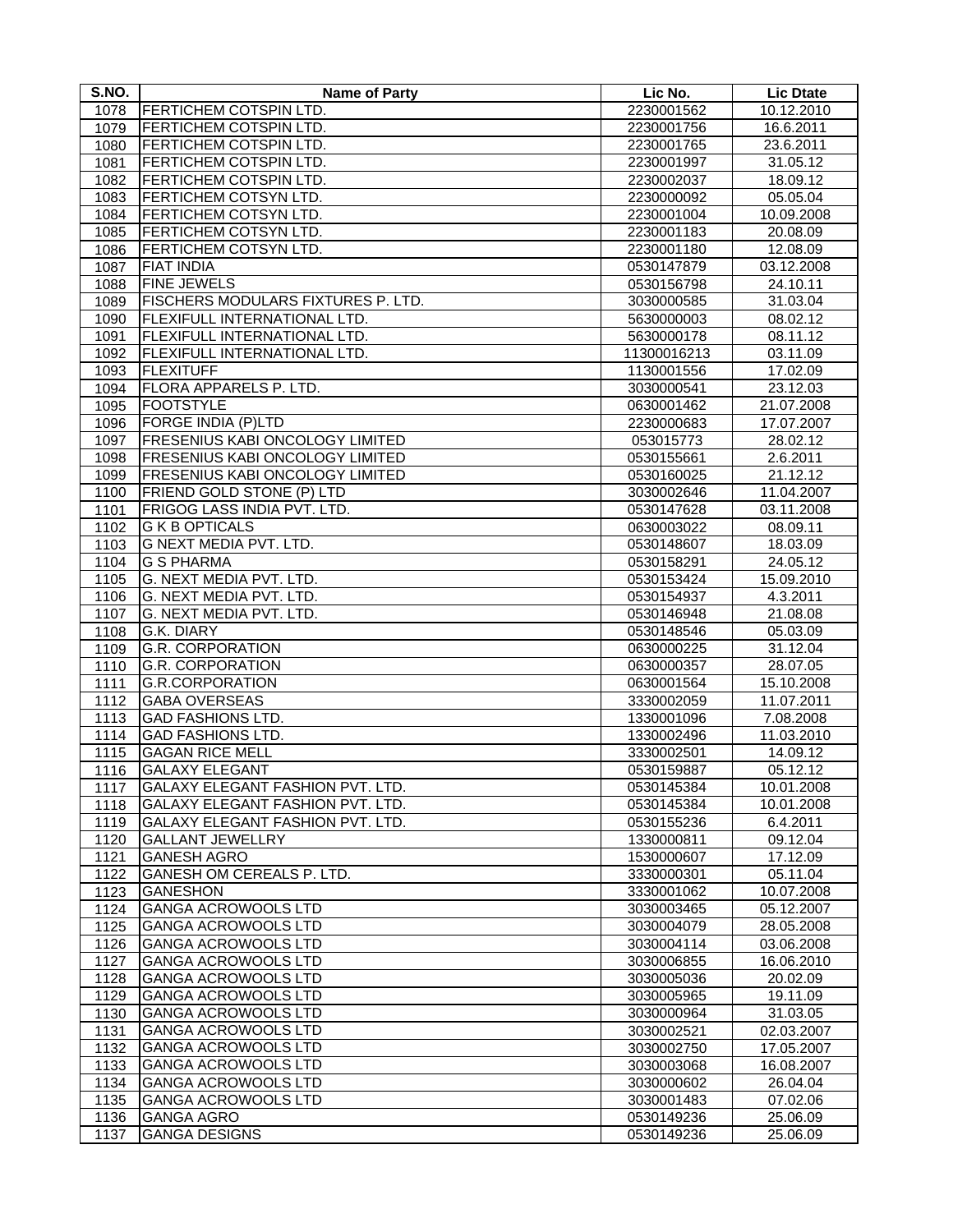| S.NO.        | <b>Name of Party</b>                                 | Lic No.                  | <b>Lic Dtate</b>       |
|--------------|------------------------------------------------------|--------------------------|------------------------|
| 1138         | <b>GANGA OVERSEAS</b>                                | 0530150325               | 11.11.09               |
| 1139         | <b>GANPATI FOODS</b>                                 | 3330000792               | 05.07.2007             |
| 1140         | <b>GANPATI RICE MILLS</b>                            | 3030003677               | 07.02.2008             |
| 1141         | <b>GAPAOVER SEAS</b>                                 | 3330002196               | 30.11.2011             |
| 1142         | <b>GARG ACRYLICS</b>                                 | 3030003632               | 21.01.2008             |
| 1143         | <b>GARG ACRYLICS</b>                                 | 3030006853               | 16.06.2010             |
| 1144         | <b>GARG ACRYLICS</b>                                 | 3030007630               | 15.12.2011             |
| 1145         | <b>GARG ACRYLICS</b>                                 | 3030007406               | 15.10.2010             |
| 1146         | <b>GARG ACRYLICS LTD</b>                             | 3030002960               | 11.07.2007             |
| 1147         | <b>GARG ACRYLICS LTD.</b>                            | 3030000778               | 25.10.04               |
| 1148         | <b>GARG ACRYLICS LTD.</b>                            | 3030001455               | 12.01.06               |
| 1149         | <b>GARG ACRYLICS LTD.</b>                            | 3030002235               | 30.11.06               |
| 1150         | <b>GARPATI FOODS</b>                                 | 3030009192               | 20.01.2012             |
| 1151         | <b>GATES</b>                                         | 3030009087               | 20.12.11               |
| 1152         | <b>GATES INDUSTRIES PVT. LTD.</b>                    | 3030006883               | 21.06.2010             |
| 1153         | <b>GAURAV INTERNATIONAL</b>                          | 0530158402               | 23.05.12               |
| 1154         | <b>GAURAV INTERNATIONAL</b>                          | 0530145780               | 12.03.2008             |
| 1155         | <b>GAYA ACROWOOLS</b>                                | 3030006006               | 02.12.09               |
| 1156         | <b>GAYAL</b>                                         | 3030004985               | 4.12.09                |
| 1157         | GDD AGRO AND FOOD PRODUCTS PVT. LTD                  | 1130002257               | 14.09.2011             |
| 1158         | GEEKEE SECUTING COLLECTION                           | 0530156226               | 11.08.2011             |
| 1159         | <b>GEMSCOB</b>                                       | 053146822                | 5.08.2008              |
| 1160         | <b>GENISE COLOUR</b><br><b>GENUS INNOVATION LTD.</b> | 0530146787<br>1330002483 | 31.07.2008<br>02.03.10 |
| 1161<br>1162 | <b>GENUS POWER LTD</b>                               | 13330002652              | 05.07.10               |
| 1163         | <b>GERICK INTERNATIONAL</b>                          | 3030003995               | 06.05.2008             |
| 1164         | GETES INDIA PVT LTD.                                 | 3030010093               | 12.09.12               |
| 1165         | <b>GIAN FILAMENTS</b>                                | 0530157510               | 31.01.12               |
| 1166         | GIESECKS & DEVRIENT (I) PVT. LTD.                    | 0530141051               | 16.05.06               |
| 1167         | <b>GILLANFESS ARBUTHNOT &amp; CO. LTD.</b>           | 3030006799               | 03.06.010              |
| 1168         | <b>GINC</b>                                          | 0530151274               | 16.02.2010             |
| 1169         | <b>GINC</b>                                          | 0530151075               | 28.01.2010             |
| 1170         | <b>GINC</b>                                          | 0530151275               | 18.02.2010             |
| 1171         | <b>GINNI FILAMENTS LTD.</b>                          | 0530154586               | 20.01.2011             |
| 1172         | <b>GINNI FILAMENTS LTD.</b>                          | 0530156266               | 18.08.2011             |
| 1173         | GINNI INTERNATIONAL LTD.                             | 1330002164               | 17.06.09               |
| 1174         | GINNI INTERNATIONAL LTD.                             | 1330002142               | 29.05.09               |
| 1175         | GINNI INTERNATIONAL LTD.                             | 1330002110               | 29.04.09               |
| 1176         | GINNI INTERNATIONAL LTD.                             | 1330002230               | 31.07.09               |
| 1177         | GINNI INTERNATIONAL LTD.                             | 1330000825               | 17.12.04               |
| 1178         | GINNI INTERNATIONAL LTD.                             | 1330003404               | 02.05.12               |
| 1179         | GINNI INTERNATIONAL LTD.                             | 1330003498               | 26.07.12               |
| 1180         | GINNI INTERNATIONAL LTD.                             | 1330003797               | 26.07.12               |
| 1181         | GINNI INTERNATIONAL LTD.                             | 1330003592               | 30.10.12               |
| 1182         | GINNI INTERNATIONAL LTD.<br>GINNI INTERNATIONAL LTD. | 1330003272               | 05.01.2012             |
| 1183<br>1184 | GINNI INTERNATIONAL LTD.                             | 1330003295<br>1330001439 | 23.01.2012<br>18.10.06 |
| 1185         | <b>GINNI INTERNATIONAL LTD.</b>                      | 1330002038               | 27.02.2010             |
| 1186         | GINNI INTERNATIONAL LTD.                             | 0530147051               | 01.09.2008             |
| 1187         | GINNI INTERNATIONAL LTD.                             | 1330002655               | 05.07.2010             |
| 1188         | GINNI INTERNATIONAL LTD.                             | 0530152776               | 15.07.2010             |
| 1189         | GINNI INTERNATIONAL LTD.                             | 1330002657               | 21.11.2010             |
| 1190         | GINNI INTERNATIONAL LTD.                             | 1330002879               | 12.01.2011             |
| 1191         | <b>GIRNAR FIBRES LTD.</b>                            | 3030001735               | 22.05.06               |
| 1192         | <b>GIRRI FILANANUS LTD.</b>                          | 0530147037               | 29.08.2008             |
| 1193         | GKB RX LENS P. LTD.                                  | 0230001423               | 23.03.06               |
| 1194         | GKB RX LENS P. LTD.                                  | 0230004485               | 23.09.09               |
| 1195         | GKB RX LENS P. LTD.                                  | 0230000997               | 20.05.05               |
| 1196         | GKB RX LENS P. LTD.                                  | 0230001094               | 10.08.05               |
| 1197         | GLOBAL BROADCAST NEWS P. LTD.                        | 0530141650               | 02.08.2007             |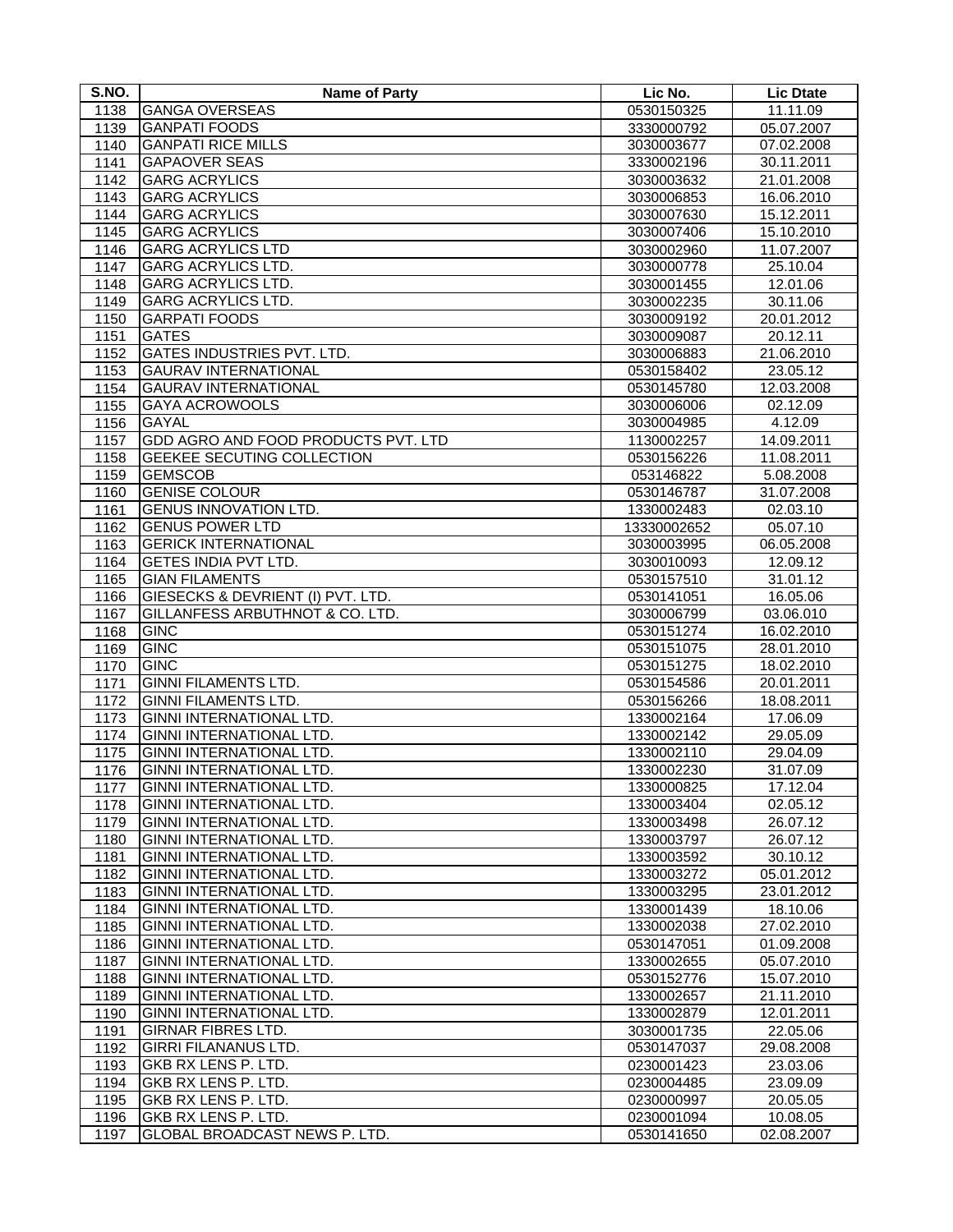| S.NO. | <b>Name of Party</b>                 | Lic No.    | <b>Lic Dtate</b> |
|-------|--------------------------------------|------------|------------------|
| 1198  | GLOBAL BROADCAST NEWS P. LTD.        | 0530139286 | 10.08.05         |
| 1199  | <b>GLOBAL BROADCAST NEWS P. LTD.</b> | 0530139517 | 12.09.05         |
| 1200  | GLOBAL BROADCAST NEWS P. LTD.        | 0530139858 | 09.11.05         |
| 1201  | <b>GLOBAL FASHION INTERNATIONAL</b>  | 0530142228 | 29.10.06         |
| 1202  | <b>GLOBAL HEALTH P. LTD</b>          | 0530149525 | 03.08.09         |
| 1203  | <b>GLOBAL HEALTH P. LTD</b>          | 0530149565 | 17.08.09         |
| 1204  | <b>GLOBAL HEALTH P. LTD</b>          | 0530149588 | 10.08.09         |
| 1205  | <b>GLOBAL HEALTH P. LTD</b>          | 0530159428 | 08.10.12         |
| 1206  | <b>GLOBAL HEALTH P. LTD</b>          | 0530159795 | 23.11.12         |
| 1207  | <b>GLOBAL HEALTH P. LTD</b>          | 0530159876 | 04.12.12         |
| 1208  | <b>GLOBAL HEALTH P. LTD</b>          | 0530159794 | 23.11.12         |
| 1209  | <b>GLOBAL HEALTH P. LTD</b>          | 0530145295 | 31.12.2007       |
| 1210  | <b>GLOBAL HEALTH P. LTD</b>          | 0530145360 | 07.01.2008       |
| 1211  | <b>GLOBAL HEALTH P. LTD</b>          | 0530145527 | 01.02.2008       |
| 1212  | <b>GLOBAL HEALTH P. LTD</b>          | 0530145961 | 11.04.2008       |
| 1213  | <b>GLOBAL HEALTH P. LTD</b>          | 0530146163 | 19.05.2008       |
| 1214  | <b>GLOBAL HEALTH P. LTD</b>          | 0630002127 | 08.03.2010       |
| 1215  | <b>GLOBAL HEALTH P. LTD</b>          | 0530151705 | 31.03.2010       |
| 1216  | <b>GLOBAL HEALTH P. LTD</b>          | 0630002649 | 13.01.2011       |
| 1217  | <b>GLOBAL HEALTH P. LTD</b>          | 0530156696 | 12.10.11         |
| 1218  | <b>GLOBAL HEALTH P. LTD</b>          | 0530156658 | 04.10.11         |
| 1219  | <b>GLOBAL HEALTH P. LTD</b>          | 0530149834 | 17.10.09         |
| 1220  | <b>GLOBAL HERTIAGE VENTURE LTD.</b>  | 0530146059 | 01.05.2008       |
| 1221  | GLOBAL HERTIAGE VENTURE LTD.         | 0530146164 | 19.05.2008       |
| 1222  | <b>GLOBAL HERTIAGE VENTURE LTD.</b>  | 0530146369 | 10.06.2008       |
| 1223  | <b>GLOBAL KNIT FAB LTD.</b>          | 0132958    | 30.05.00         |
| 1224  | <b>GLOBAL KNIT FAB LTD.</b>          | 0132958    | 30.05.05         |
| 1225  | GLOBAL MODE AND ACCESSORIEES P. LTD  | 0510300716 | 29.08.2011       |
| 1226  | <b>GLOBE CAPACITORS LTD.</b>         | 0530154855 | 22.02.2011       |
| 1227  | <b>GLOBE COPACITIOR LTD.</b>         | 0530148374 | 09.02.09         |
| 1228  | <b>GLOBE METAL INDUSTRIES</b>        | 2930000132 | 25.07.06         |
| 1229  | <b>GLOBE METAL INDUSTRIES</b>        | 2930000139 | 03.11.06         |
| 1230  | <b>GLOBEL HARITAGE</b>               | 0530147381 | 3.10.2008        |
| 1231  | <b>GLOBEL HARITAGE</b>               | 0530147805 | 20.11.2008       |
| 1232  | GLS FILM INDIA P. LTD.               | 0530138779 | 26.02.04         |
| 1233  | <b>G-NEXT MEDIA</b>                  | 0530146926 | 19.08.2008       |
| 1234  | <b>G-NEXT MEDIA</b>                  | 0530146926 | 19.08.2008       |
| 1235  | <b>G-NEXT MEDIA</b>                  | 0530146983 | 26.08.2008       |
| 1236  | <b>G-NEXT MEDIA</b>                  | 0530148180 | 12.01.09         |
| 1237  | <b>G-NEXT MEDIA</b>                  | 0530148414 | 11.02.09         |
| 1238  | <b>GNTURONES ALVI IND LTD</b>        | 0530158766 | 10.07.12         |
| 1239  | GODAVERI SHILPAKALA LTD.             | 0530150448 | 24.11.09         |
| 1240  | GODAVERI SHILPAKALA LTD.             | 0530145622 | 15.02.2008       |
| 1241  | <b>GODHARI GEMS</b>                  | 0330010276 | 21.11.05         |
| 1242  | <b>GODWIN HOSPATILITY PVT.LTD</b>    | 6130000165 | 29.01.10         |
| 1243  | <b>GOEL FOOD WORLD</b>               | 2230001584 | 12.1.2011        |
| 1244  | <b>GOEL INTERNATIONAL</b>            | 3330001232 | 20.01.09         |
| 1245  | <b>GOEL RICE &amp; GENRE</b>         | 3030003139 | 31.08.2007       |
| 1246  | <b>GOETZE INDIA LTD.</b>             | 0530137549 | 08.12.04         |
| 1247  | GOINDI INTERNATIONAL P. LTD.         | 0530135709 | 17.02.04         |
| 1248  | <b>GOLD TOXO FABS LTD</b>            | 3330002248 | 25.01.2012       |
| 1249  | <b>GOLDEN FLOOR FURNISHING</b>       | 3330002285 | 19.03.12         |
| 1250  | <b>GOLDTEX FURNISHING INDUSTRIES</b> | 0530139227 | 02.08.05         |
| 1251  | <b>GONDRI SPRINGS</b>                | 0530157215 | 16.12.2011       |
| 1252  | <b>GOOD MORNING INDIA</b>            | 0530146799 | 01.08.2008       |
| 1253  | <b>GOOD RICE MILLS</b>               | 3330001215 | 22.12.2008       |
| 1254  | <b>GOODWEAR FASHION</b>              | 0530148829 | 22.04.09         |
| 1255  | <b>GOPAL FASHION (P) LTD</b>         | 0530144206 | 27.07.2007       |
| 1256  | <b>GOPAL KRISHNA &amp; BROSS</b>     | 0630000230 | 04.01.05         |
| 1257  | GOPSONS PAPER LTD.                   | 050139172  | 26.07.05         |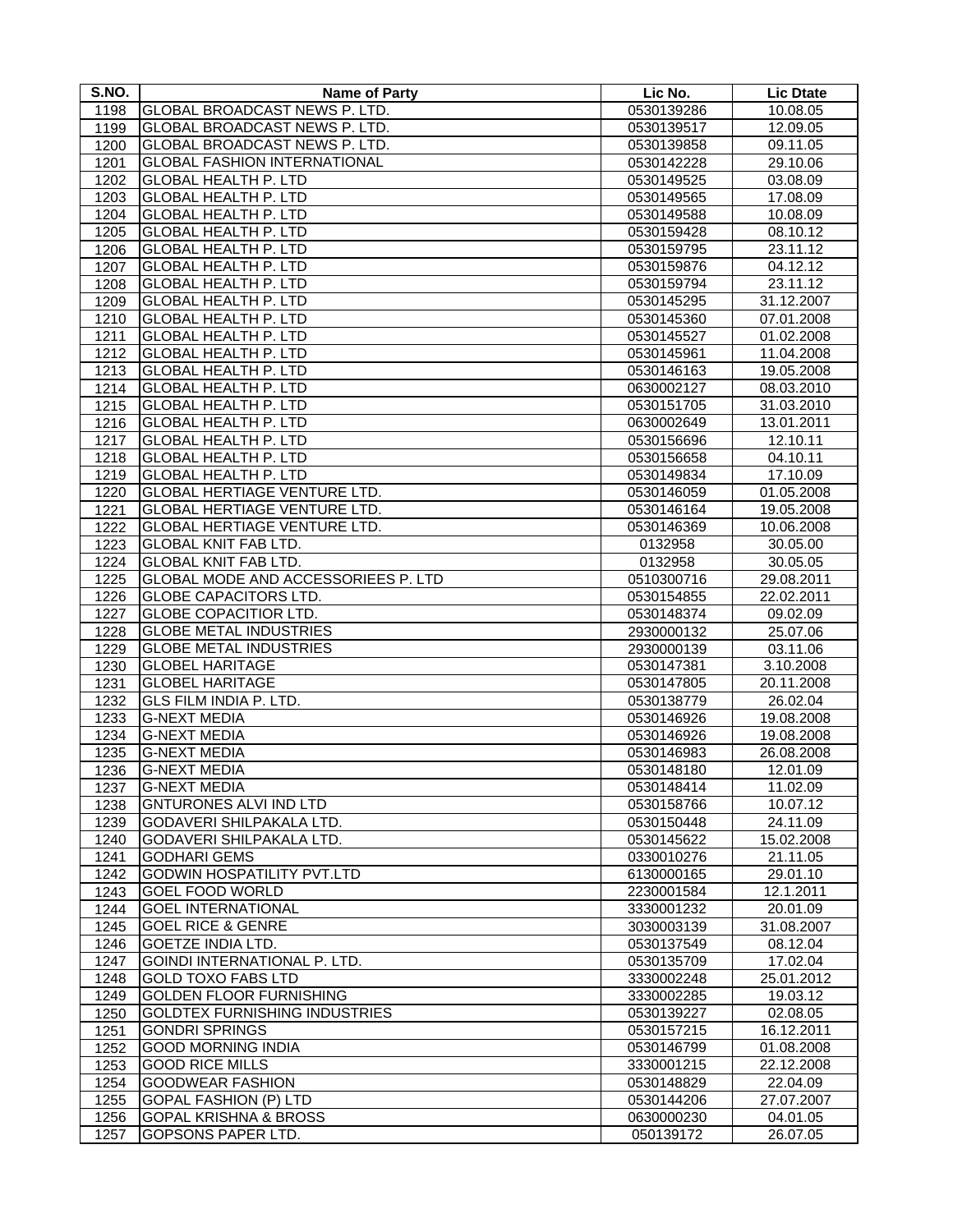| S.NO. | <b>Name of Party</b>                 | Lic No.    | <b>Lic Dtate</b> |
|-------|--------------------------------------|------------|------------------|
| 1258  | GOPSONS PAPER LTD.                   | 0530139306 | 11.08.05         |
| 1259  | <b>GOPSONS PAPER LTD.</b>            | 0530139699 | 10.10.05         |
| 1260  | <b>GOPSONS PAPER LTD.</b>            | 0530150869 | 06.01.10         |
| 1261  | GOPSONS PAPER LTD.                   | 0530150609 | 10.12.09         |
| 1262  | GOPSONS PAPER LTD.                   | 0530159595 | 25.10.12         |
| 1263  | GOPSONS PAPER P. LTD.                | 0530135763 | 24.02.04         |
| 1264  | <b>GOPSONS PAPERS LTD</b>            | 0530143767 | 29.05.2007       |
| 1265  | <b>GOPSONS PAPERS LTD</b>            | 0530143766 | 29.05.2007       |
| 1266  | <b>GOPSONS PAPERS P.LTD</b>          | 0530135584 | 20.01.04         |
| 1267  | <b>GPI TEXTILES LTD.</b>             | 2230001063 | 18.12.2008       |
| 1268  | <b>GPI TEXTILES LTD.</b>             | 2230001512 | 24.09.2010       |
| 1269  | <b>GRACURE PHARAMACEUTICALS LTD.</b> | 0530154468 | 01.02.2011       |
| 1270  | <b>GRACURE PHARMA</b>                | 0530159081 | 23.08.12         |
| 1271  | <b>GRACURE PHARMA</b>                | 0530159305 | 19.09.12         |
| 1272  | <b>GRACURE PHARMA</b>                | 0530159306 | 19.09.12         |
| 1273  | <b>GRACURE PHARMA</b>                | 0530159464 | 11.10.12         |
| 1274  | <b>GRADEX EXPORTS PVT. LTD.</b>      | 0530142629 | 15.12.06         |
| 1275  | <b>GRADEX EXPOSIS P. LTD.</b>        | 0530137813 | 10.01.05         |
| 1276  | <b>GRAFFITI EXPORTS</b>              | 0530136872 | 25.08.04         |
| 1277  | <b>GRAND PIX</b>                     | 0530145704 | 27.03.2008       |
| 1278  | <b>GRAND WIND</b>                    | 0530149365 | 10.07.09         |
| 1279  | <b>GRASUN INDUSTIES</b>              | 1130001523 | 27.05.09         |
| 1280  | GREAT INDIAN NATANKI CO.PVT LTD.     | 0530151622 | 25.03.2010       |
| 1281  | GREAT INDIAN NAUTANKI CO. & P. LTD.  | 0530151816 | 16.04.2010       |
| 1282  | GREAT INDIAN NAUTANKI CO. & P. LTD.  | 0530151913 | 27.04.2010       |
| 1283  | <b>GREEN PLY INDUSRY</b>             | 0230004077 | 12.03.09         |
| 1284  | <b>GREEN PLY INDUSRY</b>             | 0230004686 | 27.11.09         |
| 1285  | <b>GREEN VALLEY RICE TECH</b>        | 1430000040 | 06.04.06         |
| 1286  | <b>GREEN VALLEY RICE TECH</b>        | 3330000916 | 22.01.2008       |
| 1287  | <b>GREENPLY INDUSTRIES</b>           | 0230004792 | 31.12.09         |
| 1288  | <b>GREENPLY INDUSTRIES</b>           | 0230004980 | 26.02.10         |
| 1289  | <b>GREENPLY INDUSTRIES</b>           | 0230007223 | 14.10.11         |
| 1290  | <b>GREENPLY INDUSTRIES</b>           | 0230005030 | 18.03.2010       |
| 1291  | <b>GREENPLY INDUSTRIES</b>           | 0230005132 | 21.04.2010       |
| 1292  | <b>GREENPLY INDUSTRIES</b>           | 0230005282 | 19.05.2010       |
| 1293  | <b>GREENPLY INDUSTRIES</b>           | 0230005301 | 25.05.2010       |
| 1294  | <b>GREENPLY INDUSTRIES</b>           | 0230005508 | 13.07.2010       |
| 1295  | <b>GREENPLY INDUSTRIES</b>           | 0230005491 | 09.07.2010       |
| 1296  | <b>GREENPLY INDUSTRIES</b>           | 0230005601 | 10.08.2010       |
| 1297  | <b>GREENPLY INDUSTRIES</b>           | 0230005590 | 05.08.2010       |
| 1298  | <b>GREENPLY INDUSTRIES</b>           | 0230005638 | 16.08.2010       |
| 1299  | <b>GREENPLY INDUSTRIES</b>           | 0230005889 | 28.10.2010       |
| 1300  | <b>GREENPLY INDUSTRIES</b>           | 0230005987 | 22.11.2010       |
| 1301  | <b>GREENPLY INDUSTRIES</b>           | 0230005978 | 19.11.2010       |
| 1302  | <b>GREENPLY INDUSTRIES</b>           | 1430000016 | 07.01.04         |
| 1303  | <b>GREENPLY INDUSTRIES</b>           | 1430000026 | 02.08.04         |
| 1304  | <b>GREENPLY INDUSTRIES</b>           | 1430000031 | 04.03.05         |
| 1305  | <b>GREENPLY INDUSTRIES</b>           | 1430000033 | 08.06.05         |
| 1306  | <b>GREENPLY INDUSTRIES</b>           | 1430000038 | 05.09.05         |
| 1307  | <b>GROSPINZ FABZ LTD.</b>            | 3030006426 | 11.03.2010       |
| 1308  | GROZ-BECKER ASIA P. LTD.             | 0530147994 | 16.12.08         |
| 1309  | GROZ-BECKER ASIA P. LTD.             | 2230002090 | 14.12.12         |
| 1310  | GROZ-BECKER ASIA P. LTD.             | 0530136997 | 14.09.04         |
| 1311  | <b>GRS INDUSTRIES LTD.</b>           | 3030003896 | 02.04.2008       |
| 1312  | <b>GRT OVERSEAS</b>                  | 3330002260 | 15.02.12         |
| 1313  | <b>GULATI EXPORT HOUSE</b>           | 0530136093 | 20.04.04         |
| 1314  | <b>GULATI EXPORT HOUSE</b>           | 0530136166 | 06.05.04         |
| 1315  | <b>GULATI EXPORT HOUSE</b>           | 0530142490 | 27.11.06         |
| 1316  | <b>GULATI HOSPITLITY</b>             | 0530148689 | 25.03.09         |
| 1317  | <b>GULATI HOSPITLITY</b>             | 0530149075 | 22.05.09         |
|       |                                      |            |                  |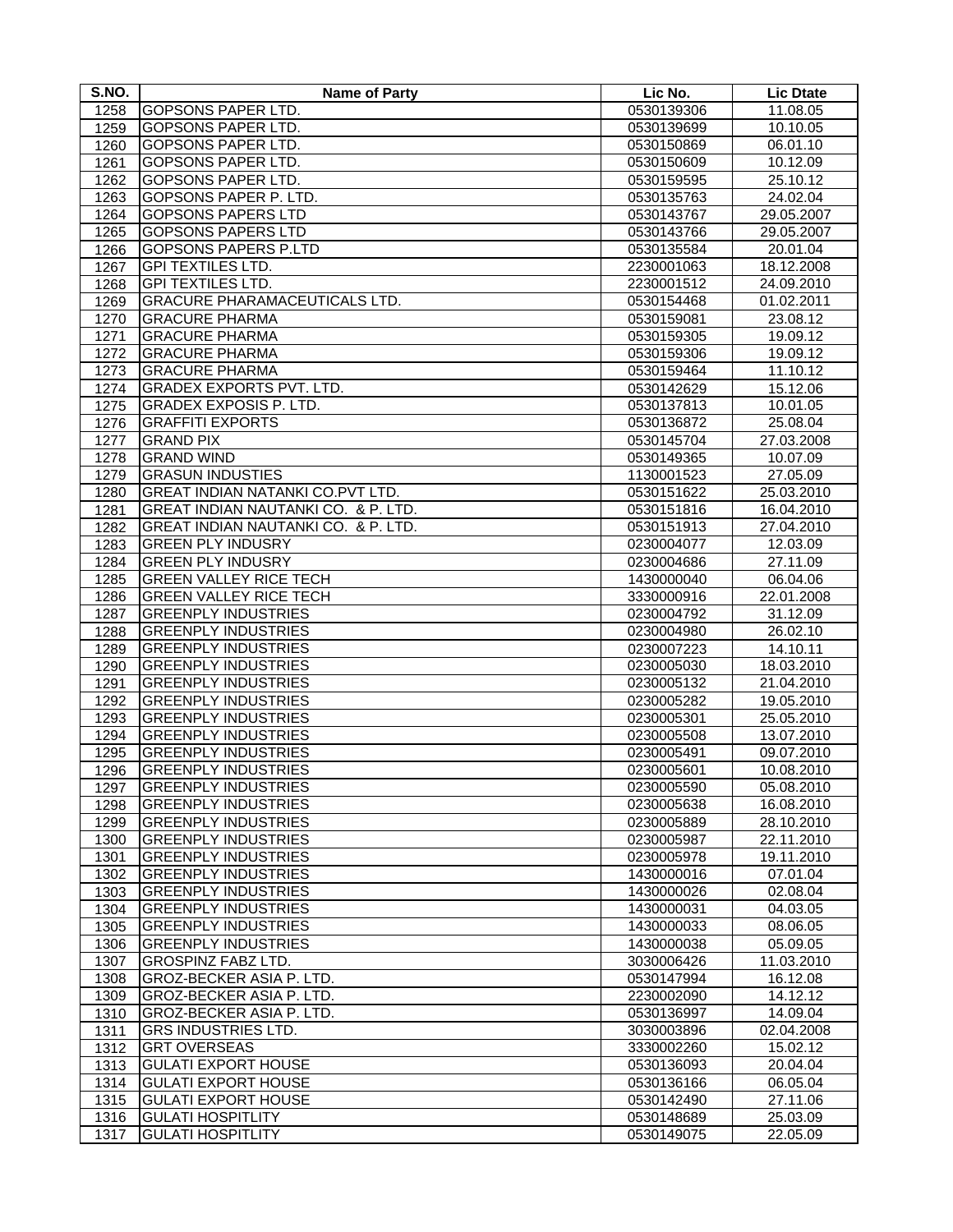| S.NO. | <b>Name of Party</b>                | Lic No.    | <b>Lic Dtate</b> |
|-------|-------------------------------------|------------|------------------|
| 1318  | <b>GULATI HOSPITLITY</b>            | 0630001868 | 28.08.09         |
| 1319  | <b>GUPTA FEBRIC PVT LTD</b>         | 0530156456 | 12.09.11         |
| 1320  | <b>GUPTA FOODS</b>                  | 3030009217 | 01.02.2012       |
| 1321  | <b>GUPTA H. C. OVERSEAS</b>         | 0630001757 | 24.04.09         |
| 1322  | <b>GUPTA H. C. OVERSEAS</b>         | 0630001904 | 24.09.09         |
| 1323  | GUPTA H. C. OVERSEAS                | 0630002805 | 13.04.2010       |
| 1324  | GUPTA H. C. OVERSEAS                | 0630002525 | 20.10.2010       |
| 1325  | <b>GUPTA H. C. OVERSEAS</b>         | 0630000987 | 20.06.2007       |
| 1326  | <b>GUPTA H. C. OVERSEAS</b>         | 0630001001 | 10.07.2007       |
| 1327  | <b>GUPTA H. C. OVERSEAS</b>         | 0630001357 | 13.05.2008       |
| 1328  | <b>GUPTA POWER</b>                  | 2330000475 | 21.09.09         |
| 1329  | <b>GUPTA RICE &amp; GEN. MILLS</b>  | 3330001049 | 01.07.2008       |
| 1330  | <b>GURANDITA MALL</b>               | 3330002366 | 14.06.12         |
| 1331  | <b>GURG RICE MILLS</b>              | 3330001063 | 10.07.2008       |
| 1332  | <b>GURGAON RECREATION PARK LTD.</b> | 0530154898 | 28.02.2011       |
| 1333  | <b>GURGAON RECREATION PARK LTD.</b> | 0530155139 | 23.3.2021        |
| 1334  | <b>GURGAON RECREATION PARK LTD.</b> | 0530155509 | 19.5.2011        |
| 1335  | <b>GURU KIRIPA</b>                  | 1130000984 | 10.10.2007       |
| 1336  | <b>GURU KIRPA</b>                   | 3330001509 | 10.03.09         |
| 1337  | <b>GURU KIRPA</b>                   | 3030004878 | 02.01.09         |
| 1338  | <b>GURU RICE</b>                    | 1230000421 | 04.09.2008       |
| 1339  | <b>GURUNANAK AUTO</b>               | 3030000784 | 27.10.04         |
| 1340  | H D MOTER                           | 0530159576 | 30.10.12         |
| 1341  | <b>H T BURDA MEDIA</b>              | 05.0159209 | 06.09.12         |
| 1342  | H T BURDA MEDIA                     | 0530159149 | 29.08.12         |
| 1343  | H T BURDA MEDIA                     | 0530159386 | 03.10.12         |
| 1344  | H. B ESTATE DEVELOPER PVT LTD       | 0530156516 | 19.09.11         |
| 1345  | H. M. OVERSEAS                      | 3330001403 | 26.08.09         |
| 1346  | H.G.PETACHEN LTD.                   | 1330002354 | 12.11.09         |
| 1347  | H.L. AGRO PRODUCT PVT LTD.          | 0630003617 | 27.09.12         |
| 1348  | HAFEEZ SONS.                        | 0630001614 | 25.04.2008       |
| 1349  | HALDIRAM MANUFACTURING CO.          | 0530158373 | 18.05.2012       |
| 1350  | <b>HAMILTON HOUSEWARS</b>           | 0330028462 | 24.01.2011       |
| 1351  | <b>HAMILTON HOUSEWARS</b>           | 0330028401 | 17.01.2011       |
| 1352  | <b>HAMILTON HOUSEWARS</b>           | 0330028396 | 14.01.2011       |
| 1353  | <b>HAMILTON HOUSEWARS</b>           | 0330028441 | 20.01.2011       |
| 1354  | <b>HAMILTON HOUSEWARS</b>           | 0330028626 | 08.02.2011       |
| 1355  | <b>HAMILTON HOUSEWARS</b>           | 0330029048 | 22.3.2011        |
| 1356  | <b>HAMILTON HOUSEWARS</b>           | 0330029974 | 11.7.2011        |
| 1357  | <b>HAMILTON HOUSEWARS</b>           | 0330030056 | 19.7.2011        |
| 1358  | HAMILTON HOUSEWARS                  | 0330030062 | 20.07.2011       |
| 1359  | <b>HAMILTON HOUSEWARS</b>           | 033003087  | 24.08.2011       |
| 1360  | <b>HAMILTON HOUSEWARS</b>           | 0330030611 | 29.09.2011       |
| 1361  | <b>HAMILTON HOUSEWARS</b>           | 0330031003 | 09.11.11         |
| 1362  | <b>HAMILTON HOUSEWARS</b>           | 0330030856 | 17.10.11         |
| 1363  | <b>HAMILTON HOUSEWARS</b>           | 0330030947 | 02.11.11         |
| 1364  | <b>HAMILTON HOUSEWARS</b>           | 0330031125 | 23.11.11         |
| 1365  | <b>HAMILTON HOUSEWARS</b>           | 0330031701 | 24.01.2012       |
| 1366  | <b>HAMILTON HOUSEWARS</b>           | 0330031680 | 20.01.2012       |
| 1367  | <b>HAMILTON HOUSEWARS</b>           | 0330031781 | 03.02.2012       |
| 1368  | <b>HAMILTON HOUSEWARS</b>           | 0330031819 | 08.02.11         |
| 1369  | <b>HAMILTON HOUSEWARS</b>           | 0330031955 | 27.02.12         |
| 1370  | <b>HAMILTON HOUSEWARS</b>           | 0330031962 | 29.02.12         |
| 1371  | <b>HAMILTON HOUSEWARS</b>           | 0330032238 | 26.3.12          |
| 1372  | <b>HAMILTON HOUSEWARS</b>           | 0330031956 | 27.02.12         |
| 1373  | <b>HAMILTON HOUSEWARS</b>           | 0330031504 | 03.01.2012       |
| 1374  | <b>HAMILTON HOUSEWARS</b>           | 0330032522 | 27.04.12         |
| 1375  | <b>HAMILTON HOUSEWARS</b>           | 0330032663 | 17.05.12         |
| 1376  | <b>HAMILTON HOUSEWARS</b>           | 0330033172 | 13.07.12         |
| 1377  | <b>HAMILTON HOUSEWARS</b>           | 0330033368 | 06.08.12         |
|       |                                     |            |                  |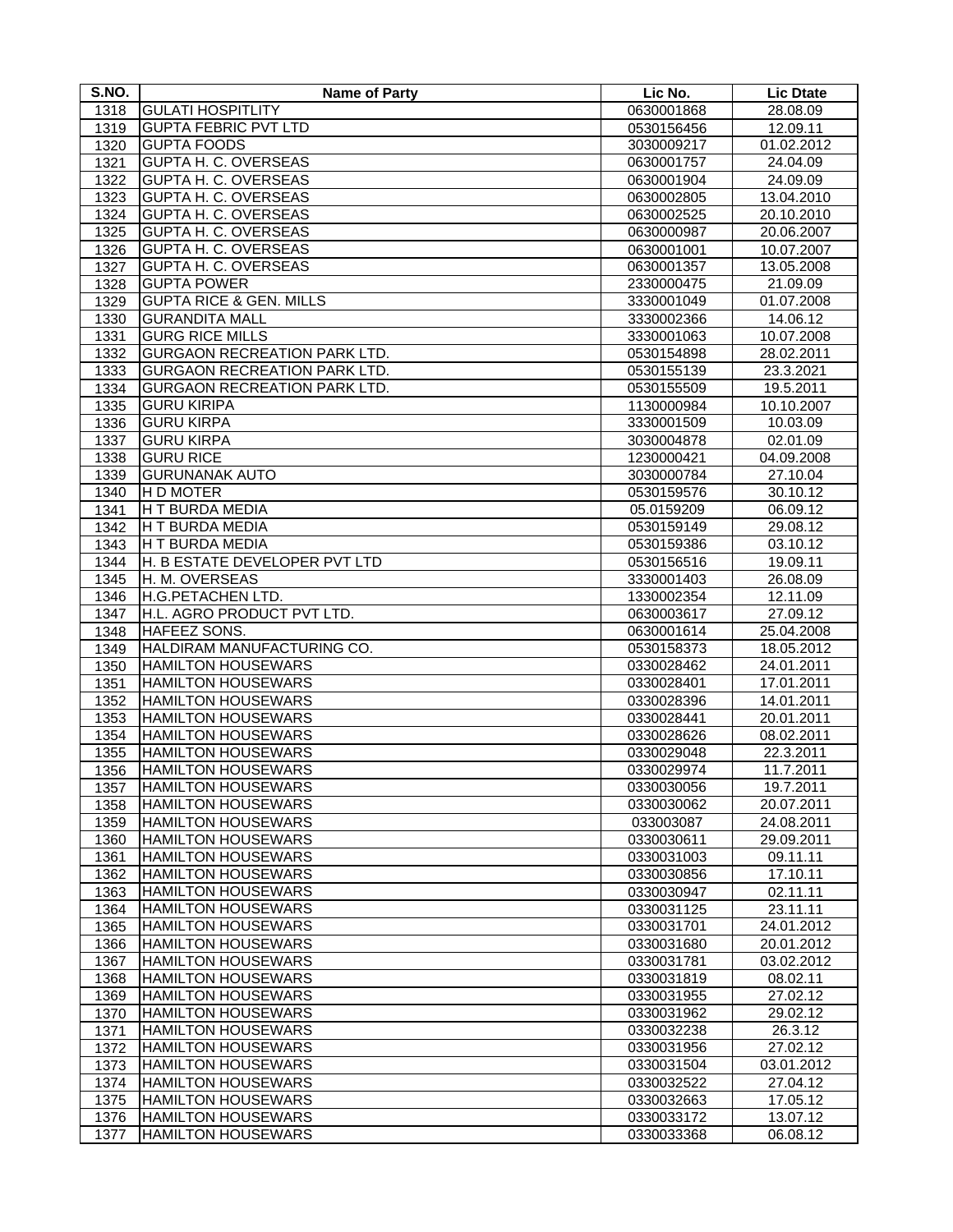| S.NO.        | <b>Name of Party</b>                               | Lic No.                  | <b>Lic Dtate</b>     |
|--------------|----------------------------------------------------|--------------------------|----------------------|
| 1378         | <b>HAMILTON HOUSEWARS</b>                          | 0330033858               | 04.10.12             |
| 1379         | <b>HAMILTON HOUSEWARS</b>                          | 0330034185               | 06.11.12             |
| 1380         | <b>HAMILTON HOUSEWARS</b>                          | 0330034686               | 31.12.12             |
| 1381         | <b>HAMILTON HOUSEWARS</b>                          | 0330031681               | 20.01.2012           |
| 1382         | <b>HAMILTON HOUSEWARS</b>                          | 0530156229               | 11.08.11             |
| 1383         | HANUMAN TRADING CO.                                | 2930000191               | 20.04.2009           |
| 1384         | HANUMAN TRADING CO.                                | 0630000848               | 21.02.2007           |
| 1385         | HANUMAN TRADING CO.                                | 2930002011               | 04.02.2010           |
| 1386         | HANUNG TOYES TEXTILES LTD.                         | 0530145783               | 12.03.2008           |
| 1387         | HANUNG TOYES TEXTILES LTD.                         | 0530145786               | 12.03.2008           |
| 1388         | HANUNG TOYES TEXTILES LTD.                         | 0530146063               | 01.05.2008           |
| 1389         | HANUNG TOYS & TEXTILES LTD.                        | 0530154523               | 13.01.2011           |
| 1390         | HANUNG TOYS & TEXTILES LTD.                        | 0530155715               | 8.6.2011             |
| 1391         | HANUNG TOYS & TEXTILES LTD.                        | 05301156213              | 11.09.2011           |
| 1392         | HANUNG TOYS & TEXTILES LTD.                        | 0530157214               | 16.12.11             |
| 1393         | HANUNG TOYS & TEXTILES LTD.                        | 0530158493               | 05.06.12             |
| 1394         | HANUNG TOYS & TEXTILES LTD.                        | 0530157480               | 24.01.2012           |
| 1395         | <b>HAPPY FORGINCES LTD.</b>                        | 3030006716               | 19.05.2010           |
| 1396         | HAPPY FORGINCES LTD.                               | 3030006552               | 12.04.2010           |
| 1397         | HAPPY FORGINCES LTD.                               | 3030006314               | 18.12.10             |
| 1398         | <b>HAQSONS EXPORTS</b>                             | 0630000421               | 14.11.05             |
| 1399         | <b>HAQSONS EXPORTS</b>                             | 0630000766               | 30.11.06             |
| 1400         | HARI RAM MADAN MOHAN                               | 3330000624               | 22.09.06             |
| 1401         | <b>HARISON FABRICS</b>                             | 1230000755               | 15.3.2011            |
| 1402         | HARIZON INDUTRIAL PRODUCTS P. LTD.                 | 0530146319               | 05.06.2008           |
| 1403         | <b>HARMAN RICE MILLS</b>                           | 3030008999               | 29.11.11             |
| 1404         | <b>HARMAN RICE MILLS</b>                           | 3330001050               | 01.07.2008           |
| 1405         | HB ESTATE DEVELOPERS                               | 0530157772               | 28.02.12             |
| 1406         | HB ESTATE DEVELOPERS                               |                          | 01.11.2011           |
| 1407         | HBN DAIRIES & ALLIED LTD.                          | 0530156832<br>0530158995 | 06.08.12             |
| 1408         | HBN DAIRIES & ALLIED LTD.                          | 0530159252               | 13.10.12             |
| 1409         | HBN DAIRIES & ALLIED LTD.                          | 0530159397               | 05.10.12             |
| 1410         | HBN DAIRIES & ALLIED LTD.                          | 0530159725               | 09.11.12             |
| 1411         | <b>HCL INFOSYSTEM LTD</b>                          | 0530143614               | 07.05.2007           |
| 1412         | <b>HCL INFOSYSTEM LTD</b>                          | 0530151946               | 24.04.2010           |
|              | HEALTH CARE GLOBAL ENTERPRISES LTD.                | 0730009637               | 16.09.2010           |
| 1413         | <b>HELLA INDIA</b>                                 | 0530158287               | 03.02.12             |
| 1414         | HEMKUNT SPECIALITY CONES PVT. LTD.                 | 0530155012               | 11.3.2011            |
| 1415         |                                                    |                          |                      |
| 1416         | <b>HENKEL TEROSON</b>                              | 0530135264               | 25.11.04             |
| 1417         | HERITAGE INDIA EXPORT P. LTD.                      | 0530136647               | 23.07.04             |
| 1418         | HERITAGE INDIA EXPORT P. LTD.                      | 0530139412               | 30.08.05             |
| 1419         | HERITAGE INDIA EXPORT P. LTD.                      | 0530139770               | 26.10.05             |
| 1420         | <b>HERO MOTER LTD</b><br><b>HEVELLS INDIA LTD.</b> | 0530160005               | 19.12.12             |
| 1421         | HEVELLS INDIA LTD.                                 | 0530148993<br>0530138035 | 18.05.09<br>09.02.05 |
| 1422         |                                                    |                          |                      |
| 1423<br>1424 | <b>HEXACOM INDIA LTD.</b>                          | 0530136643               | 23.07.04             |
|              | HEXACOM INDIA LTD.                                 | 0530136684               | 30.07.04             |
| 1425         | HEXACOM INDIA LTD.                                 | 0530136797               | 13.08.04             |
| 1426         | HI TECH GEARS                                      | 0530156173               | 04.08.2011           |
| 1427         | <b>HI-FASHION CREATORS</b>                         | 0530136924               | 03.09.04             |
| 1428         | HIL INFOSYSTEMS LTD.                               | 0530146083               | 05.05.2008           |
| 1429         | HIMACHAL JOINT VENTURE                             | 0530137207               | 14.10.04             |
| 1430         | HIMALAYA INDUSTRIES LTD                            | 0530144234               | 01.08.2007           |
| 1431         | <b>HIMALAYAN SPRINGS</b>                           | 2230001920               | 20.01.2012           |
| 1432         | HIMANSHU INTL. PVT. LTD.                           | 0630002742               | 22.3.2011            |
| 1433         | HIMDASTAN ZINC LTD.                                | 1330001865               | 7.09.2008            |
| 1434         | HIMDASTAN ZINC LTD.                                | 0530157826               | 06.03.12             |
| 1435         | HINDUSTAN SYRENGES & MEDICAL DECICES LTD.          | 0530136523               | 07.07.04             |
| 1436         | HINDUSTAN SYRENGES & MEDICAL DECICES LTD.          | 0530137252               | 20.10.04             |
| 1437         | HINDUSTAN SYRENGES & MEDICAL DEVICES LTD.          | 0530136003               | 31.03.04             |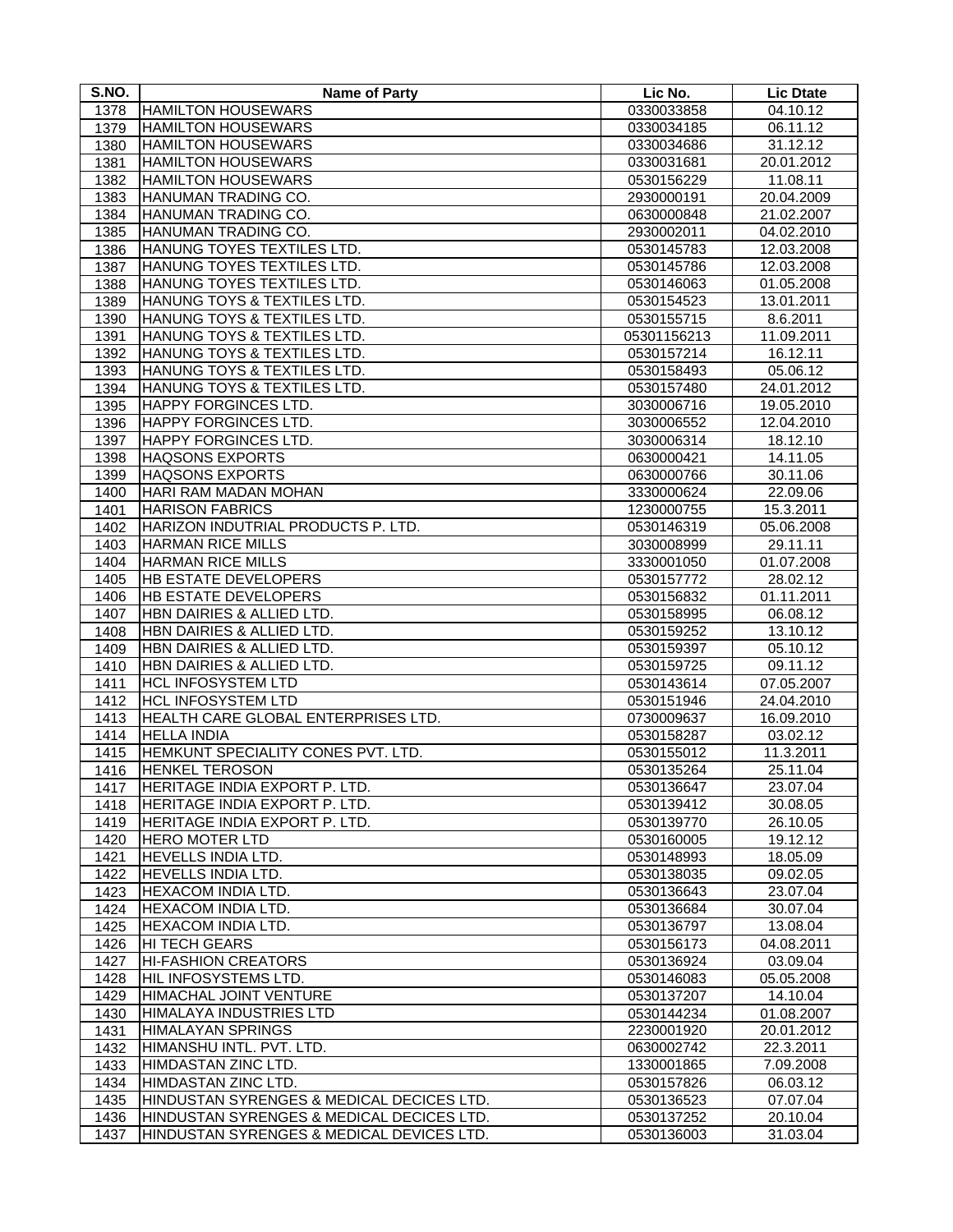| S.NO. | Name of Party                             | Lic No.    | <b>Lic Dtate</b> |
|-------|-------------------------------------------|------------|------------------|
| 1438  | HINDUSTAN SYRINGES & MEDICAL DEVICES LTD. | 0530155154 | 28.3.11          |
| 1439  | HIRAN PRINTS PVT LTD                      | 1230000854 | 02.02.12         |
| 1440  | HIROZE MFG. P. LTD.                       | 0530135525 | 08.01.04         |
| 1441  | HIS RELATERS INDIA P. LTD.                | 613000225  | 30.11.2010       |
| 1442  | HITECH GEARS LTD.                         | 0530156174 | 04.08.2011       |
| 1443  | <b>HITS EXPORTS</b>                       | 0630001749 | 13.04.09         |
| 1444  | <b>HITS EXPORTS</b>                       | 0630003675 | 06.11.12         |
| 1445  | HMA AURO IND. LTD.                        | 0630001917 | 30.09.10         |
| 1446  | HONDA MOTORCYCLE & SCOOTER I. P. LTD.     | 0530159797 | 23.11.12         |
| 1447  | HONDA MOTORCYCLE & SCOOTER I. P. LTD.     | 0530159928 | 11.12.12         |
| 1448  | HONDA MOTORCYCLE & SCOOTER I. P. LTD.     | 0530136216 | 14.05.04         |
| 1449  | HONDA MOTORCYCLE & SCOOTER I. P. LTD.     | 0530139403 | 26.08.05         |
| 1450  | HONDA MOTORCYCLE & SCOOTER I. P. LTD.     | 0530139918 | 18.11.05         |
| 1451  | HONDA MOTORCYCLE & SCOOTER I. P. LTD.     | 0530151728 | 01.04.2010       |
| 1452  | HONDA MOTORCYCLE & SCOOTER I. P. LTD.     | 0530150817 | 31.12.09         |
| 1453  | HONDA SIEL INDIA LTD.                     | 0595049338 | 05.07.12         |
| 1454  | HONDA SIEL INDIA LTD.                     | 0530158843 | 16.07.12         |
| 1455  | <b>HOTEL BROADWAY</b>                     | 0530135558 | 14.01.04         |
| 1456  | <b>HOTEL EXCELANT LTD</b>                 | 0530144896 | 01.11.2007       |
| 1457  | HOTEL GAUDAVAN P. LTD.                    | 1330001273 | 09.05.06         |
| 1458  | <b>HOTEL GOOD TIMES</b>                   | 0530159580 | 17.11.12         |
| 1459  | HOTEL HANS PVT. LTD                       | 0530147801 | 20.11.2008       |
| 1460  | <b>HOTEL HANS PVT. LTD</b>                | 0530147449 | 19.02.2012       |
| 1461  | HOTEL HANS PVT. LTD                       | 0530140085 | 19.12.05         |
| 1462  | HOTEL HANS PVT. LTD                       | 0530149090 | 02.06.09         |
| 1463  | <b>HOTEL HINDUSTAN</b>                    | 0230006917 | 21.07.12         |
| 1464  | <b>HOTEL IMPERIAL</b>                     | 0530135429 | 24.12.03         |
| 1465  | <b>HOTEL IMPERIAL</b>                     | 0530136001 | 31.03.04         |
| 1466  | HOTEL IMPERIAL                            | 0530136002 | 31.03.04         |
| 1467  | <b>HOTEL IMPERIAL</b>                     | 0530141145 | 24.05.06         |
| 1468  | <b>HOTEL IMPERIAL</b>                     | 530141143  | 24.05.06         |
| 1469  | <b>HOTEL MARING</b>                       | 0530149031 | 22.05.09         |
| 1470  | <b>HOTELS TUCI</b>                        | 5030000022 | 15.12.2009       |
| 1471  | <b>HOTZ INDUSTRIES LTD</b>                | 0530142983 | 02.02.2007       |
| 1472  | HOUSE OF TRIMS PVT. LTD.                  | 0530149575 | 07.08.09         |
| 1473  | HOUSE OF TRIMS PVT. LTD.                  | 0530145576 | 08.02.2008       |
| 1474  | <b>HOWARD HOTELS LTD</b>                  | 0630003551 | 17.08.12         |
| 1475  | <b>HOWARD HOTELS LTD.</b>                 | 0630002322 | 22.06.2010       |
| 1476  | HRM EXPORTS PVT. LTD.                     | 3330000500 | 18.01.06         |
| 1477  | <b>HT BURDU MEDIA LTD.</b>                | 0530150308 | 10.11.09         |
| 1478  | II.T.D.L.                                 | 0530148097 | 29.12.09         |
| 1479  | <b>IDEA CELLULAR LTD.</b>                 | 0530137794 | 06.01.05         |
| 1480  | IHHR HOSPITALITY PVT. LTD                 | 0530144953 | 07.11.2007       |
| 1481  | <b>IHHR HOSPITALITY PVT. LTD</b>          | 0530147396 | 07.09.2008       |
| 1482  | <b>ILA HOME FASHIONS</b>                  | 3330001769 | 06.08.2010       |
| 1483  | IMPERIAL LEATHERS FINISHERS (P) LTD       | 0630000931 | 19.04.2007       |
| 1484  | <b>INCAS INTERNATIONAL</b>                | 0530135475 | 31.12.03         |
| 1485  | IND SWIFT LAB LTD.                        | 2230000904 | 05.05.2008       |
| 1486  | IND SWIFT LAB. LTD.                       | 2230002001 | 06.06.12         |
| 1487  | IND SWIFT LAB. LTD.                       | 2230000289 | 07.03.06         |
| 1488  | <b>INDER TOUR</b>                         | 0530147914 | 08.12.08         |
| 1489  | <b>INDIA FASHION</b>                      | 0530135299 | 04.12.03         |
| 1490  | <b>INDIA GLYCOL LTD.</b>                  | 0530139508 | 09.09.05         |
| 1491  | INDIA METEROME TECH CENTERN P. LTD.       | 0530137281 | 25.10.04         |
| 1492  | INDIA T.V INTERACTIVE MEDIA PVT. LTD.     | 0530152449 | 14.06.2010       |
| 1493  | <b>INDIA TECHNOMAC</b>                    | 0530154104 | 01.12.2010       |
| 1494  | INDIA TOURISM DEVELOPMENT CORP. LTD.      | 0530137437 | 23.11.04         |
| 1495  | INDIA TOURISM DEVELOPMENT CORP. LTD.      | 0530137438 | 23.11.04         |
| 1496  | INDIA TOURISM DEVELOPMENT CORP. LTD.      | 0530137439 | 23.11.04         |
| 1497  | <b>INDIA TRADERS LTD</b>                  | 2230001200 | 17.09.09         |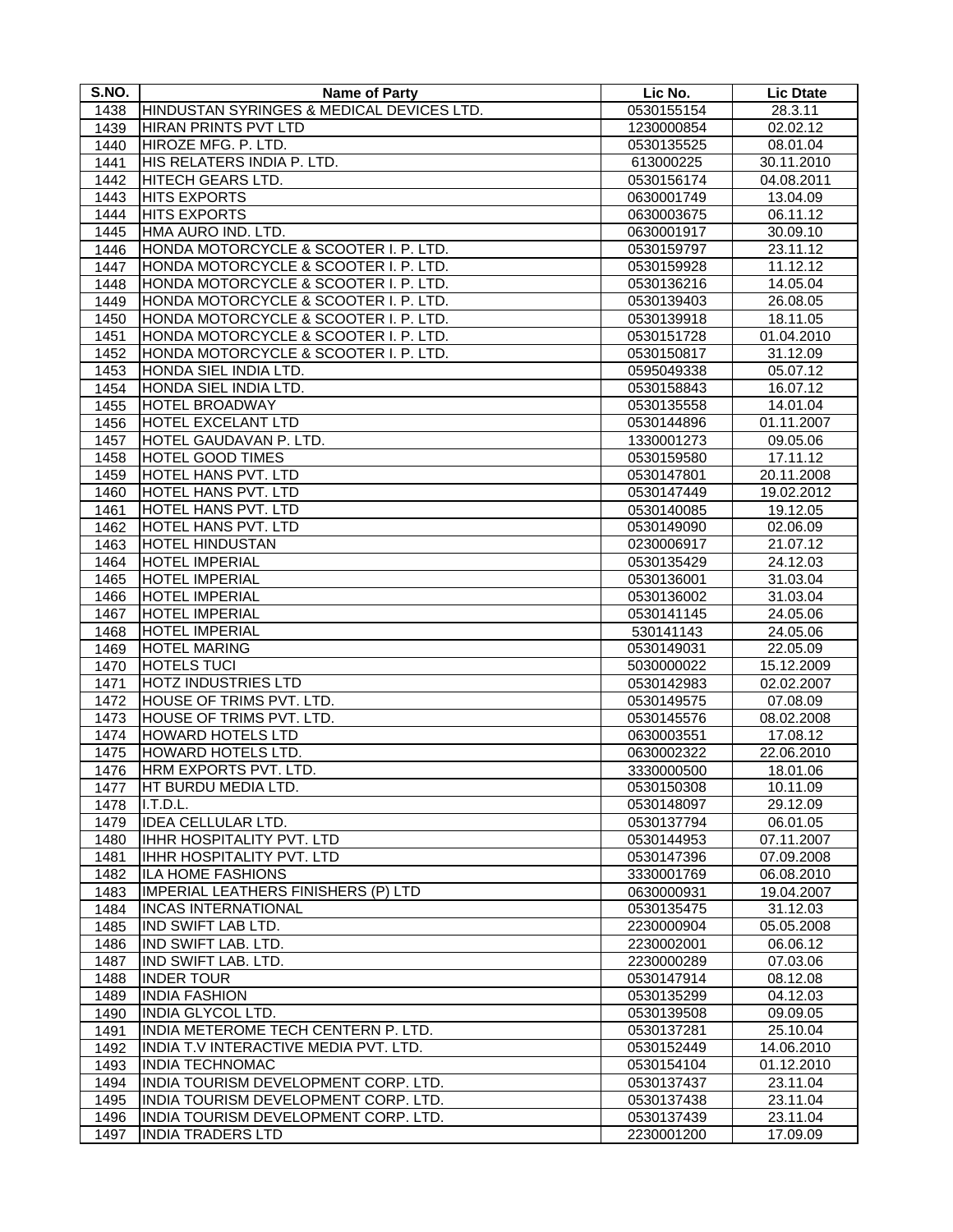| S.NO. | <b>Name of Party</b>                  | Lic No.    | <b>Lic Dtate</b> |
|-------|---------------------------------------|------------|------------------|
| 1498  | <b>INDIAN</b>                         | 0530149109 | 04.06.09         |
| 1499  | <b>INDIAN ACRYLIC LTD.</b>            | 3030005126 | 25.03.08         |
| 1500  | <b>INDIAN ACRYLIC LTD.</b>            | 3030006071 | 17.12.09         |
| 1501  | <b>INDIAN ACRYLIC LTD.</b>            | 3030006152 | 05.01.10         |
| 1502  | <b>INDIAN ACRYLIC LTD.</b>            | 5030004535 | 15.09.2008       |
| 1503  | <b>INDIAN ACRYLIC LTD.</b>            | 3030000671 | 10.08.04         |
| 1504  | <b>INDIAN ACRYLIC LTD.</b>            | 3030000722 | 21.09.04         |
| 1505  | <b>INDIAN ACRYLIC LTD.</b>            | 3030006505 | 29.03.2010       |
| 1506  | <b>INDIAN ACRYLIC LTD.</b>            | 0300036777 | 01.06.2010       |
| 1507  | <b>INDIAN ACRYLIC LTD.</b>            | 3030006847 | 15.06.2010       |
| 1508  | <b>INDIAN ACRYLIC LTD.</b>            | 3030007040 | 27.07.2010       |
| 1509  | <b>INDIAN ACRYLIC LTD.</b>            | 3030007277 | 22.09.2010       |
| 1510  | <b>INDIAN ACRYLIC LTD.</b>            | 3030007531 | 22.11.2010       |
| 1511  | <b>INDIAN ACRYLIC LTD.</b>            | 3030007692 | 30.12.2010       |
| 1512  | <b>INDIAN ACRYLIC LTD.</b>            | 3030007927 | 01.03.2011       |
| 1513  | <b>INDIAN ACRYLIC LTD.</b>            | 3030008253 | 19.5.2011        |
| 1514  | <b>INDIAN ACRYLIC LTD.</b>            | 3030008269 | 20.5.2011        |
| 1515  | <b>INDIAN ACRYLIC LTD.</b>            | 3030008560 | 05.08.2011       |
| 1516  | <b>INDIAN ACRYLIC LTD.</b>            | 3030008598 | 17.08.2011       |
| 1517  | <b>INDIAN ACRYLIC LTD.</b>            | 3030008948 | 15.11.11         |
| 1518  | <b>INDIAN ACRYLIC LTD.</b>            | 3030003915 | 07.04.2008       |
| 1519  | <b>INDIAN ACRYLIC LTD.</b>            | 3030004037 | 15.05.2008       |
| 1520  | <b>INDIAN ACRYLIC LTD.</b>            | 3030004340 | 28.07.2008       |
| 1521  | <b>INDIAN ACRYLIC LTD.</b>            | 3030000857 | 14.01.05         |
| 1522  | <b>INDIAN ACRYLIC LTD.</b>            | 3030001005 | 10.05.05         |
| 1523  | <b>INDIAN ACRYLIC LTD.</b>            | 3030001285 | 26.10.05         |
| 1524  | <b>INDIAN ACRYLIC LTD.</b>            | 3030009265 | 16.02.12         |
| 1525  | <b>INDIAN ACRYLIC LTD.</b>            | 3030009446 | 30.03.12         |
| 1526  | <b>INDIAN ACRYLIC LTD.</b>            | 3030009615 | 23.05.12         |
| 1527  | <b>INDIAN ACRYLIC LTD.</b>            | 3030009091 | 21.12.2011       |
| 1528  | <b>INDIAN ACRYLIC LTD.</b>            | 3030009823 | 10.07.12         |
| 1529  | <b>INDIAN ACRYLIC LTD.</b>            | 3030009936 | 06.08.12         |
| 1530  | <b>INDIAN ACRYLIC LTD.</b>            | 3030010207 | 18.10.12         |
| 1531  | <b>INDIAN ACRYLIC LTD.</b>            | 3030010344 | 10.12.12         |
| 1532  | INDIAN ACRYLIC LTD.                   | 3030006383 | 03.03.2010       |
| 1533  | <b>INDIAN ACRYLIC LTD.</b>            | 3030006033 | 04.12.09         |
| 1534  | <b>INDIAN HOTELS CO. LTD</b>          | 0530149065 | 28.05.09         |
| 1535  | <b>INDIAN STITELESS</b>               | 0530157712 | 22.02.12         |
| 1536  | <b>INDIAN TECHNO</b>                  | 05301539   | 09.11.2010       |
| 1537  | <b>INDIAN TECHNO MAC CO. LTD.</b>     | 0530154647 | 31.01.2011       |
| 1538  | INDIAN TECHNO MAC CO. LTD.            | 0530155346 | 26.4.2011        |
| 1539  | <b>INDIAN TOURISM</b>                 | 05301470   | 27.08.2008       |
| 1540  | <b>INDIAN TOURISM</b>                 | 0530155623 | 30.08.2011       |
| 1541  | INDO AUTO TECH LTD.                   | 0530150009 | 07.02.09         |
| 1542  | INDO AUTOTECH LTD.                    | 0530153803 | 25.10.2010       |
| 1543  | <b>INDO AUTOTECH LTD.</b>             | 0530154896 | 28.2.2011        |
| 1544  | <b>INDO FASHION CORPN.</b>            | 0530154750 | 10.2.2011        |
| 1545  | INDO FASHION CORPN.                   | 0530154274 | 16.12.2010       |
| 1546  | <b>INDOGSO FOODS LTD.</b>             | 0330005749 |                  |
| 1547  | <b>INDRA PROCESSORIES</b>             | 1230000477 | 05.03.09         |
| 1548  | INDRAPRASTHA ICE & COLD STORAGE LTD.  | 0530137600 | 15.12.04         |
| 1549  | INDRAPRASTHA MEDICAL CORP. LTD        | 0530143723 | 23.05.2007       |
| 1550  | <b>INDRAPRASTHA MEDICAL CORP. LTD</b> | 0530143881 | 12.06.2007       |
| 1551  | INDRAPRASTHA MEDICAL CORP. LTD        | 0530144031 | 02.07.2007       |
| 1552  | IND-SPHINX PRECISION LTD.             | 2230001874 | 15.11.11         |
| 1553  | <b>IND-SPHINX PRECISION LTD.</b>      | 2230000083 | 26.02.04         |
| 1554  | <b>IND-SPHINX PRECISION LTD.</b>      | 2230000083 | 26.02.04         |
| 1555  | <b>IND-SPHINX PRECISION LTD.</b>      | 2230000108 | 10.09.04         |
| 1556  | IND-SPHINX PRECISION LTD.             | 2230000183 | 22.06.05         |
| 1557  | <b>IND-SPHINX PRECISION LTD.</b>      | 2230000228 | 24.10.05         |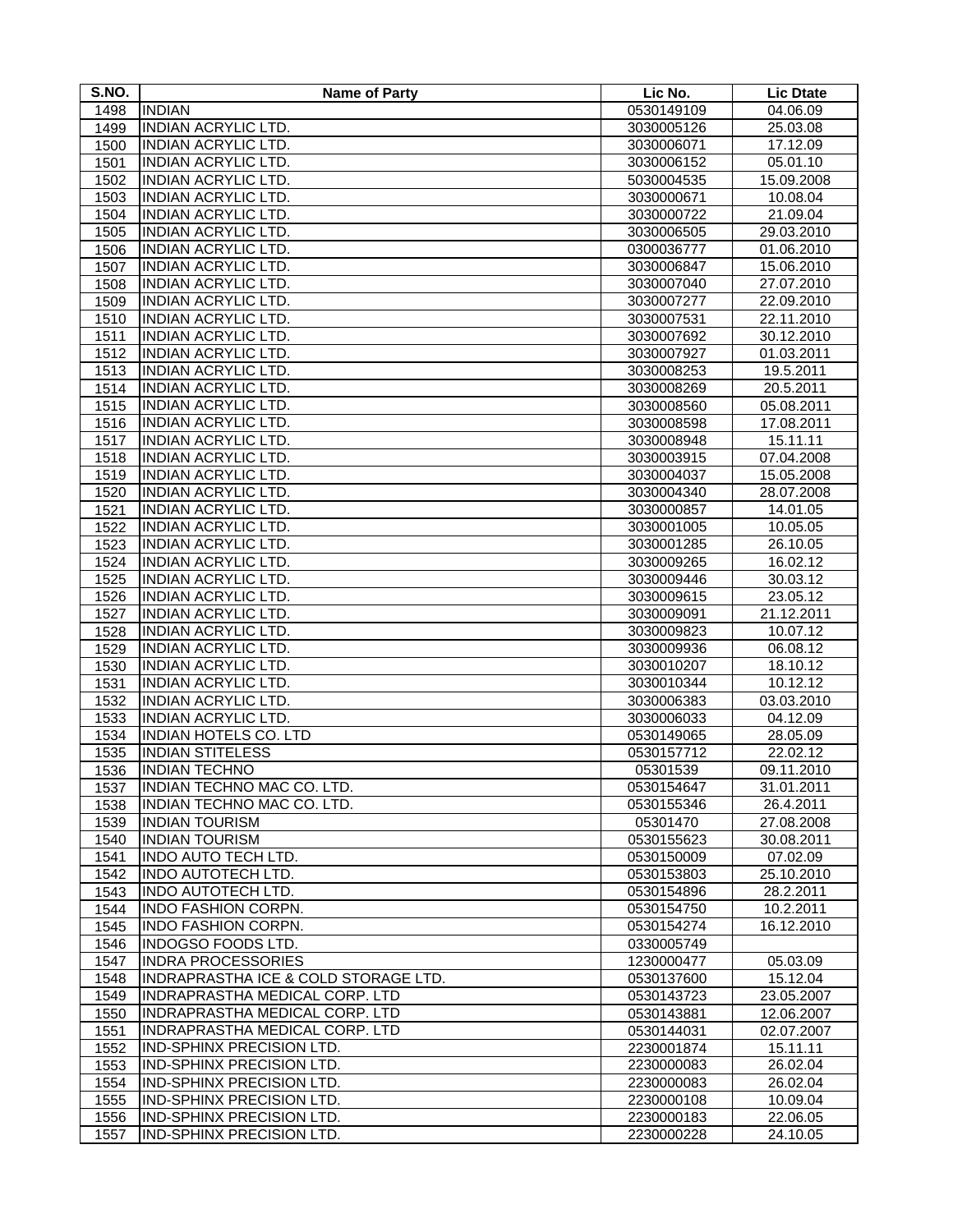| S.NO. | <b>Name of Party</b>                 | Lic No.    | <b>Lic Dtate</b> |
|-------|--------------------------------------|------------|------------------|
| 1558  | <b>INDU. PROGARUSE INDIA LTD.</b>    | 0530150350 | 13.11.09         |
| 1559  | <b>INDUSTRIAL PROGRESIVE (I) LTD</b> | 0530144347 | 17.08.2007       |
| 1560  | <b>INDUSTRIAL PROGRESIVE (I) LTD</b> | 0530154048 | 25.11.2010       |
| 1561  | <b>INFORMATION T.V. P. LTD.</b>      | 0530149843 | 16.09.09         |
| 1562  | <b>INFORMATION T.V. P. LTD.</b>      | 0530145610 | 13.02.2008       |
| 1563  | <b>INFORMATION T.V. P. LTD.</b>      | 0530145664 | 20.02.2008       |
| 1564  | <b>INFORMATION T.V. P. LTD.</b>      | 0530146667 | 11.07.2008       |
| 1565  | <b>INFORMATION T.V. P. LTD.</b>      | 0530145344 | 04.01.2008       |
| 1566  | <b>INFORMATION T.V. P. LTD.</b>      | 0530145484 | 28.01.2008       |
| 1567  | <b>INFORMATION T.V. P. LTD.</b>      | 0530151520 | 15.03.2010       |
| 1568  | <b>INFORMATION T.V. P. LTD.</b>      | 0530154282 | 16.12.2010       |
| 1569  | <b>INFORMATION T.V. P. LTD.</b>      | 0530154297 | 21.12.2010       |
| 1570  | <b>INFORMATION TV (P) LTD</b>        | 0530144955 | 07.11.2007       |
| 1571  | <b>INFORMATION TV (P) LTD</b>        | 0530145149 | 07.12.2007       |
| 1572  | <b>INJECTO PLAST PVT LTD</b>         | 0688002421 | 30.03.12         |
| 1573  | <b>INNOVA CAPTAB P. LTD.</b>         | 2230001793 | 12.07.2011       |
| 1574  | <b>INNOVA COPTAB P. LTD.</b>         | 2230001888 | 09.12.2011       |
| 1575  | INNOVENTIVE TEXTILES P. LTD.         | 0530153664 | 08.10.2010       |
| 1576  | <b>INTER TEK INDIA PVT. LTD.</b>     | 0330025136 | 08.02.2010       |
| 1577  | <b>INTER TEK INDIA PVT. LTD.</b>     | 0330025183 | 10.02.2010       |
| 1578  | <b>INTER TEK INDIA PVT. LTD.</b>     | 0330025256 | 19.03.2010       |
| 1579  | INTER TEK INDIA PVT. LTD.            | 0330025133 | 07.08.2010       |
| 1580  | <b>INTER TEK INDIA PVT. LTD.</b>     | 0330025137 | 08.02.2010       |
| 1581  | INTER TEK INDIA PVT. LTD.            | 0330023405 | 17.07.09         |
| 1582  | <b>INTER TEK INDIA PVT. LTD.</b>     | 0330023340 | 10.07.09         |
| 1583  | INTER TEK INDIA PVT. LTD.            | 0330023751 | 11.09.09         |
| 1584  | INTER TEK INDIA PVT. LTD.            | 0330024658 | 17.12.09         |
| 1585  | <b>INTER TEK INDIA PVT. LTD.</b>     | 0330024344 | 19.11.09         |
| 1586  | <b>INTER TEK INDIA PVT. LTD.</b>     | 0330025891 | 29.04.2010       |
| 1587  | INTER TEK INDIA PVT. LTD.            | 0530152667 | 05.07.2010       |
| 1588  | INTER TEK INDIA PVT. LTD.            | 0530153256 | 01.09.2010       |
| 1589  | INTERGLOBE HOTELS PVT. LTD.          | 0530159408 | 05.10.12         |
| 1590  | INTERGLOBE HOTELS PVT. LTD.          | 0530155652 | 1.6.2011         |
| 1591  | INTERGLOBE HOTELS PVT. LTD.          | 0530155757 | 15.6.2011        |
| 1592  | INTERGLOBE HOTELS PVT. LTD.          | 0530155792 | 20.6.2011        |
| 1593  | INTERGLOBE HOTELS PVT. LTD.          | 0530155794 | 20.6.2011        |
| 1594  | <b>INTERGLOBE HOTELS PVT. LTD.</b>   | 0530156161 | 04.08.2011       |
| 1595  | INTERGLOBE HOTELS PVT. LTD.          | 0530156160 | 04.08.2011       |
| 1596  | INTERGLOBE HOTELS PVT. LTD.          | 0530156159 | 04.08.2011       |
| 1597  | INTERGLOBE HOTELS PVT. LTD.          | 0530156192 | 09.08.2011       |
| 1598  | INTERGLOBE HOTELS PVT. LTD.          | 0530156306 | 24.08.2011       |
| 1599  | <b>INTERGLOBE HOTELS PVT. LTD.</b>   | 0530156380 | 01.09.2011       |
| 1600  | INTERGLOBE HOTELS PVT. LTD.          | 0530156614 | 28.09.2011       |
| 1601  | INTERNATIONAL GREETING PVT. LTD.     | 0530149697 | 21.09.09         |
| 1602  | <b>INTERNATIONAL PRINT-O-PACK</b>    | 0530147122 | 09.09.2008       |
| 1603  | INTERNATIONAL PRINT-O-PACK           | 0530142279 | 02.11.2006       |
| 1604  | <b>INTERNATIONAL PRINT-O-PACK</b>    | 0530143126 | 23.02.2007       |
| 1605  | <b>INTERNATIONAL PRINT-O-PACK</b>    | 0530134607 | 4.8.3            |
| 1606  | <b>INTERNATIONAL TRACTORS LTD</b>    | 3030002506 | 27.02.2007       |
| 1607  | <b>INTERNATIONAL TRACTORS LTD</b>    | 3030002892 | 25.06.2007       |
| 1608  | <b>ISGEC HAVEY ENG.</b>              | 0530157075 | 30.11.11         |
| 1609  | <b>ISGEC HAVEY ENG.</b>              | 0530157186 | 14.12.11         |
| 1610  | <b>ISGEC HEAVY ENG.</b>              | 0530157763 | 28.02.12         |
| 1611  | <b>ISGEC HEAVY ENG.</b>              | 0530157919 | 29.03.12         |
| 1612  | <b>ISGEC HEAVY ENG.</b>              | 0530158008 | 27.03.12         |
| 1613  | <b>ISGEC HEAVY ENG.</b>              | 0530158010 | 27.03.12         |
| 1614  | <b>ISGEC HEAVY ENG.</b>              | 0530158645 | 25.06.12         |
| 1615  | <b>ISGEC HEAVY ENG.</b>              | 0530159749 | 15.11.12         |
| 1616  | <b>ITC LTD.(HOTEL DIVISION)</b>      | 0230000794 | 10.12.04         |
| 1617  | <b>ITC LTD.(HOTEL DIVISION)</b>      | 0530139137 | 18.07.05         |
|       |                                      |            |                  |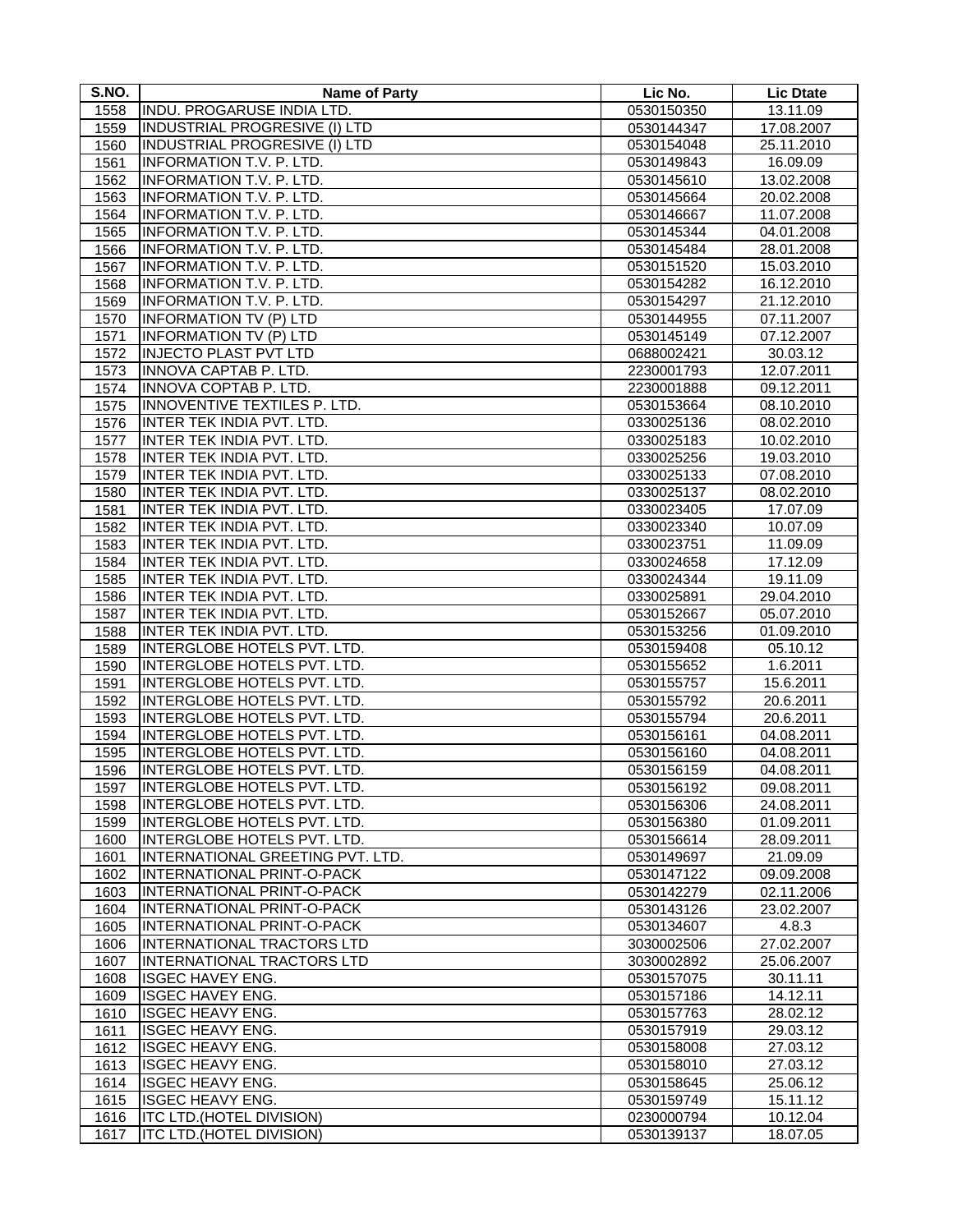| S.NO. | <b>Name of Party</b>              | Lic No.    | <b>Lic Dtate</b> |
|-------|-----------------------------------|------------|------------------|
| 1618  | <b>ITC LTD.(HOTEL DIVISION)</b>   | 053014048  | 21.02.06         |
| 1619  | <b>ITC LTD.(HOTEL DIVISION)</b>   | 0530141796 | 24.08.06         |
| 1620  | <b>ITDC LTD</b>                   | 0530149448 | 20.07.09         |
| 1621  | ITP INFOTECH PVT. LTD.            | 0530153574 | 29.09.2010       |
| 1622  | <b>ITP INFOTOCH</b>               | 0530148765 | 02.04.09         |
| 1623  | <b>IUP JINDAL HEXA METAL</b>      | 0530138539 | 04.05.05         |
| 1624  | J R AGROTECH PVT. LTD.            | 3030003982 | 02.05.2008       |
| 1625  | <b>J.I. INTERPRISESS</b>          | 3330002491 | 10.09.12         |
| 1626  | <b>J.K. EENTER PRISES</b>         | 3030003616 | 16.01.2008       |
| 1627  | <b>J.K. POLYMERS</b>              | 3330001127 | 10.09.2008       |
| 1628  | J.P. ASSOCIATES LTD.              | 0530142648 | 19.12.2006       |
| 1629  | J.P. ASSOCIATES LTD.              | 0530136600 | 16.07.04         |
| 1630  | J.P. ASSOCIATES LTD.              | 0530137116 | 01.10.04         |
| 1631  | J.P. ASSOCIATES LTD.              | 0530138136 | 25.02.05         |
| 1632  | J.P. ASSOCIATES LTD.              | 0530138277 | 21.03.05         |
| 1633  | J.P. ASSOCIATES LTD.              | 0530138849 | 13.06.05         |
| 1634  | J.P. ASSOCIATES LTD.              | 0530140889 | 19.04.06         |
| 1635  | J.P. ASSOCIATES LTD.              | 0530141119 | 22.05.06         |
| 1636  | J.P. ASSOCIATES LTD.              | 0530141375 | 22.06.06         |
| 1637  | J.P. HOTELS LTD.                  | 0530135378 | 16.12.03         |
| 1638  | J.P. HOTELS LTD.                  | 0530135772 | 26.02.04         |
| 1639  | J.R. AGROTECH P. LTD.             | 3030001785 | 21.05.09         |
| 1640  | J.R. AGROTECH P. LTD.             | 3030007783 | 25.01.2011       |
| 1641  | J.R. AGROTECH P. LTD.             | 3030000758 | 08.10.04         |
| 1642  | J.R. AGROTECH P. LTD.             | 3030008220 | 12.5.2011        |
| 1643  | <b>J.R.D EXPORT</b>               | 0630001702 | 16.03.09         |
| 1644  | <b>J.R.D EXPORT</b>               | 0630001404 | 06.06.2008       |
| 1645  | J.S. FURNISHINGS PVT. LTD.        | 0530140444 | 15.02.06         |
| 1646  | <b>J.S. INTERNATIONAL</b>         | 0630002875 | 8.6.2011         |
| 1647  | <b>J.V.R FORGING LTD</b>          | 3030002716 | 01.05.2007       |
| 1648  | <b>JACKSON ENG. LTD</b>           | 0530143014 | 05.02.2007       |
| 1649  | <b>JADE KNITS</b>                 | 0530137084 | 28.09.04         |
| 1650  | JAGDAMBAY EXP.                    | 0530155945 | 11.07.2011       |
| 1651  | JAGDAMBAY EXP.                    | 3030005688 | 09.09.09         |
| 1652  | JAGDAMBAY EXP.                    | 3030006171 | 12.0.10          |
| 1653  | <b>JAI BABA</b>                   | 1130001536 | 12.06.09         |
| 1654  | <b>JAI BHARAT RICE MILLS</b>      | 3030007427 | 21.10.2010       |
| 1655  | <b>JAI BHARET</b>                 | 3330001459 | 16.11.09         |
| 1656  | <b>JAI GURUDEV</b>                | 0530147798 | 19.11.2008       |
| 1657  | JAI PRAKASH ASSOCIATES LTD        | 0530137973 | 02.02.05         |
| 1658  | JAI PRAKASH ASSOCIATES LTD        | 0530138342 | 30.03.05         |
| 1659  | JAI PRAKASH ASSOCIATES LTD        | 0530139065 | 08.07.05         |
| 1660  | JAI PRAKASH ASSOCIATES LTD        | 0530139134 | 15.07.05         |
| 1661  | JAI PRAKASH ASSOCIATES LTD        | 0530139324 | 18.08.05         |
| 1662  | JAI PRAKASH ASSOCIATES LTD        | 0530139323 | 18.08.05         |
| 1663  | <b>JAI PRAKASH ASSOCIATES LTD</b> | 0530139291 | 10.08.05         |
| 1664  | JAI PRAKASH ASSOCIATES LTD        | 0530139443 | 02.09.05         |
| 1665  | JAI PRAKASH ASSOCIATES LTD        | 0530139637 | 30.09.05         |
| 1666  | JAI PRAKASH ASSOCIATES LTD        | 0530143209 | 05.03.2007       |
| 1667  | JAI PRAKASH ASSOCIATES LTD        | 0530143207 | 05.03.2007       |
| 1668  | JAI PRAKASH ASSOCIATES LTD        | 0530140195 | 04.01.06         |
| 1669  | <b>JAI PRAKASH ASSOCIATES LTD</b> | 0530140186 | 03.01.06         |
| 1670  | JAI PRAKASH ASSOCIATES LTD        | 0530140716 | 24.03.06         |
| 1671  | JAI PRAKASH ASSOCIATES LTD        | 0530141465 | 12.07.06         |
| 1672  | JAI PRAKASH ASSOCIATES LTD        | 0530142018 | 25.09.06         |
| 1673  | JAI PRAKASH ASSOCIATES LTD        | 0530142141 | 16.10.06         |
| 1674  | JAI PRAKASH ASSOCIATES LTD        | 0530142415 | 17.11.06         |
| 1675  | JAI PRAKASH ASSOCIATES LTD        | 0530142555 | 04.12.06         |
| 1676  | JAI PRAKASH ASSOCIATES LTD        | 0530143037 | 08.02.2007       |
| 1677  | <b>JAI SHRI RAM RICE MILLS</b>    | 3330001472 | 23.10.09         |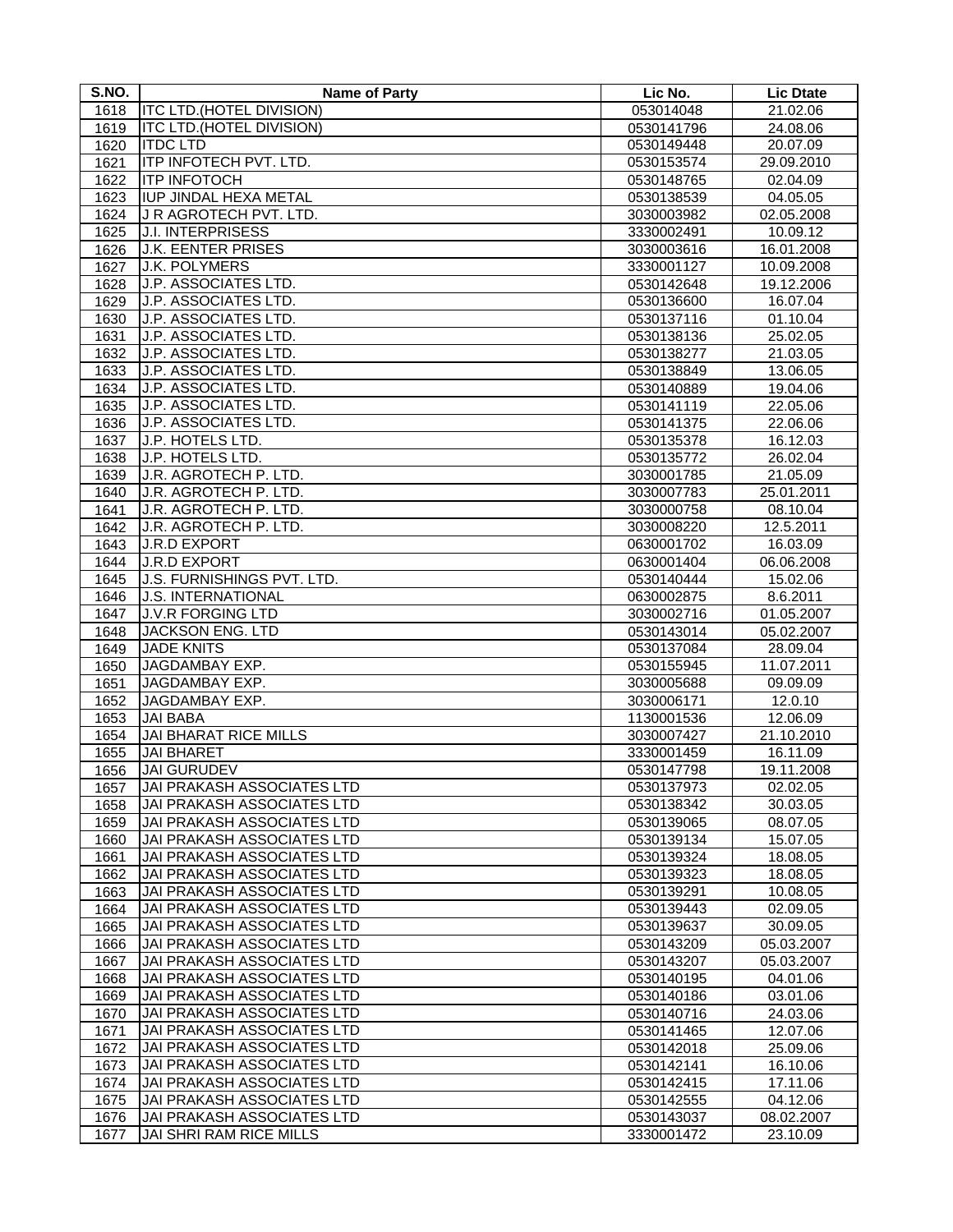| S.NO.        | <b>Name of Party</b>                                        | Lic No.                  | <b>Lic Dtate</b>     |
|--------------|-------------------------------------------------------------|--------------------------|----------------------|
| 1678         | <b>JAIN RICE MILL</b>                                       | 3330001303               | 29.05.09             |
| 1679         | <b>JAIN UDYOG INDUSTRIES</b>                                | 3030000691               | 23.8.4               |
| 1680         | <b>JAK GROUP</b>                                            | 0530158853               | 17.07.12             |
| 1681         | <b>JAK GROUP</b>                                            | 0530158969               | 31.07.12             |
| 1682         | <b>JAKGROWS</b>                                             | 0530149155               | 19.06.09             |
| 1683         | JAKSON DEVELOPERS PVT. LTD.                                 | 0530151712               | 31.03.2010           |
| 1684         | JAKSON DEVELOPERS PVT. LTD.                                 | 0530152367               | 08.06.2010           |
| 1685         | JAKSON DEVELOPERS PVT. LTD.                                 | 0530152524               | 21.06.2010           |
| 1686         | JAKSON DEVELOPERS PVT. LTD.                                 | 0530152621               | 30.06.2010           |
| 1687         | JAKSON DEVELOPERS PVT. LTD.                                 | 0530152709               | 08.07.2010           |
| 1688         | JAKSON DEVELOPERS PVT. LTD.                                 | 0530152910               | 29.07.2010           |
| 1689         | JAKSON DEVELOPERS PVT. LTD.                                 | 0530153109               | 18.08.2009           |
| 1690         | JAKSON DEVELOPERS PVT. LTD.                                 | 0530153150               | 20.08.2010           |
| 1691         | JAKSON DEVELOPERS PVT. LTD.                                 | 0530153304               | 06.09.2010           |
| 1692         | JAKSON DEVELOPERS PVT. LTD.                                 | 0530153366               | 10.09.2010           |
| 1693         | JAKSON DEVELOPERS PVT. LTD.                                 | 0530153588               | 29.09.2010           |
| 1694         | JAKSON DEVELOPERS PVT. LTD.                                 | 0530153894               | 03.11.2010           |
| 1695         | JAKSON DEVELOPERS PVT. LTD.                                 | 0530154521               | 12.01.2011           |
| 1696         | JAKSON DEVELOPERS PVT. LTD.                                 | 0530154557               | 17.01.2011           |
| 1697         | JAKSON DEVELOPERS PVT. LTD.                                 | 0530155547               | 23.5.2011            |
| 1698         | JAKSON DEVELOPERS PVT. LTD.                                 | 0530153963               | 12.11.2010           |
| 1699         | <b>JALANDHAR LEATHER</b>                                    | 3030009776               | 27.06.12             |
| 1700         | JAMA CORPORATION (P) LTD                                    | 0630000840               | 09.07.2007           |
| 1701         | <b>JAMA CORPORATION (P) LTD</b>                             | 0630000790               | 06.06.2007           |
| 1702         | JAMA CORPORATION (P) LTD                                    | 0630001114               | 08.10.2007           |
| 1703         | JAMA CORPORATION (P) LTD                                    | 0630001736               | 09.04.09             |
| 1704         | JAMA CORPORATION (P) LTD                                    | 0630001809               | 12.06.09             |
| 1705         | JAMA CORPORATION (P) LTD                                    | 0630001820               | 07.07.09             |
| 1706         | JAMA CORPORATION (P) LTD                                    | 0630001834               | 15.07.09             |
| 1707         | JAMA CORPORATION (P) LTD                                    | 0630001857               | 04.08.09             |
| 1708         | JAMA CORPORATION (P) LTD                                    | 0630001905               | 24.09.09             |
| 1709         | JAMA CORPORATION (P) LTD                                    | 0630001906               | 24.09.09             |
| 1710         | <b>JAMA CORPORATION (P) LTD</b>                             | 0630001970               | 12.11.09             |
| 1711<br>1712 | JAMA CORPORATION (P) LTD<br><b>JAMA CORPORATION (P) LTD</b> | 0630000184<br>0630003266 | 26.10.04<br>28.12.12 |
| 1713         | JAMA CORPORATION (P) LTD                                    | 0630003265               | 28.12.12             |
| 1714         | <b>JAMA CORPORATION (P) LTD</b>                             | 0630003270               | 29.12.12             |
| 1715         | <b>JAMA CORPORATION (P) LTD</b>                             | 6300003161               | 29.12.2011           |
| 1716         | JAMA CORPORATION (P) LTD                                    | 0630003327               | 02.04.12             |
| 1717         | JAMA CORPORATION (P) LTD                                    | 0630003330               | 03.04.12             |
| 1718         | JAMA CORPORATION (P) LTD                                    | 0630003325               | 02.04.12             |
| 1719         | JAMA CORPORATION (P) LTD                                    | 0630003354               | 24.04.12             |
| 1720         | JAMA CORPORATION (P) LTD                                    | 0630003368               | 03.05.12             |
| 1721         | JAMA CORPORATION (P) LTD                                    | 0630003353               | 24.04.12             |
| 1722         | JAMA CORPORATION (P) LTD                                    | 0630003380               | 16.05.12             |
| 1723         | <b>JAMA CORPORATION (P) LTD</b>                             | 0630003399               | 28.05.12             |
| 1724         | <b>JAMA CORPORATION (P) LTD</b>                             | 0630003406               | 31.05.12             |
| 1725         | JAMA CORPORATION (P) LTD                                    | 0630003381               | 16.05.12             |
| 1726         | JAMA CORPORATION (P) LTD                                    | 0630003288               | 09.03.12             |
| 1727         | JAMA CORPORATION (P) LTD                                    | 0630003442               | 15.06.12             |
| 1728         | JAMA CORPORATION (P) LTD                                    | 0630003422               | 19.06.12             |
| 1729         | JAMA CORPORATION (P) LTD                                    | 063003398                | 28.05.12             |
| 1730         | JAMA CORPORATION (P) LTD                                    | 0630003500               | 20.07.12             |
| 1731         | JAMA CORPORATION (P) LTD                                    | 0630003547               | 16.08.12             |
| 1732         | JAMA CORPORATION (P) LTD                                    | 0630003546               | 16.08.12             |
| 1733         | JAMA CORPORATION (P) LTD                                    | 0630003572               | 31.08.12             |
| 1734         | JAMA CORPORATION (P) LTD                                    | 0630003622               | 04.10.12             |
| 1735<br>1736 | JAMA CORPORATION (P) LTD<br>JAMA CORPORATION (P) LTD        | 0630003595<br>0630003661 | 12.09.12<br>30.10.12 |
| 1737         | JAMA CORPORATION (P) LTD                                    | 0630000225               | 01.02.2012           |
|              |                                                             |                          |                      |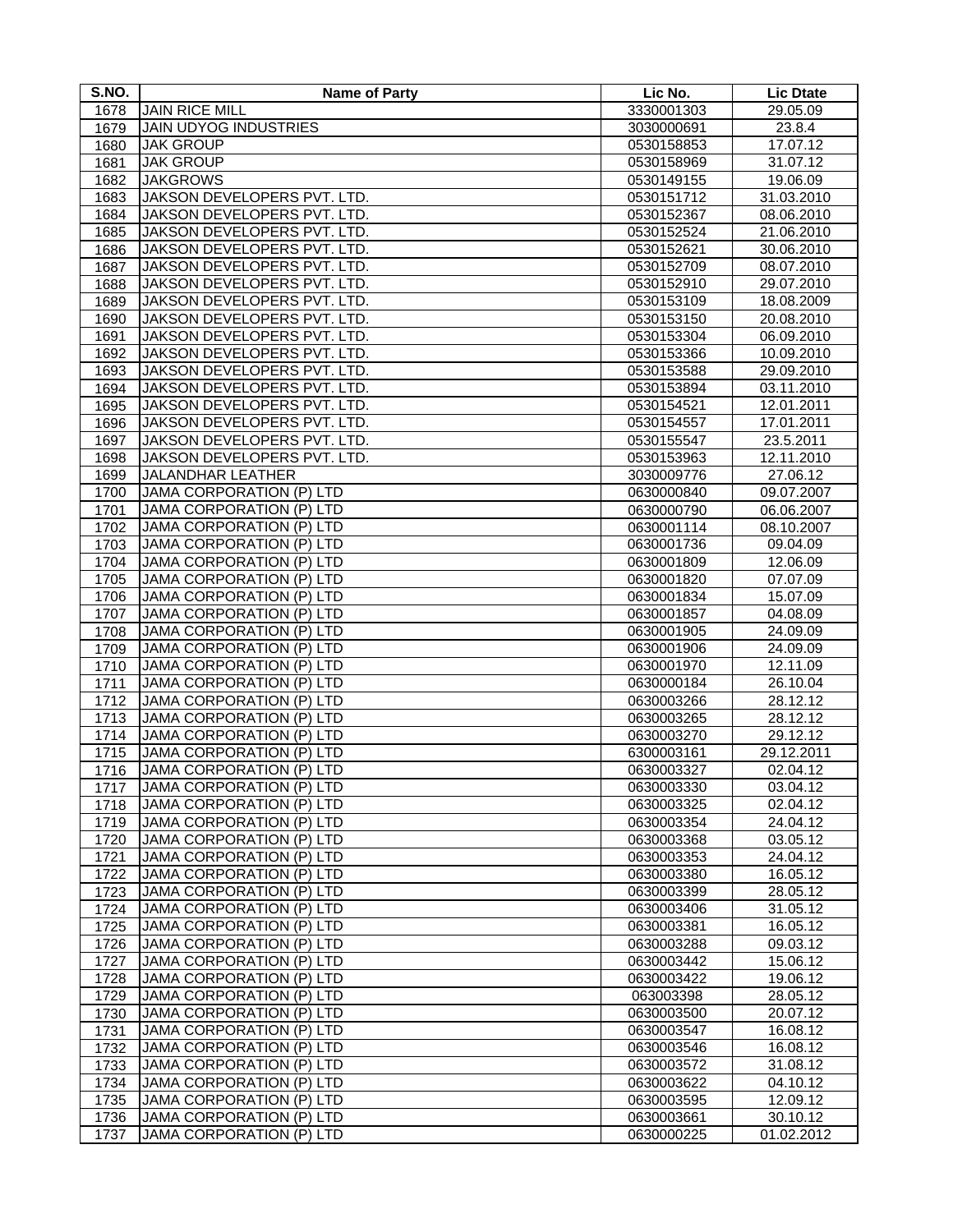| S.NO. | <b>Name of Party</b>            | Lic No.    | <b>Lic Dtate</b>         |
|-------|---------------------------------|------------|--------------------------|
| 1738  | <b>JAMA CORPORATION (P) LTD</b> | 0630003210 | 24.01.2012               |
| 1739  | JAMA CORPORATION (P) LTD        | 0630003710 | 06.12.12                 |
| 1740  | <b>JAMA CORPORATION (P) LTD</b> | 0630003718 | 12.12.12                 |
| 1741  | <b>JAMA CORPORATION (P) LTD</b> | 0630003709 | 06.12.12                 |
| 1742  | <b>JAMA CORPORATION (P) LTD</b> | 0630003545 | 16.08.12                 |
| 1743  | JAMA CORPORATION (P) LTD        | 0630003744 | 21.12.12                 |
| 1744  | JAMA CORPORATION (P) LTD        | 0630003759 | 01.01.13                 |
| 1745  | JAMA CORPORATION (P) LTD        | 0630002068 | 21.01.2010               |
| 1746  | <b>JAMA CORPORATION (P) LTD</b> | 0630002235 | 05.05.2010               |
| 1747  | <b>JAMA CORPORATION (P) LTD</b> | 0630002889 | 02.06.2010               |
| 1748  | <b>JAMA CORPORATION (P) LTD</b> | 0630002313 | 12.06.2010               |
| 1749  | <b>JAMA CORPORATION (P) LTD</b> | 0630002653 | 18.01.2011               |
| 1750  | <b>JAMA CORPORATION (P) LTD</b> | 0630002672 | 01.02.2011               |
| 1751  | <b>JAMA CORPORATION (P) LTD</b> | 0630002691 | 09.02.2011               |
| 1752  | JAMA CORPORATION (P) LTD        | 0630002694 | 09.02.2011               |
| 1753  | <b>JAMA CORPORATION (P) LTD</b> | 0630002701 | 17.02.2011               |
| 1754  | <b>JAMA CORPORATION (P) LTD</b> | 0630002730 | 15.3.2011                |
| 1755  | <b>JAMA CORPORATION (P) LTD</b> | 0630002693 | 09.02.2011               |
| 1756  | JAMA CORPORATION (P) LTD        | 0630002732 | 15.3.2011                |
| 1757  | JAMA CORPORATION (P) LTD        | 0630002800 | 4.5.2011                 |
| 1758  | JAMA CORPORATION (P) LTD        | 0630002808 | 11.5.2011                |
| 1759  | JAMA CORPORATION (P) LTD        | 0630002849 | 31.5.2011                |
| 1760  | JAMA CORPORATION (P) LTD        | 0680002910 | 30.6.2011                |
| 1761  | <b>JAMA CORPORATION (P) LTD</b> | 0630002920 | 07.07.2011               |
| 1762  | JAMA CORPORATION (P) LTD        | 0630003017 | 02.09.2011               |
| 1763  | JAMA CORPORATION (P) LTD        | 0630002988 | 17.08.2011               |
| 1764  | JAMA CORPORATION (P) LTD        | 0630003029 | 09.09.2011               |
| 1765  | JAMA CORPORATION (P) LTD        | 0630003046 | 22.09.2011               |
| 1766  | JAMA CORPORATION (P) LTD        | 0630003063 | 12.10.11                 |
| 1767  | <b>JAMA CORPORATION (P) LTD</b> | 0630003062 | 12.10.11                 |
| 1768  | <b>JAMA CORPORATION (P) LTD</b> | 0630003064 | 12.10.11                 |
| 1769  | JAMA CORPORATION (P) LTD        | 0630003068 | 17.10.11                 |
| 1770  | <b>JAMA CORPORATION (P) LTD</b> | 0630003085 | 28.10.11                 |
| 1771  | <b>JAMA CORPORATION (P) LTD</b> | 0630003066 | 14.10.11                 |
| 1772  | <b>JAMA CORPORATION (P) LTD</b> | 0630003093 | 31.10.11                 |
| 1773  | JAMA CORPORATION (P) LTD        | 0630003091 | 31.10.11                 |
| 1774  | <b>JAMA CORPORATION (P) LTD</b> | 0630003099 | 11.11.11                 |
| 1775  | <b>JAMA CORPORATION (P) LTD</b> | 0630003121 | 25.11.11                 |
| 1776  | <b>JAMA CORPORATION (P) LTD</b> | 0630003131 | 07.12.11                 |
| 1777  | JAMA CORPORATION (P) LTD        | 0630000220 | 31.12.04                 |
| 1778  | JAMA CORPORATION (P) LTD        | 0630000280 | 24.03.05                 |
| 1779  | <b>JAMA CORPORATION (P) LTD</b> | 0630001201 | 14.01.2008               |
| 1780  | JAMA CORPORATION (P) LTD        | 0630001214 | 23.01.2008               |
| 1781  | JAMA CORPORATION (P) LTD        | 0630001345 | $\overline{07}$ .05.2008 |
| 1782  | JAMA CORPORATION (P) LTD        | 0630001421 | 24.06.2008               |
| 1783  | <b>JAMA CORPORATION (P) LTD</b> | 0693000148 | 30.07.2008               |
| 1784  | <b>JAMA CORPORATION (P) LTD</b> | 0630001512 | 03.09.2008               |
| 1785  | JAMS HOTELS LTD.                | 2230001377 | 42071LG001610            |
| 1786  | JAQUAR & CO. PVT. LTD.          | 0530153252 | 01.09.2010               |
| 1787  | JAQUAR & CO. PVT. LTD.          | 0530158625 | 21.06.12                 |
| 1788  | JAS ORCHID RESORTS PVT. LTD.    | 1230000746 | 11.2.2011                |
| 1789  | JAS ORCHID RESORTS PVT. LTD.    | 1230000824 | 14.10.11                 |
| 1790  | JAY ACE TECHNOLOGIES LIMITED    | 0530148575 | 13.03.09                 |
| 1791  | JAY ACE TECHNOLOGIES LIMITED    | 6130000287 | 19.07.2011               |
| 1792  | JAY ACE TECHNOLOGIES LIMITED    | 6130000289 | 19.07.2011               |
| 1793  | JAY NIKKI INDUSTRIES LTD.       | 0530154869 | 24.2.11                  |
| 1794  | JAYAVENKATRAME INDUSTRIES       | 0930003485 | 19.09.2007               |
| 1795  | JAYPEE HOTELS LTD.              | 0530139644 | 03.10.05                 |
| 1796  | <b>JCT LTD.</b>                 | 3030000532 | 12.12.03                 |
| 1797  | <b>JCT LTD.</b>                 | 3030000779 | 27.10.04                 |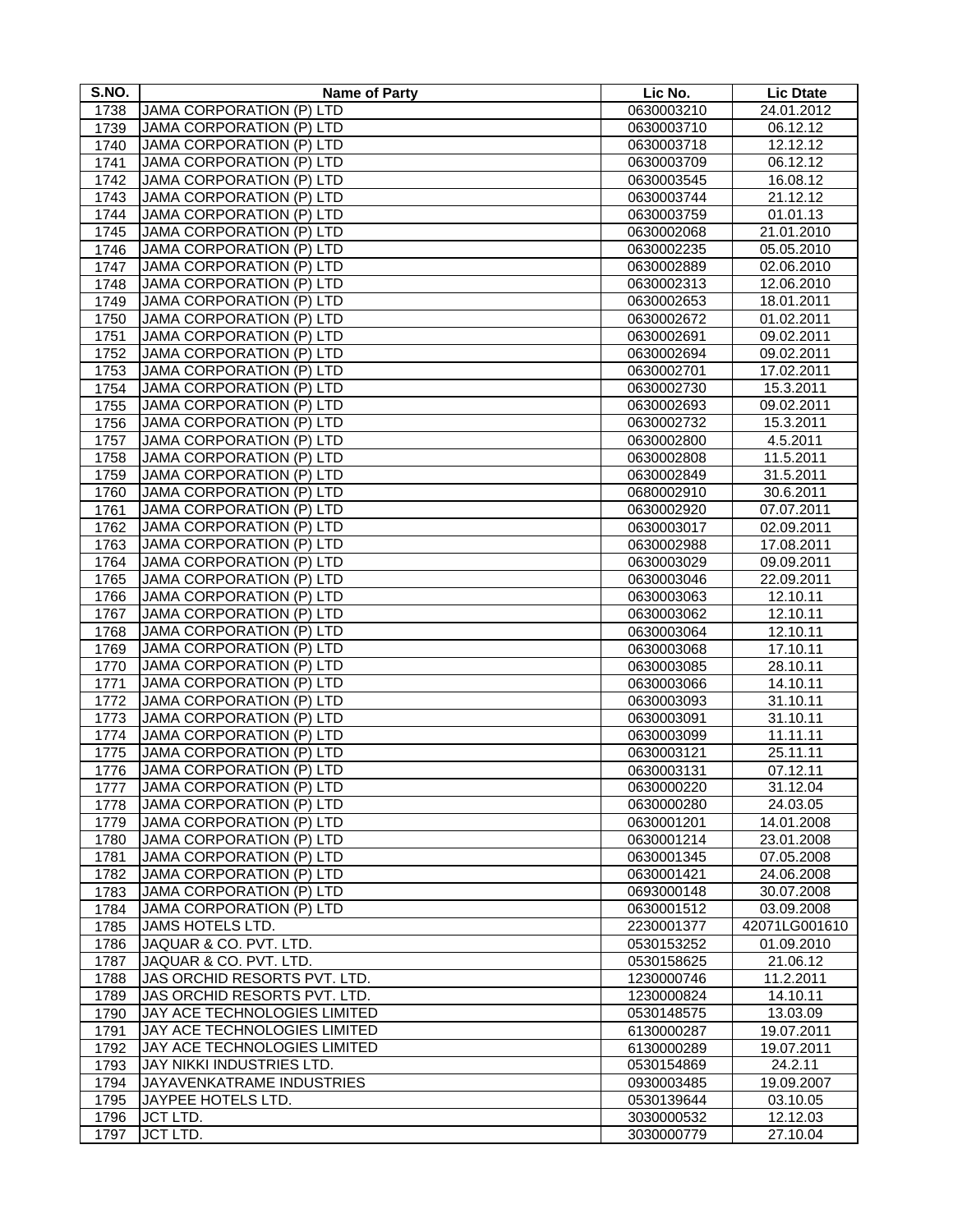| S.NO. | <b>Name of Party</b>             | Lic No.     | <b>Lic Dtate</b> |
|-------|----------------------------------|-------------|------------------|
| 1798  | <b>JCT LTD.</b>                  | 3030001231  | 30.09.05         |
| 1799  | <b>JCT LTD.</b>                  | 3030001278  | 24.10.05         |
| 1800  | JEE LABORATORIES                 | 0530159160  | 30.08.12         |
| 1801  | <b>JHANDY</b>                    | 0303000548  | 01.07.09         |
| 1802  | <b>JHONSON MATTHEY</b>           | 0630002460  | 08.09.2010       |
| 1803  | <b>JHS SURENDGAARAL LAB LTD.</b> | 2230001676  | 12.01.09         |
| 1804  | JHS SURENDGAARAL LAB LTD.        | 2230001230  | 11.11.09         |
| 1805  | JHS SURENDGAARAL LAB LTD.        | 2230001437  | 27.07.2010       |
| 1806  | JHS SURENDGAARAL LAB LTD.        | 2230001266  | 13.01.10         |
| 1807  | JINDAL COTEX LTD.                | 3030006281  | 09.02.2010       |
| 1808  | <b>JINDAL CRAWEAL</b>            | 0530150754  | 23.12.09         |
| 1809  | <b>JINDAL CUTEX LTD</b>          | 3030006083  | 18.12.09         |
| 1810  | JINDAL INDS.                     | 3330001513  | 02.12.09         |
| 1811  | <b>JINDAL SAW LTD</b>            | 0530150560  | 08.12.09         |
| 1812  | <b>JINDAL SAW LTD</b>            | 0530148178  | 12.01.09         |
| 1813  | <b>JINDAL SAW LTD</b>            | 0530148464  | 20.2.09          |
| 1814  | <b>JINDAL SAW LTD</b>            | 0588137235  | 01.04.09         |
| 1815  | JINDAL SAW LTD.                  | 0530141152  | 25.05.06         |
| 1816  | <b>JINDAL SAW LTD.</b>           | 0530150019  | 08.09.09         |
| 1817  | JINDAL SAW LTD.                  | 0530150169  | 28.10.09         |
| 1818  | JINDAL SAW LTD.                  | 0530150378  | 16.11.09         |
| 1819  | JINDAL SAW LTD.                  | 0530150481  | 26.11.09         |
| 1820  | JINDAL SAW LTD.                  | 0530156842  | 02.11.11         |
| 1821  | JINDAL SAW LTD.                  | 05301570464 | 23.01.2012       |
| 1822  | JINDAL SAW LTD.                  | 0530157463  | 23.01.2012       |
| 1823  | JINDAL SAW LTD.                  | 0531057632  | 10.02.12         |
| 1824  | JINDAL SAW LTD.                  | 0531057634  | 10.02.12         |
| 1825  | JINDAL SAW LTD.                  | 0530157958  | 26.03.12         |
| 1826  | JINDAL SAW LTD.                  | 0530157999  | 26.03.12         |
| 1827  | JINDAL SAW LTD.                  | 0530158304  | 07.05.12         |
| 1828  | JINDAL SAW LTD.                  | 0530158770  | 10.07.12         |
| 1829  | JINDAL SAW LTD.                  | 0530157267  | 23.12.2011       |
| 1830  | <b>JINDAL SAW MILLS</b>          | 0530146881  | 12.08.2008       |
| 1831  | <b>JINDAL SAW MILLS</b>          | 0588137235  | 31.03.2010       |
| 1832  | <b>JINDAL SAW MILLS</b>          | 0530151754  | 07.04.2010       |
| 1833  | <b>JINDAL SAW MILLS</b>          | 0530151577  | 18.03.2010       |
| 1834  | <b>JINDAL SAW MILLS</b>          | 0530151773  | 08.04.2010       |
| 1835  | <b>JINDAL SAW MILLS</b>          | 0530151882  | 23.04.2010       |
| 1836  | <b>JINDAL SAW MILLS</b>          | 0530151881  | 23.04.2010       |
| 1837  | <b>JINDAL SAW MILLS</b>          | 0530151883  | 23.04.2010       |
| 1838  | <b>JINDAL SAW MILLS</b>          | 0530151932  | 28.04.2010       |
| 1839  | <b>JINDAL SAW MILLS</b>          | 0530152089  | 12.05.2010       |
| 1840  | <b>JINDAL SAW MILLS</b>          | 0530155830  | 23.6.2011        |
| 1841  | <b>JINDAL SAW MILLS</b>          | 0530155971  | 12.7.2011        |
| 1842  | <b>JINDAL SAW MILLS</b>          | 0530156108  | 28.07.2011       |
| 1843  | <b>JINDAL SAW MILLS</b>          | 0530156110  | 28.07.2011       |
| 1844  | <b>JINDAL SAW MILLS</b>          | 0530156625  | 29.09.2011       |
| 1845  | JINDAL STAINLESS LTD.            | 3330000381  | 30.03.05         |
| 1846  | JINDAL STAINLESS LTD.            | 0530145397  | 11.01.2008       |
| 1847  | JINDAL STAINLESS LTD.            | 3330001025  | 13.06.2008       |
| 1848  | JINDAL STEEL & POWER LTD.        | 3330001807  | 13.09.2010       |
| 1849  | JINDAL STEEL & POWER LTD.        | 3330001885  | 9.12.2010        |
| 1850  | JINDALCO INDUSTRIES LTD.         | 0230007606  | 01.02.12         |
| 1851  | JINDALCO INDUSTRIES LTD.         | 1530000195  | 31.05.05         |
| 1852  | <b>JINEDRA SORTEX</b>            | 1330001985  | 1.12.2008        |
| 1853  | <b>JODHANA ART &amp; CRAFTS</b>  | 1330000525  | 21.04.04         |
| 1854  | JODHPUR WOOD CRAFT P. LTD.       | 1330001015  | 25.07.05         |
| 1855  | JOP HOTELS LTD.                  | 0530146538  | 30.06.2008       |
| 1856  | JOSAN FOODS PVT. LTD             | 3030004858  | 31.12.08         |
| 1857  | <b>JRD EXPORTS</b>               | 0630001233  | 20.02.2008       |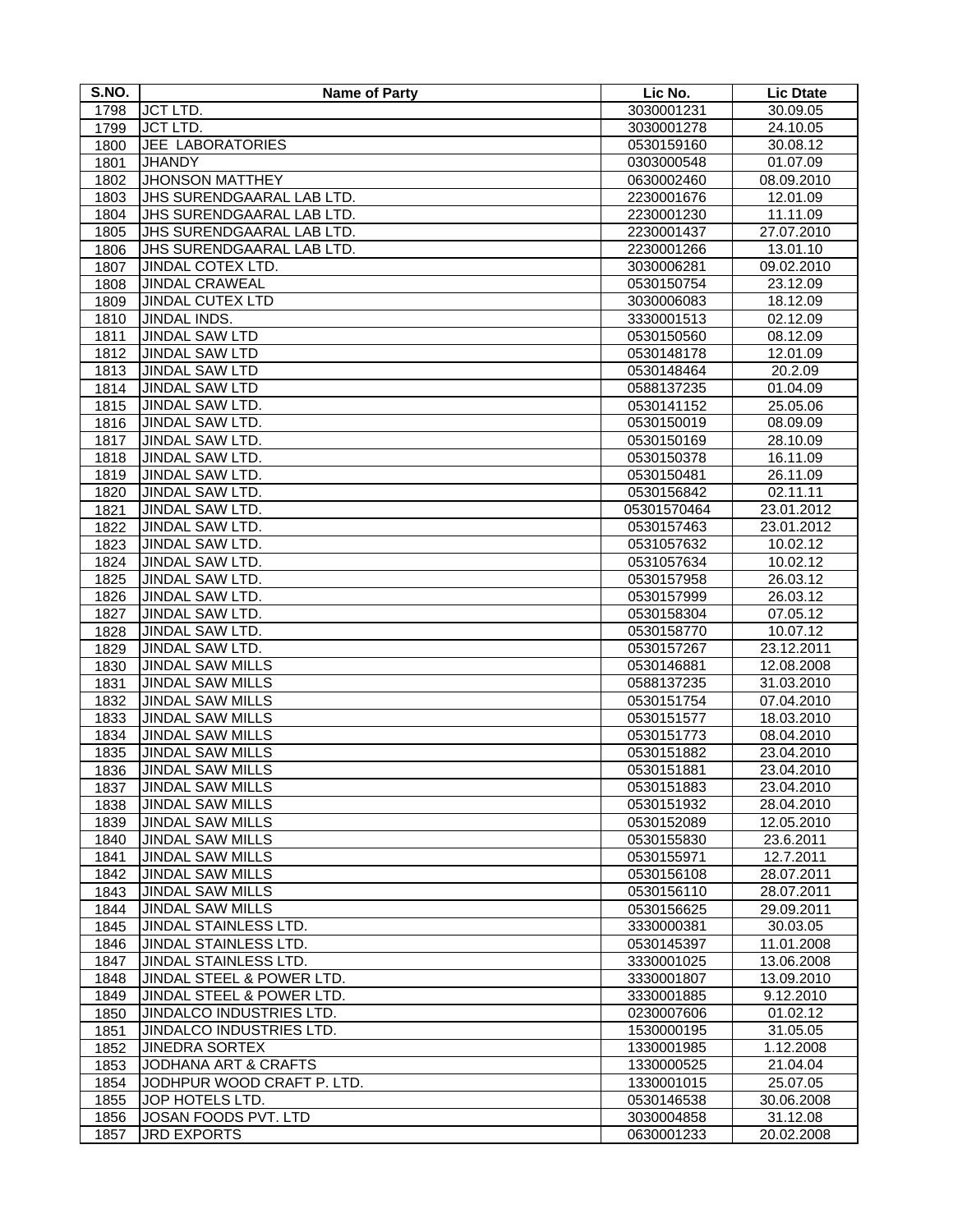| S.NO.        | <b>Name of Party</b>                                    | Lic No.                  | <b>Lic Dtate</b>       |
|--------------|---------------------------------------------------------|--------------------------|------------------------|
| 1858         | <b>JSL LTD.</b>                                         | 3330001672               | 05.05.2010             |
| 1859         | <b>JSL LTD.</b>                                         | 3330001827               | 28.09.2010             |
| 1860         | <b>JSL LTD.</b>                                         | 3330001826               | 28.09.2010             |
| 1861         | <b>JSL STAINLESS LTD.</b>                               | 3330001901               | 28.12.2010             |
| 1862         | JSM IC RESTORAUNT (P) LTD                               | 0330017569               | 25.09.2007             |
| 1863         | JUBILANT ORGANOSYS LTD                                  | 0530143065               | 14.02.2007             |
| 1864         | JUBILANT ORGANOSYS LTD                                  | 0530143066               | 14.02.2007             |
| 1865         | JUBILANT ORGANOSYS LTD                                  | 0530143339               | 22.03.2007             |
| 1866         | JUBILANT ORGANOSYS LTD.                                 | 0530137562               | 08.12.04               |
| 1867         | JUBILANT ORGANOSYS LTD.                                 | 0530136749               | 06.08.04               |
| 1868         | JUBILANT ORGANOSYS LTD.                                 | 0530137394               | 11.11.04               |
| 1869         | JUBILANT ORGANOSYS LTD.                                 | 0530137954               | 31.01.05               |
| 1870         | JUBILANT ORGANOSYS LTD.                                 | 0530138124               | 23.02.05               |
| 1871         | JUBILANT ORGANOSYS LTD.                                 | 0530138193               | 09.03.05               |
| 1872         | JUBILANT ORGANOSYS LTD.                                 | 0530138198               | 09.03.05               |
| 1873         | JUBILANT ORGANOSYS LTD.                                 | 0530138199               | 09.03.05               |
| 1874         | JUBILANT ORGANOSYS LTD.                                 | 0530138544               | 05.05.05               |
| 1875         | JUBILANT ORGANOSYS LTD.                                 | 0530139488               | 08.09.05               |
| 1876         | JUBILANT ORGANOSYS LTD.                                 | 0530140005               | 08.12.05               |
| 1877         | JUBILANT ORGANOSYS LTD.                                 | 0530140061               | 15.12.05               |
| 1878         | JUBILANT ORGANOSYS LTD.                                 | 0530141654               | 02.08.06               |
| 1879         | <b>JUBLEE HILL RESORTS</b>                              | 0930008640               | 05.10.12               |
| 1880         | JUKEN UNIPRODUCTS PVT. LTD.                             | 0530141345               | 16.06.06               |
| 1881         | <b>JVR FORGINGS</b>                                     | 3030005473               | 03.07.09               |
| 1882         | <b>K.A FORWARD SHOES</b>                                | 0630000509               | 12.04.06               |
| 1883         | K.G. PETROCHEM LTD.                                     | 1330003521               | 27.08.12               |
| 1884         | K.G. PETROCHEM LTD.                                     | 1330001036               | 17.08.05               |
| 1885         | K.G. PETROCHEM LTD.                                     | 1330002600               | 21.05.2010             |
| 1886         | K.K. LACES & FABRICS                                    |                          |                        |
| 1887         | K.N.EMLARAIDGE                                          | 0530141144<br>130000506  | 24.05.06<br>12.05.09   |
| 1888         | <b>K.S AGRO EXPORTS</b>                                 | 1230000794               | 15.07.11               |
| 1889         | K.V. AROMATES P.LTD.                                    | 0530155973               | 12.07.2011             |
| 1890         | <b>KAD HOUSING PVT LTD</b>                              | 0530155681               | 03.06.11               |
| 1891         | <b>KAF FOOTWEAR</b>                                     | 0630003358               | 27.04.12               |
| 1892         | <b>KAF FOOTWEAR</b>                                     | 0630003359               | 27.04.12               |
| 1893         | <b>KAHINOOR FOODS</b>                                   | 0530150207               | 29.10.09               |
| 1894         | KAILASH RICE & GENERAL MILL PVT. LTD.                   | 3330001034               | 24.06.2008             |
| 1895         | KAILASH RICE & GENERAL MILL PVT. LTD.                   | 3030006668               | 10.05.2010             |
| 1896         | <b>KALSI SPORTS</b>                                     | 3030008329               | 22.06.2011             |
|              | KAMLA DIALS & DEVICES LTD.                              | 2230000174               | 08.06.05               |
| 1897         | KAMLA DIALS & DEVICES LTD.                              | 2230000217               | 21.09.05               |
| 1898         |                                                         |                          |                        |
| 1899<br>1900 | KANGARO INDUSTRIES LTD.<br>KANODIA HOSIERY MILL P. LTD. | 3030000782<br>0530148328 | 27.10.03<br>02.02.2009 |
| 1901         | KANODIA TECHNO PLAST P. LTD.                            | 0530137838               | 13.01.05               |
| 1902         | <b>KANSAL OVERSEAS</b>                                  | 0530146578               | 3.07.2008              |
| 1903         | KANSAN NEW PVT.LTD.                                     | 2220001225               | 04.11.09               |
| 1904         | <b>KAPOOR COTSYN INDIA</b>                              | 3030006704               | 11.05.2010             |
|              | <b>KAPOOR COTSYN INDIA</b>                              | 3030007435               | 22.10.2011             |
| 1905         | <b>KAPOOR COTSYN INDIA</b>                              | 3030000766               | 14.10.04               |
| 1906         |                                                         |                          |                        |
| 1907         | <b>KAPOOR COTSYN INDIA</b><br><b>KAPSONS WORLD WIDE</b> | 3030004113               | 02.06.2008             |
| 1908         |                                                         | 0630000975               | 08.06.2007             |
| 1909         | KARAN LETEX LTD.<br>KARAN MOTOR (P) LTD.                | 0630000722               | 12.10.06               |
| 1910         |                                                         | 0530153782               | 21.10.2010             |
| 1911         | <b>KASHMIR APPARELS</b>                                 | 3030000559               | 03.02.04               |
| 1912         | <b>KATCO FOOD TST</b>                                   | 3030006165               | 07.01.10               |
| 1913         | <b>KATCO FOOD TST</b>                                   | 3030006272               | 08.02.10               |
| 1914         | <b>KATHPAL INDUSTRIES</b>                               | 3030005776               | 29.09.09               |
| 1915         | KAUR SAIN SPINNERS LTD.                                 | 3030003935               | 21.01.2008             |
| 1916         | KAUR SAIN SPINNERS LTD.                                 | 3030007259               | 16.09.2010             |
| 1917         | KAUR SAIN SPINNERS LTD.                                 | 3030003054               | 09.08.2007             |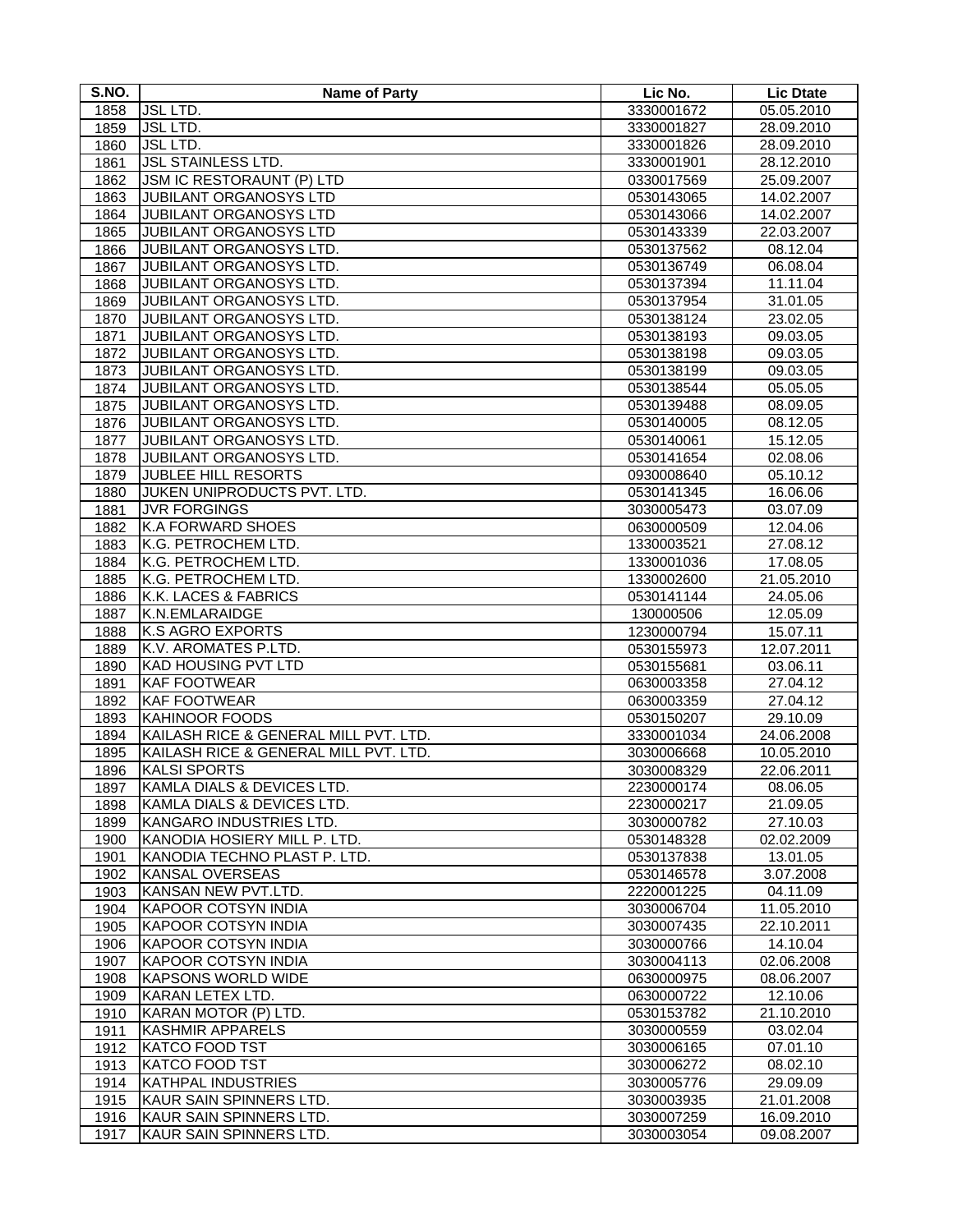| S.NO.        | <b>Name of Party</b>              | Lic No.    | <b>Lic Dtate</b> |
|--------------|-----------------------------------|------------|------------------|
| 1918         | KAUR SAIN SPINNERS LTD.           | 3030003486 | 11.12.2007       |
| 1919         | KAUTILYA INDUSTRIES (P) LTD.      | 0530159411 | 05.10.12         |
| 1920         | <b>KDDL LIMITED</b>               | 2230001848 | 15.09.2011       |
| 1921         | <b>KDDL LIMITED</b>               | 2230001938 | 16.02.2012       |
| 1922         | <b>KESARI TOURS P. LTD.</b>       | 0330006152 | 01.07.04         |
| 1923         | KG.FOOTWEAR EXPORTS (P) LTD       | 0630000962 | 25.05.2007       |
| 1924         | <b>KGK CREATION INDIA PVT LTD</b> | 0330030151 | 28.07.11         |
| 1925         | KHANAURI FOOD PRODUCTS PVT. LTD.  | 3030004712 | 10.11.2008       |
| 1926         | <b>KHANDHAR TEXTILES</b>          | 123000527  | 26.06.09         |
| 1927         | KHANNA PAPER MILLS P. LTD.        | 1230000059 | 16.01.04         |
| 1928         | KHANNA PAPER MILLS P. LTD.        | 1230000129 | 02.02.05         |
| 1929         | KHOSLA AGRO OVERSEAS              | 0530139759 | 26.10.05         |
| 1930         | KIE ENGINEERING (P) LTD           | 0630000946 | 10.05.2007       |
| 1931         | KIRAN UDYOG P. LTD.               | 0530139175 | 26.07.05         |
| 1932         | <b>KIRPA AGRO</b>                 | 3330001210 | 15.12.2008       |
| 1933         | <b>KIRPA SORTS</b>                | 3030003021 | 31.07.2007       |
| 1934         | <b>KISSAN OVERSEAS</b>            | 3330001514 | 02.12.09         |
| 1935         | <b>KIWI ENTERPRISES</b>           | 0530135471 | 30.12.03         |
| 1936         | KNIT CARAFT APPARELS INT.         | 0530144597 | 19.09.2007       |
| 1937         | KOCHAR OVERSEAS PVT. LTD.         | 1230000231 | 10.08.06         |
|              | KOCHAR SUNGUP ACRYLICS            | 1230000146 | 20.04.05         |
| 1938<br>1939 | KOCHER OVERSEAS                   | 1230000454 | 12.12.2008       |
|              | KOHINOOR FOODS LTD.               | 0530149279 | 01.07.09         |
| 1940<br>1941 | KOHINOOR FOODS LTD.               | 0530150022 | 08.10.09         |
|              | KOHINOOR FOODS LTD.               |            |                  |
| 1942         |                                   | 0530154146 | 03.12.2010       |
| 1943         | KOHINOOR INDUSTRIES               | 1130002091 | 30.3.2011        |
| 1944         | KOTSONS P. LTD.                   | 0630000120 | 22.04.04         |
| 1945         | KOTSONS P. LTD.                   | 0630000148 |                  |
| 1946         | KOUTILYA INDUSTRIES(P) LTD.       | 0530160093 | 01.01.13         |
| 1947         | <b>KRBL LTD</b>                   | 0530159668 | 05.11.12         |
| 1948         | <b>KRBL LTD</b>                   | 0530139520 | 12.09.05         |
| 1949         | <b>KRBL LTD</b>                   | 0530147084 | 31.09.2008       |
| 1950         | <b>KRISAN FOOD</b>                | 2230001062 | 17.12.2008       |
| 1951         | KRISH CEREAL PVT. LTD             | 3330002106 | 06.09.2011       |
| 1952         | KRIZM HOTEL PVT. LTD.             | 0530147503 | 20.09.2008       |
| 1953         | KSHEER SAGAR DEVELOPERS PVT. LTD. | 130002869  | 05.01.2011       |
| 1954         | KSHEER SAGAR DEVELOPERS PVT. LTD. | 1330002771 | 13.10.2010       |
| 1955         | KSHEER SAGAR DEVELOPERS PVT. LTD. | 1330002933 | 1.3.2011         |
| 1956         | <b>KSM SPINNING MILLS LTD.</b>    | 3030004110 | 02.06.2008       |
| 1957         | KUDOS CHEMICAL LTD.               | 2230001104 | 11.03.09         |
| 1958         | KUDOS CHEMICAL LTD.               | 2230001105 | 11.03.09         |
| 1959         | KUDOS CHEMICAL LTD.               | 2230001163 | 29.06.09         |
| 1960         | KUDOS CHEMICAL LTD.               | 2230001169 | 29.06.09         |
| 1961         | KUDOS CHEMICAL LTD.               | 2230001202 | 24.09.09         |
| 1962         | KUDOS CHEMICAL LTD.               | 2230001106 | 11.03.09         |
| 1963         | KUDOS CHEMICAL LTD.               | 2230001164 | 06.07.09         |
| 1964         | KUDOS CHEMICAL LTD.               | 2230000813 | 28.12.2007       |
| 1965         | KUDOS CHEMICAL LTD.               | 2230000833 | 02.11.2008       |
| 1966         | KUDOS CHEMICAL LTD.               | 2230000877 | 29.03.2008       |
| 1967         | KUDOS CHEMICAL LTD.               | 2230000922 | 27.05.2008       |
| 1968         | KUDOS CHEMICAL LTD.               | 2230000924 | 27.05.2008       |
| 1969         | KUDOS CHEMICAL LTD.               | 2230000923 | 27.05.2008       |
| 1970         | KUDOS CHEMICAL LTD.               | 2230001326 | 18.03.2010       |
| 1971         | KUDOS CHEMICAL LTD.               | 2230001215 | 22.10.09         |
| 1972         | KUDOS CHEMICAL LTD.               | 2230001249 | 17.12.09         |
| 1973         | KUDOS CHEMICAL LTD.               | 2230001449 | 06.08.2010       |
| 1974         | KUDOS CHEMICAL LTD.               | 3230001504 | 17.09.2010       |
| 1975         | KUDOS CHEMICAL LTD.               | 2230001503 | 17.09.2010       |
| 1976         | KUDOS CHEMICAL LTD.               | 2230001464 | 16.08.2010       |
| 1977         | KUDOS CHEMICAL LTD.               | 2230001531 | 28.10.2010       |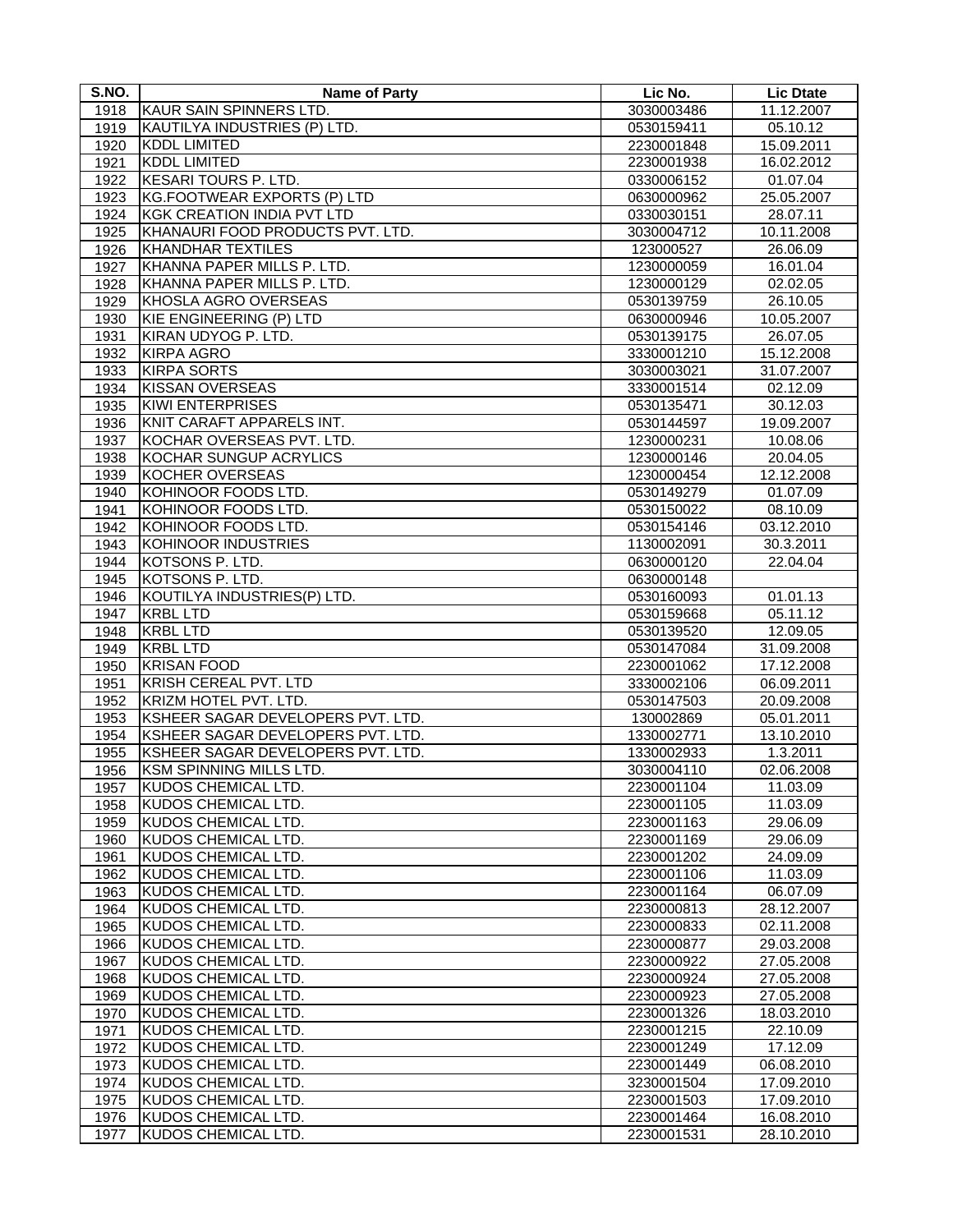| S.NO. | <b>Name of Party</b>                                      | Lic No.                  | <b>Lic Dtate</b>       |
|-------|-----------------------------------------------------------|--------------------------|------------------------|
| 1978  | KUDOS CHEMICAL LTD.                                       | 2230001564               | 13.12.2010             |
| 1979  | KUDOS CHEMICAL LTD.                                       | 2230001717               | 12.5.2011              |
| 1980  | <b>KUDOS CHEMICAL LTD.</b>                                | 2230001108               | 16.03.09               |
| 1981  | KUJJAL BUILDERS PVT. LTD.                                 | 0530155226               | 4.4.2011               |
| 1982  | KUJJAL BUILDERS PVT. LTD.                                 | 0530155964               | 12.07.2011             |
| 1983  | KUJJAL BUILDERS PVT. LTD.                                 | 0530156772               | 20.10.11               |
| 1984  | KUNDAN RICE MILLS LTD.                                    | 3330001434               | 25.09.09               |
| 1985  | <b>KURDAR RICE MILLS</b>                                  | 0330002141               | 26.09.11               |
| 1986  | L.G. ELECTRONICS I.P. LTD.                                | 0530138088               | 18.02.05               |
| 1987  | L.R. INTERNATIONAL                                        | 3330000649               | 30.10.06               |
| 1988  | L.R. INTERNATIONAL                                        | 3330001011               | 03.06.2008             |
| 1989  | L.T. AGROTECH.                                            | 3030006190               | 19.01.10               |
| 1990  | <b>LABORATE PHARMA</b>                                    | 3330002211               | 14.12.2011             |
| 1991  | <b>LAHORE HOSPITAL</b>                                    | 0530159946               | 10.09.12               |
| 1992  | LAKHOTIA AGRO STORE PVT. LTD.                             | 0630000500               | 30.03.06               |
| 1993  | LAKSHMAN EXPORTS P. LTD.                                  | 0530137185               | 11.10.04               |
| 1994  | LAMBDA MICROWAVES PVT. LTD.                               | 0530142357               | 10.11.06               |
| 1995  | LANDBASE                                                  |                          | $\overline{5.12.2008}$ |
|       | <b>LAVEENA &amp; SIGRI LTD.</b>                           | 0530147896               |                        |
| 1996  | LAWARNCE HOSIERY PVT. LTD.                                | 3030008871               | 30.10.10<br>02.07.2010 |
| 1997  |                                                           | 3030006936               |                        |
| 1998  | <b>LAXMI RICE</b><br>LEADING SOLUTION CABLE (I) PVT. LTD. | 3030009690<br>0530146597 | 10.09.09<br>03.07.2008 |
| 1999  | LEEMAX                                                    |                          |                        |
| 2000  | <b>LEISURE WEAR EXPORT</b>                                | 0530150833               | 01.01.10               |
| 2001  |                                                           | 3030007084               | 10.08.2010             |
| 2002  | <b>LEISURE WEAR EXPORT</b>                                | 3030008038               | 29.03.2011             |
| 2003  | LEPRO HERBALS P. LTD.                                     | 0530139157               | 21.07.05               |
| 2004  | <b>LEXINTER PVT LTD</b>                                   | 0630003315               | 29.03.12               |
| 2005  | <b>LIBERTY SHOES LTD</b>                                  | 3330000840               | 11.09.2007             |
| 2006  | <b>LIBERTY SHOES LTD.</b>                                 | 3330000218               | 28.05.04               |
| 2007  | LIFELONG MEDITECH LTD.                                    | 0530141146               | 24.05.06               |
| 2008  | LIFELONG MEDITECH LTD.                                    | 0530158856               | 18.07.12               |
| 2009  | LIFELONG MEDITECH LTD.                                    | 0530151164               | 05.02.10               |
| 2010  | LIFELONG MEDITECH LTD.                                    | 0530151069               | 28.01.10               |
| 2011  | LIFELONG MEDITECH LTD.                                    | 0530151240               | 11.02.10               |
| 2012  | LIFELONG MEDITECH LTD.                                    | 0530149607               | 11.08.09               |
| 2013  | LIFELONG MEDITECH LTD.                                    | 0530140190               | 04.01.06               |
| 2014  | LIFELONG MEDITECH LTD.                                    | 0530151848               | 21.04.2010             |
| 2015  | LIFELONG MEDITECH LTD.                                    | 0530153299               | 01.09.2010             |
| 2016  | LIFELONG MEDITECH LTD.                                    | 0530154266               | 16.12.2010             |
| 2017  | LIFELONG MEDITECH LTD.                                    | 0530155460               | 10.5.2011              |
| 2018  | ILIFELONG MEDITECH LTD.                                   | 0530155452               | 10.5.2011              |
| 2019  | LIFELONG MEDITECH LTD.                                    | 0530155535               | 20.5.2011              |
| 2020  | LIFELONG MEDITECH LTD.                                    | ;0530155739              | 13.6.2011              |
| 2021  | LIFELONG MEDITECH LTD.                                    | 0530155896               | 1.7.2011               |
| 2022  | LIFELONG MEDITECH LTD.                                    | 0530156457               | 12.09.2011             |
| 2023  | LIFELONG MEDITECH LTD.                                    | 0530156775               | 20.10.11               |
| 2024  | LIFELONG MEDITECH LTD.                                    | 0530156994               | 21.11.11               |
| 2025  | LIFELONG MEDITECH LTD.                                    | 0530157024               | 23.11.11               |
| 2026  | LIFELONG MEDITECH LTD.                                    | 0530159558               | 19.10.12               |
| 2027  | LIFELONG MEDITECH LTD.                                    | 0530159559               | 19.10.12               |
| 2028  | LIFELONG MEDITECH LTD.                                    | 0530159702               | 07.11.12               |
| 2029  | LIFELONG MEDITECH LTD.                                    | 0530159704               | 07.11.12               |
| 2030  | <b>LIFELONG MEDITECH LTD.</b>                             | 0530159703               | 07.11.12               |
| 2031  | LIFELONG MEDITECH LTD.                                    | 0530159706               | 07.11.12               |
| 2032  | LINER SHOES PVT. LTD                                      | 0630003139               | 14.12.2011             |
| 2033  | LINER SHOES PVT. LTD                                      | 0630003178               | 04.01.2012             |
| 2034  | LINER SHOES PVT. LTD.                                     | 0630002170               | 25.03.2010             |
| 2035  | LINER SHOES PVT. LTD.                                     | 0630001746               | 13.04.09               |
| 2036  | LINER SHOES PVT. LTD.                                     | 0630001343               | 06.05.2008             |
| 2037  | <b>LITEBITY FOODS PVT. LTD.</b>                           | 0330152794               | 16.07.2010             |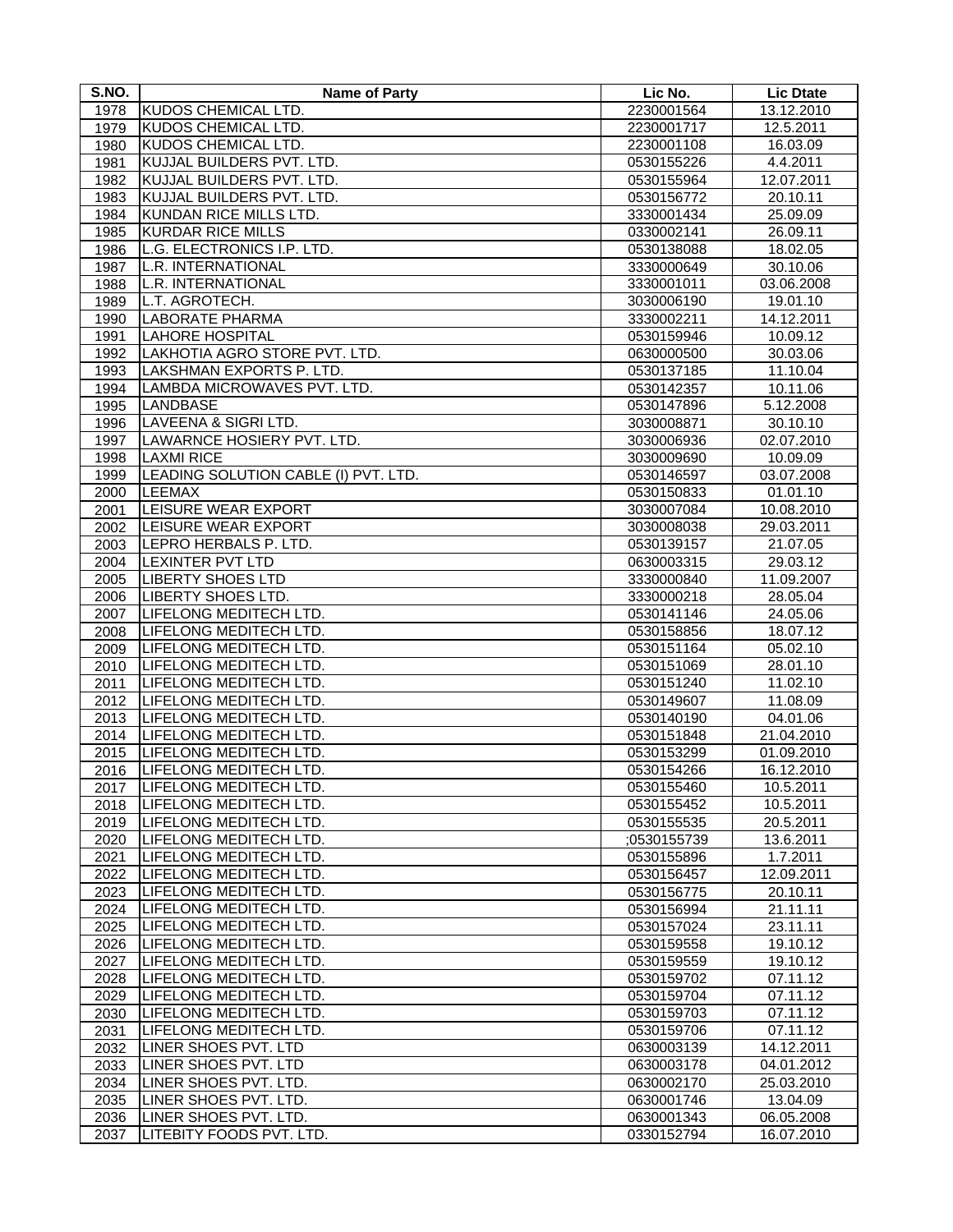| S.NO. | <b>Name of Party</b>             | Lic No.    | <b>Lic Dtate</b> |
|-------|----------------------------------|------------|------------------|
| 2038  | LITEBITY FOODS PVT. LTD.         | 0530152985 | 06.08.2010       |
| 2039  | <b>LITTLE BEE PRODUCTS</b>       | 3030002272 | 15.12.06         |
| 2040  | <b>LITTLE BEE PRODUCTS</b>       | 3030002270 | 15.12.06         |
| 2041  | <b>LITTLE BEE PRODUCTS</b>       | 3030002339 | 12.01.2007       |
| 2042  | <b>LITTLE BEE PRODUCTS</b>       | 3030002575 | 21.03.2007       |
| 2043  | LMJ INTERNATIONAL LTD.           | 0230004525 | 09.10.09         |
| 2044  | <b>LOGWELL FORGE LTD.</b>        | 0530135699 | 13.02.04         |
| 2045  | LOK PRIYA BUILDWEL P.LTD.        | 2230001732 | 25.5.2011        |
| 2046  | LOK PRIYA BUILDWEL P.LTD.        | 2230001419 | 08.07.2010       |
| 2047  | LOK PRIYA BUILDWEL P.LTD.        | 2230001421 | 08.07.2010       |
| 2048  | LOK PRIYA BUILDWEL P.LTD.        | 2230001426 | 15.07.2010       |
| 2049  | LOK PRIYA BUILDWEL P.LTD.        | 2230001427 | 16.07.2010       |
| 2050  | LOK PRIYA BUILDWEL P.LTD.        | 2230001459 | 12.08.2010       |
| 2051  | LOK PRIYA BUILDWEL P.LTD.        | 2230001468 | 19.08.2010       |
| 2052  | LOK PRIYA BUILDWEL P.LTD.        | 2230001470 | 19.08.2010       |
|       | <b>LOK PRIYA BUILDWEL P.LTD.</b> | 2230001469 | 19.08.2010       |
| 2053  | LOK PRIYA BUILDWEL P.LTD.        |            |                  |
| 2054  |                                  | 2230001490 | 31.08.2010       |
| 2055  | LOK PRIYA BUILDWEL P.LTD.        | 2230001521 | 11.10.2010       |
| 2056  | LOK PRIYA BUILDWEL P.LTD.        | 2230001533 | 28.10.2010       |
| 2057  | LOK PRIYA BUILDWEL P.LTD.        | 2230001569 | 22.12.2010       |
| 2058  | LOK PRIYA BUILDWEL P.LTD.        | 2230001580 | 05.01.2011       |
| 2059  | LOK PRIYA BUILDWEL P.LTD.        | 2230001599 | 21.01.2011       |
| 2060  | LOK PRIYA BUILDWEL P.LTD.        | 2230001600 | 21.01.2011       |
| 2061  | LOK PRIYA BUILDWEL P.LTD.        | 2230001598 | 21.01.2011       |
| 2062  | LOK PRIYA BUILDWEL P.LTD.        | 2230001620 | 08.02.2011       |
| 2063  | LOK PRIYA BUILDWEL P.LTD.        | 2230001598 | 21.01.2011       |
| 2064  | LOK PRIYA BUILDWEL P.LTD.        | 2230001599 | 21.01.2011       |
| 2065  | LOK PRIYA BUILDWEL P.LTD.        | 2230001606 | 25.01.2011       |
| 2066  | LOK PRIYA BUILDWEL P.LTD.        | 2230001605 | 25.01.2011       |
| 2067  | LOK PRIYA BUILDWEL P.LTD.        | 2230001621 | 08.02.2011       |
| 2068  | LOK PRIYA BUILDWEL P.LTD.        | 2230001627 | 11.02.2011       |
| 2069  | LOK PRIYA BUILDWEL P.LTD.        | 2230001626 | 11.02.2011       |
| 2070  | LOK PRIYA BUILDWEL P.LTD.        | 2230001607 | 25.01.2011       |
| 2071  | LOK PRIYA BUILDWEL P.LTD.        | 2230001609 | 25.01.2011       |
| 2072  | LOK PRIYA BUILDWEL P.LTD.        | 2230001648 | 25.2.2011        |
| 2073  | LOK PRIYA BUILDWEL P.LTD.        | 2230001659 | 4.3.2011         |
| 2074  | LOK PRIYA BUILDWEL P.LTD.        | 2230001629 | 17.2.2011        |
| 2075  | LOK PRIYA BUILDWEL P.LTD.        | 2230001658 | 4.3.2011         |
| 2076  | LOK PRIYA BUILDWEL P.LTD.        | 2230001649 | 1.3.2011         |
| 2077  | LOK PRIYA BUILDWEL P.LTD.        | 2230001682 | 30.3.2011        |
| 2078  | <b>LOOM CRAFT</b>                | 0530149035 | 22.05.09         |
| 2079  | LUMAX INDUSTRIES LTD.            | 06300086   | 02.09.09         |
| 2080  | LUMAX INDUSTRIES LTD.            | 0530137443 | 23.11.04         |
| 2081  | LUXFER UTTAM INDIA               | 0530159097 | 24.08.12         |
| 2082  | <b>LUXMI NARIAN&amp; SONS</b>    | 3330002067 | 21.07.11         |
| 2083  | LUXOR INTERNATIONAL PVT. LTD.    | 0530150905 | 08.01.10         |
| 2084  | LUXOR INTERNATIONAL PVT. LTD.    | 0530158231 | 26.04.12         |
| 2085  | LUXOR INTERNATIONAL PVT. LTD.    | 0530159137 | 29.08.12         |
| 2086  | LUXOR INTERNATIONAL PVT. LTD.    | 0530159224 | 10.09.12         |
| 2087  | LUXOR INTERNATIONAL PVT. LTD.    | 0530159789 | 23.11.12         |
| 2088  | LUXOR INTERNATIONAL PVT. LTD.    | 0530140180 | 02.01.06         |
| 2089  | LUXOR INTERNATIONAL PVT. LTD.    | 0530140620 | 10.03.06         |
| 2090  | LUXOR INTERNATIONAL PVT. LTD.    | 0530140349 | 27.01.06         |
| 2091  | LUXOR INTERNATIONAL PVT. LTD.    | 0530146395 | 11.06.2008       |
| 2092  | LUXOR INTERNATIONAL PVT. LTD.    | 0530153814 | 26.10.2010       |
| 2093  | LUXOR INTERNATIONAL PVT. LTD.    | 0530154153 | 03.12.2010       |
| 2094  | LUXOR INTERNATIONAL PVT. LTD.    | 0530155780 | 16.6.2011        |
| 2095  | LUXOR INTERNATIONAL PVT. LTD.    | 0530151192 | 08.02.10         |
| 2096  | <b>M D FROGEN FOOD</b>           | 0530157915 | 15.03.12         |
| 2097  | M H TEXTILE                      | 0530159863 | 03.12.12         |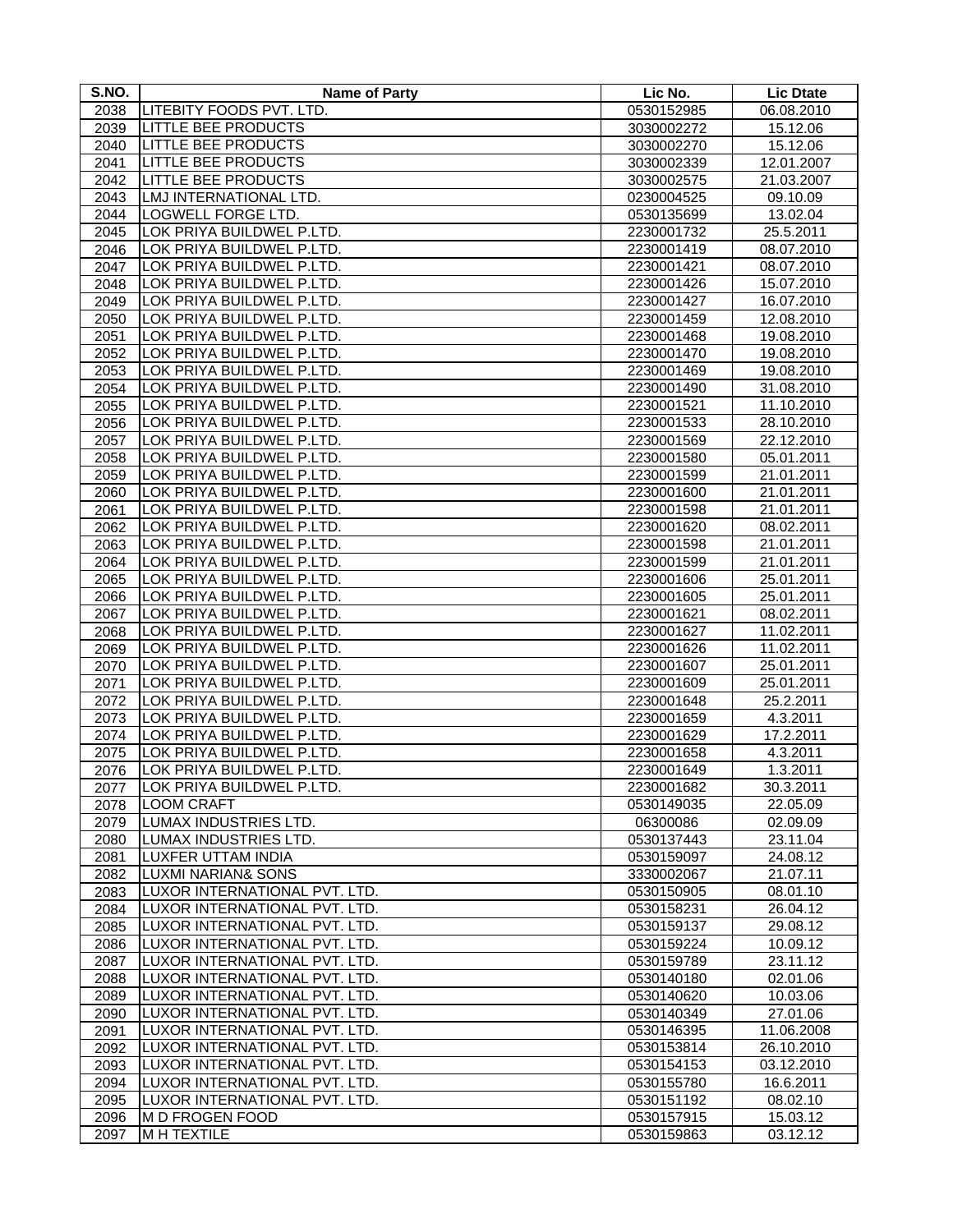| S.NO. | <b>Name of Party</b>                        | Lic No.    | <b>Lic Dtate</b> |
|-------|---------------------------------------------|------------|------------------|
| 2098  | M M AQUA TECHNOLOGIES LTD.                  | 0530135409 | 19.12.3          |
| 2099  | <b>M&amp;M CHOCLATES</b>                    | 2230001400 | 29.06.2010       |
| 2100  | M. R. EXPORT                                | 3030005648 | 21.08.09         |
| 2101  | M.A. MAJEED & BROTHERS                      | 1530000442 | 23.05.2008       |
| 2102  | <b>M.B. EXPORTS INTERNATIONAL</b>           | 0530136796 | 13.08.04         |
| 2103  | <b>M.D.FROZEN FOOD EXPRESS</b>              | 0530154928 | 4.3.2011         |
| 2104  | M.K OVERSEAS (P) LTD                        | 0530143044 | 09.02.2007       |
| 2105  | M.K OVERSEAS (P) LTD                        | 0530143255 | 09.03.2007       |
| 2106  | M.K OVERSEAS (P) LTD                        | 0530143293 | 15.03.2007       |
| 2107  | M.K OVERSEAS (P) LTD                        | 0530141628 | 31.07.06         |
| 2108  | M.K OVERSEAS (P) LTD                        | 0530141627 | 31.07.06         |
| 2109  | M.K OVERSEAS (P) LTD                        | 0530141629 | 31.07.06         |
| 2110  | M.K OVERSEAS (P) LTD                        | 0530136515 | 06.07.04         |
| 2111  | M.K OVERSEAS (P) LTD                        | 0530139853 | 08.11.05         |
| 2112  | M.S. FOODS PVT. LTD.                        | 3030005767 | 25.09.09         |
| 2113  | M.S. SOKHAL RICE MILLS                      | 3030008773 | 29.07.11         |
| 2114  | M3 MEDIA PVT. LTD.                          | 0530145804 | 13.03.2008       |
| 2115  | M3 MEDIA PVT. LTD.                          | 0530145754 | 04.02.2008       |
| 2116  | <b>MAA BHAGWATI RICE MILL</b>               | 3330001018 | 05.06.2008       |
| 2117  | MAA DURGA RICE PROCESSING & EXPORTS P. LTD. | 2330000038 | 10.06.04         |
| 2118  | <b>MAC EXPORTS</b>                          | 0530136229 | 18.05.04         |
| 2119  | <b>MAGESTIC HOTEL LTD</b>                   | 3030002600 | 08.03.2007       |
| 2120  | MAGIC INTERNATIONAL P. LTD.                 | 0530153923 | 04.11.2010       |
| 2121  | MAGIC INTERNATIONAL P. LTD.                 | 0530137740 | 29.12.04         |
| 2122  | <b>IMAGIC INTERNATIONAL P. LTD.</b>         | 0530137752 | 03.11.04         |
| 2123  | MAGIC INTERNATIONAL P. LTD.                 | 0630000868 | 15.03.05         |
| 2124  | MAGIC INTERNATIONAL P. LTD.                 | 0530153665 | 08.01.2010       |
| 2125  | MAGIC INTERNATIONAL P. LTD.                 | 0530154805 | 17.02.2011       |
| 2126  | MAGIC INTERNATIONAL P. LTD.                 | 0530149577 | 7.08.09          |
| 2127  | MAGIC INTERNATIONAL P. LTD.                 | 0630001891 | 14.09.09         |
| 2128  | <b>MAGNA RIICO</b>                          | 0530155933 | 08.07.2011       |
| 2129  | MAGNETI MARELLIUM ELECTRONICS PVT. LTD.     | 0530159825 | 29.11.12         |
| 2130  | MAGNETI MARELLIUM ELECTRONICS PVT. LTD.     | 0530153962 | 12.11.2010       |
| 2131  | MAGNETI MARELLIUM ELECTRONICS PVT. LTD.     | 0530158814 | 12.07.12         |
| 2132  | <b>MAGNUM VENTURES LTD.</b>                 | 0530152751 | 13.07.2010       |
| 2133  | MAGNUM VENTURES LTD.                        | 0530147290 | 24.09.2008       |
| 2134  | MAGNUM VENTURES LTD.                        | 0530147691 | 11.11.2008       |
| 2135  | <b>MAGNUM VENTURES LTD.</b>                 | 0530147684 | 7.11.2008        |
| 2136  | MAGNUM VENTURES LTD.                        | 0530147900 | 5.12.2008        |
| 2137  | <b>MAGNUM VENTURES LTD.</b>                 | 0530147991 | 16.12.2008       |
| 2138  | MAGNUM VENTURES LTD.                        | 0530148086 | 29.12.2008       |
| 2139  | MAGNUM VENTURES LTD.                        | 0530148225 | 30.03.09         |
| 2140  | <b>MAGNUM VENTURES LTD.</b>                 | 0530150198 | 29.10.09         |
| 2141  | MAGNUM VENTURES LTD.                        | 0530150294 | 09.11.09         |
| 2142  | MAGNUM VENTURES LTD.                        | 0530155143 | 28.3.2011        |
| 2143  | MAGNUM VENTURES LTD.                        | 0530155486 | 12.5.2011        |
| 2144  | MAHAAN PROTENS LTD                          | 0530140126 | 23.12.05         |
| 2145  | MAHAAN PROTENS LTD                          | 0530144700 | 03.10.2007       |
| 2146  | MAHAAN PROTENS LTD                          | 0530145186 | 14.12.2007       |
| 2147  | MAHAAN PROTENS LTD                          | 0530150306 | 10.11.09         |
| 2148  | MAHAAN PROTENS LTD                          | 0530139251 | 04.08.05         |
| 2149  | MAHAAN PROTENS LTD                          | 0530144655 | 26.09.2007       |
| 2150  | <b>MAHAAN PROTENS LTD</b>                   | 0530144656 | 26.09.2007       |
| 2151  | MAHADEV INDUSTRIES                          | 3030004734 | 19.11.2008       |
| 2152  | MAHARANI OF INDIA                           | 0530156430 | 07.09.2011       |
| 2153  | MAHAVEER SPG. MILLS                         | 3030001500 | 15.02.06         |
| 2154  | MAHAVEER SPG. MILLS                         | 3030001511 | 16.02.06         |
| 2155  | MAHAVEER SPG. MILLS                         | 0630001657 | 16.01.09         |
| 2156  | MAHAVEER SPG. MILLS                         | 3030000948 | 28.03.05         |
| 2157  | <b>MAHAVIR AGRO</b>                         | 3330000689 | 27.12.2006       |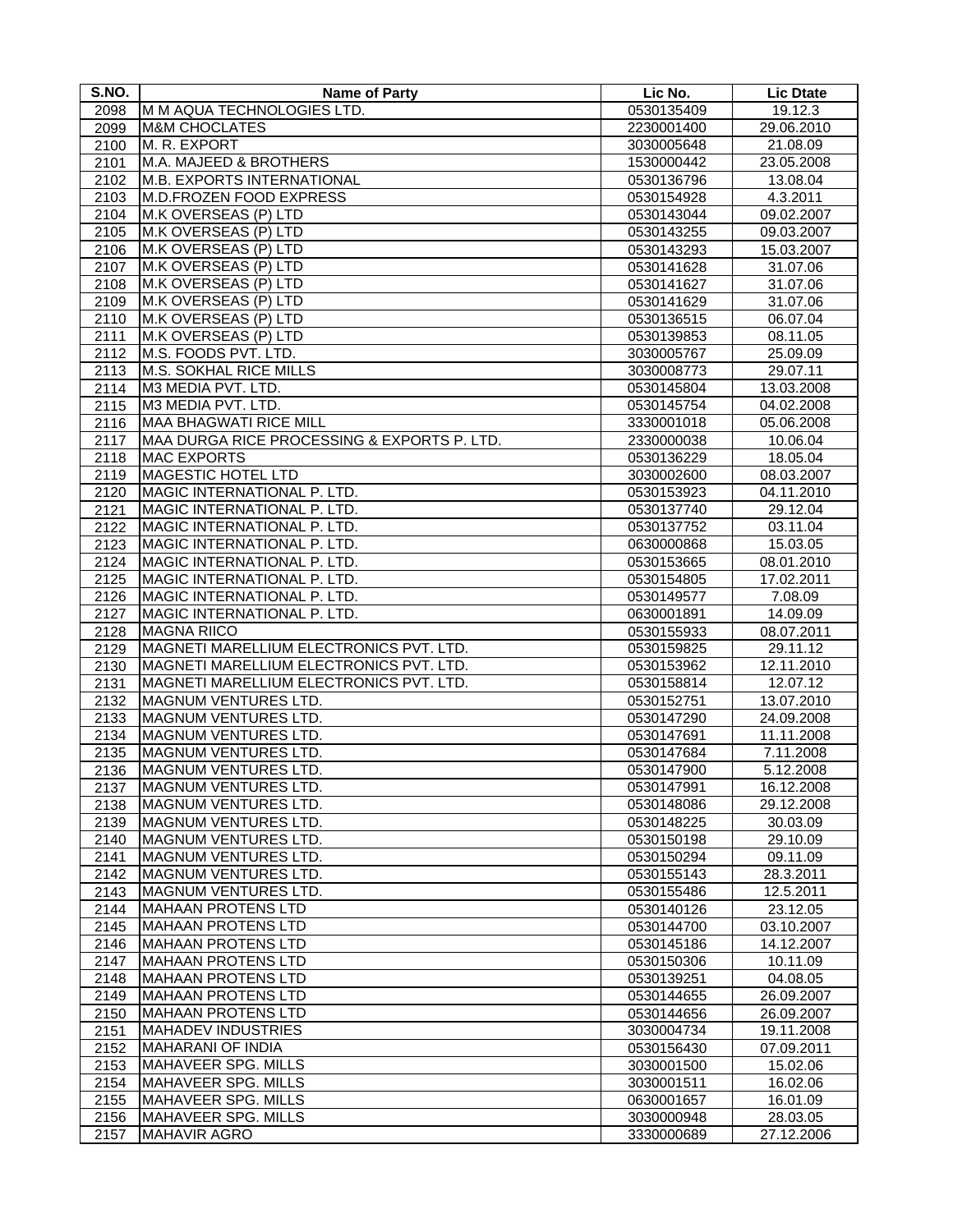| S.NO.        | <b>Name of Party</b>                       | Lic No.                  | <b>Lic Dtate</b>         |
|--------------|--------------------------------------------|--------------------------|--------------------------|
| 2158         | <b>MAHAVIR RICE MILLS</b>                  | 3030007568               | 30.11.2010               |
| 2159         | <b>MAHAVIR RICE MILLS</b>                  | 3330001408               | 26.08.09                 |
| 2160         | MAHAVIR SPINFAB (P) LTD                    | 0630000968               | 01.06.2007               |
| 2161         | <b>MAHLE NIGMA</b>                         | 1130000284               | 09.07.2004               |
| 2162         | MAHU ENGG. COMPONENTS                      | 1130002327               | 09.12.2011               |
| 2163         | <b>MAIRINO</b>                             | 0230004206               | 15.05.09                 |
| 2164         | <b>MAJEED &amp; BROTHERS</b>               | 1530000548               | 27.03.09                 |
| 2165         | <b>MAJEED &amp; BROTHERS</b>               | 1530000547               | 27.03.09                 |
| 2166         | <b>MAJEED &amp; BROTHERS</b>               | 1530000510               | 02.12.2008               |
| 2167         | MAJESTIC AUTO LTD.                         | 0530135531               | 09.01.04                 |
| 2168         | <b>MAJNUM UNFORE LTD</b>                   | 0530150845               | 04.01.10                 |
| 2169         | <b>MAJOR EXPORTS LTD.</b>                  | 0330011853               | 01.05.06                 |
| 2170         | MALWA INDUSTRIES LTD.                      | 3030005488               | 08.07.09                 |
| 2171         | MALWA INDUSTRIES LTD.                      | 3030004777               | 1.12.2008                |
| 2172         | <b>MALWA INDUSTRIES LTD.</b>               | 3030008599               | 17.08.11                 |
| 2173         | MALWA INDUSTRIES LTD.                      | 3030009556               | 09.05.12                 |
| 2174         | <b>MALWA INDUSTRIES LTD.</b>               | 3030000582               | 25.03.04                 |
| 2175         | MALWA INDUSTRIES LTD.                      | 3030000601               | 26.04.04                 |
| 2176         | MALWA INDUSTRIES LTD.                      | 3030000683               | 18.08.04                 |
| 2177         | MALWA INDUSTRIES LTD.                      | 3030000759               | 08.10.04                 |
| 2178         | <b>MALWA INDUSTRIES LTD.</b>               | 3030001824               | 19.06.06                 |
| 2179         | <b>MANAV RICE MILLS</b>                    | 3030001987               | 25.08.06                 |
| 2180         | MANGALAM APPAREL P. LTD.                   | 0530138546               | 05.05.05                 |
| 2181         | MANIPAL PRESS LTD.                         | 0730004515               | 29.08.06                 |
| 2182         | <b>MANISH VINYLS</b>                       | 0530137777               | 05.01.05                 |
| 2183         | MANMOHAN FOOD IND PVT. LTD.                |                          |                          |
| 2184         | MANMOHAN FOOD IND PVT. LTD.                | 0230002853               | 20.12.2007<br>06.07.2010 |
|              | MANN RESIDENCY P. LTD.                     | 0230005469<br>0530151973 | 03.05.2010               |
| 2185<br>2186 | MANN RESIDENCY P. LTD.                     | 0530154600               | 21.01.2011               |
| 2187         | MANN RESIDENCY P. LTD.                     | 0530155022               | 14.3.2011                |
| 2188         | MANN RESIDENCY P. LTD.                     | 0530156216               | 18.08.2011               |
| 2189         | <b>MANNET ISPAT</b>                        | 0530157849               | 07.03.12                 |
| 2190         | MANOHAR FILAMENTS P. LTD.                  | 0530147562               | 22.10.2008               |
| 2191         | MANOHAR FILAMENTS P. LTD.                  | 0530137357               | 05.11.04                 |
|              | MANPASANAND BEVERAGES                      |                          |                          |
| 2192<br>2193 | <b>MANU INTERNATIONAL</b>                  | 3430002170<br>2230000106 | 14.06.12<br>06.09.04     |
|              | <b>MANUFEX INDIA</b>                       | 0630003659               | 30.10.12                 |
| 2194         | <b>MAOL DCTNTERNATION</b>                  | 0530158362               | 15.05.12                 |
| 2195<br>2196 | <b>MARAL OVERSEAS</b>                      | 1130002313               | 29.11.11                 |
|              | MARAL OVERSEAS                             | 1130002324               |                          |
| 2197         | MARAL OVERSEAS LTD.                        |                          | 09.12.11                 |
| 2198         |                                            | 1130002389               | 14.02.2012               |
| 2199         | MARAL OVERSEAS LTD.<br>MARAL OVERSEAS LTD. | 1130002395               | 23.12.12<br>29.02.12     |
| 2200         | MARAL OVERSEAS LTD.                        | 1130002329<br>1130002420 | 23.03.12                 |
| 2201<br>2202 | MARAL OVERSEAS LTD.                        | 1130002436               | 18.04.12                 |
| 2203         | MARAL OVERSEAS LTD.                        | 1130002445               | 11.05.12                 |
| 2204         | MARAL OVERSEAS LTD.                        | 1130002474               | 17.07.12                 |
|              | MARAL OVERSEAS LTD.                        | 1130002362               | 19.01.2012               |
| 2205<br>2206 | MARAL OVERSEAS LTD.                        | 5630000181               | 22.11.12                 |
|              | MARAL OVERSEAS LTD.                        | 5630000187               | 23.11.12                 |
| 2207<br>2208 | MARAL OVERSEAS LTD.                        | 1130001957               | 22.11.2010               |
| 2209         | MARAL OVERSEAS LTD.                        | 1130002006               | 03.01.2011               |
| 2210         | MARAL OVERSEAS LTD.                        | 1130002019               | 18.01.2011               |
| 2211         | MARAL OVERSEAS LTD.                        | 1130002093               | 30.3.2011                |
| 2212         | MARAL OVERSEAS LTD.                        | 1130002099               | 8.4.2011                 |
| 2213         | MARAL OVERSEAS LTD.                        | 1130002105               | 26.4.2011                |
|              | MARAL OVERSEAS LTD.                        | 1130002125               | 24.5.2011                |
| 2214         | MARAL OVERSEAS LTD.                        | 1130002729               | 1.6.2011                 |
| 2215<br>2216 | MARAL OVERSEAS LTD.                        | 1130002157               | 27.6.2011                |
|              |                                            |                          |                          |
| 2217         | MARAL OVERSEAS LTD.                        | 1130002167               | 05.07.2011               |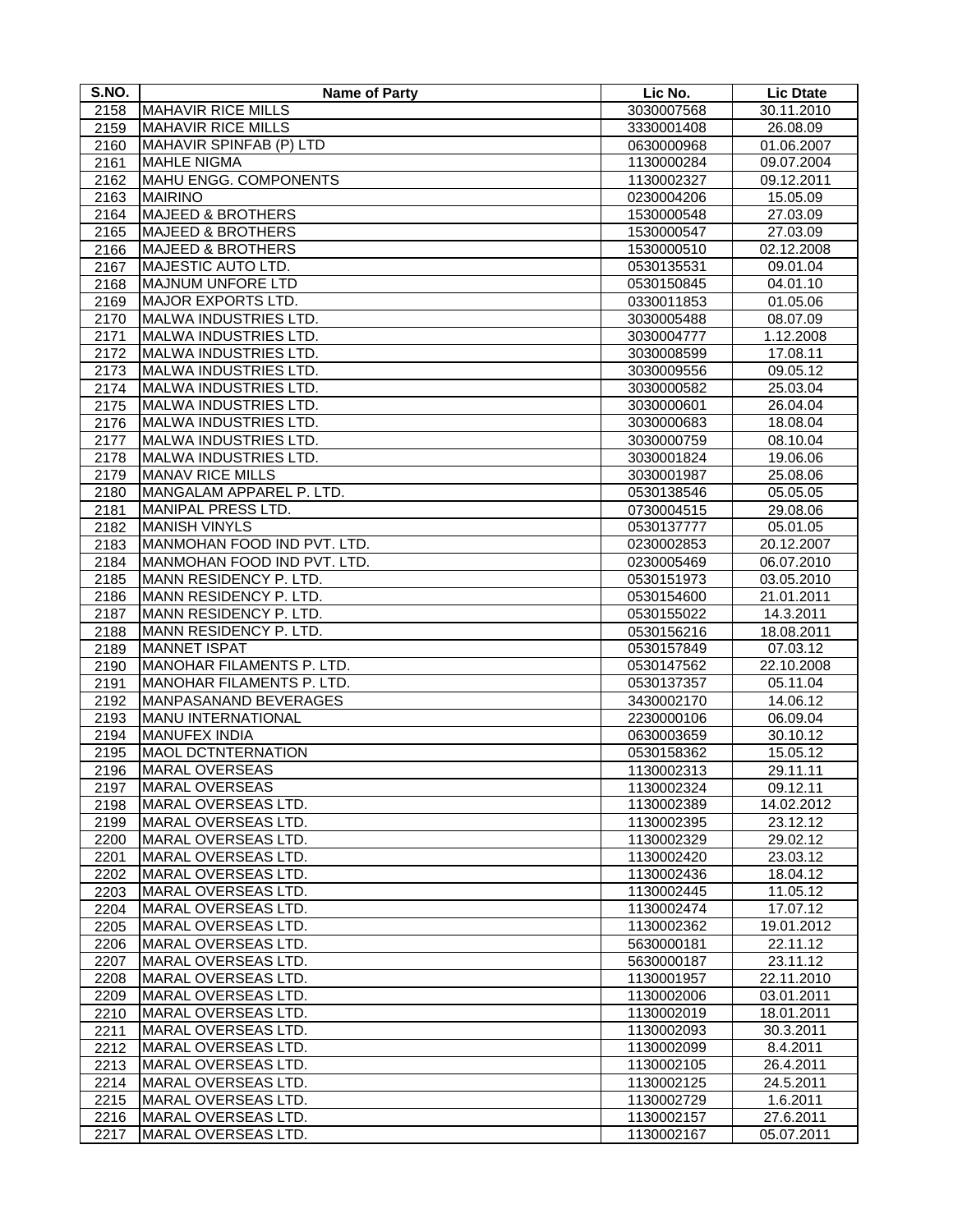| S.NO. | <b>Name of Party</b>                 | Lic No.     | <b>Lic Dtate</b> |
|-------|--------------------------------------|-------------|------------------|
| 2218  | MARAL OVERSEAS LTD.                  | 1130002197  | 28.07.2011       |
| 2219  | MARAL OVERSEAS LTD.                  | 1130002223  | 23.08.2011       |
| 2220  | MARAL OVERSEAS LTD.                  | 1130002278  | 18.10.11         |
| 2221  | MARAL OVERSEAS LTD.                  | 1130002295  | 04.11.11         |
| 2222  | <b>MARIA EXPORT INTERNATIONAL</b>    | 0630002406  | 06.08.2010       |
| 2223  | MARINO PANEL PRODUCTS LTD.           | 0230006137  | 21.12.2010       |
| 2224  | MARUDHAR HOTELS P. LTD.              | 0530139303  | 10.08.05         |
| 2225  | MARUDHAR HOTELS P. LTD.              | 0530139354  | 24.08.05         |
| 2226  | MARUDHAR HOTELS P. LTD.              | 0530139459  | 06.09.05         |
| 2227  | MARUDHAR HOTELS P. LTD.              | 0530139524  | 12.09.05         |
| 2228  | MARUDHAR HOTELS P. LTD.              | 0530139659  | 04.10.05         |
| 2229  | MARUDHAR HOTELS P. LTD.              | 0530139754  | 24.10.05         |
| 2230  | MARUDHAR HOTELS P. LTD.              | 0530140064  | 15.12.05         |
| 2231  | <b>MARUTI RUB PLAST</b>              | 0530158117  | 10.04.12         |
| 2232  | MARUTI SUZUKI AUTOMOBILES INDIA LTD. | 0530141811  | 25.08.06         |
| 2233  | <b>MASH INTERNATIONAL LTD.</b>       | 0630001327  | 29.04.2008       |
| 2234  | <b>MASSCO MEDIA</b>                  | 0530144474  | 31.08.2007       |
| 2235  | <b>MASTANA FOODS</b>                 | 3330001582  | 04.02.10         |
| 2236  | MASTANA FOODS PVT. LTD.              | 3330001940  | 17.01.2011       |
| 2237  | <b>MASTER SPRINGS</b>                | 3030005108  | 20.03.09         |
| 2238  | <b>MATRIX</b>                        | 0530153688  | 12.10.2010       |
| 2239  | MAX COOL TECH P. LTD.                | 6130000158  | 11.12.09         |
| 2240  | MAX COOL TECH P. LTD.                | 0330008466  | 26.04.05         |
| 2241  | MAX COOL TECH P. LTD.                | 22300001053 | 03.12.2008       |
| 2242  | MAXX MOBILE COMMUNICATION LTD.       | 6130000150  | 28.10.09         |
| 2243  | <b>MAYA PRINTERS</b>                 | 3030004490  | 5.09.2008        |
| 2244  | <b>MAYAR HEALTH RESORTS</b>          | 0530140981  | 05.05.06         |
| 2245  | <b>MAYAR HEALTH RESORTS TED</b>      | 0530142609  | 12.12.2006       |
| 2246  | <b>MAYRY</b>                         | 0330021901  | 26.11.08         |
| 2247  | <b>MAYUR OVERSEAS</b>                | 0530138693  | 19.05.05         |
| 2248  | <b>MAYUR OVERSEAS</b>                | 0530142694  | 26.12.2006       |
| 2249  | MCCAIN FOODS INDIA PVT. LTD.         | 0530153795  | 25.10.2010       |
| 2250  | MECH WELL TOOLS & GAUGES (I) LTD.    | 0530151502  | 12.03.2010       |
| 2251  | MEDIA PVT. LTD.                      | 0530146089  | 06.05.2008       |
| 2252  | MEDIA PVT. LTD.                      | 0530146405  | 12.06.2008       |
| 2253  | MEDIPLUS INDIA LTD.                  | 0530139236  | 03.08.05         |
| 2254  | <b>MEENU CREATION</b>                | 0530156820  | 27.10.11         |
| 2255  | MEHAT OFFEST PVT. LTD.               | 0530150032  | 08.10.09         |
| 2256  | MEHRA JEWEL PALACE (P) LTD           | 0530144157  | 20.07.2007       |
| 2257  | MEHTA PRINT ART PVT. LTD.            | 0530154587  | 20.01.2011       |
| 2258  | MEHTA PRINT ART PVT. LTD.            | 0530156724  | 14.10.11         |
| 2259  | <b>MEHTA PRINTS</b>                  | 0530149477  | 27.07.09         |
| 2260  | <b>MERCURY FABRICS P. LTD.</b>       | 0530150428  | 03.11.09         |
| 2261  | MERCURY FABRICS P. LTD.              | 0530152212  | 25.05.2010       |
| 2262  | MERCURY FABRICS P. LTD.              | 0530158291  | 24.05.12         |
| 2263  | <b>MERINO INDUSTIRES LTD</b>         | 0230004802  | 05.01.10         |
| 2264  | <b>MERINO INDUSTIRES LTD</b>         | 0230003902  | 24.12.08         |
| 2265  | MERINO PANEL PRODUCTS LTD.           | 0230002598  | 09.01.2008       |
| 2266  | MERINO PANEL PRODUCTS LTD.           | 0230003116  | 20.03.2008       |
| 2267  | MERINO PANEL PRODUCTS LTD.           | 0230003379  | 12.06.2008       |
| 2268  | MERINO PANEL PRODUCTS LTD.           | 0230003436  | 14.07.2008       |
| 2269  | MERINO PANEL PRODUCTS LTD.           | 0230001323  | 30.01.06         |
| 2270  | MERINO PANEL PRODUCTS LTD.           | 0230000737  | 14.10.04         |
| 2271  | MERINO PANEL PRODUCTS LTD.           | 0230000791  | 10.12.04         |
| 2272  | MERINO PANEL PRODUCTS LTD.           | 0230001395  | 15.03.06         |
| 2273  | MERINO PANEL PRODUCTS LTD.           | 0230004573  | 29.10.09         |
| 2274  | MERINO PANEL PRODUCTS LTD.           | 0230004570  | 29.10.09         |
| 2275  | MERINO PANEL PRODUCTS LTD.           | 0230004569  | 29.10.09         |
| 2276  | MERINO PANEL PRODUCTS LTD.           | 0230004578  | 04.11.09         |
| 2277  | MERINO PANEL PRODUCTS LTD.           | 0230004572  | 29.10.09         |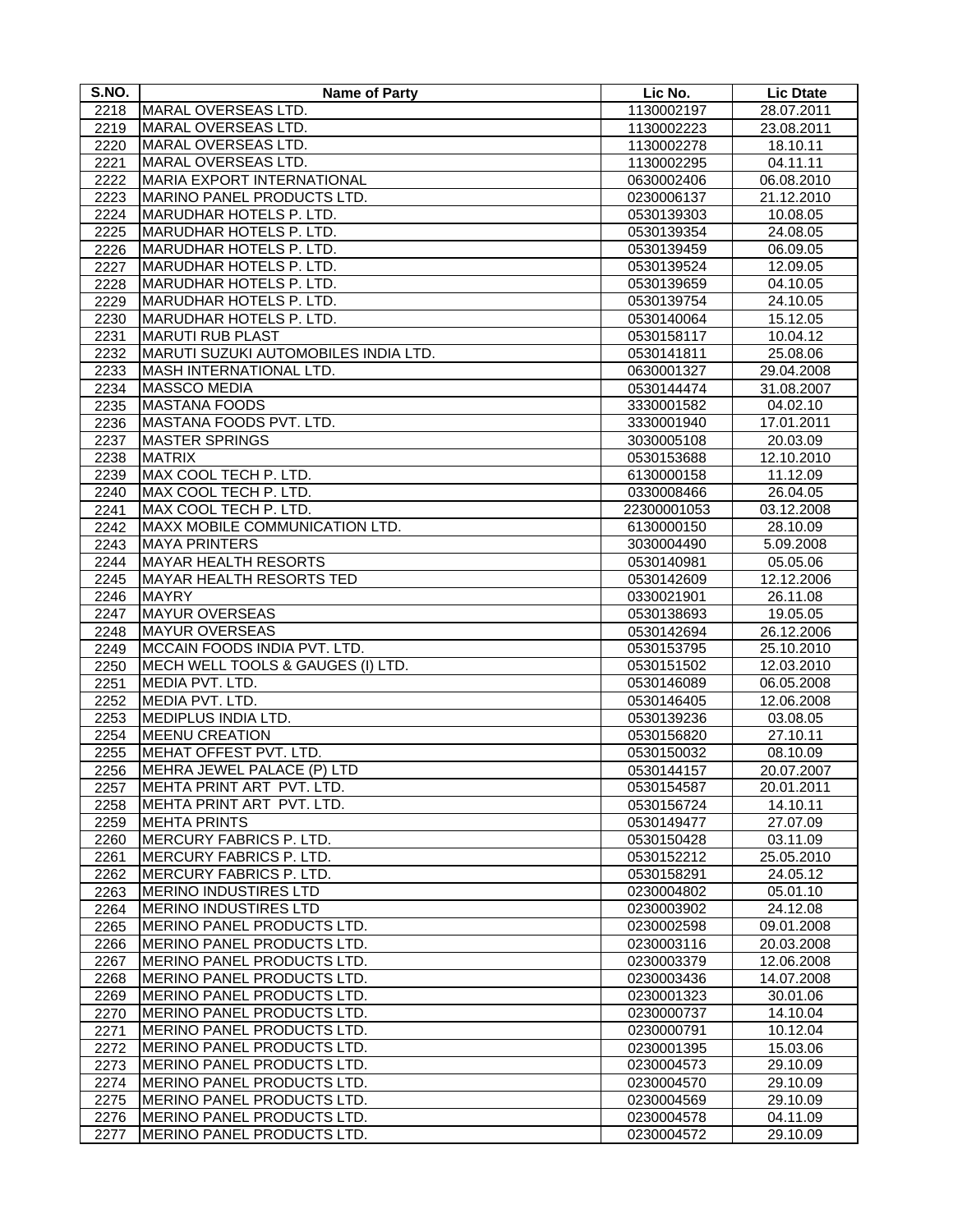| S.NO. | <b>Name of Party</b>         | Lic No.    | <b>Lic Dtate</b> |
|-------|------------------------------|------------|------------------|
| 2278  | MERINO PANEL PRODUCTS LTD.   | 0230005012 | 09.03.2010       |
| 2279  | MERINO PANEL PRODUCTS LTD.   | 0230003706 | 16.10.2008       |
| 2280  | MET TRADE (I) LTD.           | 0530152276 | 01.06.2010       |
| 2281  | <b>METEL EXTRVSIONS</b>      | 0530143423 | 04.04.2007       |
| 2282  | MICRO YARNS (P) LTD          | 0530144081 | 10.07.2007       |
| 2283  | MINDA INDSUTRIES LTD.        | 0530146737 | 24.07.2008       |
| 2284  | MINDA INDSUTRIES LTD.        | 0530150337 | 12.11.09         |
| 2285  | MINDA INDSUTRIES LTD.        | 0530150502 | 01.12.09         |
| 2286  | MINDA INDSUTRIES LTD.        | 0530136463 | 28.06.04         |
| 2287  | MINDA INDSUTRIES LTD.        | 0530136652 | 26.07.04         |
| 2288  | MINDA INDSUTRIES LTD.        | 0530141096 | 18.05.06         |
| 2289  | MINDA INDSUTRIES LTD.        | 0530142562 | 04.12.2006       |
| 2290  | MINDA INDSUTRIES LTD.        | 0530136575 | 14.07.04         |
| 2291  | MINDA INDSUTRIES LTD.        | 0530146220 | 28.05.2008       |
| 2292  | MINDARIKA P. LTD.            | 053015556  | 24.05.11         |
| 2293  | MINDARIKA P. LTD.            | 0530135561 | 15.01.04         |
| 2294  | MINDARIKA P. LTD.            | 0530135548 | 14.01.04         |
| 2295  | MINDARIKA P. LTD.            | 0530138742 | 27.05.05         |
| 2296  | MINDARIKA P. LTD.            | 0530139655 | 04.10.05         |
| 2297  | MINDARIKA P. LTD.            | 0530155561 | 24.5.2011        |
| 2298  | MINTAGE AGRO FOODS PVT. LTD. | 1330003079 | 18.7.2011        |
| 2299  | MIRZA INTERNATIONAL LTD.     | 0630001498 | 26.08.2008       |
| 2300  | MIRZA INTERNATIONAL LTD.     | 0630001497 | 26.08.2008       |
| 2301  | MIRZA INTERNATIONAL LTD.     | 0630001597 | 11.11.2008       |
| 2302  | MIRZA INTERNATIONAL LTD.     | 0630002221 | 22.04.2010       |
| 2303  | MIRZA INTERNATIONAL LTD.     | 0630002277 | 28.05.2010       |
| 2304  | MIRZA INTERNATIONAL LTD.     | 0630002550 | 09.11.2010       |
| 2305  | MIRZA INTERNATIONAL LTD.     | 0630002549 | 09.11.2010       |
| 2306  | MIRZA INTERNATIONAL LTD.     | 0630002725 | 10.3.2011        |
| 2307  | MIRZA INTERNATIONAL LTD.     | 0630002724 | 10.3.2011        |
| 2308  | MIRZA INTERNATIONAL LTD.     | 0630002915 | 5.7.2011         |
| 2309  | MIRZA INTERNATIONAL LTD.     | 0630002999 | 24.08.2011       |
| 2310  | MIRZA INTERNATIONAL LTD.     | 0630003070 | 17.10.11         |
| 2311  | MIRZA INTERNATIONAL LTD.     | 0630003069 | 17.10.11         |
| 2312  | MIRZA INTERNATIONAL LTD.     | 0630003131 | 09.12.11         |
| 2313  | MIRZA INTERNATIONAL LTD.     | 0630003268 | 29.02.12         |
| 2314  | MIRZA INTERNATIONAL LTD.     | 0630003333 | 10.04.12         |
| 2315  | MIRZA INTERNATIONAL LTD.     | 0630003509 | 24.07.12         |
| 2316  | MIRZA INTERNATIONAL LTD.     | 0630003508 | 24.07.12         |
| 2317  | MIRZA INTERNATIONAL LTD.     | 0630003510 | 24.07.12         |
| 2318  | MIRZA INTERNATIONAL LTD.     | 0630003563 | 28.08.12         |
| 2319  | MIRZA INTERNATIONAL LTD.     | 1630003612 | 24.09.12         |
| 2320  | MIRZA INTERNATIONAL LTD.     | 0630001264 | 10.3.2008        |
| 2321  | MIRZA INTERNATIONAL LTD.     | 0630001998 | 23.10.09         |
| 2322  | MIRZA INTERNATIONAL LTD.     | 0530133362 | 01.10.02         |
| 2323  | <b>MISDEHR CRAFT</b>         | 0530156697 | 12.10.2011       |
| 2324  | MODEL ECHOES PVT. LTD.       | 0630002248 | 11.05.2010       |
| 2325  | MODEL ECHOES PVT. LTD.       | 0630001984 | 25.11.09         |
| 2326  | MODEL ECHOES PVT. LTD.       | 0630000482 | 14.03.06         |
| 2327  | MODEL ECHOES PVT. LTD.       | 0630002370 | 26.07.2010       |
| 2328  | MODEL FOOTWEAR (P) LTD       | 0530143651 | 14.05.2007       |
| 2329  | MODEL TANNERS INDIA P. LTD.  | 0630000213 | 15.12.04         |
| 2330  | MODEL TANNERS INDIA P. LTD.  | 0630000372 | 30.08.05         |
| 2331  | MODEL TANNERS INDIA P. LTD.  | 0630000438 | 15.12.05         |
| 2332  | MODEL TANNERS INDIA P. LTD.  | 0630002121 | 03.03.2010       |
| 2333  | MODEL TANNERS INDIA P. LTD.  | 0630002116 | 25.02.2010       |
| 2334  | MODEL TANNERS INDIA P. LTD.  | 0630002588 | 30.11.2010       |
| 2335  | MODEL TANNERS INDIA P. LTD.  | 0630002057 | 19.11.10         |
| 2336  | MODEL TANNERS INDIA P. LTD.  | 0630002049 | 14.01.10         |
| 2337  | <b>MODELAMA EXPORTS</b>      | 0530138487 | 27.04.05         |
|       |                              |            |                  |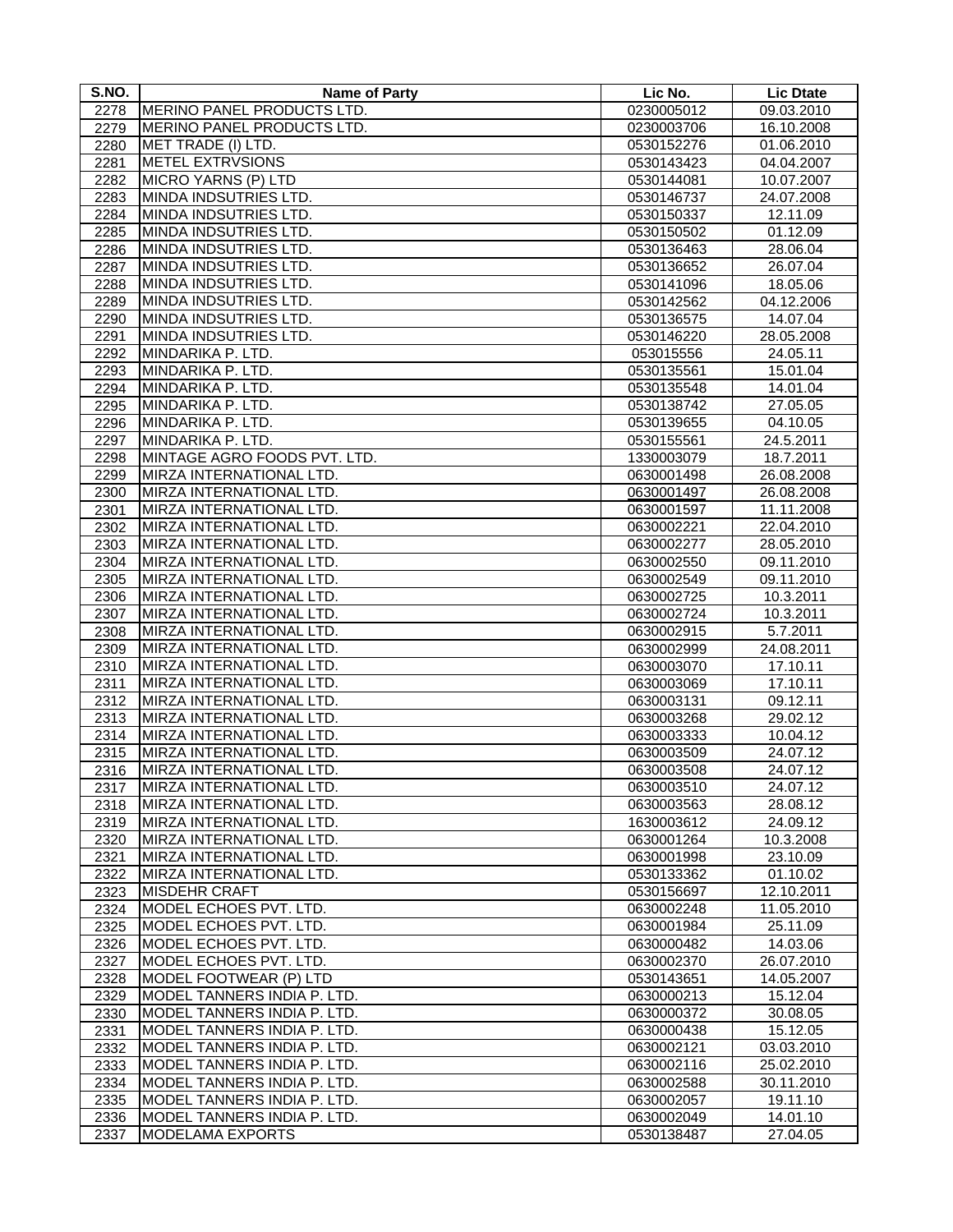| S.NO. | <b>Name of Party</b>                               | Lic No.    | <b>Lic Dtate</b> |
|-------|----------------------------------------------------|------------|------------------|
| 2338  | MODERN DAIRES LTD                                  | 3330002609 | 02.11.12         |
| 2339  | <b>MODESTY GARMENTS</b>                            | 0330006202 | 09.07.04         |
| 2340  | <b>MODESTY GARMENTS</b>                            | 0330007217 | 30.11.04         |
| 2341  | <b>MODESTY GARMENTS</b>                            | 0530142902 | 22.01.2007       |
| 2342  | <b>MOMNT DANIALS COAL</b>                          | 0530149822 | 16.09.09         |
| 2343  | <b>MONETSU TEXTILE</b>                             | 1130002299 | 09.11.11         |
| 2344  | MONGA FOOD                                         | 3030004869 | 31.12.08         |
| 2345  | <b>MONNET ISPAT</b>                                | 0530158987 | 03.08.12         |
| 2346  | <b>MORVI EXPORT</b>                                | 3230005104 | 25.08.05         |
| 2347  | MR KAY FORGE P. LTD.                               | 0530152394 | 09.06.2010       |
| 2348  | MRS. BECTORS FOODS SPL LTD.                        | 3030000909 | 28.02.05         |
| 2349  | <b>MSA AUTOMOTIVE</b>                              | 0530156485 | 14.09.11         |
| 2350  | <b>MUFTI PROJECTS</b>                              | 0230007499 | 02.01.12         |
| 2351  | <b>MUJAL CASTINGS</b>                              | 3030007025 | 22.07.2010       |
| 2352  | <b>MUJAL CASTINGS</b>                              | 0530148409 | 11.02.09         |
| 2353  | <b>MUJAL CASTINGS</b>                              | 3030006044 | 10.12.09         |
| 2354  | MURLI AGRO PRODUCTS LTD.                           | 0530004972 | 01.01.04         |
| 2355  | <b>MURLI AGRO PRODUCTS LTD.</b>                    | 0330005278 | 24.02.04         |
| 2356  | <b>MURLIWALA EXPORTS</b>                           | 1330001146 | 15.12.05         |
| 2357  | MUSASHI AUTO PARTS INDIA P. LTD.                   | 0530136702 | 30.07.04         |
| 2358  | MUSASHI AUTO PARTS P. LTD.                         | 0530139406 | 29.08.05         |
| 2359  | NAFEES FROZEN                                      | 0530147925 | 10.12.2008       |
| 2360  | NAHAR IND.                                         | 3030009405 | 27.03.12         |
| 2361  | NAMARD (P) LTD                                     | 3330002108 | 06.09.2011       |
| 2362  | <b>NANAKSAR RICE MILLS</b>                         | 3330001482 | 30.10.09         |
| 2363  | NARANJAN RICE EXPORTS P. LTD.                      | 3030000066 | 04.04.05         |
| 2364  | NARULA OIL & FATS P. LTD.                          | 3030001291 | 26.10.05         |
| 2365  | NATIONAL ENGG. INDUSTRIES LTD.                     | 1330001121 | 03.11.05         |
| 2366  | NATIONAL ENGG. INDUSTRIES LTD.                     | 1330001395 | 07.09.06         |
| 2367  | <b>NAV BHARAT EXPORTS</b>                          | 0530148798 | 15.04.09         |
| 2368  | <b>NAV BHARAT EXPORTS</b>                          | 0530136587 | 13.07.04         |
| 2369  | NAV BHARAT INTERNATIONAL LTD.                      | 0530141509 | 17.07.06         |
| 2370  | NAV ENGINEERS P. LTD.                              | 0530137044 | 22.09.04         |
| 2371  | NAV SOFT TRAINING & DEVELOPMENT SERVICES PVT. LTD. | 1330002541 | 19.04.2010       |
| 2372  | NAVRANG INTERNATIONAL                              | 0530135852 | 09.03.04         |
| 2373  | NAVRANG INTERNATIONAL                              | 0530141182 | 26.05.06         |
| 2374  | <b>NAVRY EXPORTS</b>                               | 0530139610 | 27.09.05         |
| 2375  | NECTAR LIFESCIENCES LTD.                           | 2230001287 | 03.02.10         |
| 2376  | NECTAR LIFESCIENCES LTD.                           | 2230001954 | 13.03.12         |
| 2377  | <b>INECTAR LIFESCIENCES LTD.</b>                   | 2230001743 | 07.06.11         |
| 2378  | NECTAR LIFESCIENCES LTD.                           | 2230001983 | 25.04.12         |
| 2379  | NECTAR LIFESCIENCES LTD.                           | 2230002005 | 14.06.12         |
| 2380  | NECTAR LIFESCIENCES LTD.                           | 2230001924 | 31.01.2012       |
| 2381  | NECTAR LIFESCIENCES LTD.                           | 2230000095 | 21.06.04         |
| 2382  | NECTAR LIFESCIENCES LTD.                           | 2230001205 | 25.09.09         |
| 2383  | NECTAR LIFESCIENCES LTD.                           | 2230000912 | 14.05.2008       |
| 2384  | NECTAR LIFESCIENCES LTD.                           | 2230001376 | 03.05.2010       |
| 2385  | NECTAR LIFESCIENCES LTD.                           | 2230001388 | 14.06.2010       |
| 2386  | NECTAR LIFESCIENCES LTD.                           | 2230001488 | 31.08.2010       |
| 2387  | NECTAR LIFESCIENCES LTD.                           | 2230000489 | 29.11.06         |
| 2388  | NECTAR LIFESCIENCES LTD.                           | 2230000319 | 18.05.06         |
| 2389  | NECTAR LIFESCIENCES LTD.                           | 2230000490 | 29.11.06         |
| 2390  | NECTAR LIFESCIENCES LTD.                           | 2230000432 | 17.10.06         |
| 2391  | NECTAR LIFESCIENCES LTD.                           | 2210001165 | 06.07.09         |
| 2392  | NEELSON OVERSEAS                                   | 0630002706 | 21.2.2011        |
| 2393  | <b>NEETA LIFE</b>                                  | 2230001160 | 22.06.09         |
| 2394  | <b>NEW HOSYARA OVERSEAS</b>                        | 3330001780 | 20.08.2010       |
| 2395  | NEW MODEL IMPEX PVT. LTD.                          | 0530142344 | 09.11.06         |
| 2396  | <b>NEW UNIVERSAL</b>                               | 0630001279 | 18.03.2008       |
| 2397  | <b>NEXT MEDIA</b>                                  | 0530149116 | 05.06.09         |
|       |                                                    |            |                  |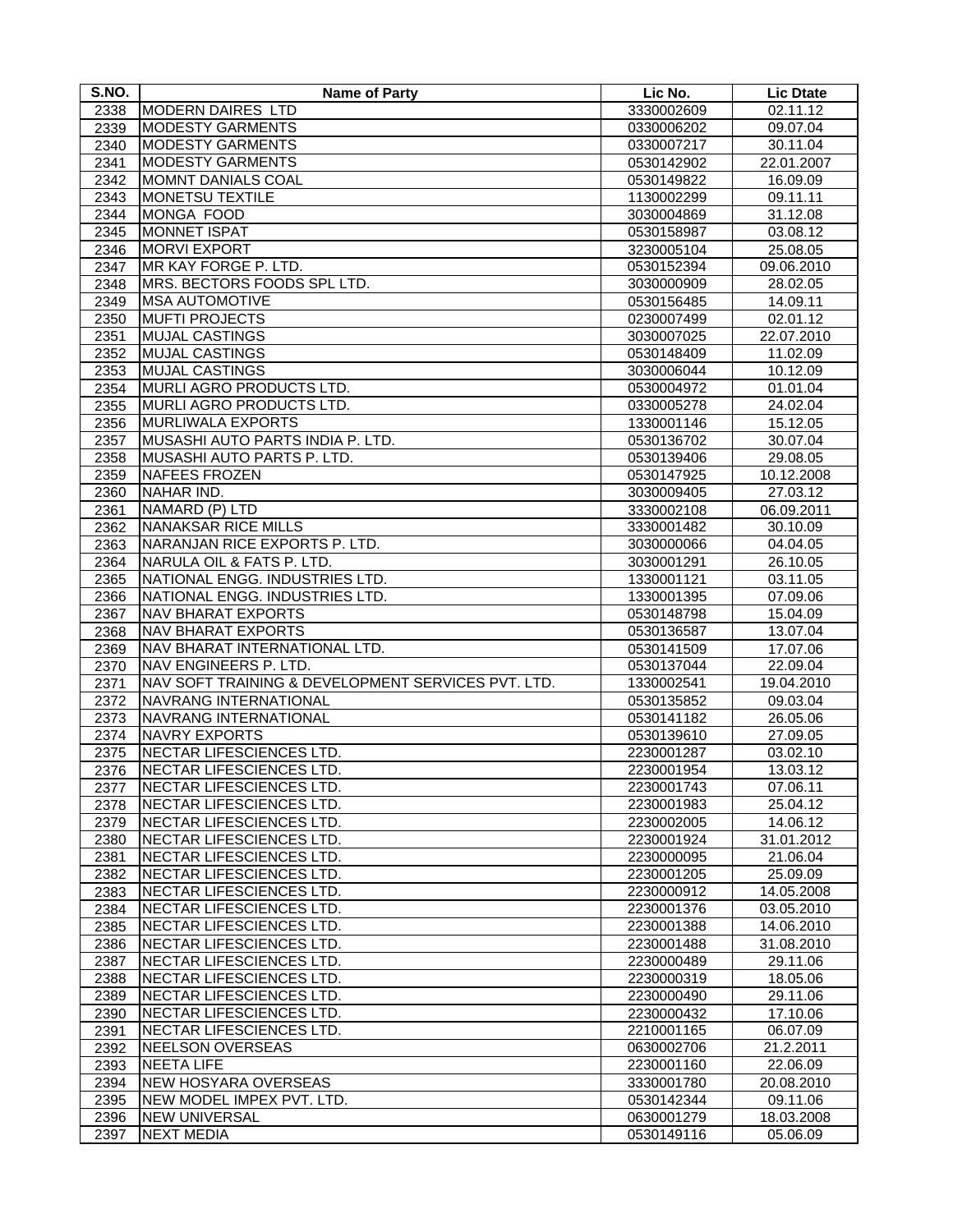| S.NO.        | <b>Name of Party</b>             | Lic No.                  | <b>Lic Dtate</b> |
|--------------|----------------------------------|--------------------------|------------------|
| 2398         | NICO TEXTILE (P) LTD             | 0930002900               | 08.02.2007       |
| 2399         | <b>NIDHI</b>                     | 3030005315               | 20.05.09         |
| 2400         | <b>NIFFN EPINZ</b>               | 1330003553               | 20.09.12         |
| 2401         | <b>NIHAL HEATHER</b>             | 2230001004               | 09.12.2010       |
| 2402         | NIPRO GLASS I LTD                | 0530156219               | 11.08.2011       |
| 2403         | NIRVANA BIOSYS P. LTD.           | 0530152124               | 14.05.2010       |
| 2404         | NITIN SPINNERS LTD.              | 1330003203               | 14.11.11         |
| 2405         | NITRAJ AGRO FOODS PVT.LTD        | 0530146828               | 5.08.2008        |
| 2406         | NORTHEN TANNELY                  | 0630003670               | 02.11.12         |
| 2407         | NORTHER TANNERY                  | 0630002152               | 18.03.2010       |
| 2408         | <b>NORTHERN TANNERY</b>          | 0630000406               | 19.10.05         |
| 2409         | NOV SARA INDIA PVT.LTD.          | 6130000614               | 21.01.10         |
| 2410         | NOV SARA INDIA PVT.LTD.          | 6130000099               | 25.07.2008       |
| 2411         | NOVA LAMIBOARD PVT. LTD.         | 2230000402               | 26.09.06         |
| 2412         | NTL ELECTRONICS INDIA LTD.       | 0530155567               | 24.5.2011        |
| 2413         | NTL ELECTRONICS INDIA LTD.       | 0530155887               | 1.7.2011         |
| 2414         | <b>NUPTA POWER</b>               | 2330000452               | 29.07.09         |
| 2415         | O.G. ESTATES P. LTD              | 0530152215               | 25.05.2010       |
| 2416         | OAK APPARELS PVT. LTD.           | 0530141361               | 20.06.06         |
| 2417         | <b>OBEETEE TEXTILES PVT. LTD</b> | 1530000545               | 19.03.09         |
| 2418         | OBEETEE TEXTILES PVT. LTD        | 05300149895              | 02.09.09         |
| 2419         | OBEETEE TEXTILES PVT. LTD        | 0530157079               | 30.11.2011       |
| 2420         | OCHOA LABORATORIES LTD.          | 0530140835               | 07.04.06         |
| 2421         | OCM INDIA LTD                    | 1230000800               | 20.07.2011       |
| 2422         | <b>OCM INDIA LTD</b>             | 1230000878               | 24.04.12         |
| 2423         | <b>OCM INDIA LTD</b>             | 1230000893               | 18.05.12         |
| 2424         | <b>OCM INDIA LTD</b>             | 1230000423               | 12.09.2008       |
| 2425         | OGION CONMEXES P. LTD.           | 0530151394               | 26.02.2010       |
| 2426         | <b>OHANA OVERSEAS</b>            | 3330002287               | 20.03.12         |
|              | <b>OLAM ESXPORT</b>              |                          | 31.10.2008       |
| 2427<br>2428 | OLIVER MCINROY & CO.             | 0530147616<br>2930000092 | 21.07.05         |
| 2429         | OLYMPUS I.P. LTD.                | 0530135495               | 02.01.04         |
| 2430         | <b>OM OVERSEAS</b>               | 3330000359               | 18.02.05         |
|              | OM OVERSEAS                      |                          |                  |
| 2431         | OM YARN PLUS PVT. LTD.           | 3330000895               | 24.12.2007       |
| 2432         | <b>OOM EXPORTS</b>               | 3030002191               | 15.11.06         |
| 2433         | <b>OOM EXPORTS</b>               | 0690001859               | 04.08.09         |
| 2434         |                                  | 0630000982               | 18.06.2007       |
| 2435         | OOM EXPORTS                      | 0630000932               | 26.04.2007       |
| 2436         | <b>OOM EXPORTS</b>               | 0630001295               | 31.03.2008       |
| 2437         | OOM EXPORTS                      | 0630001386               | 29.05.2008       |
| 2438         | <b>OOM EXPORTS</b>               | 0630001750               | 16.04.09         |
| 2439         | <b>OOM EXPORTS</b>               | 0630001765               | 04.05.09         |
| 2440         | <b>OOM EXPORTS</b>               | 0630001527               | 16.09.2008       |
| 2441         | <b>OPEX INDIA</b>                | 0530140820               | 04.04.06         |
| 2442         | ORBIT RESORTS PVT. LTD.          | 0530154839               | 21.02.2011       |
| 2443         | ORCHID OVERSEAS                  | 0530153816               | 26.10.2010       |
| 2444         | OREINT CRAFT LTD.                | 0530153896               | 17.10.2010       |
| 2445         | OREINT CRAFT LTD.                | 0530153836               | 25.10.2010       |
| 2446         | ORIENT CRAFT LTD.                | 0530135789               | 27.02.04         |
| 2447         | <b>ORIENT CRAFT LTD.</b>         | 0530136068               | 19.04.04         |
| 2448         | ORIENT CRAFT LTD.                | 0530141633               | 31.07.06         |
| 2449         | ORIENT CRAFT LTD.                | 0530146134               | 13.05.2008       |
| 2450         | ORIENT CRAFT LTD.                | 0530149947               | 30.09.2009       |
| 2451         | ORIENT CRAFT LTD.                | 0530150964               | 15.01.10         |
| 2452         | ORIENT CRAFT LTD.                | 0530151697               | 31.03.2010       |
| 2453         | ORIENT CRAFT LTD.                | 0530153033               | 07.05.2010       |
| 2454         | ORIENT CRAFT LTD.                | 0530154347               | 23.12.2010       |
| 2455         | ORIENT CRAFT LTD.                | 0530154544               | 17.01.2011       |
| 2456         | ORIENT CRAFT LTD.                | 0530154662               | 31.01.2011       |
| 2457         | ORIENT CRAFT LTD.                | 0530154892               | 28.02.2011       |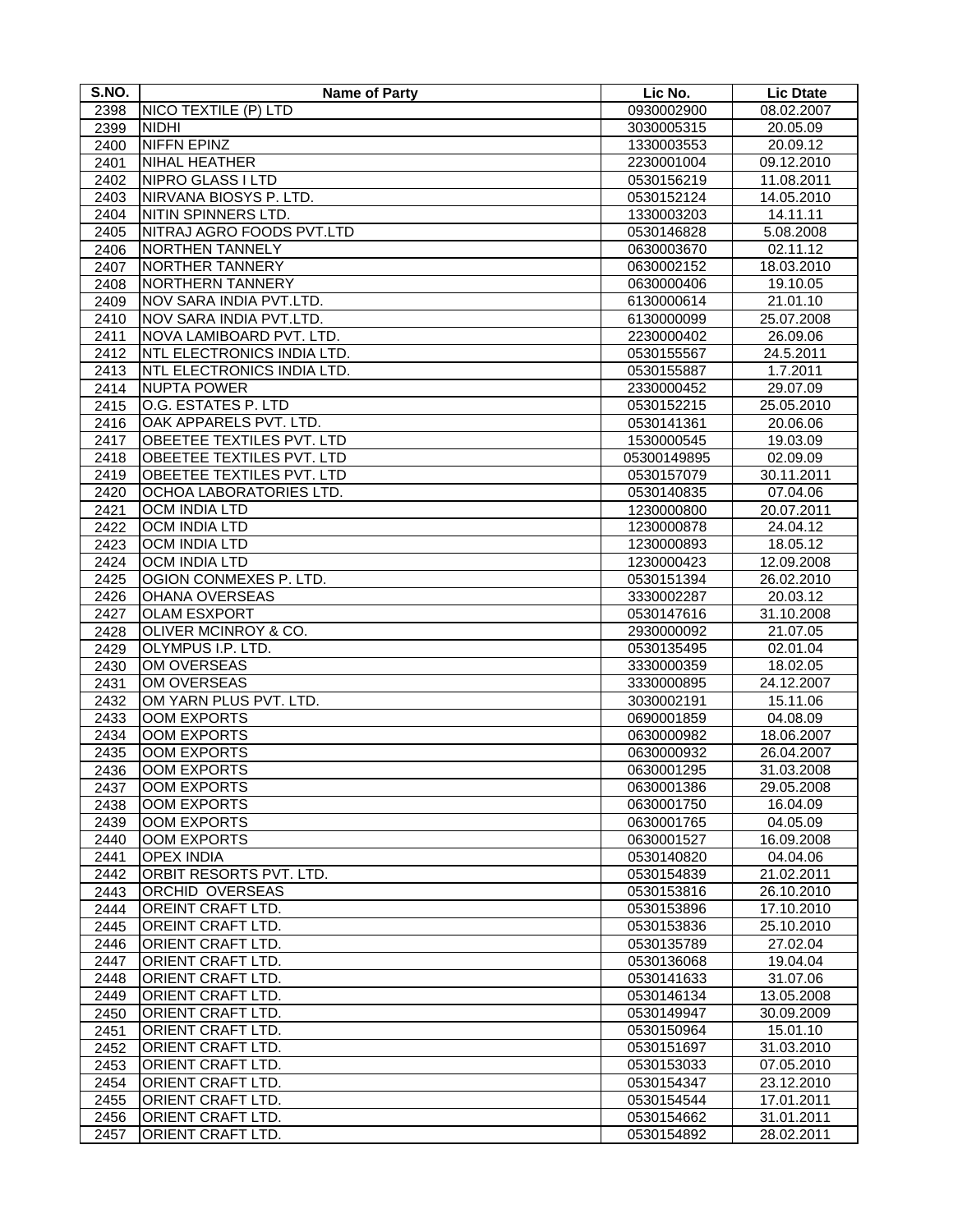| S.NO.        | <b>Name of Party</b>                          | Lic No.                  | <b>Lic Dtate</b>       |
|--------------|-----------------------------------------------|--------------------------|------------------------|
| 2458         | ORIENT CRAFT LTD.                             | 0530155063               | 17.03.2011             |
| 2459         | ORIENT CRAFT LTD.                             | 0530155124               | 25.3.2011              |
| 2460         | <b>ORIENT CRAFT LTD.</b>                      | 0530155775               | 15.6.2011              |
| 2461         | <b>ORIENT CRAFT LTD.</b>                      | 0530156022               | 19.7.2011              |
| 2462         | ORIENT CRAFT LTD.                             | 0530155998               | 14.7.2011              |
| 2463         | ORIENT CRAFT LTD.                             | 0530156392               | 02.09.2011             |
| 2464         | ORIENT CRAFT LTD.                             | 0530157714               | 22.02.2012             |
| 2465         | ORIENT CRAFT LTD.                             | 0530158190               | 20.04.12               |
| 2466         | ORIENT CRAFT LTD.                             | 0530157426               | 17.01.2012             |
| 2467         | ORIENT CRAFT LTD.                             | 0530157445               | 19.01.2012             |
| 2468         | <b>ORIENT EXPORTS</b>                         | 0630002390               | 02.08.2010             |
| 2469         | ORIENTAL CARBON & CHEMICALS LTD.              | 0530148078               | 26.02.08               |
| 2470         | ORIENTAL CARBON & CHEMICALS LTD.              | 0530136139               | 28.04.04               |
| 2471         | ORIENTAL ENGG. WORKS P. LTD.                  | 3330000275               | 22.09.04               |
| 2472         | OSCAR LEATHERS P. LTD.                        | 2230001364               | 19.03.2010             |
| 2473         | OSCAR MEDICARE PVT. LTD.                      | 0530154067               | 25.11.2010             |
| 2474         | <b>OSHO FORGE LTD</b>                         | 3030008410               | 30.06.2011             |
| 2475         | OSWAL COTTON SPINNING MILLS                   | 3030003568               | 04.01.2008             |
| 2476         | OSWAL COTTON SPINNING MILLS                   | 3030004338               | 28.07.2008             |
| 2477         | <b>OSWAL COTTON SPINNING MILLS</b>            | 3030007420               | 21.12.2010             |
| 2478         | OSWAL COTTON SPINNING MILLS                   | 3030007652               | 21.12.2010             |
| 2479         | OSWAL COTTON SPINNING MILLS                   | 3030010188               | 12.10.12               |
| 2480         | OSWAL COTTON SPINNING MILLS                   | 3030008960               | 16.11.2011             |
| 2481         | OSWAL KNIT INDUSTRIES LTD.                    | 3030006813               | 07.06.2010             |
| 2482         | <b>OSWSAL COTTON</b>                          | 3030003442               | 03.12.2007             |
| 2483         | <b>OTM JEWELLARY</b>                          | 0530150497               | 24.11.09               |
| 2484         | P.C. JEWELLERS                                | 0530155517               | 19.5.2011              |
| 2485         | P.C. JEWWELLERS P. LTD.                       | 0530153468               | 22.09.2010             |
| 2486         | P.K.OVERSEAS                                  | 0530148950               | 11.05.09               |
| 2487         | P.K.OVERSEAS                                  | 0530143249               | 09.03.07               |
| 2488         | P.P. JEWELLERS                                | 0530136835               | 19.08.04               |
| 2489         | P.P. JEWELLERS                                | 0530137495               | 02.12.04               |
| 2490         | PADAM ENGG. PVT. LTD.                         | 0530140199               | 04.01.06               |
| 2491         | PAGRO FOZEN FOODS (P) LTD                     | 2230001675               | 18.3.2011              |
| 2492         | PAGRO GOODS LTD                               | 223001100                | 02.03.09               |
| 2493         | PANACEA BIOTEC LTD                            | 0530159102               | 24.08.12               |
| 2494         | PANACEA BIOTEC LTD                            | 0530149787               | 11.09.09               |
| 2495         | PANACEA BIOTEC LTD                            | 0530150274               | 06.11.09               |
| 2496         | PANACEA BIOTEC LTD                            | 0530150511               | 02.12.09               |
| 2497         | <b>PANACEA BIOTEC LTD</b>                     | 0530150663               | 16.12.09               |
| 2498         | PANACEA BIOTEC LTD                            | 0530150950               | 14.01.10               |
| 2499         | PANACEA BIOTEC LTD                            | 0530151125               | 02.02.10               |
| 2500         | PANACEA BIOTEC LTD.                           | 0530157750               | 27.02.12               |
| 2501         | PANACEA BIOTEC LTD.                           | 0530157805               | 02.03.12               |
| 2502         | PANACEA BIOTECH LTD.                          | 0593046765               |                        |
| 2503         | PANACEA BIOTECH LTD.                          | 0593046765               |                        |
| 2504         | PANACEA BIOTECH LTD.                          | 0530153497               | 23.09.2010             |
| 2505         | PANACEA BIOTECH LTD.                          | 0530156084               | 26.07.2011             |
| 2506         | PANACEA BIOTECH LTD.                          | 0530156366               | 30.08.2011             |
| 2507         | PANACEA BIOTECH LTD.                          | 0530156365               | 30.08.2011             |
| 2508         | PANACEA BIOTECH LTD.                          | 0530156585               | 27.09.2011             |
| 2509         | PANACEA BIOTECH LTD.                          | 0530155575               | 25.05.2011             |
| 2510         | PANACEA BIOTECH LTD.                          | 0530155472               | 12.05.2011             |
| 2511         | PANECEA BIOTECH LTD.                          | 0530136182               | 07.05.04               |
| 2512         | PANJAB AGRI VENTURES                          | 3030003104               | 23.08.2007             |
| 2513         | PAPNEJA RICE MILLS<br>PARABOLIC DRUGS CO.     | 3330002571               | 19.10.12<br>25.10.04   |
| 2514         | PARABOLIC DRUGS LTD.                          | 2230000119               |                        |
| 2515<br>2516 | LEATHER ACCESSORIES PVT. LTD.<br><b>PARAD</b> | 2230000256<br>0530153372 | 21.12.05<br>13.09.2010 |
| 2517         | PARAGON APPAREL (I) LTD.                      | 0530146586               | 03.07.2008             |
|              |                                               |                          |                        |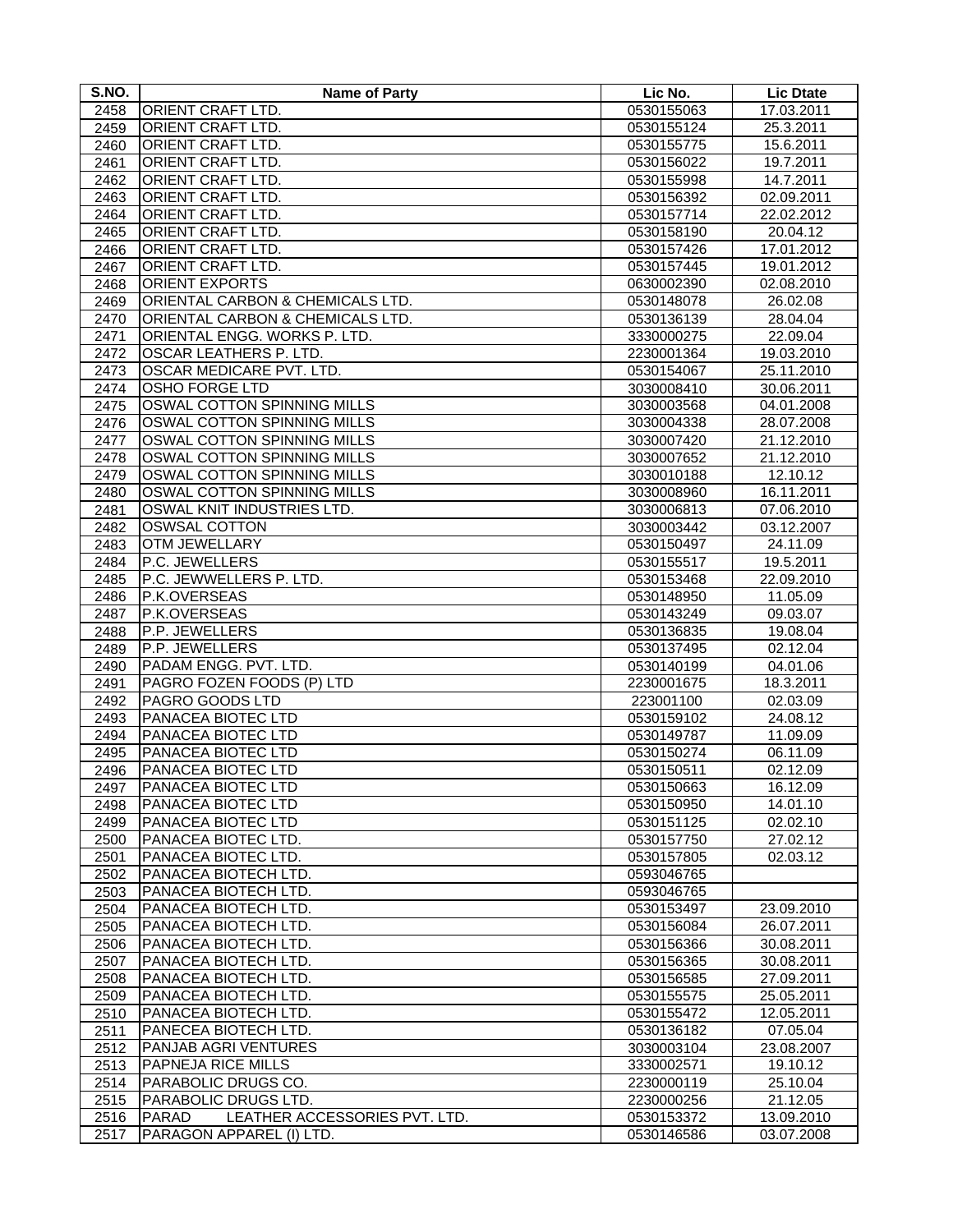| S.NO.        | <b>Name of Party</b>                 | Lic No.                  | <b>Lic Dtate</b>     |
|--------------|--------------------------------------|--------------------------|----------------------|
| 2518         | PARAMOUNT COMMUNICATIONS LTD.        | 0530135520               | 08.01.04             |
| 2519         | PARAS OFFSET PVT. LTD.               | 0530147400               | 07.10.2008           |
| 2520         | PARAS PHARMACEUTICALS LTD.           | 0830004652               | 27.01.2012           |
| 2521         | PARAS PHARMACEUTICALS LTD.           | 0830001285               | 19.04.06             |
| 2522         | PARAS PHARMACEUTICALS LTD.           | 0830001318               | 11.05.06             |
| 2523         | PARAS WHITE GOLD AGRO INDUSTRIES     | 1130002249               | 08.09.2011           |
| 2524         | PARIS ALYSEES INDIA                  | 1310021227               | 28.03.06             |
| 2525         | PARIS ELYSEES INDUSTRIES P. LTD.     | 1330001034               | 17.08.05             |
| 2526         | PARISUDH MACHINE PVT LTD             | 0530156935               | 14.11.11             |
| 2527         | PARVEEN INDUSTRIES P. LTD.           | 0530135555               | 14.01.04             |
| 2528         | PARVEEN INDUSTRIES P. LTD.           | 0530140439               | 14.02.06             |
| 2529         | PATARJAL                             | 0530149499               | 28.07.09             |
| 2530         | PATRAN FOODS PVT LTD                 | 3030010288               | 19.11.12             |
| 2531         | PC JEWELLERS PVT.LTD                 | 0530148235               | 19.01.09             |
| 2532         | PC JEWWELLERS P. LTD.                | 0530154312               | 22.12.2010           |
| 2533         | <b>PEARD BROADCASTING CORP. LTD.</b> | 0530154124               | 03.12.2010           |
| 2534         | PEARD BROADCASTING CORP. LTD.        | 0530154122               | 03.12.2010           |
| 2535         | PEARD BROADCASTING CORP. LTD.        | 0530154123               | 03.12.2010           |
| 2536         | PEARD BROADCASTING CORP. LTD.        | 0530154121               | 03.12.2010           |
|              | PEARD BROADCASTING CORP. LTD.        | 0530149704               | 24.08.09             |
| 2537<br>2538 | PEARD BROADCASTING CORP. LTD.        | 0530150862               | 06.01.10             |
| 2539         | PEARD BROADCASTING CORP. LTD.        | 0530151327               | 19.02.10             |
|              | PEARD BROADCASTING CORP. LTD.        | 0530155655               | 1.6.2011             |
| 2540         | PEARD BROADCASTING CORP. LTD.        |                          |                      |
| 2541         | PEARD BROADCASTING CORP. LTD.        | 0530136925<br>0530137300 | 03.09.04<br>28.10.04 |
| 2542         |                                      |                          |                      |
| 2543         | PEARD BROADCASTING CORP. LTD.        | 0530148609               | 18.03.09             |
| 2544         | PEARD BROADCASTING CORP. LTD.        | 0530148617               | 18.03.09             |
| 2545         | PEARD BROADCASTING CORP. LTD.        | 0530148608               | 18.03.09             |
| 2546         | PEARD BROADCASTING CORP. LTD.        | 0530148600               | 18.03.09             |
| 2547         | PEARD BROADCASTING CORP. LTD.        | 0530148610               | 18.05.09             |
| 2548         | PEARD BROADCASTING CORP. LTD.        | 0530148611               | 17.05.09             |
| 2549         | PERAL VISION PVT. LTD.               | 0530146000               | 22.04.2008           |
| 2550         | PERFECT INC                          | 3030009362               | 15.03.12             |
| 2551         | PHAMA FFILIATES ASIA                 | 0506207136               | 30.08.2007           |
| 2552         | PHARMAFFILIATES ASIA                 | 2230000169               | 05.05.05             |
| 2553         | PHOENIX CONTACT (I) PVT. LTD.        | 0530140956               | 28.04.06             |
| 2554         | PHOENIX CONTACT (I) PVT. LTD.        | 0530155704               | 8.6.2011             |
| 2555         | PHOENIX CONTACT (I) PVT. LTD.        | 0505070464               | 21.01.2011           |
| 2556         | PICCEDILY HOTELS P.LTD.              | 0530148926               | 06.05.09             |
| 2557         | PICCEDILY HOTELS P.LTD.              | 0530155959               | 11.07.2011           |
| 2558         | PICCEDILY HOTELS P.LTD.              | 0530155958               | 11.07.2021           |
| 2559         | PICCEDILY HOTELS P.LTD.              | 0530156180               | 05.08.2011           |
| 2560         | PICCEDILY HOTELS P.LTD.              | 0530156179               | 08.05.2011           |
| 2561         | PICCEDILY HOTELS P.LTD.              | 0530141602               | 20.07.06             |
| 2562         | PIEM HOTELS LTD.                     | 0530137228               | 18.10.04             |
| 2563         | PIEM HOTELS LTD.                     | 0530136187               | 07.05.04             |
| 2564         | PIEM HOTELS LTD.                     | 0530137513               | 02.12.04             |
| 2565         | PIEM HOTELS LTD.                     | 0530137829               | 11.01.05             |
| 2566         | PIEM HOTELS LTD.                     | 0530138247               | 16.03.05             |
| 2567         | PIEM HOTELS LTD.                     | 0530138877               | 15.06.05             |
| 2568         | PILOT INDUSTRIES LTD.                | 0530154520               | 12.01.2011           |
| 2569         | PINNICAL CLOTHING P. LTD.            | 0530150128               | 21.10.2009           |
| 2570         | PINNICAL CLOTHING P. LTD.            | 0530150057               | 12.10.2009           |
| 2571         | <b>PIONEER</b>                       | 0330022581               | 09.03.09             |
| 2572         | PLUS PAPER FOOD PVT. LTD.            | 0330018992               | 08.02.2008           |
| 2573         | <b>PME TRANSFORMOR</b>               | 0530148552               | 06.03.09             |
| 2574         | POLY MEDICURE LTD                    | 0530151185               | 08.02.10             |
| 2575         | POLY MEDICURE LTD                    | 0530148726               | 30.03.09             |
| 2576         | POLY MEDICURE LTD                    | 0530138211               | 11.03.05             |
| 2577         | POLY PLEX CORPORATION LTD.           | 0530135319               | 08.12.3              |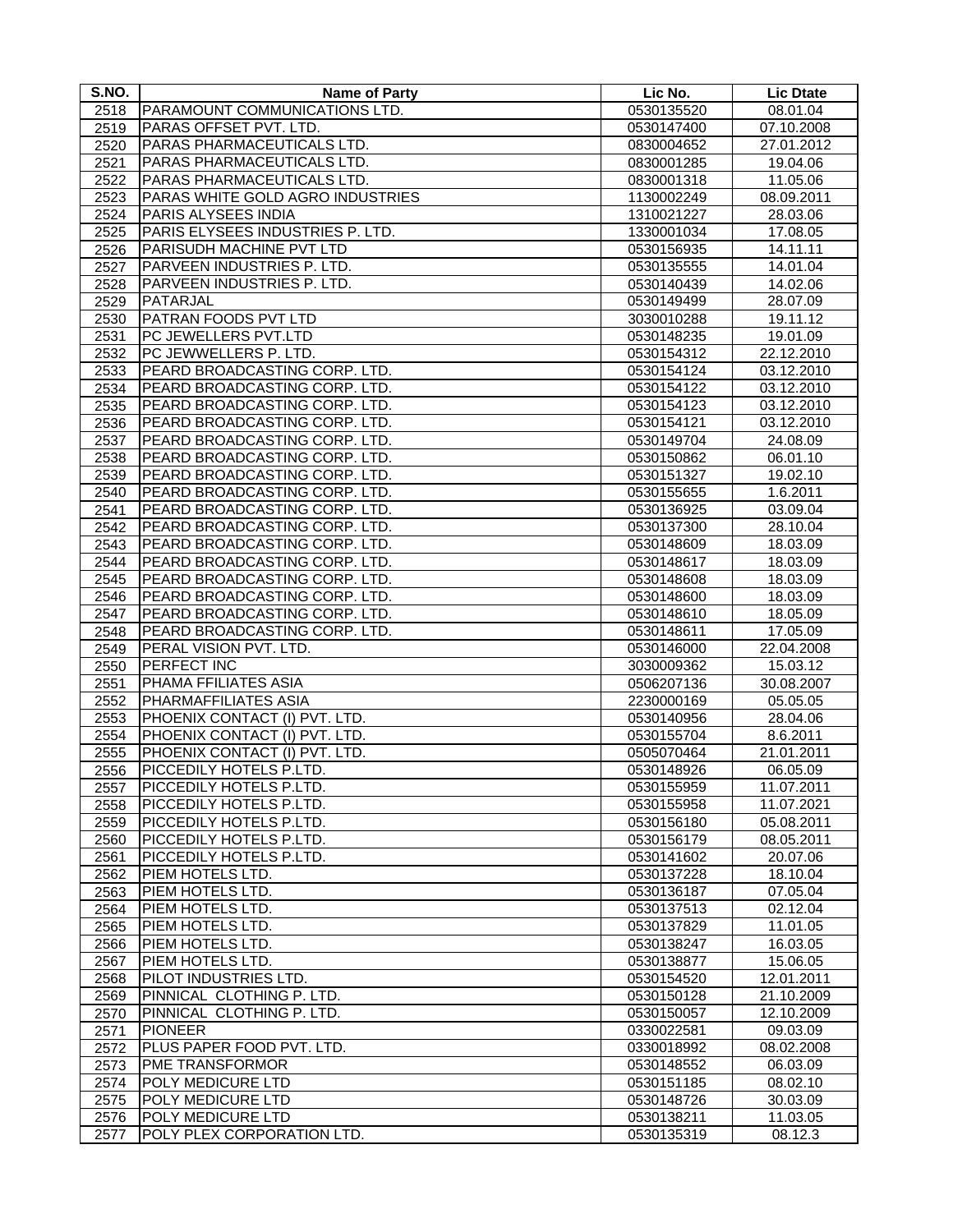| S.NO.        | <b>Name of Party</b>                             | Lic No.                  | <b>Lic Dtate</b>       |
|--------------|--------------------------------------------------|--------------------------|------------------------|
| 2578         | POLY PLEX CORPORATION LTD.                       | 0530136401               | 18.06.04               |
| 2579         | <b>POLYLION TEXTILE</b>                          | 3330002440               | 08.08.12               |
| 2580         | <b>POLYMER</b>                                   | 3430001629               | 24.12.09               |
| 2581         | POOJA FARGE LTD.                                 | 0597032041               | 29.09.11               |
| 2582         | POSITIVE TELEVISION P. LTD.                      | 0530135850               | 09.03.4                |
| 2583         | POWER SPEAK AUTOMATION                           | 0530159655               | 02.11.12               |
| 2584         | POWERCON INDUSTRIES                              | 0530152507               | 17.06.2010             |
| 2585         | PPR HOTELIER P. LTD.                             | 3030007680               | 29.12.2010             |
| 2586         | PRACHI LEATHERS PVT. LTD.                        | 0630003444               | 21.06.12               |
| 2587         | PRACHI LEATHERS PVT. LTD.                        | 0630002981               | 10.08.2011             |
| 2588         | PRACHI LEATHERS PVT. LTD.                        | 0630001348               | 07.05.2008             |
| 2589         | PRECISE SEAMLESS APPARELS P. LTD.                | 0530155491               | 13.5.2011              |
| 2590         | PREET HOSIERY EXPORTS LTD.                       | 3030001186               | 31.08.05               |
| 2591         | PREMIUM MOULDINGS & PRSSINGS                     | 0530138117               | 23.02.05               |
| 2592         | PRIME HARNESS SYSTEM P. LTD                      | 0530156037               | 21.07.2011             |
| 2593         | PRINTMAN ASSOCIATES PVT. LTD.                    | 0530155131               | 15.04.2011             |
| 2594         | PROMED EXPORTS P. LTD                            | 0530158902               | 24.07.12               |
| 2595         | PROMINENT EXPORTS INTERNATIONAL                  | 3030000630               | 07.06.04               |
| 2596         | PUBLIC CLOTHING (P) LTD                          | 0530144399               | 22.08.2007             |
| 2597         | PUBLIC CLOTHING P. LTD.                          | 0530140015               | 08.12.05               |
| 2598         | PUBLIC CLOTHING P. LTD.                          | 0530145102               | 30.11.2007             |
| 2599         | PUJAB AGRI VENTURE LTD.                          | 3030003945               | 23.04.2008             |
| 2600         | PUNDRIR TEXTILE MILLS PVT. LTD.                  | 3030006441               | 16.03.2010             |
| 2601         | PUNJAB BASMATI RICE LTD.                         | 1230000062               | 29.01.04               |
| 2602         | PUNJAB BASMATI RICE LTD.                         | 1230000125               | 28.01.05               |
| 2603         | PUNJAB BASMATI RICE LTD.                         | 2230000986               | 29.06.05               |
| 2604         | PUNJAB BASMATI RICE LTD.                         | 1230000560               | 24.09.09               |
| 2605         | PUNJAB STAINLESS STEEL                           | 0530136179               | 07.05.04               |
| 2606         | <b>PUNKCITY AGRO</b>                             | 1330002014               | 28.01.09               |
| 2607         | <b>QUALITY RICE EXPORTS</b><br>R K INTERNATIONAL | 3030005737<br>3030007623 | 17.09.09<br>13.12.2010 |
| 2608<br>2609 | R P BASMATI LTD.                                 | 3330000123               | $\overline{27.8.3}$    |
| 2610         | <b>R P BASMATI RICE</b>                          | 3330002290               | 22.03.12               |
| 2611         | R. J AGRO INDUSTRIES                             | 3330001407               | 26.08.09               |
| 2612         | R.H AGRO PVT. LTD.                               | 0530147394               | 2.10.2008              |
| 2613         | R.K. LABORATORIES P. LTD                         | 2230001610               | 31.01.2011             |
| 2614         | R.K.LABORTRIOS                                   | 2230001041               | 20.11.2008             |
| 2615         | <b>R.L. EXPORTS</b>                              | 3030004517               | 10.09.2008             |
| 2616         | R.MANISH JEWELLARY                               | 0530154352               | 24.12.2010             |
| 2617         | R.N. BAJAJ OVERSEAS                              | 0630000590               | 12.07.06               |
| 2618         | R.N. GUPTA & CO.                                 | 3030001057               | 17.06.05               |
| 2619         | R.N. GUPTA & CO.                                 | 3030000587               | 31.03.04               |
| 2620         | <b>R.R.G FABRICS</b>                             | 0530155622               | 30.5.2011              |
| 2621         | <b>R.R.G FABRICS</b>                             | 0530151737               | 01.04.2010             |
| 2622         | RADHA MOHAN BUILDING (P) LTD                     | 1330001175               | 27.10.08               |
| 2623         | RADHA MOHAN BUILDING (P) LTD                     | 1330001711               | 26.10.2007             |
| 2624         | <b>RADHA RAMAN</b>                               | 1230000470               | 17.02.09               |
| 2625         | RADIANT POLYMER PVT. LTD.                        | 0530141136               | 23.05.06               |
| 2626         | RAGHAV BUILDCON PVT. LTD.                        | 0530151378               | 25.02.2010             |
| 2627         | <b>RAGHUNATH AGRO INDUSTRIES</b>                 | 1230000240               | 25.08.06               |
| 2628         | RAHUL FASHIONS PVT. LTD.                         | 0530152650               | 02.07.2010             |
| 2629<br>2630 | RAI AGRO LTD.<br><b>RAJ AGRO</b>                 | 0530154234<br>1130001642 | 14.12.2010<br>25.11.09 |
| 2631         | RAJ OVERSEAS                                     | 3330001934               | 12.01.2011             |
| 2632         | RAJ OVERSEAS                                     | 3330001935               | 12.01.2011             |
| 2633         | RAJ OVERSEAS                                     | 3330001136               | 16.09.2008             |
| 2634         | RAJ OVERSEAS                                     | 3330001928               | 11.01.2011             |
| 2635         | <b>RAJA FORGINS</b>                              | 2230001855               | 12.10.11               |
| 2636         | RAJASTHALI RESORT & STUDIO LTD.                  | 1330002437               | 20.01.2010             |
| 2637         | RAJASTHALI RESORT & STUDIO LTD.                  | 1330002663               | 09.07.2010             |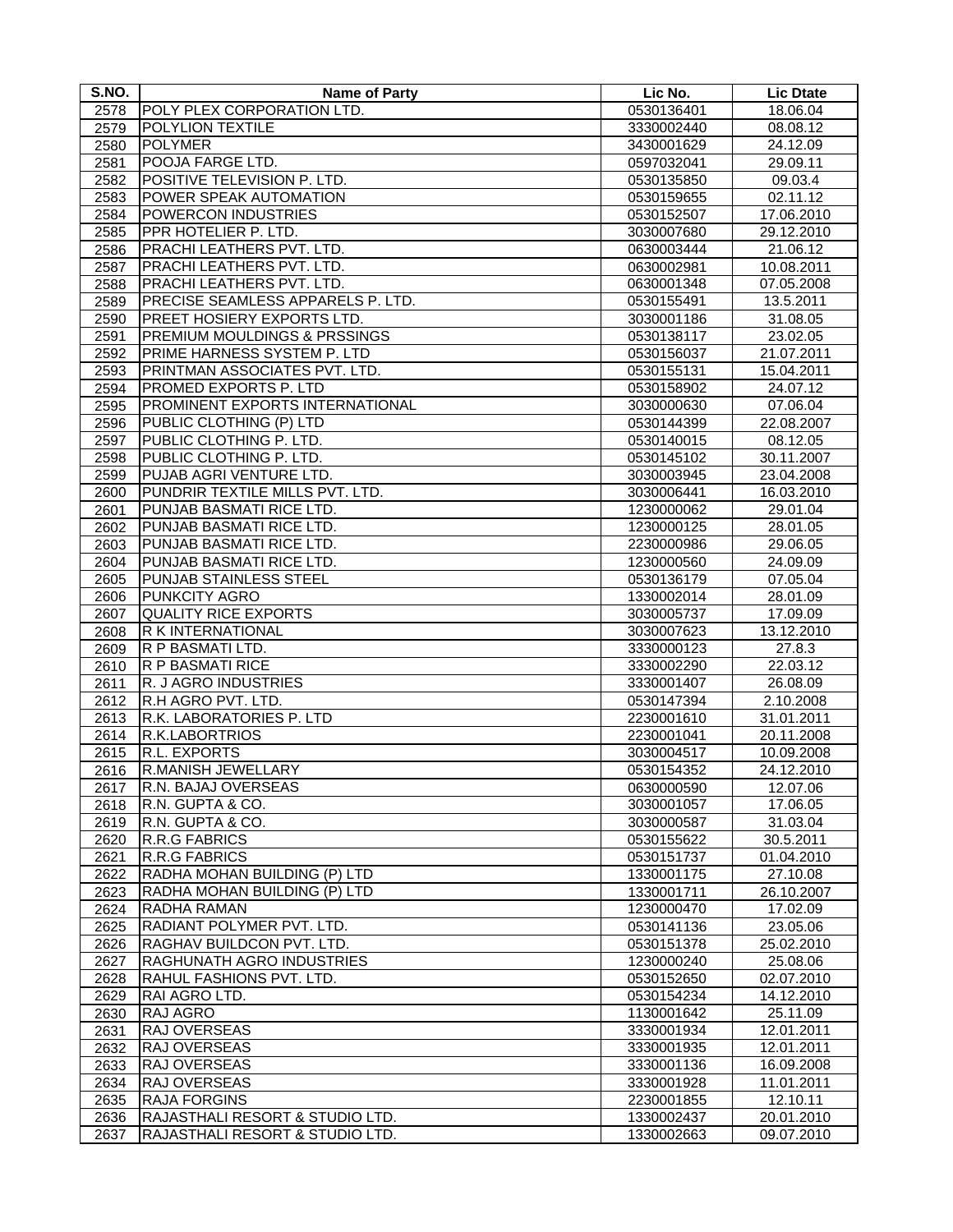| S.NO.        | <b>Name of Party</b>                                   | Lic No.                  | <b>Lic Dtate</b>         |
|--------------|--------------------------------------------------------|--------------------------|--------------------------|
| 2638         | RAJASTHALI RESORT & STUDIO LTD.                        | 1330002835               | 03.12.2010               |
| 2639         | <b>RAJDHANI CRAFTS</b>                                 | 1330000647               | 31.07.04                 |
| 2640         | <b>RAJESH ENTERPRISES</b>                              | 3030006940               | 02.07.2010               |
| 2641         | <b>RAJESH ENTERPRISES</b>                              | 3330001454               | 07.10.09                 |
| 2642         | <b>RAJESH ENTERPRISES</b>                              | 3330002128               | 21.09.11                 |
| 2643         | RAJIA EXPORT PVT LTD                                   | 3030008724               | 14.09.11                 |
| 2644         | <b>RAKESH PRESS</b>                                    | 0530154060               | 25.11.2010               |
| 2645         | RAM BAGH PALACE HOTELS P. LTD.                         | 0530135482               | 31.12.03                 |
| 2646         | RAM BAGH PALACE HOTELS P. LTD.                         | 0530136807               | 16.08.04                 |
| 2647         | RAM BAGH PALACE HOTELS P. LTD.                         | 0530137032               | 22.09.04                 |
| 2648         | RAM BAGH PALACE HOTELS P. LTD.                         | 0530137223               | 18.10.04                 |
| 2649         | <b>RAM DEV RICE</b>                                    | 3330001396               | 24.08.09                 |
| 2650         | RAM DEV RICE P. LTD.                                   | 3330000365               | 07.03.05                 |
| 2651         | RAMDEV RICE PVT. LTD.                                  | 3330000911               | 21.01.2008               |
| 2652         | RAMSONS INTERNATIONAL                                  | 0630001661               | 19.01.08                 |
| 2653         | RANA POLYCOT LTD                                       | 2230001270               | 19.11.10                 |
| 2654         | RANA POLYCOT LTD                                       | 2230000990               | 26.08.2008               |
| 2655         | RANA POLYCOT LTD                                       | 2230001984               | 26.04.12                 |
| 2656         | RANA POLYCOT LTD                                       | 2230001361               | 10.05.2010               |
| 2657         | RANA POLYCOT LTD                                       | 2230001942               | 22.02.12                 |
| 2658         | <b>RANA POLYCOT LTD</b>                                | 2230002099               | 24.12.12                 |
| 2659         | RANA POLYCOT LTD.                                      | 2230001476               | 20.08.2010               |
| 2660         | RANA POLYCOT LTD.                                      | 2230001662               | 14.3.2011                |
| 2661         | RANA POLYCOT LTD.                                      | 2230001742               | 2.6.2011                 |
| 2662         | RANA POLYCOT LTD.                                      | 2230001820               | 11.08.2011               |
| 2663         | RANBAXY LABORATORIES LTD.                              | 0530158920               | 26.07.12                 |
| 2664         | RANBAXY LABORATORIES LTD.                              | 0530159508               | 16.10.12                 |
| 2665         | RANBAXY LABORATORIES LTD.                              | 0530142748               | 29.12.2006               |
| 2666         | RANBAXY LABORATORIES LTD.                              | 0530142939               | 29.01.2007               |
| 2667<br>2668 | RANBAXY LABORATORIES LTD.<br>RANBAXY LABORATORIES LTD. | 0530142962               | 01.02.2007<br>22.03.2007 |
| 2669         | RANBAXY LABORATORIES LTD.                              | 0530143352<br>0530143468 | 16.04.2007               |
| 2670         | RANBAXY LABORATORIES LTD.                              | 0530144713               | 04.01.2007               |
| 2671         | RANBAXY LABORATORIES LTD.                              | 0530144825               | 18.10.2007               |
| 2672         | RANBAXY LABORATORIES LTD.                              | 0530144926               | 05.11.2007               |
| 2673         | RANBAXY LABORATORIES LTD.                              | 0530145050               | 26.11.2007               |
| 2674         | RANBAXY LABORATORIES LTD.                              | 0530145688               | 25.02.2008               |
| 2675         | RANBAXY LABORATORIES LTD.                              | 0630001330               | 30.04.2008               |
| 2676         | RANBAXY LABORATORIES LTD.                              | 0530146316               | 05.06.2008               |
| 2677         | RANBAXY LABORATORIES LTD.                              | 0530147226               | 17.09.2008               |
| 2678         | RANBAXY LABORATORIES LTD.                              | 0530147227               | 17.09.2008               |
| 2679         | RANBAXY LABORATORIES LTD.                              | 0530147407               | 8.10.2008                |
| 2680         | RANBAXY LABORATORIES LTD.                              | 0530147406               | 8.10.2008                |
| 2681         | RANBAXY LABORATORIES LTD.                              | 0530147671               | 7.11.2008                |
| 2682         | RANBAXY LABORATORIES LTD.                              | 0530147721               | 12.11.2008               |
| 2683         | RANBAXY LABORATORIES LTD.                              | 0530147816               | 25.11.2008               |
| 2684         | RANBAXY LABORATORIES LTD.                              | 0530148515               | 27.02.09                 |
| 2685         | RANBAXY LABORATORIES LTD.                              | 0530148579               | 19.03.09                 |
| 2686         | RANBAXY LABORATORIES LTD.                              | 0530148770               | 08.04.09                 |
| 2687         | RANBAXY LABORATORIES LTD.                              | 0530148984               | 15.05.09                 |
| 2688         | RANBAXY LABORATORIES LTD.                              | 0530149020               | 21.05.09                 |
| 2689         | RANBAXY LABORATORIES LTD.                              | 0530149215               | 23.06.09                 |
| 2690         | RANBAXY LABORATORIES LTD.                              | 0530150932               | 12.01.10                 |
| 2691         | RANBAXY LABORATORIES LTD.                              | 0530150982               | 18.01.10                 |
| 2692         | RANBAXY LABORATORIES LTD.                              | 0530151056               | 27.01.10                 |
| 2693         | RANBAXY LABORATORIES LTD.                              | 0530151124               | 02.02.10                 |
| 2694         | RANBAXY LABORATORIES LTD.<br>RANBAXY LABORATORIES LTD. | 0530151376<br>0530152083 | 25.02.2010               |
| 2695<br>2696 | RANBAXY LABORATORIES LTD.                              | 0530153094               | 12.05.2010<br>17.08.2010 |
| 2697         | RANBAXY LABORATORIES LTD.                              | 0530154398               | 29.12.2010               |
|              |                                                        |                          |                          |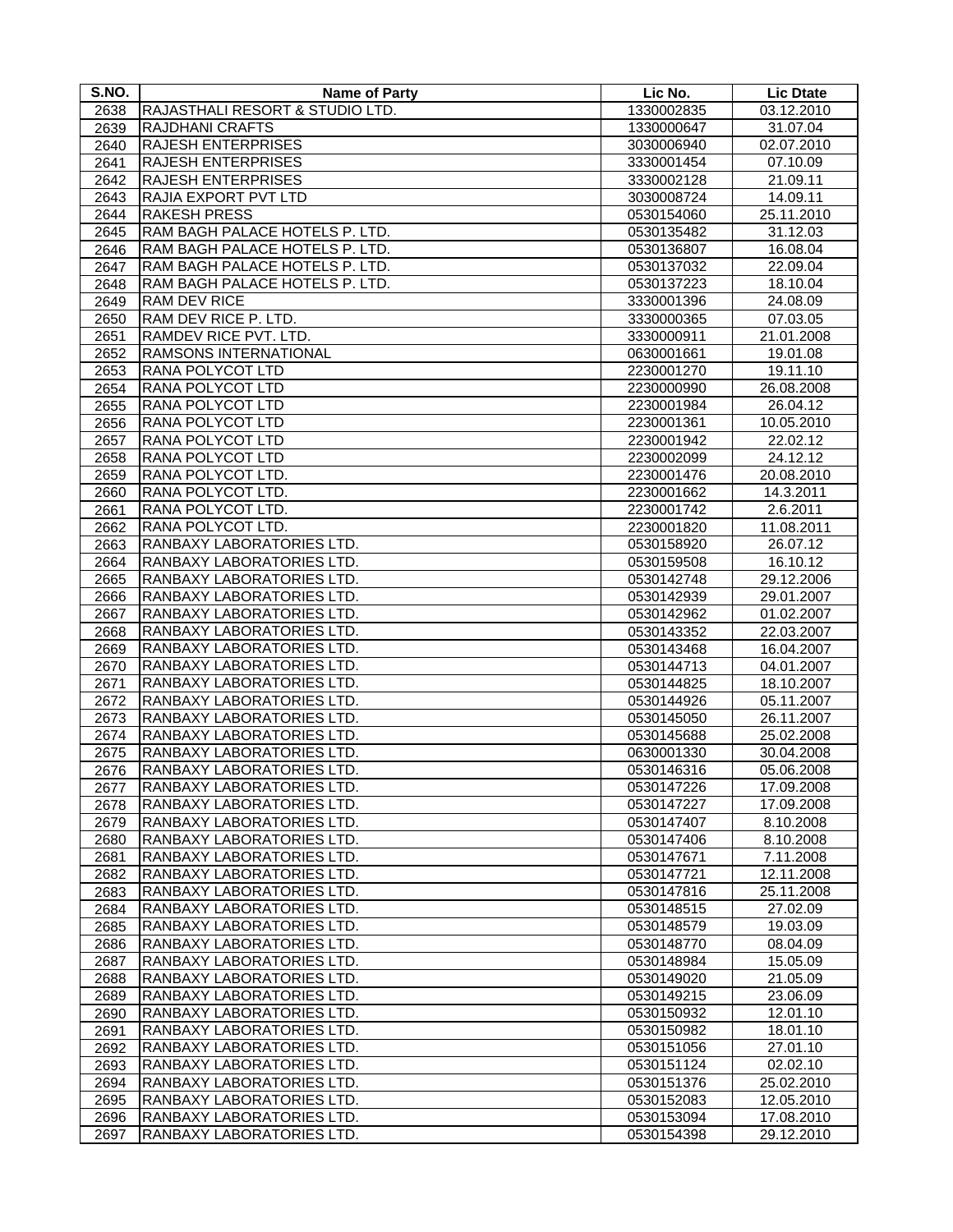| S.NO.        | <b>Name of Party</b>                                | Lic No.                  | <b>Lic Dtate</b>       |
|--------------|-----------------------------------------------------|--------------------------|------------------------|
| 2698         | RANBAXY LABORATORIES LTD.                           | 0530154545               | 17.01.2011             |
| 2699         | RANBAXY LABORATORIES LTD.                           | 0530159907               | 06.12.12               |
| 2700         | RANBAXY LABORATORIES LTD.                           | 0530140163               | 28.12.05               |
| 2701         | RANBAXY LABORATORIES LTD.                           | 0530140562               | 01.03.06               |
| 2702         | RANBAXY LABORATORIES LTD.                           | 0530140831               | 05.04.06               |
| 2703         | RANBAXY LABORATORIES LTD.                           | 0530140977               | 01.05.06               |
| 2704         | RANBAXY LABORATORIES LTD.                           | 0530141924               | 12.09.06               |
| 2705         | RANBAXY LABORATORIES LTD.                           | 0530142153               | 17.10.06               |
| 2706         | RANBAXY LABORATORIES LTD.                           | 0510171003               | 05.12.05               |
| 2707         | RANBAXY LABORATORIES LTD.                           | 0530142154               | 17.10.06               |
| 2708         | RANBAXY LABORATORIES LTD.                           | 0530138148               | 28.03.05               |
| 2709         | RANBAXY LABORATORIES LTD.                           | 0530138567               | 06.05.05               |
| 2710         | RANBAXY LABORATORIES LTD.                           | 0530139051               | 08.07.05               |
| 2711         | RANBAXY LABORATORIES LTD.                           | 0530139199               | 28.07.05               |
| 2712         | RANBAXY LABORATORIES LTD.                           | 0531039317               | 12.08.05               |
| 2713         | RANBAXY LABORATORIES LTD.                           | 0530139448               | 05.09.05               |
| 2714         | RANBAXY LABORATORIES LTD.                           | 0530139461               | 06.09.05               |
| 2715         | RANBAXY LABORATORIES LTD.                           | 0530139548               | 16.09.05               |
| 2716         | RANBAXY LABORATORIES LTD.                           | 0530139661               | 04.10.05               |
| 2717         | RANBAXY LABORATORIES LTD.                           | 0530139869               | 11.11.05               |
| 2718         | RANBAXY LABORATORIES LTD.                           | 0530139950               | 02.12.05               |
| 2719         | RANBAXY LABORATORIES LTD.                           | 0530136012               | 01.04.04               |
| 2720         | RANBAXY LABORATORIES LTD.                           | 0530136574               | 15.07.04               |
| 2721         | RANBAXY LABORATORIES LTD.                           | 0530137120               | 04.10.04               |
| 2722         | RANBAXY LABORATORIES LTD.                           | 0530137195               | 13.10.04               |
| 2723         | RANBAXY LABORATORIES LTD.                           | 0530137569               | 09.12.04               |
| 2724         | RASHI WEAR PVT. LTD.                                | 0530141580               | 24.07.06               |
| 2725         | <b>RATTAN RICE MILLS</b>                            | 3330002000               | 15.04.2011             |
| 2726         | <b>RAVI RATENESH</b>                                | 1330002846               | 13.12.2010             |
| 2727         | RAVISSANT PVT. LTD.                                 | 0530141474               | 13.07.06               |
| 2728         | RAWA POLYESOT LTD.                                  | 2230001237               | 18.11.09               |
| 2729         | <b>RAZA FERGING</b>                                 | 2220000916               |                        |
| 2730         | <b>REAL GOLBAL</b>                                  | 0530148072               | 26.12.08               |
| 2731         | <b>REEJ OVERSEAS</b>                                | 3330001666               | 04.05.2010             |
| 2732         | <b>REGULAR TRADERS</b>                              | 3030000740               | 01.10.04               |
| 2733         | <b>REGULAR TRADERS</b>                              | 3030000902               | 18.02.05               |
| 2734         | <b>REHAN FOOT WEAR</b>                              | 0530157924               | 14.04.12               |
| 2735         | REI AGRO LTD.                                       | 0530139789               | 27.10.05               |
| 2736         | <b>RESENEY TUBEX</b>                                | 0530158284               | 01.05.12               |
| 2737         | <b>REYAN POLYCOT</b>                                | 2230000681               | 17.07.2008             |
| 2738         | <b>RIBA TEXTILE LTD</b>                             | 3330002221               | 19.12.11               |
| 2739         | <b>RIBA TEXTILE LTD</b>                             | 3330002381               | 25.06.12               |
| 2740         | RICHA & CO.                                         | 0530139501               | 09.09.05               |
| 2741         | RICHA GLOBAL EXPORTS (P) LTD                        | 0530143099               | 21.02.2007             |
| 2742         | <b>RICHA KNITS LTD</b>                              | 0530143269               | 13.03.2007             |
| 2743         | RICHI RICH AGRO FOOD (P) LTD.                       | 3330002175               | 04.11.11               |
| 2744         | RICO AUTO INDUSTRIES LTD.                           | 0530138648               | 17.05.05               |
| 2745         | RIDDHI SIDDHI GLUCO                                 | 0830002222               | 24.10.2007             |
| 2746         | <b>RIDHI SIDHI OVERSEAS</b>                         | 3330002069               | 21.7.2011              |
| 2747         | <b>RINOX ENGINEERH</b><br><b>RISHABH RICE MILLS</b> | 3030005398               | 12.06.07               |
| 2748<br>2749 | <b>RIVERA HOUSE</b>                                 | 3030007300<br>3330001539 | 03.01.2011<br>22.12.09 |
| 2750         | <b>RIVERBANK STUDIOS</b>                            | 0530148002               | 17.12.08               |
| 2751         | <b>RIYA ENTERPRESES</b>                             | 0530142986               | 02.02.2007             |
| 2752         | <b>RIZWAN EXPORT</b>                                | 1530000536               | 20.02.09               |
| 2753         | <b>RIZWAN EXPORT</b>                                | 1530000735               | 01.02.12               |
| 2754         | <b>RODAR TARNING INDIA</b>                          | 0630003644               | 17.10.12               |
| 2755         | <b>ROGER INDIA. LTD.</b>                            | 0630002207               | 13.01.2010             |
| 2756         | ROHAN NON-WOVEN INDUSTRIES                          | 3330000717               | 15.02.2007             |
| 2757         | <b>ROTO PUMPS LTD</b>                               | 0530159941               | 121.12.12              |
|              |                                                     |                          |                        |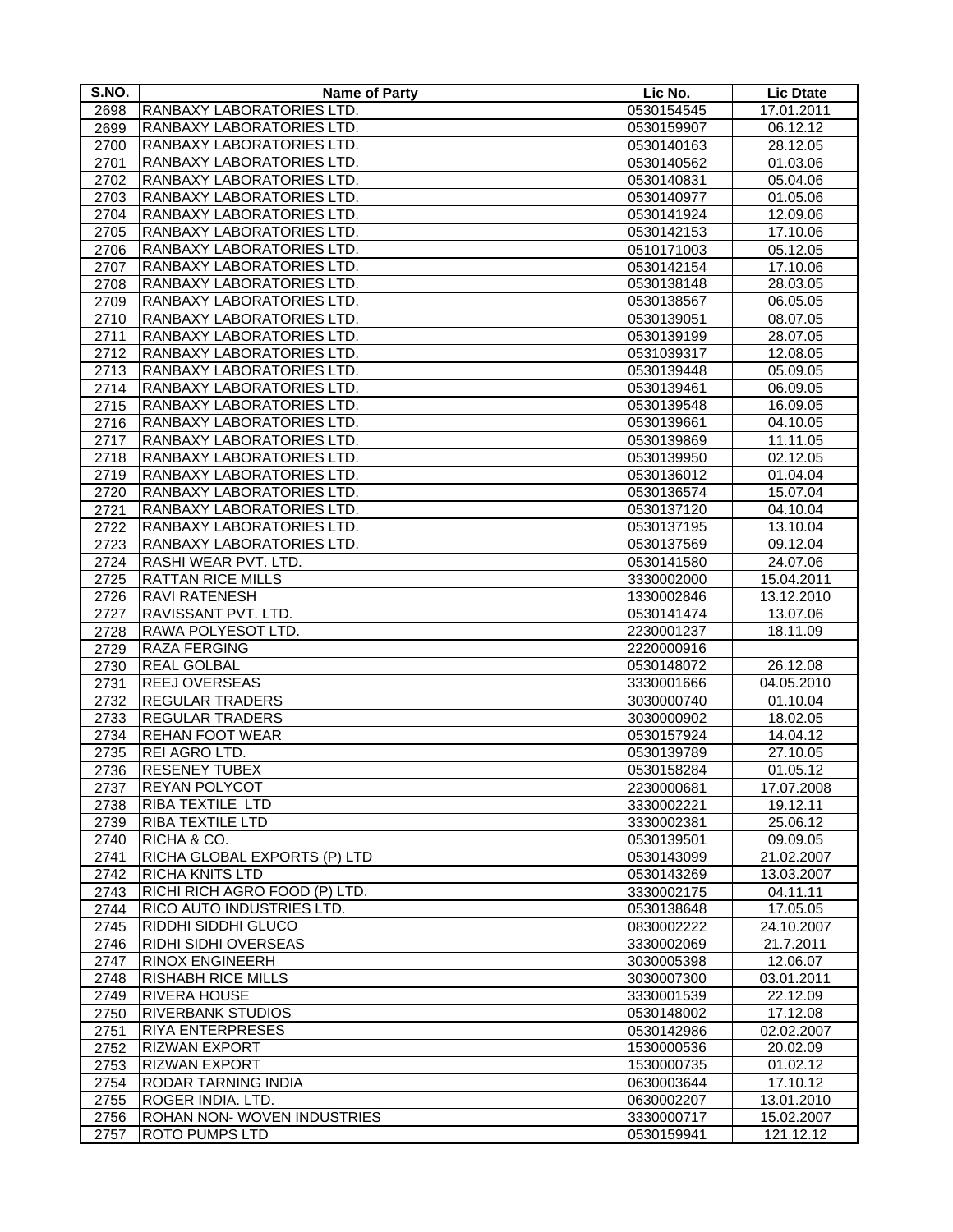| S.NO. | <b>Name of Party</b>                      | Lic No.    | <b>Lic Dtate</b> |
|-------|-------------------------------------------|------------|------------------|
| 2758  | ROTOMAC PEN P. LTD.                       | 063000153  | 20.08.04         |
| 2759  | ROULUNDS CODON INDIA LTD.                 | 0530136922 | 02.09.04         |
| 2760  | ROYAL ORCHID JAIPUR                       | 0730004943 | 01.12.2006       |
| 2761  | ROYAL TOOLS INDIA                         | 0530141895 | 05.09.06         |
| 2762  | S & R EXPORTS P. LTD.                     | 0530137492 | 30.11.04         |
| 2763  | S&G ENG. (P) LTD                          | 0530144119 | 16.07.2007       |
| 2764  | S.G AGRO FOODS                            | 1230000559 | 16.09.09         |
| 2765  | S.J. DESINGS                              | 0530159094 | 23.08.12         |
| 2766  | S.K. WOLLEN MILL                          | 3330002162 | 19.09.11         |
| 2767  | S.K.INDIA                                 | 3030005854 | 13.10.06         |
| 2768  | S.K.WOLLEN                                | 3330001317 | 17.06.09         |
| 2769  | S.L.D.R. FASHIONS                         | 3030007074 | 05.08.2010       |
| 2770  | <b>S.M. TRADERS</b>                       | 3030009177 | 13.01.2012       |
| 2771  | S.R. INDSUTRIES LTD                       | 2230001233 | 11.11.06         |
| 2772  | <b>S.R. INDSUTRIES LTD</b>                | 2230001261 | 01.11.10         |
| 2773  | S.T. COTTEX EXPORTS P. LTD.               | 3030000516 | 18.11.03         |
| 2774  | S.T. COTTEX EXPORTS P. LTD.               | 3030000958 | 31.03.05         |
| 2775  | S.T. COTTEX EXPORTS P. LTD.               | 3030001017 | 17.05.05         |
|       | S.T. COTTEX EXPORTS P. LTD.               |            |                  |
| 2776  |                                           | 3030005390 | 11.06.09         |
| 2777  | SAARES EMBROIDERY (I) PVT. LTD.           | 0530146120 | 09.05.2008       |
| 2778  | SAB SAMACHAR LTD.                         | 0330009241 | 22.07.05         |
| 2779  | SAB SAMACHAR LTD.                         | 0330011172 | 28.02.06         |
| 2780  | SABARE INTERNATIONAL LTD.                 | 3230003001 | 01.06.04         |
| 2781  | <b>SABARKAN</b>                           | 0830002720 | 03.12.08         |
| 2782  | <b>SABER PAPER LTD.</b>                   | 3030005707 | 11.09.09         |
| 2783  | SABER PAPER LTD.                          | 303007213  | 09.09.2010       |
| 2784  | SABIB TEXTILE (P) LTD.                    | 0530156032 | 11.09.11         |
| 2785  | <b>SACHDEV</b>                            | 0530150668 | 17.12.09         |
| 2786  | SAGARI LEATHERS PVT. LTD.                 | 223000380  | 03.11.2010       |
| 2787  | <b>SAINIK EXPORTS</b>                     | 0530152629 | 06.07.2010       |
| 2788  | <b>SAMANY CERAMICS LTD</b>                | 0530158096 | 30.03.12         |
| 2789  | SAMIK EXPORTS(I) P. LTD                   | 0530156067 | 23.07.2011       |
| 2790  | SAMSUNG INDIA ELECTRONICS LTD.            | 0530136217 | 14.05.04         |
| 2791  | SAMTEL COLOR LTD.                         | 0530138636 | 13.05.05         |
| 2792  | SAMTEL COLOR LTD.                         | 2230000181 | 16.06.05         |
| 2793  | SAMTEL COLOR LTD.                         | 2230000259 | 26.12.05         |
| 2794  | SAMTEL COLOR LTD.                         | 0530135533 | 09.01.04         |
| 2795  | SAMTEL COLOR LTD.                         | 0530136729 | 04.08.04         |
| 2796  | SAMTEL COLOR LTD.                         | 2230000109 | 10.09.04         |
| 2797  | SAMTEL ELECTRON DEVICES SAMTEL COLOR LTD. | 0530141641 | 31.07.06         |
| 2798  | <b>SANDEEP RICE</b>                       | 3330001016 | 04.06.2008       |
| 2799  | SANDIB TREADING CO.                       | 2230002031 | 30.08.12         |
| 2800  | <b>SANJAY DAL MILLS</b>                   | 0530140748 | 27.03.06         |
| 2801  | SANKALP INTERNATIONAL                     | 1330000669 | 05.08.04         |
| 2802  | <b>SANT LAL INDUSTIRES</b>                | 0630001727 | 11.04.09         |
| 2803  | SANT RUBBER LTD.                          | 3030007212 | 09.09.2010       |
| 2804  | <b>SANTOSH OVERSEAS</b>                   | 0530154204 | 09.12.2010       |
| 2805  | SAPTA GIRI RESTAURANT PVT. LTD.           | 0530146765 | 29.07.2008       |
| 2806  | SARA SAE PVT. LTD.                        | 6130000334 | 16.02.12         |
| 2807  | SARA SAE PVT. LTD.                        | 0613000345 | 03.05.12         |
| 2808  | SARA SAE PVT. LTD.                        | 6130000353 | 23.07.12         |
| 2809  | SARA SAE PVT. LTD.                        | 6130000355 | 07.08.12         |
| 2810  | SARA SAE PVT. LTD.                        | 6130000356 | 07.08.12         |
| 2811  | SARA SAE PVT. LTD.                        | 6130000359 | 12.09.12         |
| 2812  | SARA SAE PVT. LTD.                        | 6130000325 | 10.01.2012       |
| 2813  | SARA TEXTILE PVT. LTD.                    | 0530156859 | 03.11.11         |
| 2814  | SARA TEXTILE PVT. LTD.                    | 0530156984 | 21.11.11         |
| 2815  | SARA TEXTILE PVT. LTD.                    | 0530158575 | 15.06.12         |
| 2816  | SARA TEXTILE PVT. LTD.                    | 0530140036 | 12.12.05         |
| 2817  | SARLA EXORTS PVT.LTD.                     | 0530148597 | 17.03.09         |
|       |                                           |            |                  |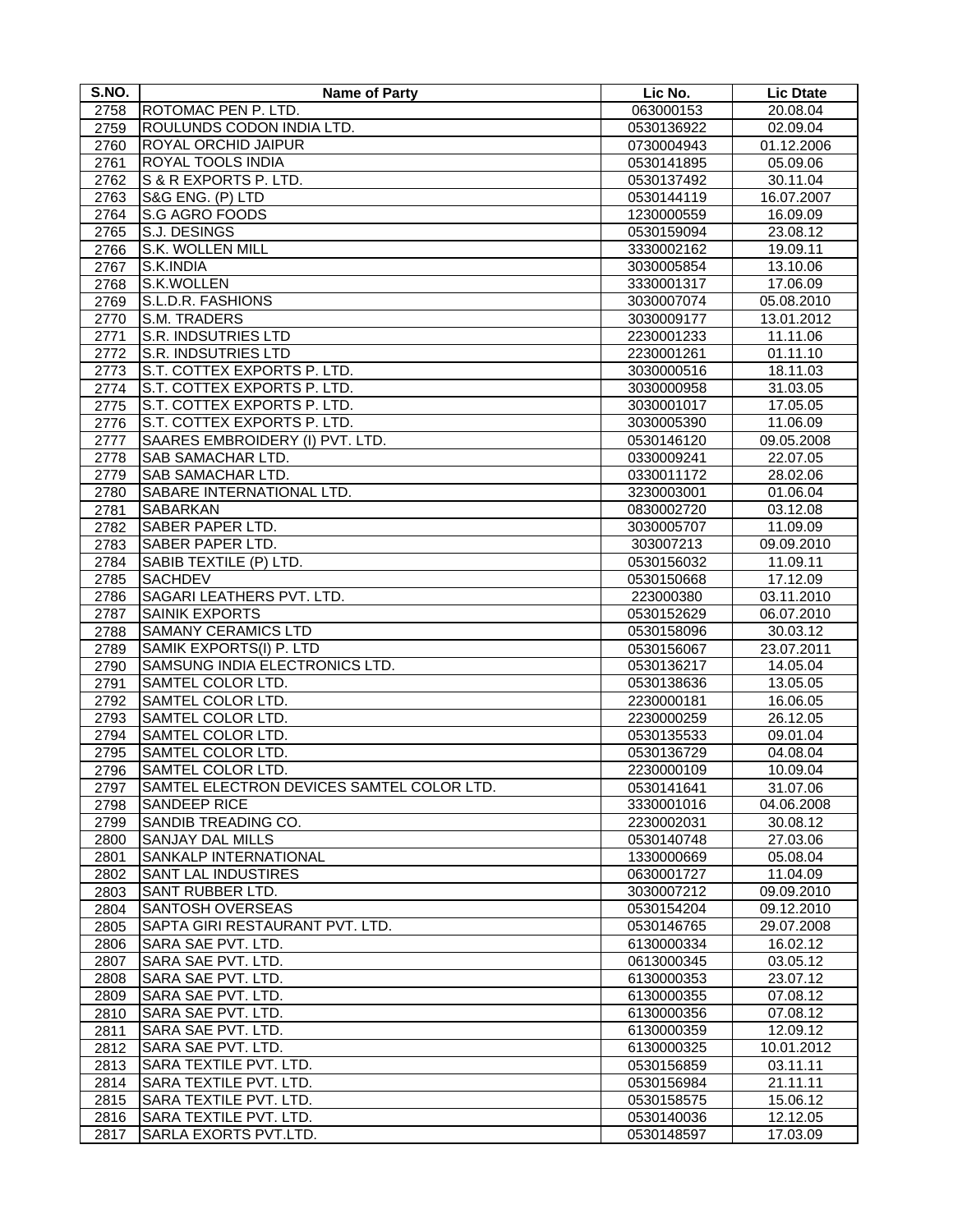| S.NO. | Name of Party                                     | Lic No.     | <b>Lic Dtate</b> |
|-------|---------------------------------------------------|-------------|------------------|
| 2818  | <b>SARV BIO LABS</b>                              | 0223000135  | 30.04.2010       |
| 2819  | SARVESH SPINNERS (P) LTD.                         | 3030008079  | 31.3.2011        |
| 2820  | SARVESH SPINNERS (P) LTD.                         | 3030008532  | 28.07.2011       |
| 2821  | SARVESHWER OVERSEAS                               | 1830000027  | 16.03.12         |
| 2822  | SATAV CONSTRUCTIONS P. LTD                        | 3130000879  | 18.10.4          |
| 2823  | SATIA INDUSTRIES LTD                              | 3030006620  | 29.04.2010       |
| 2824  | <b>SATIA INDUSTRIES LTD</b>                       | 3030010358  | 13.12.12         |
| 2825  | SATIA PAPER MILLS LTD.                            | 3030000821  | 03.11.04         |
| 2826  | SATIA PAPER MILLS LTD.                            | 3030000989  | 28.04.05         |
| 2827  | SATIA PAPER MILLS LTD.                            | 3030001967  | 17.08.06         |
| 2828  | SATNAM AGRI PRODUCTS LTD.                         | 3030001950  | 08.08.06         |
| 2829  | SATNAM AGRI PRODUCTS LTD.                         | 3030001952  | 08.08.06         |
| 2830  | SATNAM AGRI PRODUCTS LTD.                         | 3030001951  | 08.08.06         |
| 2831  | SATNAM OVERSEAS LTD.                              | 0530135893  | 12.03.04         |
| 2832  | SATNAM OVERSEAS LTD.                              | 0530139316  | 12.08.05         |
| 2833  | <b>SATVA</b>                                      | 2230001045  | 26.11.2008       |
| 2834  | <b>SATYAM INDUSTRIES</b>                          | 1130000373  | 09.12.04         |
| 2835  | <b>SATYAM RICE MILLS</b>                          | 3330001440  | 25.09.09         |
| 2836  | <b>SAURAT PLYWOOD</b>                             | 2230001532  | 28.10.2010       |
| 2837  | SAW PIPES LTD.                                    | 0530137638  | 04.01.05         |
| 2838  | SCOTT EDIL ADVANCE RESEARCH LAB AND EDUCATION LTD | 2230001574  | 28.12.2010       |
| 2839  | SD MFR CO. LTD                                    | 3030008859  | 19.10.11         |
| 2840  | SDMAN CO.LTD.                                     | 303000920   | 09.11.09         |
| 2841  | SEARTROMS INDIA LTD.                              | 0430006748  | 21.10.2008       |
| 2842  | <b>SEASON INDIA LTD.</b>                          | 1230000646  | 30.04.2010       |
| 2843  | SECURE METERS LTD.                                | 1330001961  | 5.11.2008        |
| 2844  | <b>SEEMA EXPORTS</b>                              | 0630001989  | 27.11.2009       |
| 2845  | SEEVA EXP.                                        | 0630001986  | 25.11.09         |
| 2846  | <b>SEL JAGAT PRINTERS</b>                         | 03530005654 | 20.11.12         |
| 2847  | SEL MANUFACTURING CO. LTD                         | 3030007244  | 14.09.2010       |
| 2848  | SEL MANUFACTURING CO. LTD                         | 3030007511  | 15.11.2010       |
| 2849  | SEL MANUFACTURING CO. LTD                         | 3030000699  | 12.04.2010       |
| 2850  | SEL MANUFACTURING CO. LTD                         | 3030006750  | 25.10.2010       |
| 2851  | SEL MANUFACTURING CO. LTD                         | 3030007847  | 10.02.2011       |
| 2852  | SEL MANUFACTURING CO. LTD                         | 3030006278  | 09.02.10         |
| 2853  | SEL MANUFACTURING CO. LTD                         | 3030008575  | 09.08.2011       |
| 2854  | SEL MANUFACTURING CO. LTD                         | 3030009121  | 27.12.11         |
| 2855  | SEL MANUFACTURING CO. LTD                         | 3030009259  | 15.02.12         |
| 2856  | SEL MANUFACTURING CO. LTD                         | 3030009763  | 21.06.12         |
| 2857  | SEL MANUFACTURING CO. LTD                         | 3030009838  | 12.07.12         |
| 2858  | SEL MANUFACTURING CO. LTD                         | 3030010095  | 13.09.12         |
| 2859  | SEL MANUFACTURING CO. LTD                         | 3030010278  | 09.11.12         |
| 2860  | <b>SEL TEXTILES LTD</b>                           | 3030007113  | 17.08.2010       |
| 2861  | <b>SEL TEXTILES LTD</b>                           | 3030009149  | 05.01.2012       |
| 2862  | <b>SEL TEXTILES LTD</b>                           | 3030009682  | 11.06.12         |
| 2863  | <b>SEL TEXTILES LTD</b>                           | 3030010118  | 18.09.12         |
| 2864  | <b>SEL TEXTILES LTD.</b>                          | 3030008243  | 18.5.2011        |
| 2865  | SEL TEXTILES LTD.                                 | 3030008263  | 20.5.2011        |
| 2866  | SEL TEXTILES LTD.                                 | 3030008644  | 25.08.2011       |
| 2867  | SENSE UDYOG P. LTD.                               | 0530137728  | 29.12.05         |
| 2868  | SERVE ALL LAND DEVELOPERS P.LTD.                  | 1330002990  | 19.4.2011        |
| 2869  | <b>SETH BOMSHIDHAR</b>                            | 1130000367  | 30.11.04         |
| 2870  | SHAHI EXP.                                        | 0530148825  | 21.04.09         |
| 2871  | SHAHI EXPORTS PVT. LTD.                           | 0530156230  | 12.08.2011       |
| 2872  | <b>SHAIKH BHULLAN</b>                             | 01500000600 | 09.11.09         |
| 2873  | <b>SHAKTI BHOG FOODS LTD</b>                      | 0530156128  | 29.07.2011       |
| 2874  | SHAMSHREE LIFE SCIECNE LTD.                       | 2230001272  | 19.01.2010       |
| 2875  | SHANA CREATIONS PVT. LTD.                         | 0530154149  | 03.12.2010       |
| 2876  | <b>SHANTI HOSPITALITY</b>                         | 0530156336  | 26.08.11         |
| 2877  | <b>SHANTI HOSPITALITY</b>                         | 0530157228  | 19.12.11         |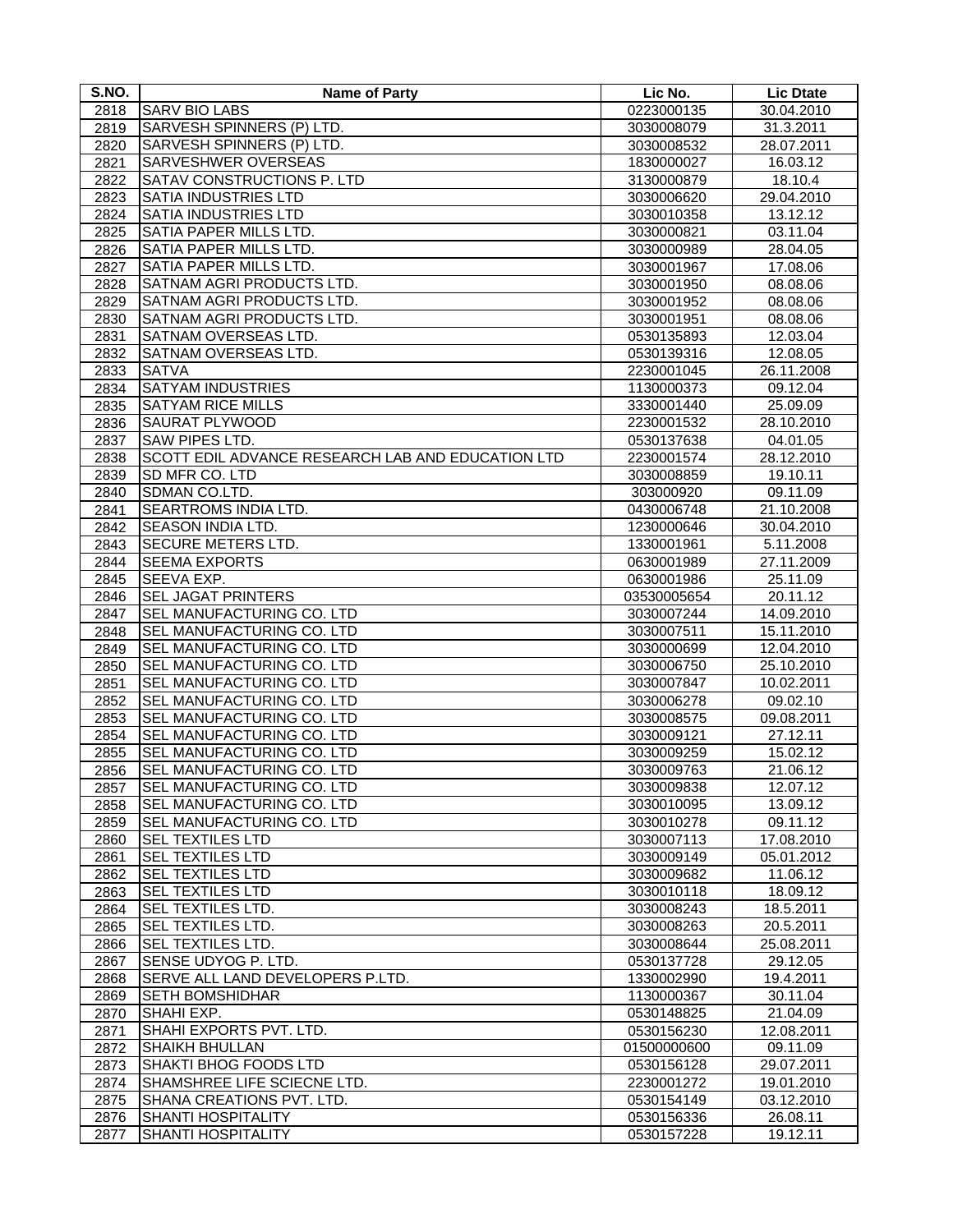| S.NO.        | <b>Name of Party</b>                        | Lic No.                  | <b>Lic Dtate</b>         |
|--------------|---------------------------------------------|--------------------------|--------------------------|
| 2878         | <b>SHARDHA RICE MILLS</b>                   | 3030006237               | 28.01.10                 |
| 2879         | <b>SHARP EYE</b>                            | 0530148099               | 29.12.08                 |
| 2880         | SHEEL FOODS LTD                             | 0530143788               | 31.05.2007               |
| 2881         | <b>SHEIKH BHULLAN &amp; SONS</b>            | 1530000672               | 12.01.2011               |
| 2882         | SHEIKH BHULLAN & SONS                       | 1530000673               | 12.1.2011                |
| 2883         | SHEIKH BHULLAN & SONS                       | 1530000674               | 12.1.2011                |
| 2884         | SHEIKH BHULLAN & SONS                       | 1530000700               | 3.6.2011                 |
| 2885         | SHEIKH BHULLAN & SONS                       | 1530000719               | 23.09.11                 |
| 2886         | SHEIKH BHULLAN & SONS                       | 1530000773               | 11.12.11                 |
| 2887         | SHEIKH BHULLAN & SONS                       | 1530000734               | 01.12.11                 |
| 2888         | SHEIKH BHULLAN & SONS                       | 1530000834               | 20.06.12                 |
| 2889         | <b>SHEIKH BHULLAN &amp; SONS</b>            | 1530000833               | 20.06.12                 |
| 2890         | SHEIKH BHULLAN & SONS                       | 1530000818               | 11.05.12                 |
| 2891         | SHEIKH BHULLAN & SONS                       | 1530000841               | 04.07.12                 |
| 2892         | SHEIKH BHULLAN & SONS                       | 1530000898               | 12.10.12                 |
| 2893         | SHEIKH BHULLAN & SONS                       | 1530000899               | 12.10.12                 |
| 2894         | SHEIKH BHULLAN & SONS                       | 1530000629               | 15.03.2010               |
| 2895         | SHEIKH BHULLAN & SONS                       | 1530000556               | 22.05.09                 |
| 2896         | SHEKHAR RESORT LTD.                         | 0530150133               | 21.10.09                 |
| 2897         | SHEKHAR RESORT LTD.                         | 0530152557               | 25.06.2010               |
| 2898         | SHEKHAR RESORT LTD.                         | 0530152851               | 21.07.2010               |
| 2899         | SHEKHAR RESORT LTD.                         | 0530152853               | 21.07.2010               |
| 2900         | SHEKHAR RESORT LTD.                         | 0530153059               | 12.08.2010               |
| 2901         | SHEKHAR RESORT LTD.                         | 0530153431               | 16.09.2010               |
| 2902         | SHEKHAR RESORT LTD.                         | 0530153873               | 02.11.2010               |
| 2903         | SHEKHAR RESORT LTD.                         | 0530153859               | 01.11.2010               |
| 2904         | SHEKHAR RESORT LTD.                         | 0530154207               | 10.12.2010               |
| 2905         | SHIMGORA TEXTILES                           | 3030007231               | 21.09.2010               |
|              | SHINGHAL SPINTEX                            | 0530150899               | 08.01.10                 |
| 2906         | SHIRHAR EXPORTS                             |                          |                          |
| 2907         | SHIV SAKTI AGRO IND.                        | 0530146622<br>0630001261 | 08.07.2008<br>10.03.2008 |
| 2908<br>2909 | SHIV SAKTI EXPORTS PVT LTD                  | 2230002030               | 29.08.12                 |
| 2910         | SHIV SAKTI EXPORTS PVT LTD                  | 2230001764               | 23.6.2011                |
|              | <b>SHIV SHAKTI RICE MILLS</b>               |                          |                          |
| 2911         | SHIV SHAKTI RICE MILLS                      | 0530152876               | 05.11.2010               |
| 2912         | SHIVA GANESH INDUSTRIES                     | 3030001224<br>3330001390 | 27.09.05<br>20.08.09     |
| 2913         | <b>SHIVA RICE MILLS</b>                     | 3030009930               | 03.08.12                 |
| 2914         | SHIVA TEX FABS LTD.                         | 3030001274               | 19.10.05                 |
| 2915         |                                             |                          |                          |
| 2916         | SHIVA TEX FABS LTD.                         | 3030001272               | 19.10.05                 |
| 2917         | <b>SHIVA TEXFABS LTD</b>                    | 3030002781               | 25.05.2007               |
| 2918         | SHIVALAYA SPINNING & WEAVING MILLS P. LTD.  | 3030001554               | 28.02.06                 |
| 2919         | SHIVALAYA SPINNING & WEAVING MILLS P. LTD.  | 3030002189               | 15.11.06                 |
| 2920         | <b>SHIVALIK</b>                             | 0530136214               | 14.05.04                 |
| 2921         | SHIVALIK BIMTEL<br><b>SHIVALIK BIOMETAL</b> | 0530138104               | 22.02.05                 |
| 2922         |                                             | 0530136721               | 04.08.04                 |
| 2923         | SHIVALIK PRINT LTD.                         | 0530140270               | 12.01.06                 |
| 2924         | SHIVALIK PRINTS LTD.                        | 0530158986               | 03.08.12                 |
| 2925         | SHIVAM COTSPIN LTD                          | 2230000475               | 21.11.2006               |
| 2926         | <b>SHIVANI</b>                              | 1330000535               | 23.04.04                 |
| 2927         | <b>SHIVANI</b>                              | 1330000539               | 23.04.2004               |
| 2928         | <b>SHIVANI</b>                              | 1330000544               | 27.04.04                 |
| 2929         | SHIVANI WOLLEN PVT LTD                      | 3330002173               | 03.11.11                 |
| 2930         | <b>SHIVEK LABS</b>                          | 2230001813               | 03.08.2011               |
| 2931         | SHOREWAL GLOBAL                             | 0530157058               | 25.11.11                 |
| 2932         | <b>SHORTTAING INDIA</b>                     | 3030010004               | 21.08.12                 |
| 2933         | <b>SHORTTAING INDIA</b>                     | 3030010002               | 21.08.12                 |
| 2934         | SHREE ASTHAVINAYAK IND.                     | 1330003219               | 29.11.11                 |
| 2935         | SHREE GAAPTI EMBROIDERIES                   | 1230000667               | 02.06.2010               |
| 2936         | <b>SHREE KANTA RICE</b>                     | 3330000818               | 01.08.2007               |
| 2937         | SHREE KRISHANA INDUSTRIES                   | 3030003490               | 12.12.2007               |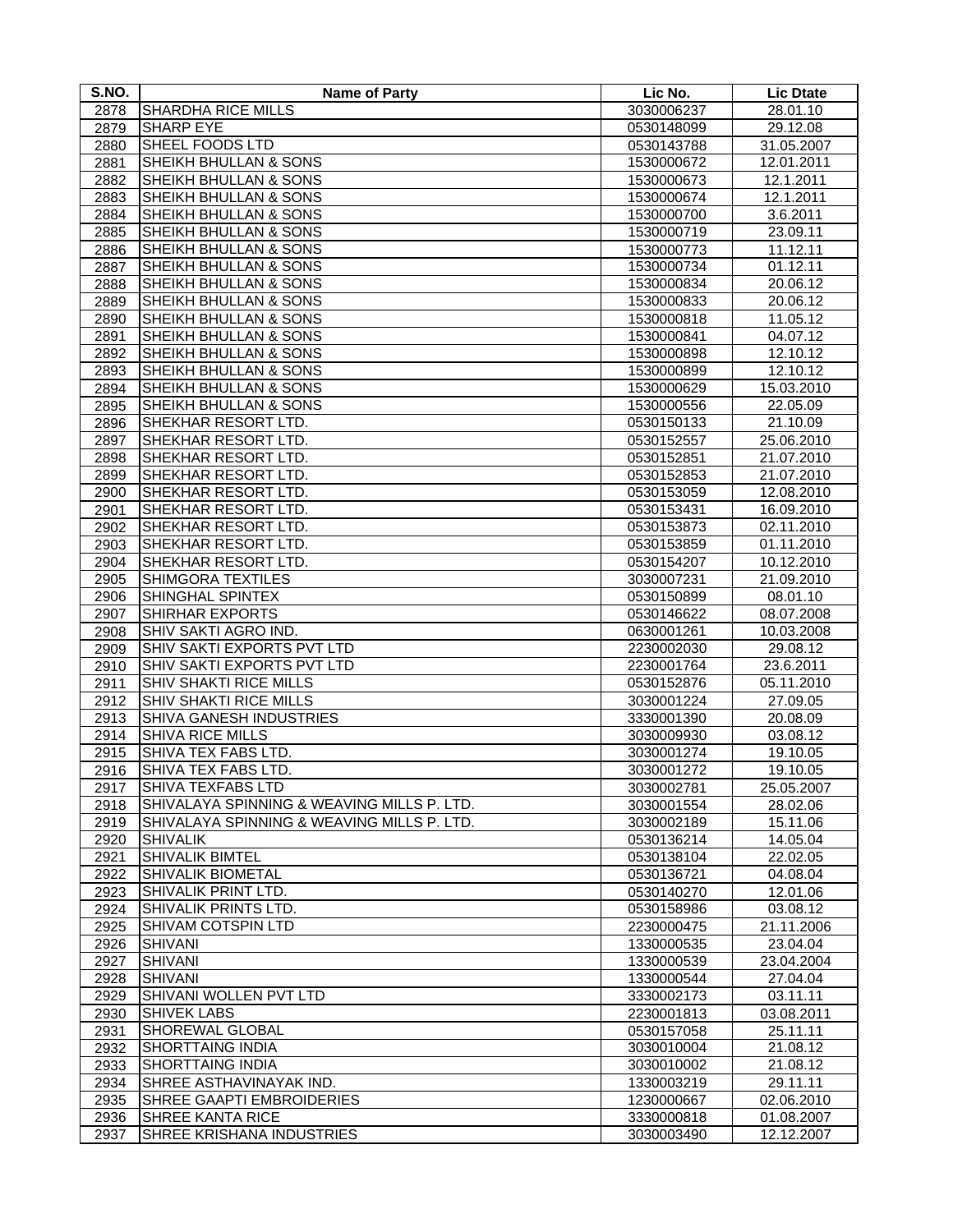| S.NO.        | <b>Name of Party</b>                                             | Lic No.                  | <b>Lic Dtate</b>       |
|--------------|------------------------------------------------------------------|--------------------------|------------------------|
| 2938         | SHREE KRISHNA RICE & GEN. MILLS                                  | 3030005813               | 06.10.09               |
| 2939         | <b>SHREE MAS PINTEX</b>                                          | 2230001292               | 11.02.10               |
| 2940         | SHREE POOJA OVERSEAS P. LTD.                                     | 0530140069               | 15.12.05               |
| 2941         | SHREE RANIE GUM & CHEMICALS P. LTD.                              | 1330000379               | 19.11.03               |
| 2942         | SHREE RANIE GUM & CHEMICALS P. LTD.                              | 1330000424               | 07.01.04               |
| 2943         | SHREE SHYAM INDUSTRIES                                           | 1130002443               | 04.05.12               |
| 2944         | SHREE SHYAM PULPS                                                | 0530158576               | 18.06.12               |
| 2945         | SHREE SHYAM PULPS                                                | 0530158838               | 16.07.12               |
| 2946         | SHREE SHYAM PULPS                                                | 0530159000               | 07.08.12               |
| 2947         | SHRI BHAGAT JI RICE MILLS                                        | 3030007806               | 01.02.2011             |
| 2948         | SHRI LAKSHMI COTSYN                                              | 0530145794               | 13.03.2010             |
| 2949         | SHRI NIWAS PULSES PVT LTD                                        | 0530159740               | 19.11.12               |
| 2950         | SHRI RAM PISTOM & RINGS LTD                                      | 0530149102               | 03.06.09               |
| 2951         | SHRI RAM PISTOM & RINGS LTD                                      | 0530143146               | 28.02.2007             |
| 2952         | SHRI RAM PISTOM & RINGS LTD                                      | 0530150392               | 18.11.09               |
| 2953         | SHRI RAM PISTOM & RINGS LTD                                      | 0530158614               | 20.06.12               |
| 2954         | SHRI RAM PISTOM & RINGS LTD                                      | 0530158612               | 20.06.12               |
| 2955         | SHRI RAM PISTOM & RINGS LTD                                      | 0530158959               | 30.07.12               |
| 2956         | SHRI RAM PISTOM & RINGS LTD                                      | 0530159880               | 04.12.12               |
| 2957         | SHRI RAM PISTOM & RINGS LTD                                      | 0530160052               | 26.12.12               |
| 2958         | SHRI RAM PISTOM & RINGS LTD                                      | 0530138702               | 20.05.05               |
| 2959         | SHRI RAM PISTOM & RINGS LTD                                      | 0530135951               | 24.03.04               |
| 2960         | SHRI RAM PISTOM & RINGS LTD                                      | 0530142581               | 07.12.2006             |
| 2961         | SHRI RAM PISTOM & RINGS LTD                                      | 0530138916               | 21.06.05               |
| 2962         | SHRI RAM PISTOM & RINGS LTD                                      | 0530157660               | 13.02.2012             |
| 2963         | SHRI RAM PISTOM & RINGS LTD                                      | 0530157661               | 15.02.2012             |
| 2964         | SHRI RAM PISTOM & RINGS LTD                                      | 0530157787               | 29.02.12               |
| 2965         | SHRI RAM PISTOM & RINGS LTD                                      | 0530157244               | 21.12.2011             |
| 2966         | SHRI RAM PISTOM & RINGS LTD                                      | 0530157403               | 13.01.2012             |
| 2967<br>2968 | SHRI RAM PISTOM & RINGS LTD<br>SHRI RAM PISTOM & RINGS LTD       | 0530157496<br>0530159551 | 25.01.2012<br>18.10.12 |
| 2969         | SHRI RAM PISTOM & RINGS LTD                                      | 0530157245               | 21.12.2011             |
| 2970         | SHRI RAM PISTOM & RINGS LTD                                      | 0530143420               | 03.04.2007             |
| 2971         | SHRI RAM PISTOM & RINGS LTD                                      | 0530151586               | 19.03.2010             |
| 2972         | SHRI RAM PISTOM & RINGS LTD                                      | 0530132161               | 19.05.2010             |
| 2973         | SHRI RAM PISTOM & RINGS LTD                                      | 053014264                | 16.12.2010             |
| 2974         | SHRI RAM PISTOM & RINGS LTD                                      | 0530154613               | 24.01.2011             |
| 2975         | SHRI RAM PISTOM & RINGS LTD                                      | 0530154615               | 24.01.2011             |
| 2976         | SHRI RAM PISTOM & RINGS LTD                                      | 0530154849               | 22.02.2011             |
| 2977         | SHRI RAM PISTOM & RINGS LTD                                      | 0530155527               | 20.5.2011              |
| 2978         | SHRI RAM PISTOM & RINGS LTD                                      | 0530155593               | 26.5.2011              |
| 2979         | SHRI RAM PISTOM & RINGS LTD                                      | 0530155615               | 30.5.2011              |
| 2980         | SHRI RAM PISTOM & RINGS LTD                                      | 0530155526               | 20.5.2011              |
| 2981         | SHRI RAM PISTOM & RINGS LTD                                      | 0530155691               | 6.6.2011               |
| 2982         | SHRI RAM PISTOM & RINGS LTD                                      | 0530155723               | 10.6.2011              |
| 2983         | SHRI RAM PISTOM & RINGS LTD                                      | 0530155725               | 10.6.2011              |
| 2984         | SHRI RAM PISTOM & RINGS LTD                                      | 0530155726               | 10.6.2011              |
| 2985         | SHRI RAM PISTOM & RINGS LTD                                      | 0530155864               | 28.6.2011              |
| 2986         | SHRI RAM PISTOM & RINGS LTD                                      | 0530155902               | 4.7.2011               |
| 2987         | SHRI RAM PISTOM & RINGS LTD                                      | 0530155901               | 4.7.2011               |
| 2988         | SHRI RAM PISTOM & RINGS LTD                                      | 0530155866               | 28.6.2011              |
| 2989         | SHRI RAM PISTOM & RINGS LTD                                      | 0530155912               | 5.7.2011               |
| 2990         | SHRI RAM PISTOM & RINGS LTD                                      | 0530156122               | 29.07.2011             |
| 2991         | SHRI RAM PISTOM & RINGS LTD                                      | 0530156359               | 29.08.2011             |
| 2992         | SHRI RAM PISTOM & RINGS LTD                                      | 0530156357               | 29.08.2011             |
| 2993         | SHRI RAM PISTOM & RINGS LTD                                      | 0530156358               | 29.08.2011             |
| 2994         | SHRI RAM PISTOM & RINGS LTD                                      | 0530156555               | 30.09.11               |
| 2995         | <b>SHRI RAM TEXTILE</b><br>SHRI RAM VERITECH SOLUTIONS PVT. LTD. | 0530147483               | 16.10.2008             |
| 2996<br>2997 | SHRI RAM VERITECH SOLUTIONS PVT. LTD.                            | 0530159543<br>0530152784 | 18.10.12<br>15.07.2010 |
|              |                                                                  |                          |                        |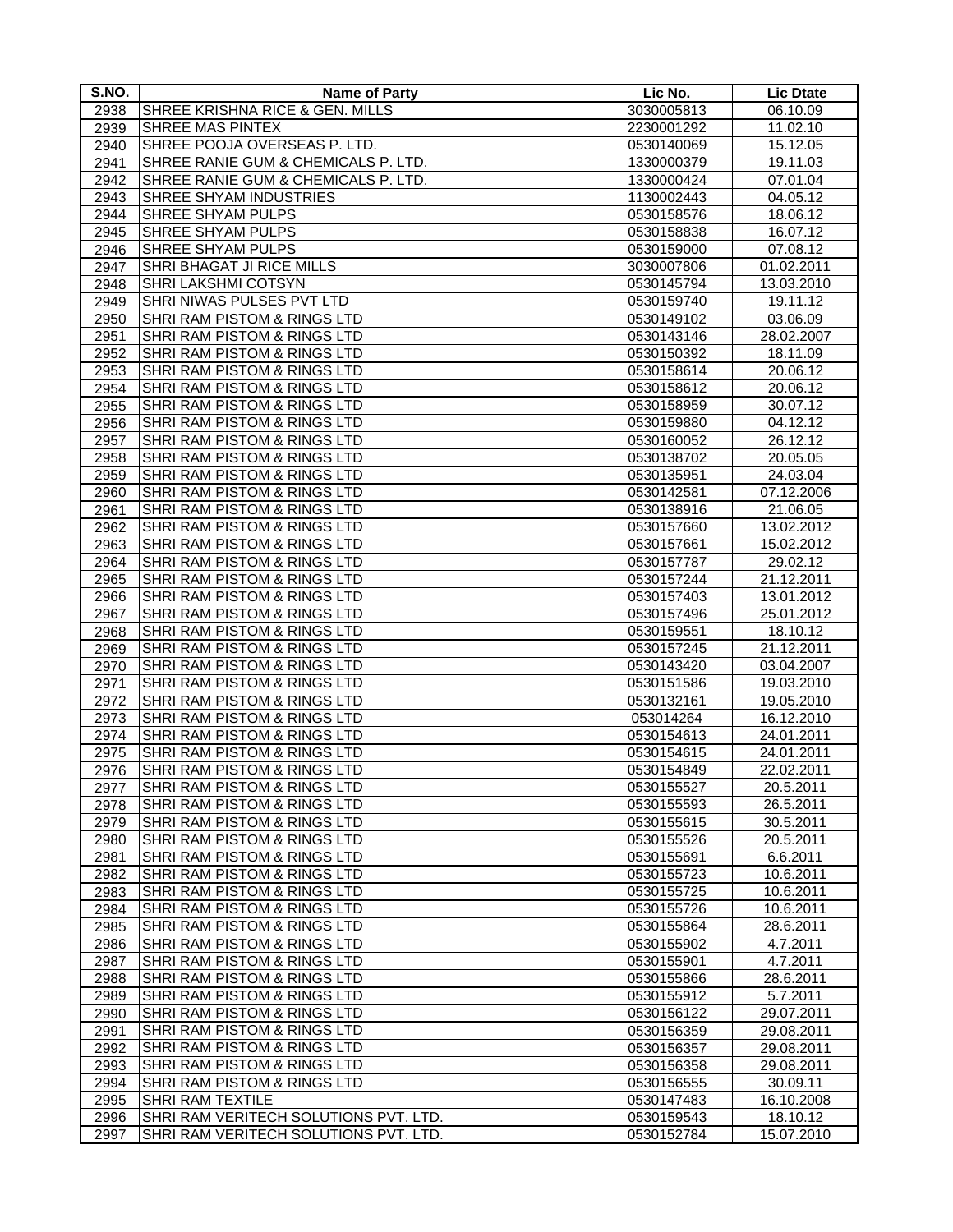| S.NO.        | <b>Name of Party</b>                          | Lic No.                  | <b>Lic Dtate</b>         |
|--------------|-----------------------------------------------|--------------------------|--------------------------|
| 2998         | SHRI RAM VERITECH SOLUTIONS PVT. LTD.         | 0530147489               | 16.10.2008               |
| 2999         | SHRI RAM VERITECH SOLUTIONS PVT. LTD.         | 3330002454               | 21.08.12                 |
| 3000         | SHRI VISHNU LAKSHMI (I) LTD.                  | 3330001758               | 30.07.2010               |
| 3001         | <b>SHRI VISHNU OVEERSEAS</b>                  | 3330002320               | 26.04.12                 |
| 3002         | SHRI VISHNU OVEERSEAS                         | 3330002321               | 27.04.12                 |
| 3003         | SHRI VISHNU OVEERSEAS                         | 3330002138               | 23.09.2011               |
| 3004         | <b>SHUTTLE</b>                                | 3330002152               | 11.1011                  |
| 3005         | SHYAM FORGINGS P. LTD.                        | 0530137684               | 23.12.04                 |
| 3006         | <b>SHYAM TEX INDIA</b>                        | 0530138160               | 03.03.05                 |
| 3007         | SHYAM TEX INTERNATIONAL LTD                   | 0530142919               | 24.01.2007               |
| 3008         | SIDDHARTH PAPER LTD                           | 0530144521               | 10.09.2007               |
| 3009         | SIDDHMOL PAPER CONVERSION CO.                 | 0530135591               | 21.01.04                 |
| 3010         | <b>SIDHATH PAPER LTD</b>                      | 0530144808               | 16.10.2007               |
| 3011         | SIDHE VITOYOK RICE MILLS                      | 3330001226               | 14.01.09                 |
| 3012         | SIDHI VINAYAK COTSPIN LTD.                    | 3030009106               | 23.12.2011               |
| 3013         | SIDHI VINAYAK COTSPIN LTD.                    | 3030007672               | 29.12.2010               |
| 3014         | SIDHI VINAYAK COTSPIN LTD.                    | 3030008444               | 06.07.2011               |
| 3015         | SIGMA AUTOMOTIVE MATERIAL PVT. LTD.           | 0530147614               | 30.10.2008               |
| 3016         | SIGMA AUTOMOTIVE MATERIAL PVT. LTD.           | 0530154907               | 1.3.2011                 |
| 3017         | SIGMA VIBRACOUSTIC INDIA P. LTD.              | 2230000082               | 25.02.04                 |
| 3018         | SIGMA VIBRACOUSTIC INDIA P. LTD.              | 2230000098               | 22.07.04                 |
| 3019         | SIGMA VIBRACOUSTIC INDIA P. LTD.              | 2230000110               | 20.09.04                 |
| 3020         | SIGNET CORP. LTD.                             | 0530136275               |                          |
| 3021         | <b>SILVER GRAINS</b>                          | 3030005425               | 19.06.09                 |
| 3022         | <b>SILVEX &amp; CORP.</b>                     | 1330000553               | 11.5.4                   |
| 3023         | SIMMBONICS SEMICODUCTER                       | 0530157704               | 22.02.12                 |
|              | SIMMBONICS SEMICODUCTER                       |                          |                          |
| 3024<br>3025 | SIMMBONICS SEMICODUCTER                       | 0530157377<br>0530158730 | 10.01.12<br>05.07.12     |
|              | SIMMBONICS SEMICODUCTER                       |                          | 07.08.12                 |
| 3026         | SIMMTRONIC SEMICONDUCTORS LTD.                | 0530158999               |                          |
| 3027<br>3028 | SIMPEX PHARMA PVT. LTD.                       | 0530154656               | 31.01.2011<br>07.05.2008 |
|              | SIMPEX PHARMA PVT. LTD.                       | 0597000409               |                          |
| 3029         | SINGH RICE OIL                                | 0530154673               | 01.02.2011<br>26.08.09   |
| 3030         |                                               | 3330001405               |                          |
| 3031         | SIPROTECH HEAT EXCHANGERS P. LTD.             | 0530136632               | 22.7.4                   |
| 3032         | <b>SIRI GANESH RICE</b><br><b>SIRNLA RICE</b> | 1230000585               | 05.01.10                 |
| 3033         |                                               | 1330002011               | 22.01.2009               |
| 3034         | SIRVCALL LAND DEVELOPERS P. LTD.              | 1330002704               | 31.08.2010               |
| 3035         | SKYPACK INDIA PVT. LTD.                       | 0530151549               | 16.03.2010               |
| 3036         | <b>SLDR FASHION</b>                           | 3030004440               | 22.08.08                 |
| 3037         | SLOR FABRICS P. LTD.                          | 3030007086               | 10.08.2010               |
| 3038         | SMC PHARMACUTICAL (P) LTD.                    | 0530159207               | 06.09.12                 |
| 3039         | <b>SNFORMETRION</b>                           | 0530150285               | 04.11.09                 |
| 3040         | SOBHAGIA SEALS P. LTD.                        | 3030000975               | 20.04.05                 |
| 3041         | SOHANAA INTERNATIONAL PVT. LTD.               | 0330010946               | 02.02.06                 |
| 3042         | SOHANAA INTERNATIONAL PVT. LTD.               | 0330011515               | 29.03.06                 |
| 3043         | SOHANAA INTERNATIONAL PVT. LTD.               | 0330013053               | 28.08.2006               |
| 3044         | SOHANAA INTERNATIONAL PVT. LTD.               | 0330013064               | 29.08.2006               |
| 3045         | SOHANAA INTERNATIONAL PVT. LTD.               | 0330014153               | 29.11.2006               |
| 3046         | SOHANAA INTERNATIONAL PVT. LTD.               | 0330012406               | 23.03.06                 |
| 3047         | <b>SOKOTIL</b>                                | 0530149237               | 25.06.09                 |
| 3048         | <b>SOLAR POWER TECHNOLOGIES</b>               | 0330032722               | 24.05.12                 |
| 3049         | <b>SOLTAN TAUNERIES PVT LTD</b>               | 0630003529               | 08.08.12                 |
| 3050         | SOM EXTRACTS LTD.                             | 0530145660               | 20.02.2008               |
| 3051         | SONA CHANDI AGRO PROCESSORS                   | 1230000237               | 25.08.06                 |
| 3052         | SONA OKEGAWA PRECISION FORGING LTD.           | 0530156403               | 02.09.2011               |
| 3053         | <b>SOZVERSHOR</b>                             | 1800000015               | 27.11.2008               |
| 3054         | <b>SPANCO TELESYSTEMS &amp;</b>               | 0330006263               | 20.07.04                 |
| 3055         | SPANK HOTAL IND PVT LTD                       | 0530158239               | 27.04.12                 |
| 3056         | <b>SPARY ENGG. DEVICES</b>                    | 2230000101               | 06.08.04                 |
| 3057         | SPARY ENGG. DEVICES                           | 2230000105               | 31.08.04                 |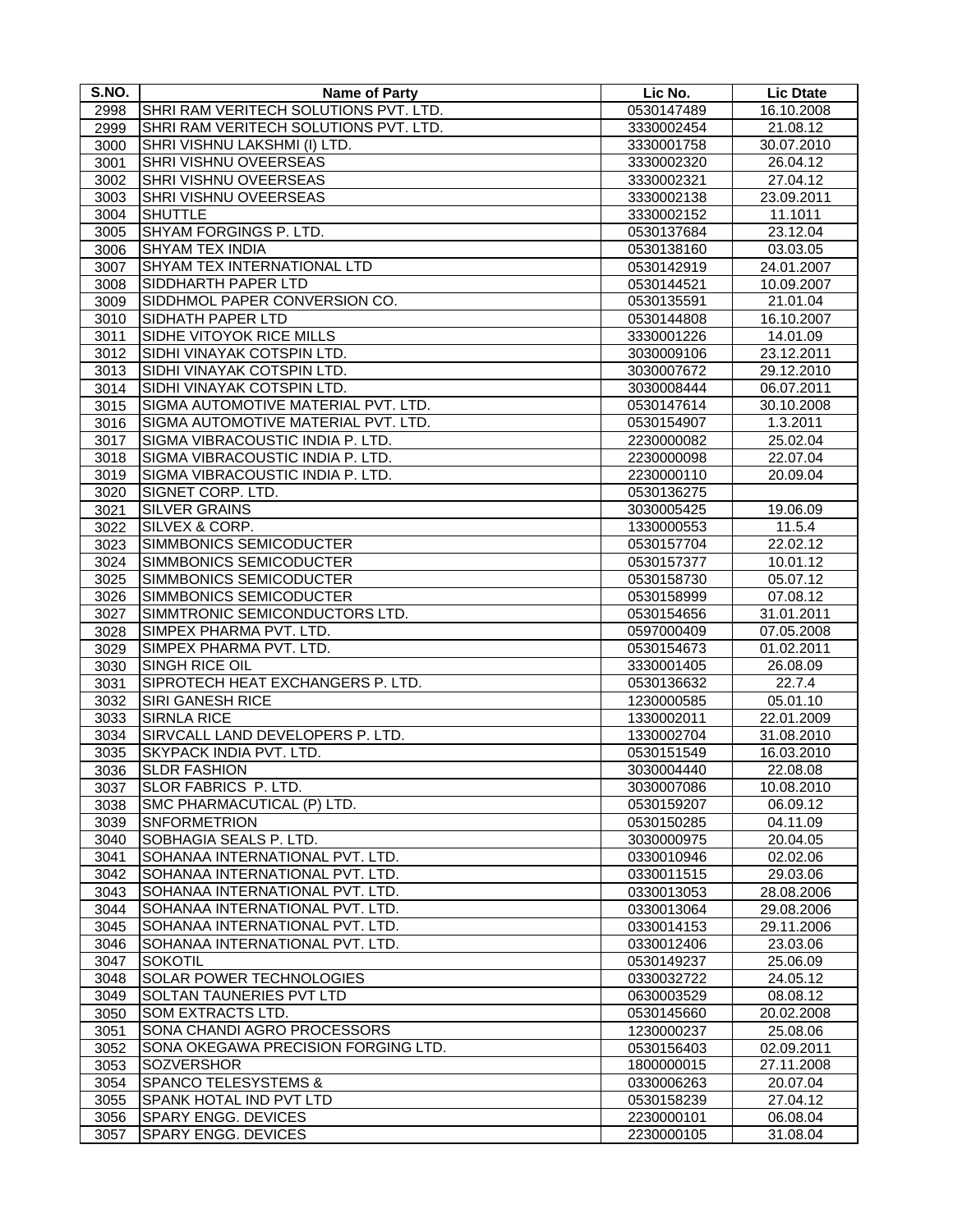| S.NO. | <b>Name of Party</b>                 | Lic No.                  | <b>Lic Dtate</b>         |
|-------|--------------------------------------|--------------------------|--------------------------|
| 3058  | <b>SPARY ENGG. DEVICES</b>           | 2230000205               | 23.08.05                 |
| 3059  | SPATS KING (I) LTD.                  | 3030006646               | 04.05.2010               |
| 3060  | SPECIALITY RESTAURANT P. LTD.        | 0230001203               | 31.10.05                 |
| 3061  | SPECTRA VISION                       | 3430001878               | 1.2.2011                 |
| 3062  | SPECTRAVISION                        | 3430001485               | 03.06.09                 |
| 3063  | <b>SPECTRAVISION</b>                 | 3930001517               | 23.07.09                 |
| 3064  | SPIROTECH HEAT EXCHANGER PVT. LTD.   | 0530153634               | 06.10.2010               |
| 3065  | SPIROTECH HEAT EXCHANGERS (P) LTD    | 0530148104               | 30.12.08                 |
| 3066  | SPIROTECH HEAT EXCHANGERS (P) LTD    | 0530150457               | 24.11.09                 |
| 3067  | SPIROTECH HEAT EXCHANGERS (P) LTD    | 0530142877               | 02.02.2007               |
| 3068  | SPJ TEXTILES PVT. LTD.               | 3330000975               | 08.04.2008               |
| 3069  | <b>SPORT KING SYNDICATE</b>          | 3030003381               | 15.11.2007               |
| 3070  | <b>SPORT KING SYNDICATE</b>          | 3030004602               | 7.10.2008                |
| 3071  | <b>SPORTKING INDIA LTD</b>           | 3030005011               | 11.02.09                 |
| 3072  | <b>SPORTKING INDIA LTD</b>           | 3030005033               | 19.02.09                 |
| 3073  | <b>SPORTKING INDIA LTD</b>           | 3030005185               | 17.04.09                 |
| 3074  | <b>SPORTKING INDIA LTD</b>           | 3030005613               | 13.08.09                 |
| 3075  | <b>SPORTKING INDIA LTD</b>           | 3030003361               | 05.11.2007               |
| 3076  | <b>SPORTS KING</b>                   | 3030007922               | 28.02.2011               |
| 3077  | SPORTS KING INDUSTRIES               |                          |                          |
| 3078  | <b>SPORTS KING INDUSTRIES</b>        | 3030008058               | 30.3.2011                |
| 3079  | SPRAY ENGG. DEVICES LTD.             | 3030008039<br>2230001055 | 24.08.2011<br>11.12.2008 |
|       | SPRAY ENGG. DEVICES LTD.             |                          |                          |
| 3080  | SPRAY ENGG. DEVICES LTD.             | 2330001066               | 24.12.2008               |
| 3081  | SPRAY ENGG. DEVICES LTD.             | 2230000483               | 24.11.06                 |
| 3082  |                                      | 2230000410               | 04.10.06                 |
| 3083  | SPRAY ENGG. DEVICES LTD.             | 2230000434               | 18.10.06                 |
| 3084  | SPRAY ENGG. DEVICES LTD.             | 2230000410               | 04.10.06                 |
| 3085  | SPRAY ENGG. DEVICES LTD.             | 2230001910               | 29.12.2011               |
| 3086  | SPRAY ENGG. DEVICES LTD.             | 2230000561               | 31.01.2007               |
| 3087  | SPRAY ENGG. DEVICES LTD.             | 2230000694               | 21.08.2007               |
| 3088  | SPRAY ENGG. DEVICES LTD.             | 2230004979               | 06.08.2008               |
| 3089  | SPRAY ENGG. DEVICES LTD.             | 223000100                | 8.09.2008                |
| 3090  | SPRAY ENGG. DEVICES LTD.             | 2230001397               | 22.06.2010               |
| 3091  | SPRAY ENGG. DEVICES LTD.             | 2230001545               | 23.11.2010               |
| 3092  | SPRL FOOD LTD                        | 0630003663               | 31.10.12                 |
| 3093  | <b>SPUN MIDKO PROCESSING</b>         | 053014477                | 11.10.2007               |
| 3094  | SRIRAM COMPOUNDS PVT LTD.            | 0530151751               | 06.04.2010               |
| 3095  | SRIRAM COMPOUNDS PVT LTD.            | 0530151979               | 04.03.2010               |
| 3096  | <b>SRS MEDITECH LTD.</b>             | 0530156598               | 28.09.11                 |
| 3097  | SRS MEDITECH LTD.                    | 0530159442               | 09.10.12                 |
| 3098  | STALWART LIFE STYLE (P) LTD.         | 0530148344               | 3.02.09                  |
| 3099  | STALWART LIFE STYLE (P) LTD.         | 0530149711               | 24.08.09                 |
| 3100  | STALWART LIFE STYLE (P) LTD.         | 0530147388               | 06.10.2008               |
| 3101  | STAR RICE INDUSTRIES P. LTD.         | 3330000393               | 26.05.05                 |
| 3102  | STAR TRACK TERMINAL P. LTD.          | 0330005926               | 03.06.2004               |
| 3103  | <b>STDRIO RUBER PRODUCTS</b>         | 0530156682               | 11.10.11                 |
| 3104  | STEEL STRIPS WHEELS LTD.             | 3030005323               | 21.05.09                 |
| 3105  | STEEL STRIPS WHEELS LTD.             | 3030006045               | 10.12.09                 |
| 3106  | STEEL STRIPS WHEELS LTD.             | 3030006233               | 28.01.10                 |
| 3107  | STEEL STRIPS WHEELS LTD.             | 3030006714               | 19.05.2010               |
| 3108  | STEEL STRIPS WHEELS LTD.             | 303007589                | 07.12.2010               |
| 3109  | STEEL STRIPS WHEELS LTD.             | 3030001391               | 19.12.05                 |
| 3110  | <b>STELLENT COMPANY</b>              | 0530150003               | 06.10.09                 |
| 3111  | <b>STERICAT GUTSTRINGS PVT. LTD.</b> | 0530141893               | 05.09.06                 |
| 3112  | STERLING AGRO INDUSTRIES LTD.        | 0530145629               | 18.02.2008               |
| 3113  | <b>STERLING PUBLISHER</b>            | 0530157216               | 16.12.11                 |
| 3114  | STERLITE TECHNOLOGIES LTD.           | 3130005564               | 7.3.11                   |
| 3115  | STL.GLOBAL                           | 0530146678               | 14.07.2008               |
| 3116  | STRIP-N-METAL EQUIPMENT              | 053015325                | 01.09.2010               |
| 3117  | SUJI                                 | 3030005461               | 02.07.09                 |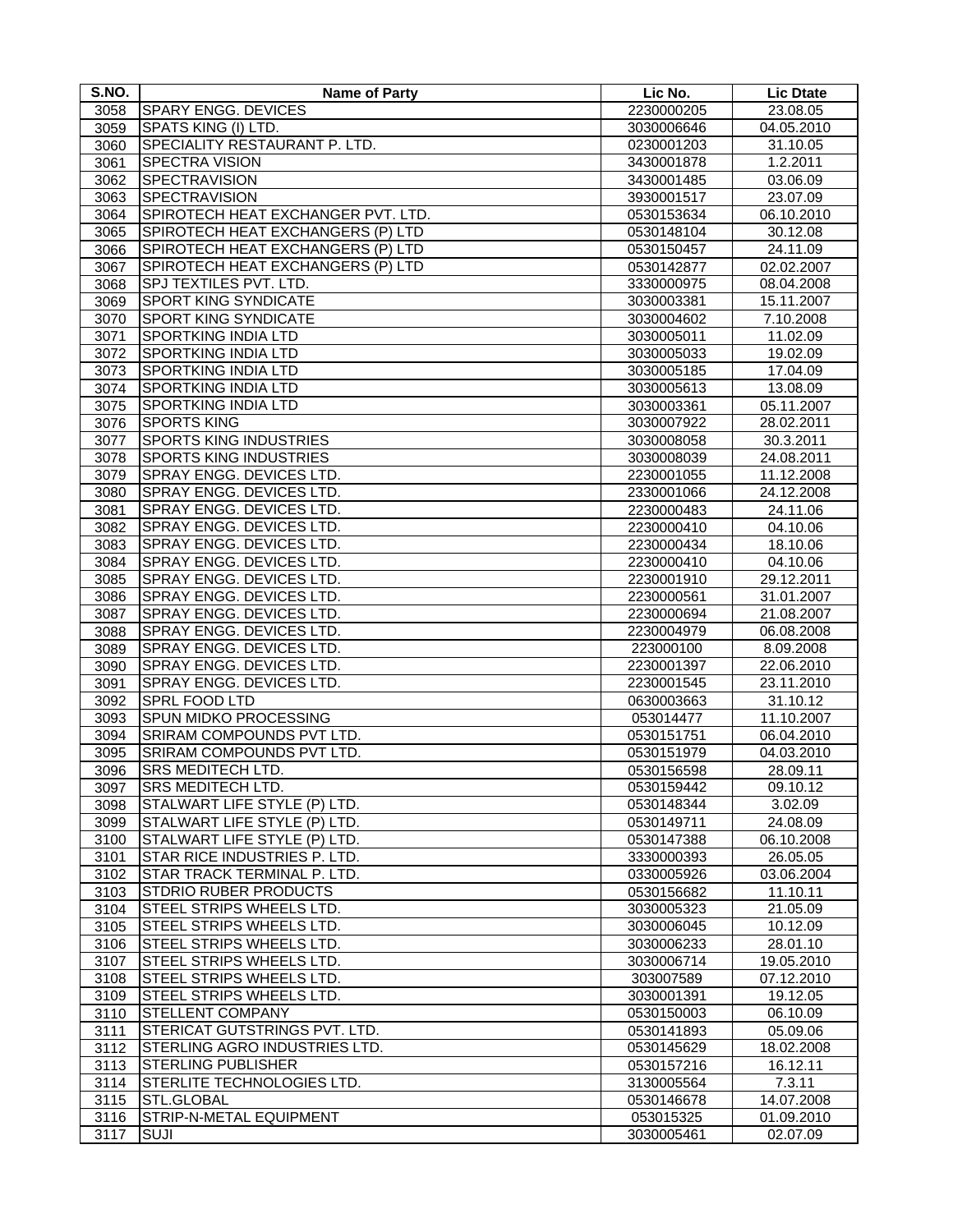| S.NO. | <b>Name of Party</b>                   | Lic No.    | <b>Lic Dtate</b> |
|-------|----------------------------------------|------------|------------------|
| 3118  | SUMEET EXPORTS (INDIA)                 | 3030003299 | 18.10.2007       |
| 3119  | <b>SUMEET EXPORTS (INDIA)</b>          | 3030001769 | 31.05.2007       |
| 3120  | <b>SUMEET EXPORTS INDIA</b>            | 3030003893 | 02.04.2008       |
| 3121  | <b>SUMIT AGRO PRODUCTS</b>             | 0530136780 | 12.08.04         |
| 3122  | <b>SUMIT AGRO PRODUCTS</b>             | 0530140224 | 05.01.06         |
| 3123  | <b>SUMIT INDIA LTD</b>                 | 0510146337 | 21.12.09         |
| 3124  | SUN STAR OVERSEAS PVT. LTD.            | 0530144620 | 21.09.2007       |
| 3125  | SUN STAR OVERSEAS PVT. LTD.            | 0530135433 | 24.12.03         |
| 3126  | SUN STAR OVERSEAS PVT. LTD.            | 0530135486 | 31.12.3          |
| 3127  | SUN STAR OVERSEAS PVT. LTD.            | 0530136256 | 20.05.04         |
| 3128  | SUN STAR OVERSEAS PVT. LTD.            | 0530136474 | 30.06.04         |
| 3129  | SUN STAR OVERSEAS PVT. LTD.            | 0530147599 | 27.10.2008       |
| 3130  | SUN STAR OVERSEAS PVT. LTD.            | 0530157603 | 09.02.12         |
| 3131  | SUN STAR OVERSEAS PVT. LTD.            | 0530135477 | 31.12.03         |
| 3132  | SUN STAR OVERSEAS PVT. LTD.            | 0530137450 | 25.11.04         |
| 3133  | SUN STAR OVERSEAS PVT. LTD.            | 0530141977 | 18.09.06         |
| 3134  | SUN STAR OVERSEAS PVT. LTD.            | 0530145989 | 22.04.2008       |
| 3135  | SUN STAR OVERSEAS PVT. LTD.            | 0530154309 | 21.12.2010       |
| 3136  | SUN STAR OVERSEAS PVT. LTD.            | 0530156788 | 24.10.11         |
| 3137  | SUNBEEM AUTO LTD.                      | 0530138457 | 20.04.05         |
| 3138  | SUNBEEM AUTO LTD.                      | 0530139848 | 08.11.05         |
| 3139  | <b>SUNCITY ART EXPORTERS</b>           | 1330000426 | 08.01.04         |
| 3140  | <b>SUNNY EXPORTS</b>                   | 3330000545 | 25.04.06         |
| 3141  | <b>SUNNY EXPORTS</b>                   | 3330000594 | 10.08.06         |
| 3142  | <b>SUNRISE OVERSEAS</b>                | 0630000231 | 07.01.05         |
| 3143  | <b>SUNRISE OVERSEAS</b>                | 0630000337 | 28.06.05         |
| 3144  | SUNRISE RICE LAND P. LTD.              | 3330001710 | 17.06.2010       |
| 3145  | <b>SUNSHINE RICE UNIT</b>              | 3330001924 | 11.01.2011       |
| 3146  | <b>SUNSHINE TANNERRY</b>               | 0630002144 | 15.03.2010       |
| 3147  | SUPARSHVA SWABSCI                      | 0530157684 | 17.02.12         |
| 3148  | SUPER CIRCLE AUTO LTD.                 | 0530139929 | 18.11.05         |
| 3149  | <b>SUPER ELECTRO</b>                   | 0530148049 | 23.12.2008       |
| 3150  | <b>SUPER FASHION</b>                   | 0530135722 | 19.02.04         |
| 3151  | <b>SUPER FASHION</b>                   | 0530137265 | 25.10.04         |
| 3152  | <b>SUPER FASHION</b>                   | 0530137566 | 09.12.04         |
| 3153  | <b>SUPER FILE RICE INDIA</b>           | 3030004662 | 22.10.2008       |
| 3154  | <b>SUPER HAUSE LEATHERS LTD</b>        | 0610001141 | 05.11.2007       |
| 3155  | <b>SUPER MULTICOLER</b>                | 2230001126 | 27.04.09         |
| 3156  | SUPER MULTICOLOR PRINTERS PVT. LIMITED | 2230001825 | 25.08.2011       |
| 3157  | SUPER TECH INFRSTRUCTRE                | 0530156637 | 30.09.11         |
| 3158  | SUPERKING (P) LTD.                     | 3030004611 | 07.10.2008       |
| 3159  | SUPERTECH INFRASTURECTURE P. LTD.      | 0530151696 | 31.03.2010       |
| 3160  | SUPERTECH INFRASTURECTURE P. LTD.      | 0530153655 | 08.10.2010       |
| 3161  | SUPERTECH INFRASTURECTURE P. LTD.      | 0530153654 | 18.10.2010       |
| 3162  | SUPERTECH INFRASTURECTURE P. LTD.      | 0530154154 | 3.12.2010        |
| 3163  | <b>SUPREME TEX MART LTD.</b>           | 3030003051 | 07.08.2007       |
| 3164  | SUPREME YARN LTD.                      | 3030000577 | 18.03.04         |
| 3165  | SUPREME YARN LTD.                      | 3030000800 | 20.11.04         |
| 3166  | SUPREME YARN LTD.                      | 3030000944 | 23.03.05         |
| 3167  | <b>SURARNA REKHA EXPORTS</b>           | 2630000346 | 20.04.06         |
| 3168  | SURENDRA SADDLERY                      | 0630000410 | 27.10.05         |
| 3169  | <b>SURENDRA SADDLERY</b>               | 0630000939 | 03.05.2007       |
| 3170  | <b>SURESH INDUSTRIES</b>               | 0530002512 | 06.12.2010       |
| 3171  | SURI SHOES PVT. LTD.                   | 0630000552 | 14.06.06         |
| 3172  | SURYA FOODS & AGRO LTD.                | 0530140962 | 28.04.06         |
| 3173  | <b>SURYA FOODS AGRO LTD</b>            | 0530142732 | 29.12.2006       |
| 3174  | <b>SURYA INDUSTRIES</b>                | 3030006513 | 30.03.2010       |
| 3175  | SURYA PHARMA LTD.                      | 2230000300 | 12.04.06         |
| 3176  | <b>SURYA PHARMACEUTICAL</b>            | 2230000911 | 12.05.2008       |
| 3177  | <b>SURYA PHARMACEUTICALS</b>           | 2230000140 | 31.01.05         |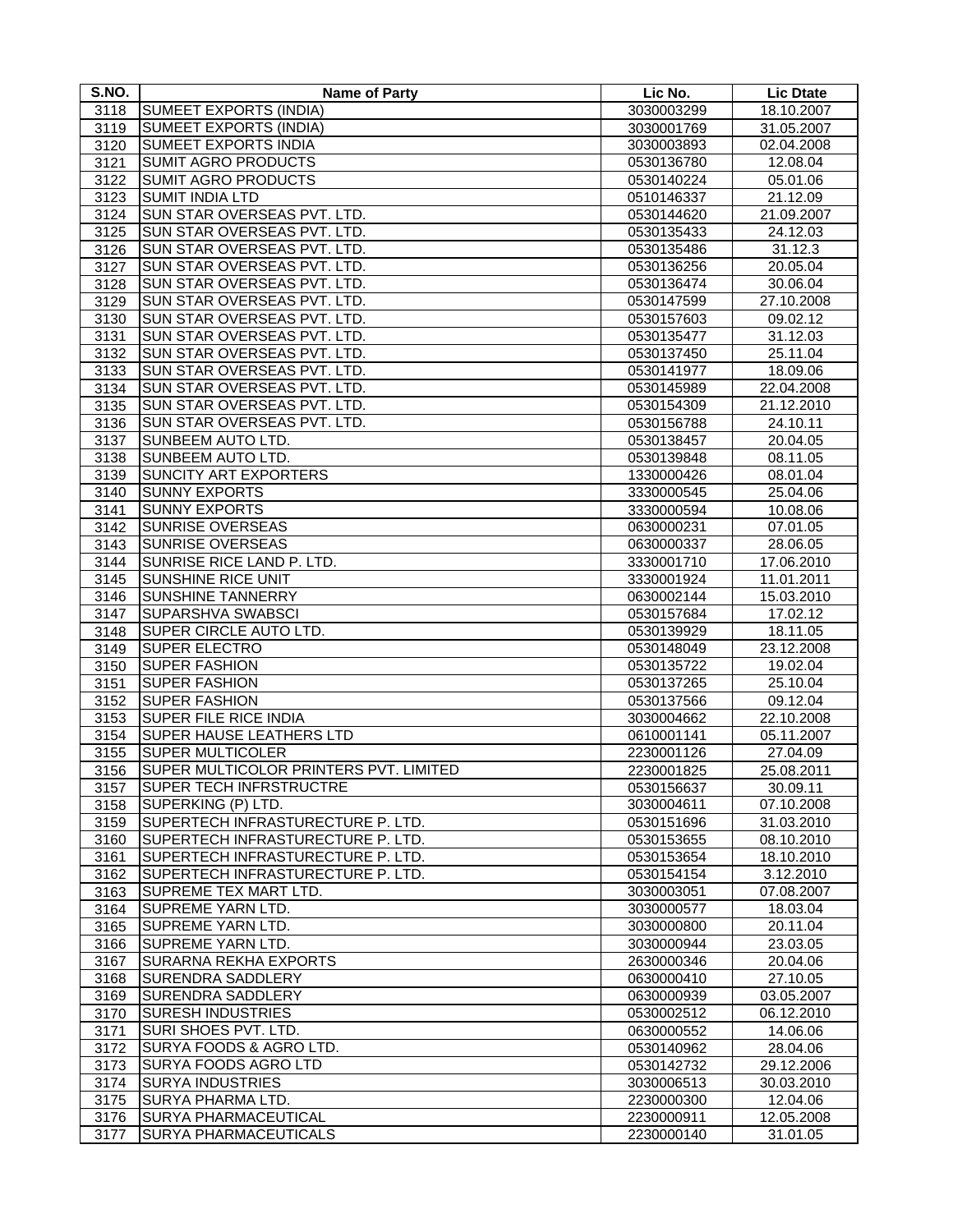| S.NO.        | <b>Name of Party</b>                                       | Lic No.                  | <b>Lic Dtate</b>       |
|--------------|------------------------------------------------------------|--------------------------|------------------------|
| 3178         | <b>SURYA PHARMACEUTICALS LTD</b>                           | 2230000555               | 24.01.2007             |
| 3179         | <b>SURYA ROSHNI LTD.</b>                                   | 0530151503               | 12.03.2010             |
| 3180         | <b>SURYA ROSHNI LTD.</b>                                   | 0530138710               | 20.05.05               |
| 3181         | SUVIDHI WEAVERS LTD.                                       | 3030009440               | 30.03.12               |
| 3182         | SUVIDHI WEAVERS LTD.                                       | 3030008720               | 14.09.11               |
| 3183         | SUVIDHI WEAVERS LTD.                                       | 3030001347               | 03.11.05               |
| 3184         | <b>SUVIKLHI</b>                                            | 3030006265               | 08.02.10               |
| 3185         | SUZUKI POWERTRAIN INDIA LTD.                               | 0502057319               | 21.01.2008             |
| 3186         | SUZUKI POWERTRAIN INDIA LTD.                               | 0530139682               | 07.10.05               |
| 3187         | SUZUKI POWERTRAIN INDIA LTD                                | 0530147478               | 15.10.2008             |
| 3188         | SVARN TEX PRINTS (P) LTD.                                  | 0530157059               | 25.11.11               |
| 3189         | SVARN TEX PRIRD S(P) LTD                                   | 0530147304               | 24.09.2008             |
| 3190         | SVRAN INF. PVT.LTD.                                        | 0530156972               | 18.11.11               |
| 3191         | <b>SWAN PRESS</b>                                          | 0530143559               | 27.04.2007             |
| 3192         | <b>SWISS AUTO PRODUCTS</b>                                 | 0530137613               | 15.12.04               |
| 3193         | <b>SYAM FORGINES PVT. LTD.</b>                             | 0530149956               | 01.10.09               |
| 3194         | SYNCOM HEALTHCARE LTD.                                     | 1130000648               | 18.07.06               |
| 3195         | <b>SYNDICATE LABELS</b>                                    | 0530142192               | 20.10.06               |
| 3196         | <b>SYNDICATE LABLES</b>                                    | 0530140016               | 09.12.05               |
| 3197         | <b>TTLTD</b>                                               | 0530145974               | 02.11.2008             |
| 3198         | T. THERMO                                                  | 0530156098               | 27.07.11               |
| 3199         | T.C. TERRYTEX LTD.                                         | 3030005743               | 18.09.09               |
| 3200         | T.C. TERRYTEX LTD.                                         | 3030006168               | 08.01.10               |
| 3201         | T.C. TERRYTEX LTD.                                         | 3030005006               | 10.02.09               |
| 3202         | T.C. TERRYTEX LTD.                                         | 3030006689               | 12.05.2010             |
| 3203         | T.C. TERRYTEX LTD.                                         |                          |                        |
|              |                                                            | 303006962                | 08.10.2010             |
| 3204         | T.C. TERRYTEX LTD.                                         | 3030007095               | 12.08.2010             |
| 3205         | T.C. TERRYTEX LTD.<br>T.C.AGRO                             | 3030004475               | 03.09.08               |
| 3206         | T.R.AGRO INDS.                                             | 3330001017               | 04.06.2008             |
| 3207<br>3208 | T.T. LIMITED                                               | 3030005945<br>050195683  | 13.11.09<br>25.02.2008 |
| 3209         | <b>T.T. LIMITED</b>                                        | 0531046314               | 05.06.2008             |
| 3210         | T.T. LIMITED                                               | 0530156081               | 27.07.2011             |
| 3211         | <b>TAJ SAFRIS</b>                                          |                          |                        |
|              |                                                            | 0530146860               | 08.08.2008<br>24.12.3  |
| 3212<br>3213 | TAJ SATS AIR CATERING LTD.<br><b>TAJINDER KUMAR</b>        | 0530135428<br>3330001218 | 24.12.08               |
|              | TALBROS AUTOMOTIVE COMPONENTS                              | 0530135690               | 13.02.04               |
| 3214         | TALBROS AUTOMOTIVE COMPONENTS                              | 0530135853               | 11.03.04               |
| 3215<br>3216 | TALBROS AUTOMOTIVE COMPONENTS                              | 0530139909               | 17.11.05               |
|              |                                                            |                          |                        |
| 3217         | TAMA CORPORATION                                           | 0630001840               | 20.07.09               |
| 3218         | TAN PRINTS (INDIA) PVT. LTD.                               | 0530141033               | 15.05.06               |
| 3219         | <b>TARA CHAND RICE MILL</b><br><b>TARA CHAND RICE MILL</b> | 3330002545               | 27.09.12               |
| 3220         | <b>TARA CHAND RICE MILL</b>                                | 3330000650               | 30.10.06               |
| 3221         | <b>TASMIYAH LEATHER (P) LTD</b>                            | 3330001756               | 26.07.2010             |
| 3222         | <b>TASMIYAH LEATHER (P) LTD</b>                            | 0630000685               | 19.06.2007             |
| 3223         | TATA TELE SERVICES LTD.                                    | 0630001238               | 26.02.2008             |
| 3224         | TATA TELE SERVICES LTD.                                    | 0330005070<br>0330004877 | 19.01.04<br>16.12.03   |
| 3225         |                                                            |                          |                        |
| 3226         | TATA TELE SERVICES LTD.                                    | 0930000772               | 27.11.03               |
| 3227         | TATA TELE SERVICES LTD.                                    | 0330005447               | 22.03.04               |
| 3228         | TATA TELE SERVICES LTD.                                    | 0330005793               | 19.05.04               |
| 3229         | TATA TELE SERVICES LTD.                                    | 0330006278               | 21.07.04               |
| 3230         | TATA TELE SERVICES LTD.                                    | 0330006410               | 13.08.04               |
| 3231         | TATA TELE SERVICES LTD.                                    | 0330000576               | 09.09.04               |
| 3232         | TATA TELE SERVICES LTD.                                    | 0330006668               | 22.09.04               |
| 3233         | TAU AGRO SALES P. LTD.                                     | 3030003638               | 21.01.2008             |
| 3234         | TAU AGRO SALES PVT. LTD.                                   | 3030007257               | 16.09.2010             |
| 3235         | TAURUS HOME FURNISHING LTD                                 | 0530152633               | 30.06.2010             |
| 3236         | TCC REALITY (I) PVT. LTD.                                  | 3130004497               | 13.01.2010             |
| 3237         | TCPL PACKAGING LTD.                                        | 0330029385               | 4.5.2011               |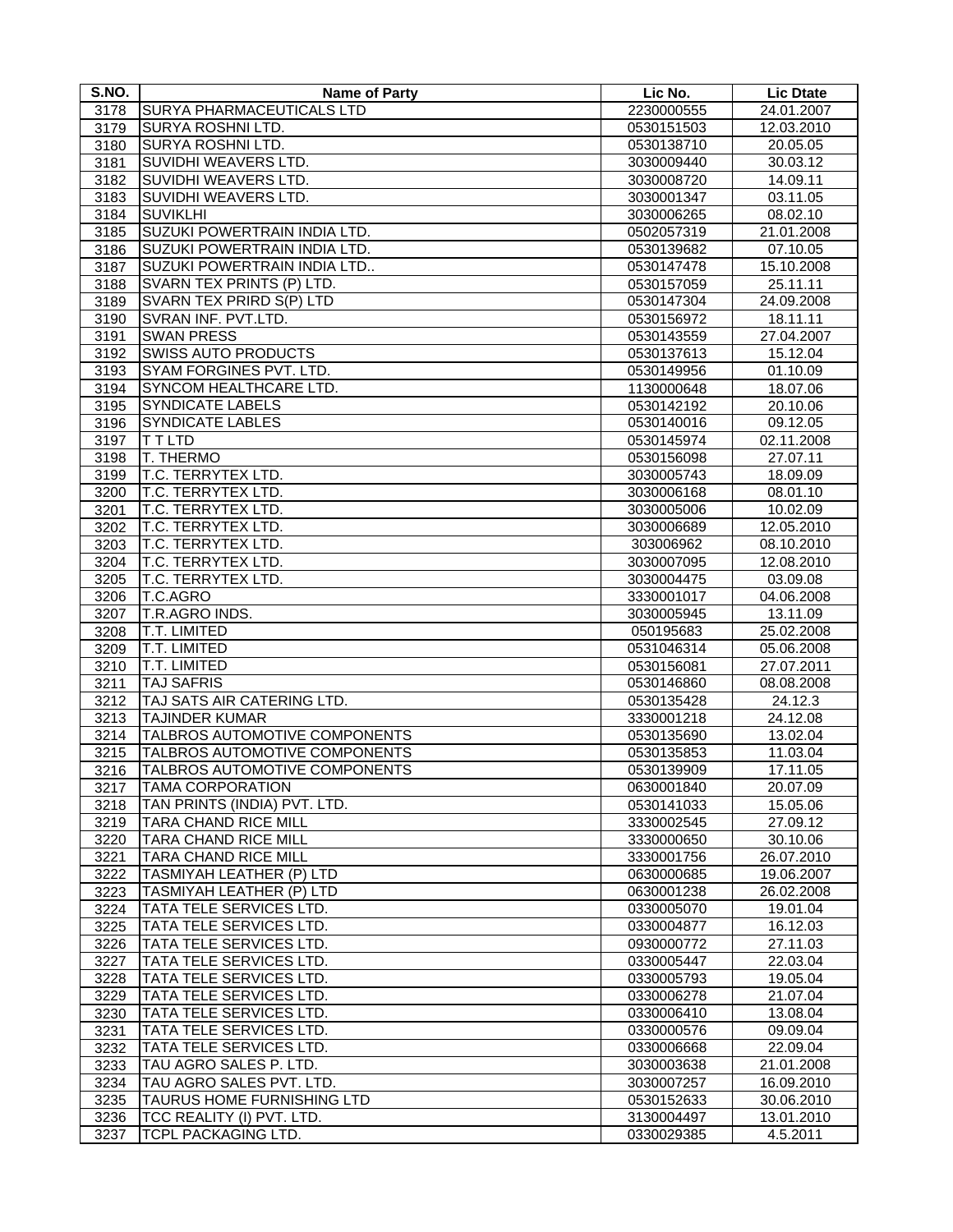| S.NO.        | <b>Name of Party</b>                                     | Lic No.                  | <b>Lic Dtate</b>    |
|--------------|----------------------------------------------------------|--------------------------|---------------------|
| 3238         | TELEVISION EIGHTEEN INDIA LTD.                           | 0530141726               | 11.08.06            |
| 3239         | TEX CORP LTD.                                            | 0530135753               | 25.02.04            |
| 3240         | <b>TEXTILES</b>                                          | 0530154332               | 22.12.2010          |
| 3241         | THE DELHI FLOURMILLS                                     | 0530147775               | 18.11.2008          |
| 3242         | THE GEM PALACE                                           | 1330000828               | 20.12.04            |
| 3243         | THE HIMALAYA DRUG CO.                                    | 0730003179               | 22.08.05            |
| 3244         | THE INDIAN HOTELS CO. LTD.                               | 0530147677               | 7.11.2008           |
| 3245         | THE INDIAN HOTELS CO. LTD.                               | 0530147678               | 7.11.2008           |
| 3246         | THE INDIAN HOTELS CO. LTD.                               | 0530135408               | 19.12.03            |
| 3247         | THE INDIAN HOTELS CO. LTD.                               | 0530135738               | 23.02.04            |
| 3248         | THE INDIAN HOTELS CO. LTD.                               | 0530135681               | 12.02.04            |
| 3249         | THE INDIAN HOTELS CO. LTD.                               | 0530135842               | 08.03.04            |
| 3250         | THE INDIAN HOTELS CO. LTD.                               | 0530135846               | 08.03.04            |
| 3251         | THE INDIAN HOTELS CO. LTD.                               | 0530135965               | 26.03.04            |
| 3252         | THE INDIAN HOTELS CO. LTD.                               | 0530135946               | 26.03.04            |
| 3253         | THE INDIAN HOTELS CO. LTD.                               | 0530135901               | 15.03.04            |
| 3254         | THE INDIAN HOTELS CO. LTD.                               | 0530135966               | 26.03.04            |
| 3255         | THE INDIAN HOTELS CO. LTD.                               | 0530136105               | 23.04.04            |
| 3256         | THE INDIAN HOTELS CO. LTD.                               | 0530135964               | 26.03.04            |
| 3257         | THE INDIAN HOTELS CO. LTD.                               | 0530136242               | 20.05.04            |
| 3258         | THE INDIAN HOTELS CO. LTD.                               | 0530136240               | 20.05.04            |
| 3259         | THE INDIAN HOTELS CO. LTD.                               | 0530136811               | 17.08.04            |
| 3260         | THE INDIAN HOTELS CO. LTD.                               | 0530136960               | 10.09.04            |
| 3261         | THE INDIAN HOTELS CO. LTD.                               | 0530136972               | 13.09.04            |
| 3262         | THE INDIAN HOTELS CO. LTD.                               | 0530136970               | 13.09.04            |
| 3263         | THE INDIAN HOTELS CO. LTD.                               | 0530136977               | 13.09.04            |
| 3264         | THE INDIAN HOTELS CO. LTD.                               | 0530136946               | 08.09.04            |
| 3265         | THE INDIAN HOTELS CO. LTD.                               | 0530136971               | 13.09.04            |
| 3266         | THE INDIAN HOTELS CO. LTD.                               | 0530137007               | 17.09.04            |
| 3267         | THE INDIAN HOTELS CO. LTD.                               | 0530136975               | 13.09.04            |
| 3268         | THE INDIAN HOTELS CO. LTD.                               | 0530137053               | 24.09.04            |
| 3269         | THE INDIAN HOTELS CO. LTD.                               | 0530137054               | 24.09.04            |
| 3270         | THE INDIAN HOTELS CO. LTD.                               | 0530137132               | 04.10.04            |
| 3271         | THE INDIAN HOTELS CO. LTD.                               | 0530137278               | 26.10.04            |
| 3272         | THE INDIAN HOTELS CO. LTD.                               | 0530137386               | 11.11.04            |
| 3273         | THE INDIAN HOTELS CO. LTD.                               | 0530137369               | 10.11.04            |
| 3274         | THE INDIAN HOTELS CO. LTD.                               | 0530137445               | 25.11.04            |
|              | THE INDIAN HOTELS CO. LTD.                               | 0530137520               | 06.12.04            |
| 3275<br>3276 | THE INDIAN HOTELS CO. LTD.                               |                          | 29.11.04            |
|              | THE INDIAN HOTELS CO. LTD.                               | 0530137472<br>0530137604 |                     |
| 3277         |                                                          |                          | 15.12.04            |
| 3278         | THE INDIAN HOTELS CO. LTD.                               | 0530137624               | 16.12.04            |
| 3279         | THE INDIAN HOTELS CO. LTD.                               | 0530137720               | 28.12.04            |
| 3280         | THE INDIAN HOTELS CO. LTD.                               | 0530137639               |                     |
| 3281         | THE INDIAN HOTELS CO. LTD.<br>THE INDIAN HOTELS CO. LTD. | 0530138109<br>0530137620 | 22.02.05<br>16.12.4 |
| 3282         |                                                          |                          |                     |
| 3283         | THE INDURE P. LTD.                                       | 0530137626               | 17.12.04            |
| 3284         | THE LAKE PALACE HOTELS & MOTELS PVT. LTD.                | 1330002875               | 10.01.2011          |
| 3285         | THE LAKE PLACE HOTEL & MODEL PVT. LTD.                   | 1330002765               | 11.10.2010          |
| 3286         | THE MAKERS P. LTD.                                       | 0530138854               | 13.06.05            |
| 3287         | THE RAJ PALACE                                           | 1330001426               | 06.10.06            |
| 3288         | THE SARASWATI MILL SYNDICATE LTD.                        | 0530156474               | 14.09.2011          |
| 3289         | THE TAY BUS RICE                                         | 3030005955               | 17.11.09            |
| 3290         | THOMSAN PRESS P. LTD.                                    | 0530152620               | 30.06.2010          |
| 3291         | THOMSAN PRESS P. LTD.                                    | 0530140529               | 24.02.06            |
| 3292         | THREAD INDIA LTD.                                        | 0630001512               |                     |
| 3293         | THREAD INDIA LTD.                                        | 0630002206               | 13.04.2010          |
| 3294         | TILDA RICE LAND PVT. LTD.                                | 0530154270               | 16.12.2010          |
| 3295         | <b>TIRUBALA EXPORTS</b>                                  | 0630001144               | 14.11.2007          |
| 3296         | <b>TIRUBALA EXPORTS</b>                                  | 0630002192               | 31.03.2010          |
| 3297         | <b>TIRUPATI BUILDING</b>                                 | 0530150303               | 10.11.09            |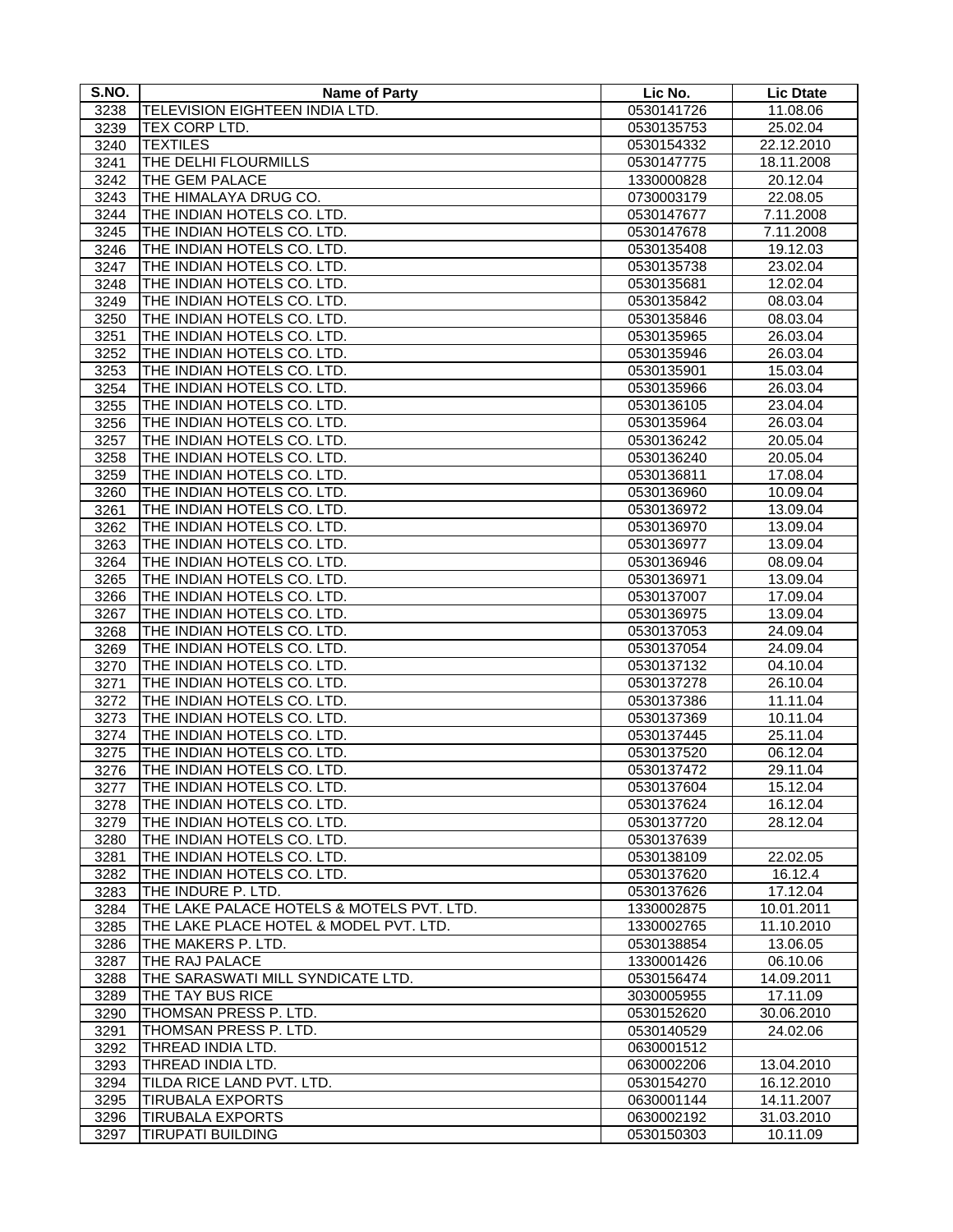| S.NO. | <b>Name of Party</b>                | Lic No.    | <b>Lic Dtate</b> |
|-------|-------------------------------------|------------|------------------|
| 3298  | TIRUPATI INFRAPROJECT PVT. LTD.     | 0530152078 | 11.05.2010       |
| 3299  | TIRUPATI INFRAPROJECT PVT. LTD.     | 0530152127 | 14.05.2010       |
| 3300  | TIRUPATI INFRAPROJECT PVT. LTD.     | 0530152357 | 06.07.2010       |
| 3301  | TIRUPATI INKS LTD.                  | 0630002700 | 15.2.2011        |
| 3302  | TIRUPATI MEDICARE LTD.              | 3330001604 | 26.02.2010       |
| 3303  | <b>TIRUPATI POLYMERS</b>            | 0530144290 | 07.08.2007       |
| 3304  | TODAY HOTELS PVT. LTD.              | 0530150443 | 24.11.09         |
| 3305  | TODAY HOTELS PVT. LTD.              | 0530149524 | 04.08.09         |
| 3306  | TODAY HOTELS PVT. LTD.              | 0530149589 | 10.08.09         |
| 3307  | TODAY HOTELS PVT. LTD.              | 0530150051 | 09.10.09         |
| 3308  | TODAY HOTELS PVT. LTD.              | 0530150088 | 14.10.09         |
| 3309  | TODAY HOTELS PVT. LTD.              |            | 25.05.06         |
|       | TODAY HOTELS PVT. LTD.              | 0530141158 |                  |
| 3310  |                                     | 0530141888 | 05.09.06         |
| 3311  | TORRENT PHARACEUTICALS LTD.         | 0830003742 | 04.08.2010       |
| 3312  | TORRENT PHARACEUTICALS LTD.         | 0830003951 | 25.11.2010       |
| 3313  | <b>TORRENT PHARACEUTICALS LTD.</b>  | 0830001133 | 09.01.06         |
| 3314  | <b>TORRENT PHARACEUTICALS LTD.</b>  | 0830001421 | 19.07.06         |
| 3315  | TORRENT PHARACEUTICALS LTD.         | 0830000822 | 29.04.05         |
| 3316  | TORRENT PHARACEUTICALS LTD.         | 0830002964 | 04.06.09         |
| 3317  | <b>TOSHIWALTRADIN</b>               | 1330000500 | 17.3.2004        |
| 3318  | <b>TOTAL ORTHOLICS</b>              | 0530145474 | 24.01.2008       |
| 3319  | TOY & TOY INTERNATIONAL             | 3310004881 | 22.07.04         |
| 3320  | TOYOINK INDIA PVT LTD               | 0530159040 | 14.08.12         |
| 3321  | <b>TOYOINK INDIA PVT LTD</b>        | 0530159146 | 29.08.12         |
| 3322  | <b>TRANSBNITS</b>                   | 0530157774 | 28.02.12         |
| 3323  | <b>TRANSKNITS</b>                   | 0530145478 | 25.01.2008       |
| 3324  | <b>TRANSKNITS</b>                   | 0530150330 | 11.11.09         |
| 3325  | TREADSTONE LTD.                     | 0530150830 | 01.01.10         |
| 3326  | TRELLEBORG AUTOMOTIVE (I) PVT. LTD. | 0530155614 | 30.5.2011        |
| 3327  | TREND SELLERS INTERNATIONAL         | 0530140932 | 26.04.06         |
| 3328  | TREND SETTERS INTERNATIONAL         | 0530139373 | 25.08.05         |
| 3329  | <b>TRICOLOR HOTELS LTD.</b>         | 0530139887 | 07.12.05         |
| 3330  | TRIMULA G. BASMATI PVT. LTD.        | 0530150195 | 29.10.09         |
| 3331  | TRIMURTI POLYCHEM (P) LTD.          | 0730011025 | 16.02.12         |
| 3332  | TRINITY TOUCH PVT. LTD.             | 053148239  | 20.01.09         |
| 3333  | TRINITY TOUCH PVT. LTD.             | 0530148185 | 12.01.09         |
| 3334  | TRINITY TOUCH PVT. LTD.             | 0530148543 | 05.03.09         |
| 3335  | TRITON HOTELS & RESORTS PVT. LTD.   | 1330002665 | 09.07.2010       |
| 3336  | TRITON HOTELS & RESORTS PVT. LTD.   | 1330002917 | 15.2.2011        |
| 3337  | TRITON HOTELS & RESORTS PVT. LTD.   | 1330002981 | 15.4.2011        |
| 3338  | TRITON HOTELS & RESORTS PVT. LTD.   | 1330003017 | 18.5.2011        |
| 3339  | <b>TRIVANI RICE INDUSTRIES</b>      | 3030007560 | 29.11.2010       |
| 3340  | TRIVENI POLYMERS PVT. LTD.          | 0530156993 | 21.11.11         |
| 3341  | TUPPER WARE INDIA PVT. LTD.         | 0530151205 | 09.02.2010       |
| 3342  | <b>TURBO INDUSTRIES</b>             | 3030009512 | 25.04.12         |
| 3343  | <b>TURBO INDUSTRIES</b>             | 3030009204 | 24.01.2012       |
| 3344  | TURBO INDUSTRIES PVT. LTD.          | 3030003903 | 03.04.2008       |
| 3345  | TURBO INDUSTRIES PVT. LTD.          | 3030004077 | 28.05.2008       |
| 3346  | TURBO INDUSTRIES PVT. LTD.          | 3030004269 | 08.07.2008       |
| 3347  | TURBO INDUSTRIES PVT. LTD.          | 3030006830 | 09.06.2010       |
| 3348  | TURBO INDUSTRIES PVT. LTD.          | 3030006929 | 09.06.2010       |
| 3349  | <b>TURBO SCAFFOLDING</b>            | 3030000676 | 13.8.4           |
| 3350  | TURBO SCAFFOLDING P. LTD.           | 3030000956 | 30.03.05         |
| 3351  | TURBO SCAFFOLDING PVT. LTD.         | 3030001869 | 07.07.06         |
| 3352  | <b>TURNING POINT</b>                | 1330003139 | 13.09.2011       |
| 3353  | U.P. HOTELS LTD.                    | 0530136588 | 15.07.04         |
| 3354  | U.P. HOTELS LTD.                    | 0530136588 | 15.07.04         |
| 3355  | U.P. HOTELS LTD.                    | 0530136683 | 30.07.05         |
| 3356  | U.P. HOTELS LTD.                    | 0530138857 | 13.06.05         |
| 3357  | U.P. HOTELS LTD.                    | 0530139982 | 06.12.05         |
|       |                                     |            |                  |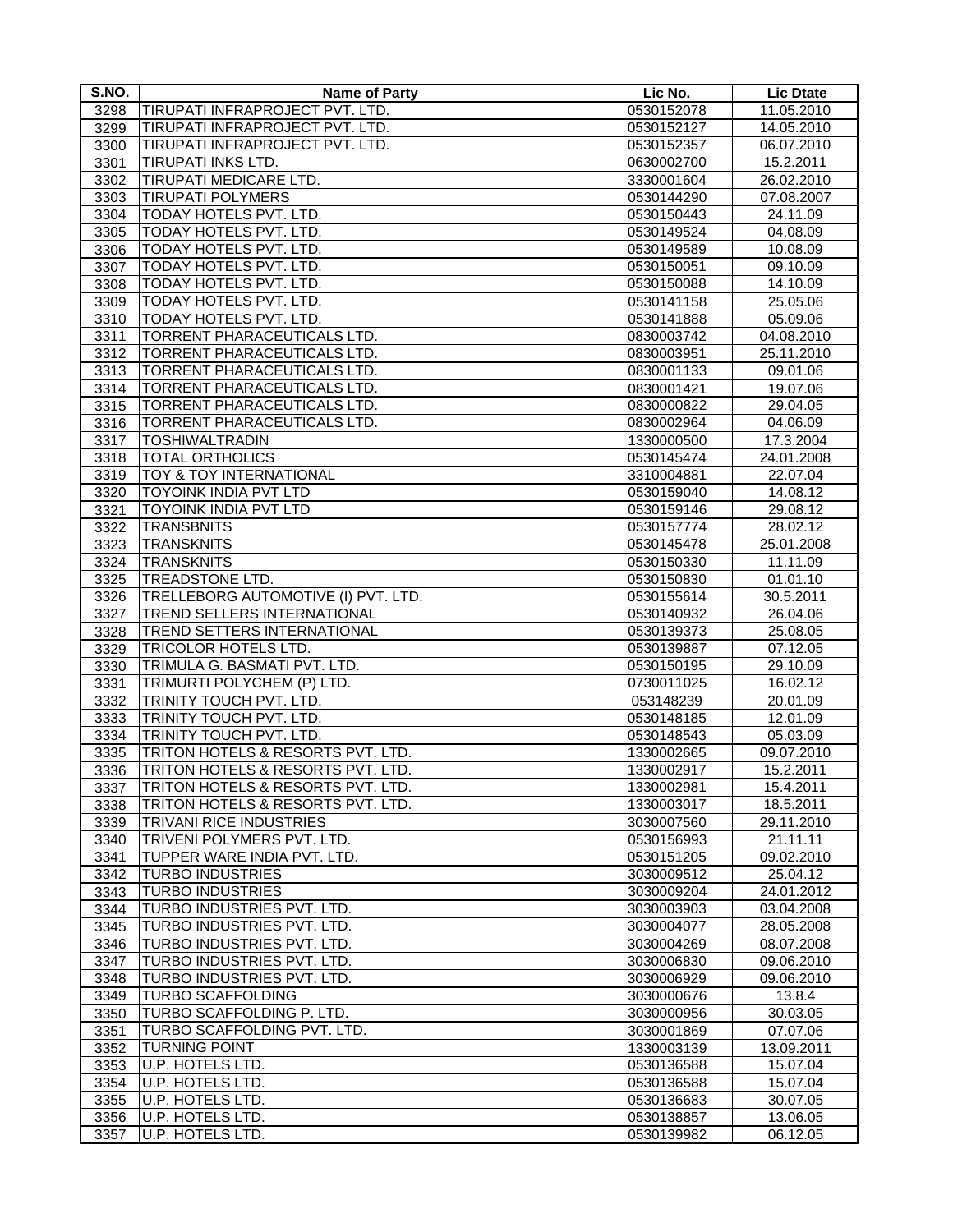| S.NO. | Name of Party                      | Lic No.    | <b>Lic Dtate</b> |
|-------|------------------------------------|------------|------------------|
| 3358  | U.P. HOTELS LTD.                   | 0530139983 | 06.12.05         |
| 3359  | U.P. HOTELS LTD.                   | 0530146426 | 16.06.2008       |
| 3360  | UFLEX LTD.                         | 0530152051 | 10.05.2010       |
| 3361  | <b>UFLEX LTD.</b>                  | 0530152488 | 18.06.2010       |
| 3362  | <b>UFLEX LTD.</b>                  | 0530153837 | 28.10.2010       |
| 3363  | <b>ULTIMATE FLEXI PACK</b>         | 0530153036 | 11.08.2010       |
| 3364  | ULTIMATE INDUSTRIES LTD.           | 0530136467 | 28.06.04         |
| 3365  | ULTIMATE INDUSTRIES LTD.           | 0530142635 | 15.12.06         |
| 3366  | UNICHARM INDIAN PVT LTD            | 1330003600 | 12.11.12         |
| 3367  | UNION TEX IND.LTD.                 | 2230001865 | 02.11.11         |
| 3368  | <b>UNIPARTS</b>                    | 0530151701 | 31.03.2010       |
| 3369  | <b>UNIPLUS INDIA LTD</b>           | 0530146344 | 09.06.2008       |
| 3370  | UNIQUE INTERNATIONAL               | 0630000496 | 28.03.06         |
| 3371  | UNISOME TEXTTILE LTD               | 2230001849 | 15.09.11         |
| 3372  | UNITECH DEVELOPERS HOTELS          | 0530146634 | 08.07.2008       |
| 3373  | UNITECH DEVELOPERS HOTELS          | 0530146632 | 08.07.2008       |
| 3374  | UNITECH DEVELOPERS HOTELS          | 0530145667 | 20.2.2008        |
| 3375  | UNITECH DEVELOPERS HOTELS          | 0530146743 | 25.07.2008       |
| 3376  | UNITECH DEVELOPERS HOTELS          | 0530147315 | 25.09.2008       |
| 3377  | UNITECH DEVELOPERS HOTELS          | 053047578  | 23.10.08         |
| 3378  | UNITECH DEVELOPERS HOTELS          | 0530148490 | 25.03.09         |
| 3379  | UNITECH DEVELOPERS HOTELS          | 0530146908 | 18.08.2008       |
| 3380  | <b>UNITED EXPORTS</b>              | 0530156634 | 30.09.11         |
| 3381  | UNITED HOTELS LTD.                 | 0530135771 | 26.02.04         |
| 3382  | <b>UNIVERSAL KNITWEAR</b>          | 0530142574 | 06.12.2007       |
| 3383  | UNIVERSAL KNITWEAS                 | 0530139292 | 10.08.02         |
| 3384  | UNIWORD TELECOM LTD.               | 0530135499 | 05.01.04         |
| 3385  | <b>URVIKA INDUSTRIES</b>           | 0530138022 | 09.02.05         |
| 3386  | <b>USHA YARNS LTD</b>              | 2230001883 | 30.11.11         |
| 3387  | <b>USHA YARNS LTS.</b>             | 2230002002 | 12.06.12         |
| 3388  | UTIBITY FOODS (I) PVT. LTD.        | 0530191843 | 20.04.2010       |
| 3389  | V.L. COMLINES                      | 0530136745 | 06.08.04         |
| 3390  | V.N. DEYERS & PROCESSORS PVT. LTD. | 1530000209 | 21.03.06         |
| 3391  | V.R.S FOOD LTD                     | 0530156731 | 14.10.11         |
| 3392  | <b>VACMET INDIA</b>                | 0630002805 | 9.5.2011         |
| 3393  | VAIBHAV LAXMI SORTEX RICE MILL     | 1530000885 | 04.10.12         |
| 3394  | VAISHNO INTERNATIONAL              | 3030005479 | 07.07.09         |
| 3395  | <b>VAISWAS CATABLE</b>             | 3030006285 | 10.02.10         |
| 3396  | <b>VANASTHALI TEXTILE</b>          | 0530150461 | 24.11.09         |
| 3397  | VANISTHALI TEXTILE INDUSTRIES LTD. | 0530145493 | 21.01.2008       |
| 3398  | VARDHMAN TEXTTILES LTD.            | 3030007773 | 24.1.2011        |
| 3399  | VARDHMAN TEXTTILES LTD.            | 3030003459 | 05.12.2007       |
| 3400  | VARDHMAN TEXTTILES LTD.            | 3030003763 | 29.02.2008       |
| 3401  | VARDHMAN TEXTTILES LTD.            | 3030004086 | 28.05.2008       |
| 3402  | VARDHMAN TEXTTILES LTD.            | 3030006720 | 19.05.2010       |
| 3403  | <b>VARSTHLI TEXTILE</b>            | 0530150844 | 04.01.10         |
| 3404  | <b>VARUN EXPORTS</b>               | 0630001671 | 30.01.09         |
| 3405  | <b>VARUN EXPORTS</b>               | 0630002023 | 30.12.09         |
| 3406  | <b>VASHNAVMATA RICE MILL</b>       | 5030000240 | 16.07.12         |
| 3407  | VASUNDHARA FLOWERS                 | 0530159412 | 05.10.12         |
| 3408  | VATIKA HOSPILTOLITY PVT. LTD.      | 0530150880 | 07.01.10         |
| 3409  | VATIKA HOSPILTOLITY PVT. LTD.      | 0530146720 | 22.04.2008       |
| 3410  | VATIKA HOTELS PVT. LTD.            | 0530150362 | 13.11.09         |
| 3411  | VATIKA HOTELS PVT. LTD.            | 0530151379 | 25.02.2010       |
| 3412  | VATIKA HOTELS PVT. LTD.            | 0530151817 | 16.04.2010       |
| 3413  | VATIKA HOTELS PVT. LTD.            | 0530152600 | 29.06.2010       |
| 3414  | VATIKA HOTELS PVT. LTD.            | 0530153350 | 09.09.2010       |
| 3415  | VATIKA HOTELS PVT. LTD.            | 0530185405 | 18.11.2010       |
| 3416  | VATIKA HOTELS PVT. LTD.            | 0530154580 | 20.01.2011       |
| 3417  | VATIKA HOTELS PVT. LTD.            | 0530154851 | 22.2.2011        |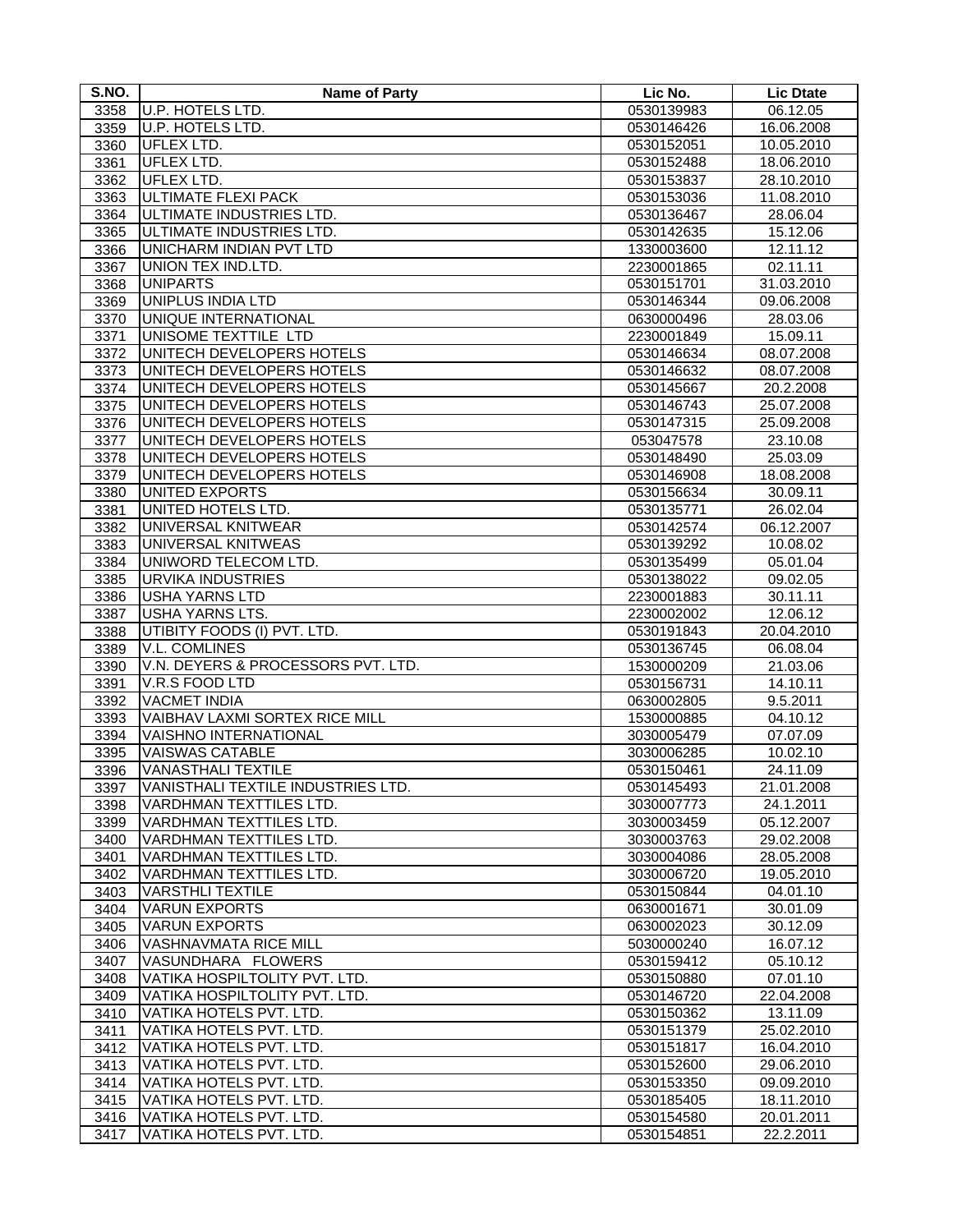| S.NO. | <b>Name of Party</b>                | Lic No.    | <b>Lic Dtate</b>      |
|-------|-------------------------------------|------------|-----------------------|
| 3418  | <b>VECTUS INDUSTRIES LTD.</b>       | 0530151364 | 24.02.2010            |
| 3419  | <b>VED RAM &amp; SONS</b>           | 0530141426 | 06.07.06              |
| 3420  | <b>VED RAM &amp; SONS</b>           | 0530141840 | 30.08.06              |
| 3421  | <b>VED RAM &amp; SONS</b>           | 0530141471 | 12.07.06              |
| 3422  | <b>VED RAM &amp; SONS</b>           | 0530142693 | 26.12.2006            |
| 3423  | <b>VED RAM &amp; SONS</b>           | 0530144692 | 01.10.2007            |
| 3424  | <b>VEE GEE INDUSTURIES PVT LTD</b>  | 0530156592 |                       |
| 3425  | VEE GEE PRECISION PVT LTD           | 0530156556 | 23.09.11              |
| 3426  | <b>VEER OIL &amp; GENERAL MILLS</b> | 3330000637 | 13.10.06              |
| 3427  | VEER OVERSEAS LTD.                  | 0530136688 | 30.07.04              |
| 3428  | <b>VEER OVERSEAS LTD.</b>           | 3330001884 | 08.12.2010            |
| 3429  | <b>VENUS GARMENTS (I) LTD</b>       | 3030003090 | 22.08.2007            |
| 3430  | <b>VENUS GARMENTS (I) LTD</b>       | 3030002642 | 11.04.2007            |
| 3431  | <b>VENUS INDIA</b>                  | 2930000235 | 09.12.2011            |
| 3432  | <b>VENUS REMEDIES LTD.</b>          | 2231001496 | 08.09.2010            |
| 3433  | VERSATILE ENTERPRISES PVT. LTD.     | 3030008289 | 26.5.2011             |
| 3434  | VICTORA AUTO PARTS P. LTD.          | 0530151434 | 04.03.2010            |
| 3435  | VICTORIA CONTI.                     | 2230001114 | 24.03.09              |
| 3436  | VIJAY LAXMI INDUS.                  | 0630003540 | 09.08.12              |
| 3437  | <b>VIKAS FABRICS EXPORTS</b>        | 3030008884 | 25.10.2011            |
| 3438  | VINSAM EXIM (P) LTD                 | 0530143953 | 21.06.2007            |
| 3439  | <b>VINTECH DEVELPERS</b>            | 0530145832 | 18.03.2008            |
| 3440  | <b>VINTY IMPEX PVT LTD</b>          | 0530159594 | 25.10.12              |
| 3441  | VIR FOODS LTD.                      | 2230001678 | 24.3.2011             |
| 3442  | <b>VIRENDER TEXTILES</b>            | 0530151261 | 12.02.10              |
| 3443  | <b>VIROLA INTERNATIONAL</b>         | 0630000209 | 09.12.04              |
| 3444  | <b>VIROLA INTERNATIONAL</b>         | 0630000383 | 13.09.05              |
| 3445  | VISHAL HOLO                         | 3030005200 | 23.04.09              |
| 3446  | <b>VISHESH OVERSEAS</b>             | 0530142997 | 05.02.2007            |
| 3447  | VISHESH OVERSEAS                    | 3330001490 | 13.11.09              |
| 3448  | VISHKARMA AUTOMOTIVE (P) LTD        | 0530145090 | 29.11.2007            |
| 3449  | VISHNU APARTMENTS PVT. LTD.         | 0530146443 | 18.06.2008            |
| 3450  | VISHNU APARTMENTS PVT. LTD.         | 0530147216 | 16.09.2008            |
| 3451  | VISHNU APARTMENTS PVT. LTD.         | 1330001817 | 27.03.2008            |
| 3452  | VISION GEMS PVT LTD                 | 1330003148 | 21.09.11              |
| 3453  | VISION GEMS PVT LTD                 | 1330003430 | 22.05.12              |
| 3454  | <b>VITALIFE CORPORATION</b>         | 0530135622 | 23.01.04              |
| 3455  | <b>VITALIFE CORPORATION</b>         | 0530136071 | 19.04.04              |
| 3456  | <b>VORKA INSPECTION</b>             | 2930000070 | 16.08.04              |
| 3457  | VRS FOOD LTD.                       | 0530155937 | 11.07.2011            |
| 3458  | VRS FOOD LTD.                       | 0530158482 | $\overline{04.06.12}$ |
| 3459  | VRS FOOD LTD.                       | 0530158892 | 20.07.12              |
| 3460  | VRS FOOD LTD.                       | 0530159393 | 04.10.12              |
| 3461  | VRS FOOD LTD.                       | 0530144693 |                       |
| 3462  | VRS FOOD LTD.                       | 0530149732 | 26.08.09              |
| 3463  | VRS FOOD LTD.                       | 0530149731 | 26.08.09              |
| 3464  | VRS FOOD LTD.                       | 053147272  | 23.09.2008            |
| 3465  | VRS FOOD LTD.                       | 0530147491 | 16.10.2008            |
| 3466  | VRS FOOD LTD.                       | 0530147730 | 12.11.2008            |
| 3467  | VRS FOOD LTD.                       | 0530147169 | 11.09.2008            |
| 3468  | VRS FOOD LTD.                       | 0530146999 | 27.08.2008            |
| 3469  | VRS FOODS LTD.                      | 0530147484 | 15.10.2008            |
| 3470  | <b>VTC ESTATE</b>                   | 223001267  | 13.01.2010            |
| 3471  | <b>WALIS TRADERS</b>                | 2230001177 | 05.08.09              |
| 3472  | <b>WANIRATI FOODS</b>               | 3330001345 | 13.07.09              |
| 3473  | <b>WATILEA HOOJMITALILY</b>         | 0530014672 | 22.10.2008            |
| 3474  | <b>WAVES HYGIENE PRODUCTS</b>       | 0530153750 | 19.10.2010            |
| 3475  | <b>WEAR INDIA</b>                   | 0530137716 | 28.12.04              |
| 3476  | <b>WEARWELL (P) LTD</b>             | 0502049707 |                       |
| 3477  | WELLNED INT. INDIA PVT. LTD.        | 0530159010 | 08.08.12              |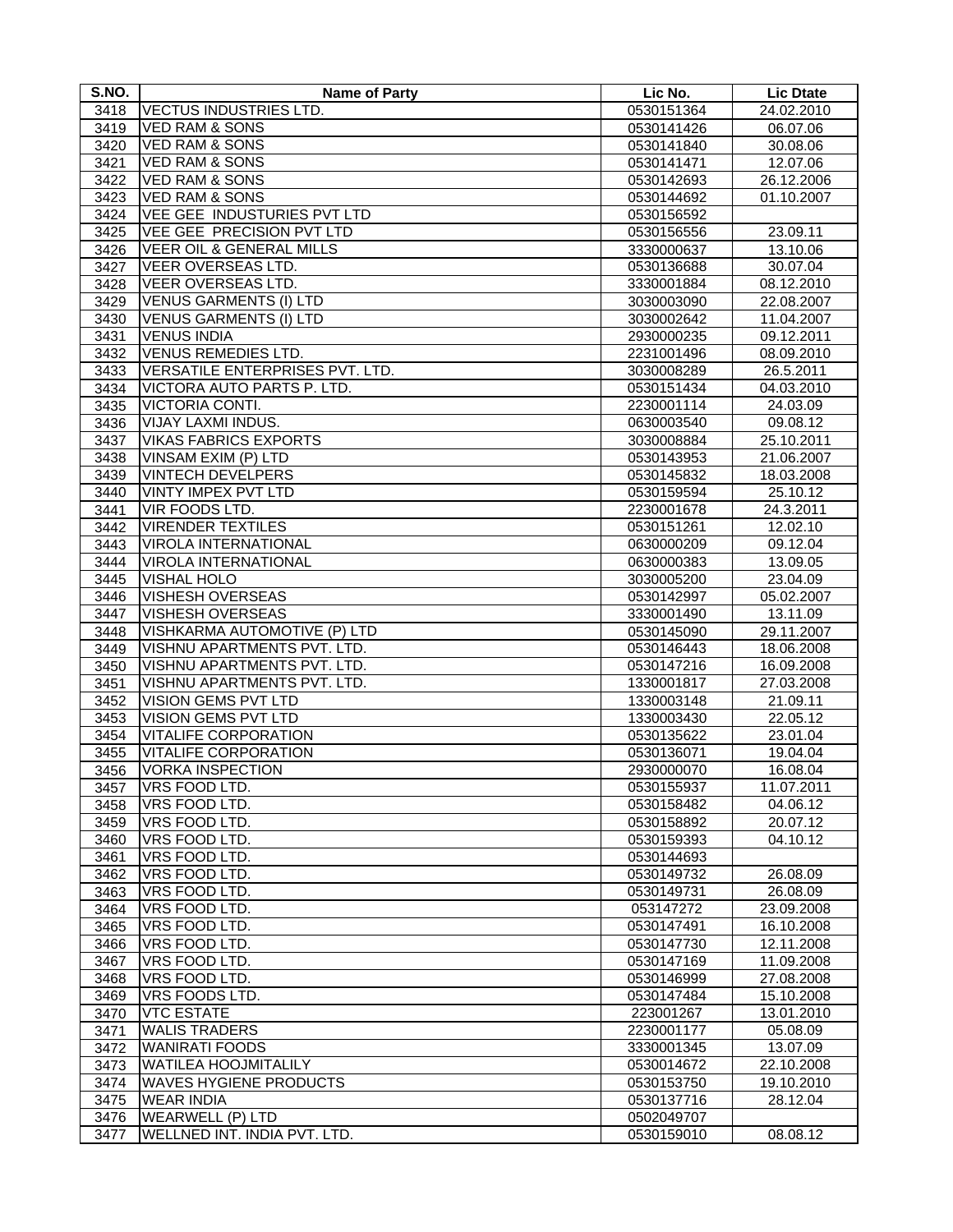| S.NO.        | <b>Name of Party</b>                                     | Lic No.                  | <b>Lic Dtate</b> |
|--------------|----------------------------------------------------------|--------------------------|------------------|
| 3478         | <b>WESTERN FOODS</b>                                     | 3030006299               | 16.02.2010       |
| 3479         | <b>WESTING HOUSE</b>                                     | 0530136919               | 01.09.04         |
| 3480         | <b>WHIRLPOOL INDIA</b>                                   | 0530135661               | 06.02.04         |
| 3481         | <b>WHIRLPOOL INDIA</b>                                   | 0530137699               | 24.12.04         |
| 3482         | WHITE DESIGNER EXPORTS LTD.                              | 0530140494               | 22.02.06         |
| 3483         | WIMPLAST LTD.                                            | 0330010109               | 25.10.05         |
| 3484         | <b>WINDLASS ENG.&amp; SERVICE</b>                        | 6130000331               | 09.02.12         |
| 3485         | <b>WINDLASS ENG.&amp; SERVICE</b>                        | 6130000220               | 18.10.2010       |
| 3486         | <b>WINDSOME TEXTILE</b>                                  | 2230001969               | 29.03.12         |
| 3487         | <b>WINDSOME TEXTILE</b>                                  | 2230001957               | 21.03.12         |
| 3488         | WINSOME TEXTILE INDS LTD.                                | 2230000809               | 19.12.2007       |
| 3489         | WINSOME TEXTILE INDS LTD.                                | 2230000816               | 04.01.2008       |
| 3490         | WINSOME TEXTILE INDS. LTD.                               | 2230001905               | 23.12.2011       |
| 3491         | WINSOME TEXTILE INDS. LTD.                               | 2230001999               | 04.06.12         |
| 3492         | WINSOME TEXTILE INDS. LTD.                               | 2230002008               | 22.06.12         |
| 3493         | WINSOME TEXTILE INDS. LTD.                               | 2230001917               | 13.01.2012       |
| 3494         | WINSOME TEXTILE INDS. LTD.                               | 2230002046               | 05.10.12         |
| 3495         | WINSOME TEXTILE INDS. LTD.                               | 2230002080               | 06.12.12         |
|              | WINSOME TEXTILE INDS. LTD.                               |                          |                  |
| 3496         | WINSOME TEXTILE INDS. LTD.                               | 2230002095               | 19.12.12         |
| 3497         |                                                          | 2230001904               | 23.12.2011       |
| 3498<br>3499 | WINSOME TEXTILE INDS. LTD.<br>WINSOME TEXTILE INDS. LTD. | 2230000550<br>2230000560 | 18.01.2007       |
|              |                                                          |                          | 29.01.2007       |
| 3500         | WINSOME TEXTILE INDS. LTD.<br>WINSOME TEXTILE INDS. LTD. | 220000597                | 28.02.2007       |
| 3501         |                                                          | 2230000612               | 19.03.2007       |
| 3502         | <b>WINSOME TEXTILE INDS. LTD.</b>                        | 2230000609               | 16.03.2007       |
| 3503         | WINSOME TEXTILE INDS. LTD.                               | 2230000619               | 23.03.2007       |
| 3504         | WINSOME TEXTILE INDS. LTD.                               | 2230000585               | 22.02.2007       |
| 3505         | WINSOME TEXTILE INDS. LTD.                               | 2230000671               | 21.06.2007       |
| 3506         | WINSOME TEXTILE INDS. LTD.                               | 2230000689               | 08.08.2007       |
| 3507         | WINSOME TEXTILE INDS. LTD.                               | 2230000686               | 23.07.2007       |
| 3508         | WINSOME TEXTILE INDS. LTD.                               | 2230000466               | 15.11.06         |
| 3509         | <b>WINSOME YARNS KNITWEAR</b>                            | 2230002039               | 26.09.12         |
| 3510         | WINSOME YARNS KNITWEAR                                   | 2230002074               | 22.11.12         |
| 3511         | WINSOME YARNS LTD.                                       | 2230002006               | 14.06.12         |
| 3512         | WINSOME YARNS LTD.                                       | 2230000667               | 18.06.2007       |
| 3513         | <b>WINSOME YARNS LTD.</b>                                | 2230001093               | 11.02.09         |
| 3514         | WINSOME YARNS LTD.                                       | 2230001286               | 02.02.10         |
| 3515         | WINSOME YARNS LTD.                                       | 2230000921               | 26.05.2008       |
| 3516         | WINSOME YARNS LTD.                                       | 2230001843               | 09.09.2011       |
| 3517         | WIZ CRAFT INTERNATIONAL ENTERTIMENT PVT. LTD.            | 0330020418               | 19.06.2008       |
| 3518         | WIZ CRAFT INTERNATIONAL ENTERTIMENT PVT. LTD.            | 0330021492               | 26.09.2008       |
| 3519         | <b>WOCKHARDT LTD.</b>                                    | 0330009942               | 05.10.05         |
| 3520         | <b>WORLD EULIMARY EX</b>                                 | 0531048396               | 10.02.09         |
| 3521         | <b>WORLD WINDOW</b>                                      | 0530157291               | 27.12.2011       |
| 3522         | X L LAB PVT LTD                                          | 0530159461               | 10.10.12         |
| 3523         | X.L. LAB PVT LTD                                         | 0530159680               | 05.11.12         |
| 3524         | <b>XLTOOL INDIA</b>                                      | 3130004392               | 04.12.2009       |
| 3525         | YADAV AGRO INDUSTRIES                                    | 0630000774               | 06.12.06         |
| 3526         | YASH INDUSTRIES                                          | 1330002058               | 19.03.09         |
| 3527         | YERIK INTERNATIONAL                                      | 3030009599               | 18.05.12         |
| 3528         | YERIK INTERNATIONAL                                      | 3030009600               | 18.05.12         |
| 3529         | <b>YOG RAJ</b>                                           | 0330019039               | 12.02.2008       |
| 3530         | <b>YOONG</b>                                             | 0630001754               | 16.04.09         |
| 3531         | <b>YORK PRINT</b>                                        | 0230003541               | 18.08.2008       |
| 3532         | <b>ZAZSONS EXPORTS</b>                                   | 0630000345               | 13.07.05         |
| 3533         | <b>ZAZSONS LEATHER EXPORTS</b>                           | 0630000183               | 19.10.04         |
| 3534         | <b>ZEE NEWS</b>                                          | 0530147459               | 15.10.2008       |
| 3535         | ZEE NEWS LTD.                                            | 0530148713               | 16.01.09         |
| 3536         | ZOOM COMM. LTD.                                          | 2230001159               | 22.06.09         |
| 3537         | ZOOM COMM. LTD.                                          | 0530147881               | 3.12.2008        |